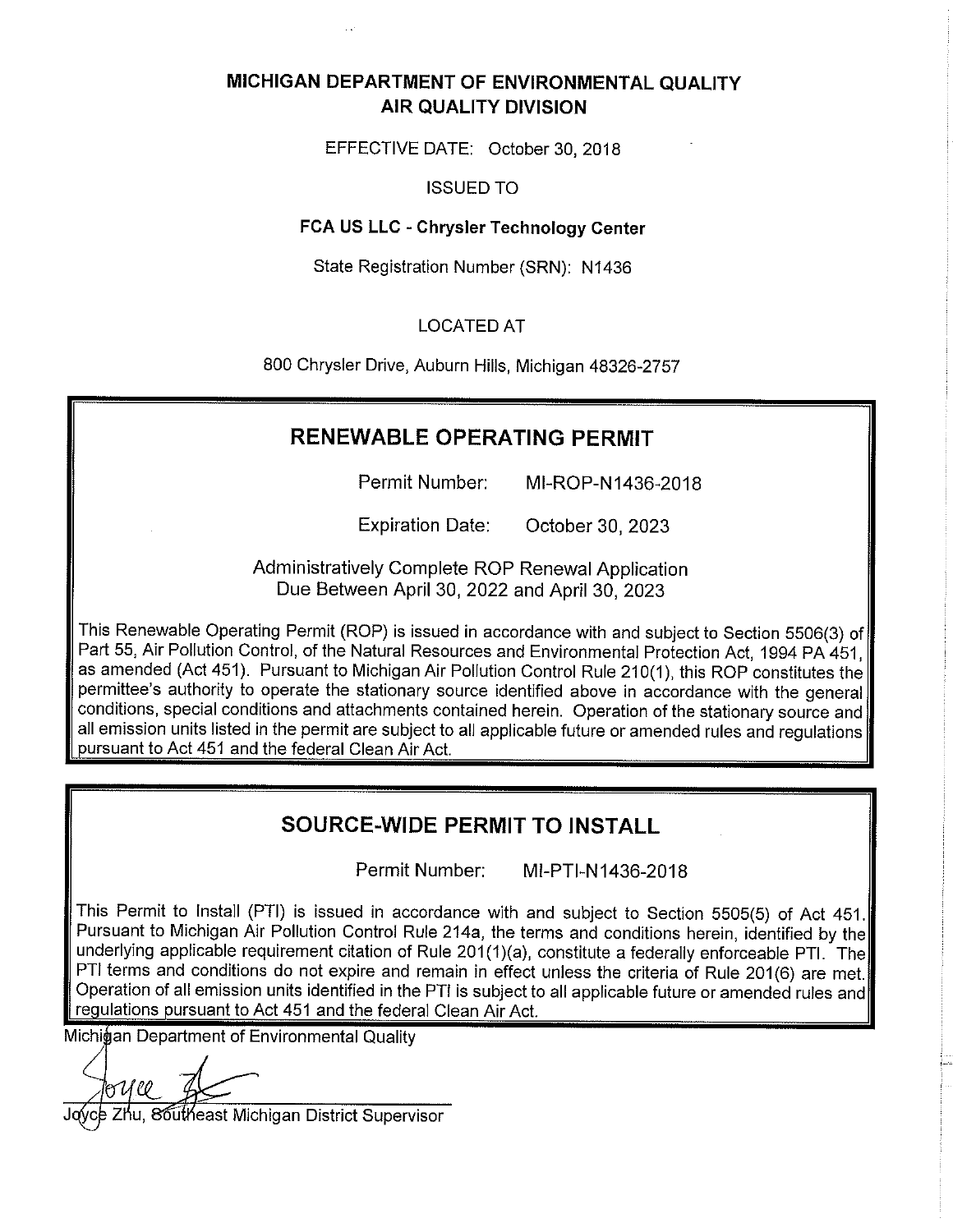# **TABLE OF CONTENTS**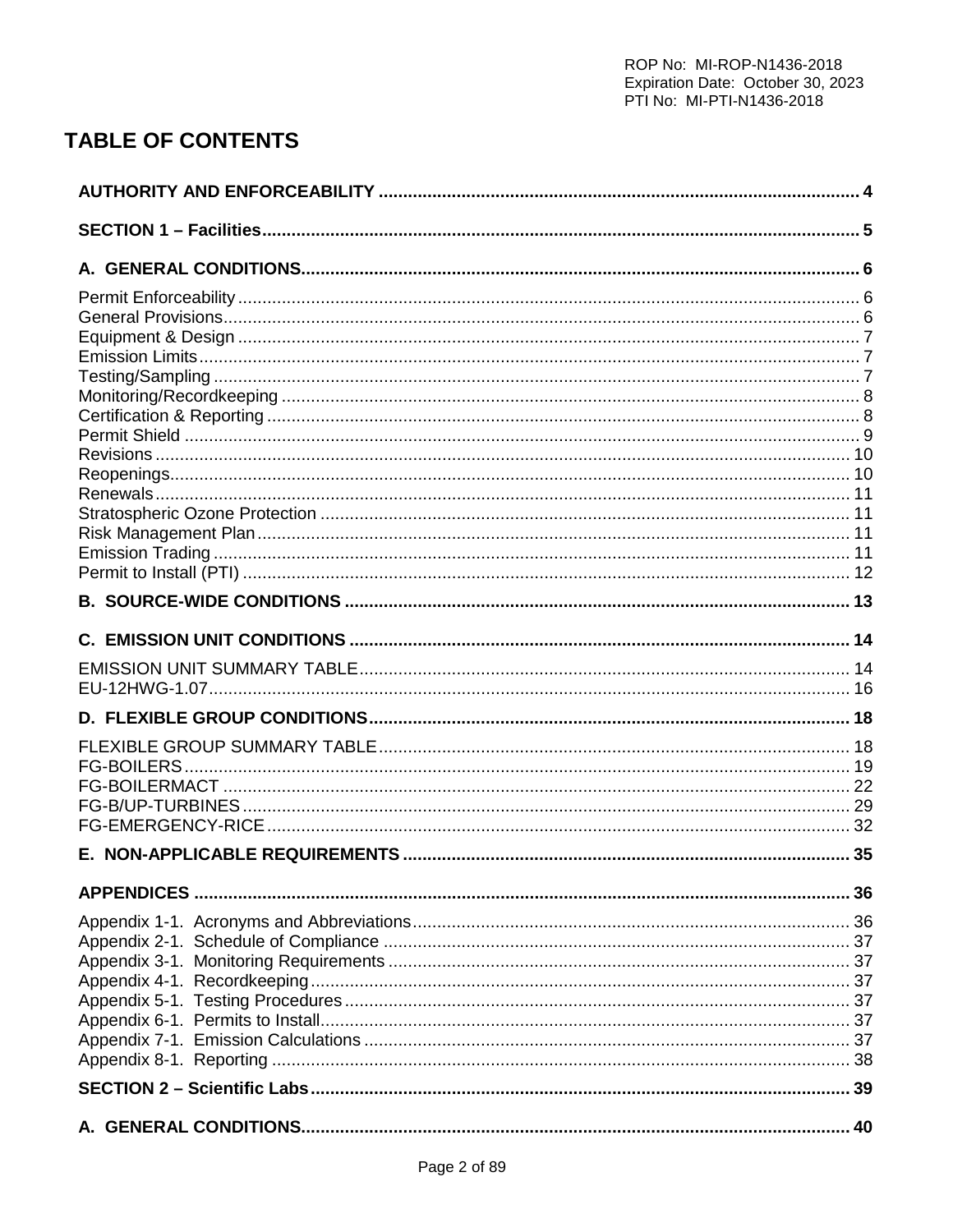# ROP No: MI-ROP-N1436-2018 Expiration Date: October 30, 2023<br>PTI No: MI-PTI-N1436-2018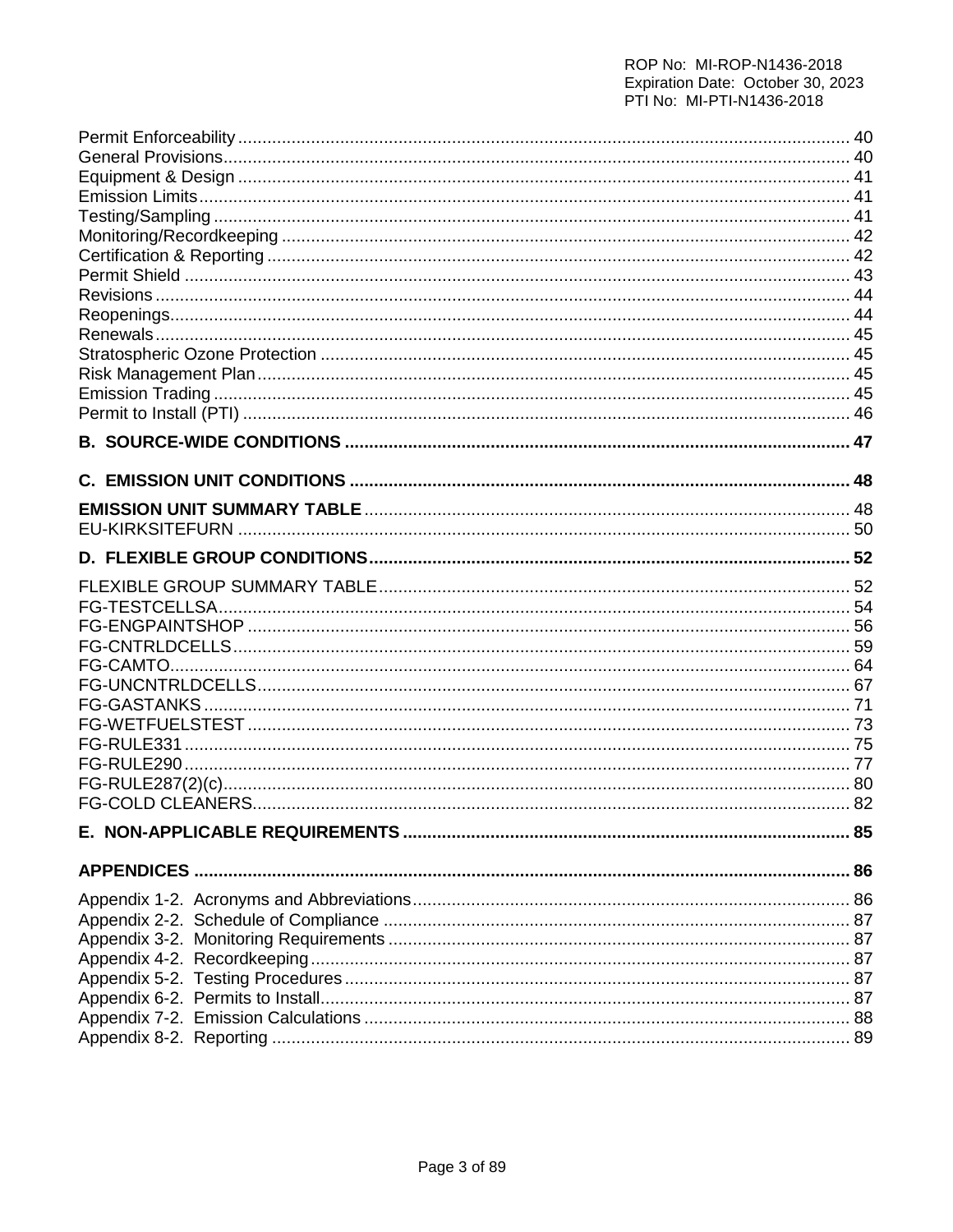# **AUTHORITY AND ENFORCEABILITY**

<span id="page-3-0"></span>For the purpose of this permit, the **permittee** is defined as any person who owns or operates an emission unit at a stationary source for which this permit has been issued. The **department** is defined in Rule 104(d) as the Director of the Michigan Department of Environmental Quality (MDEQ) or his or her designee.

The permittee shall comply with all specific details in the permit terms and conditions and the cited underlying applicable requirements. All terms and conditions in this ROP are both federally enforceable and state enforceable unless otherwise footnoted. Certain terms and conditions are applicable to most stationary sources for which an ROP has been issued. These general conditions are included in Part A of this ROP. Other terms and conditions may apply to a specific emission unit, several emission units which are represented as a flexible group, or the entire stationary source which is represented as a Source-Wide group. Special conditions are identified in Parts B, C, D and/or the appendices.

In accordance with Rule 213(2)(a), all underlying applicable requirements are identified for each ROP term or condition. All terms and conditions that are included in a PTI are streamlined, subsumed and/or is stateonly enforceable will be noted as such.

In accordance with Section 5507 of Act 451, the permittee has included in the ROP application a compliance certification, a schedule of compliance, and a compliance plan. For applicable requirements with which the source is in compliance, the source will continue to comply with these requirements. For applicable requirements with which the source is not in compliance, the source will comply with the detailed schedule of compliance requirements that are incorporated as an appendix in this ROP. Furthermore, for any applicable requirements effective after the date of issuance of this ROP, the stationary source will meet the requirements on a timely basis, unless the underlying applicable requirement requires a more detailed schedule of compliance.

Issuance of this permit does not obviate the necessity of obtaining such permits or approvals from other units of government as required by law.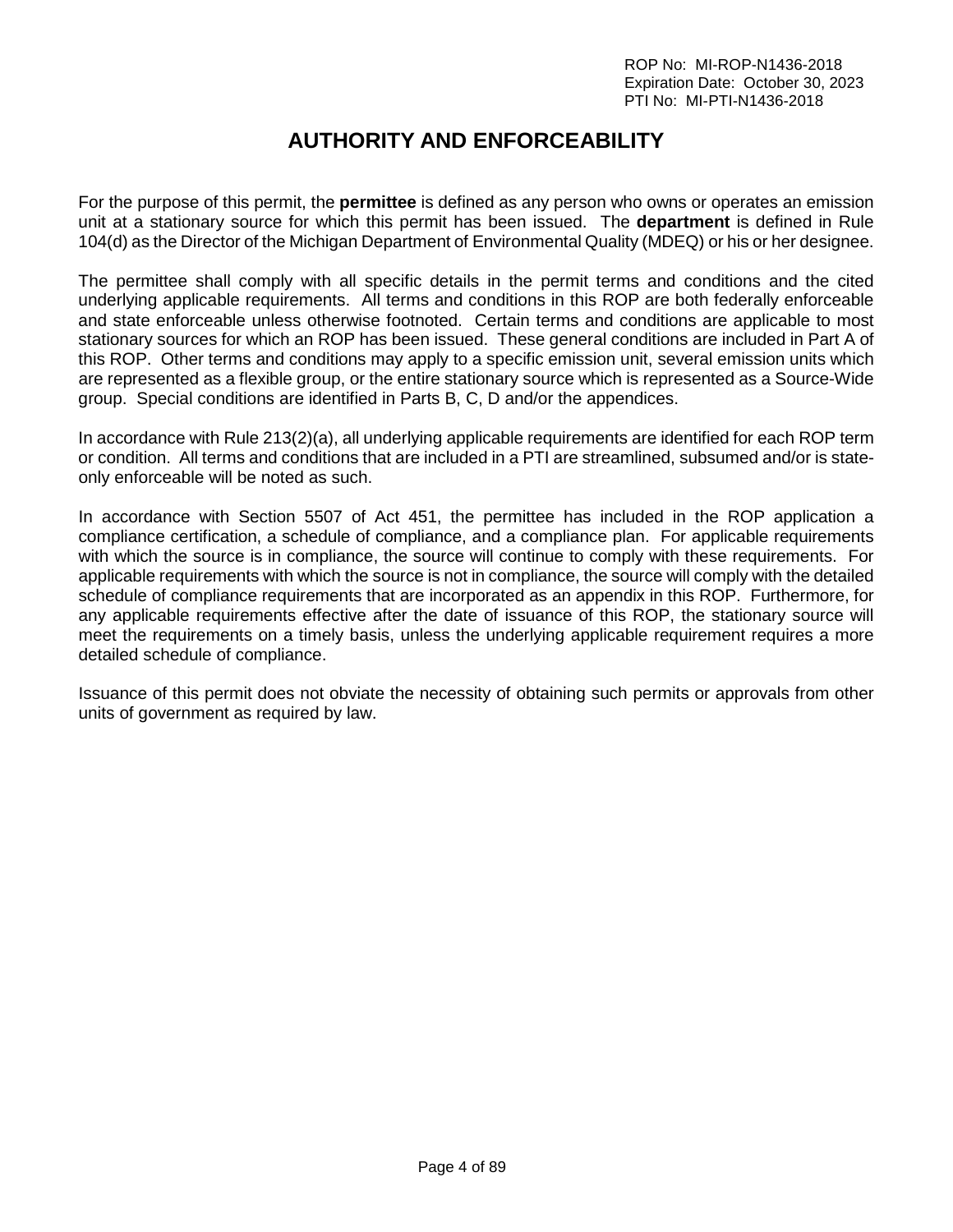ROP No: MI-ROP-N1436-2018 Expiration Date: October 30, 2023 PTI No: MI-PTI-N1436-2018

# <span id="page-4-0"></span>**SECTION 1 – Facilities**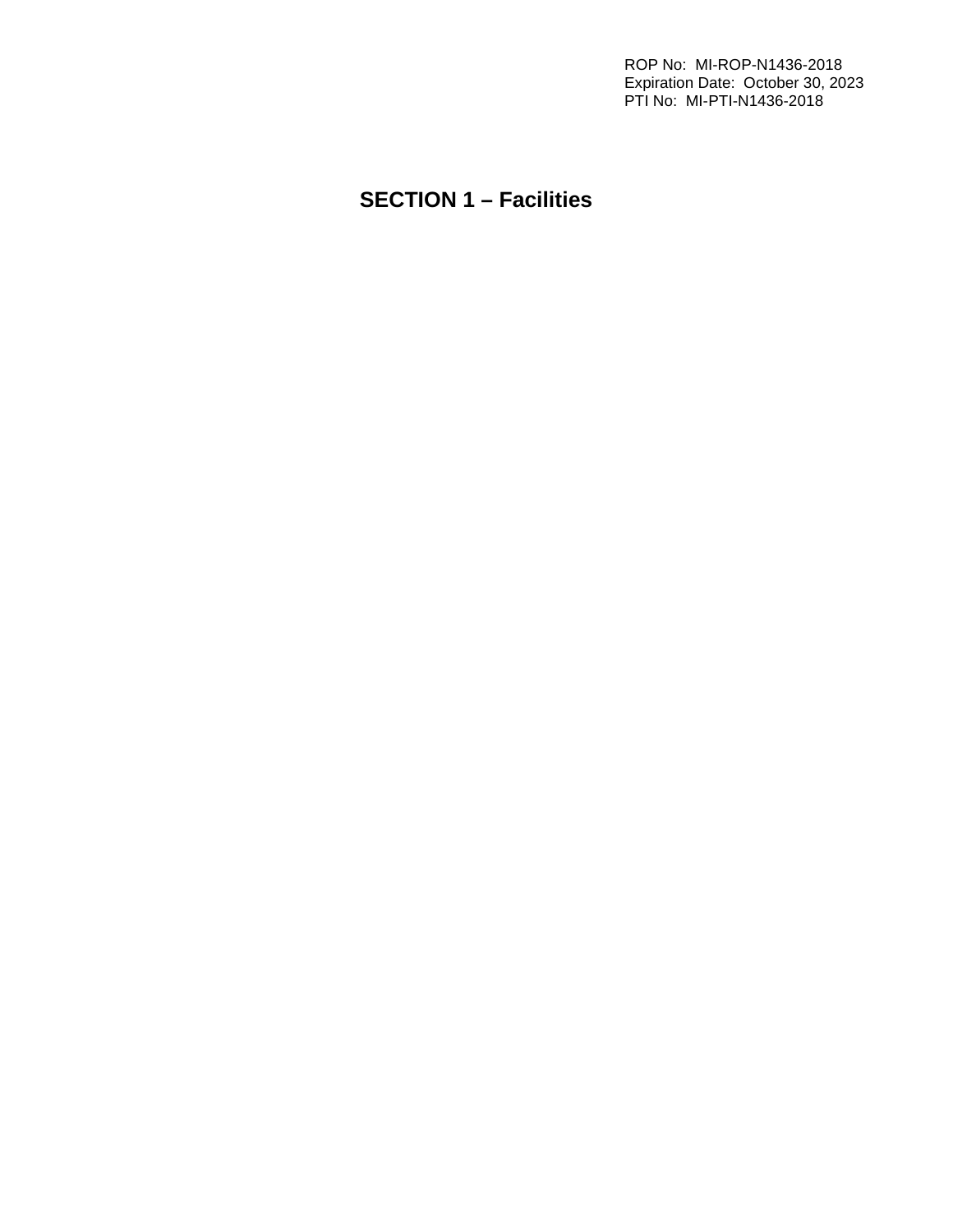# **A. GENERAL CONDITIONS**

#### <span id="page-5-1"></span><span id="page-5-0"></span>**Permit Enforceability**

- All conditions in this permit are both federally enforceable and state enforceable unless otherwise noted. **(R 336.1213(5))**
- Those conditions that are hereby incorporated in a state-only enforceable Source-Wide PTI pursuant to Rule 201(2)(d) are designated by footnote one. **(R 336.1213(5)(a), R 336.1214a(5))**
- Those conditions that are hereby incorporated in a federally enforceable Source-Wide PTI pursuant to Rule 201(2)(c) are designated by footnote two. **(R 336.1213(5)(b), R 336.1214a(3))**

#### <span id="page-5-2"></span>**General Provisions**

- 1. The permittee shall comply with all conditions of this ROP. Any ROP noncompliance constitutes a violation of Act 451, and is grounds for enforcement action, for ROP revocation or revision, or for denial of the renewal of the ROP. All terms and conditions of this ROP that are designated as federally enforceable are enforceable by the Administrator of the United States Environmental Protection Agency (USEPA) and by citizens under the provisions of the federal Clean Air Act (CAA). Any terms and conditions based on applicable requirements which are designated as "state-only" are not enforceable by the USEPA or citizens pursuant to the CAA. **(R 336.1213(1)(a))**
- 2. It shall not be a defense for the permittee in an enforcement action that it would have been necessary to halt or reduce the permitted activity in order to maintain compliance with the conditions of this ROP. **(R 336.1213(1)(b))**
- 3. This ROP may be modified, revised, or revoked for cause. The filing of a request by the permittee for a permit modification, revision, or termination, or a notification of planned changes or anticipated noncompliance does not stay any ROP term or condition. This does not supersede or affect the ability of the permittee to make changes, at the permittee's own risk, pursuant to Rule 215 and Rule 216. **(R 336.1213(1)(c))**
- 4. The permittee shall allow the department, or an authorized representative of the department, upon presentation of credentials and other documents as may be required by law and upon stating the authority for and purpose of the investigation, to perform any of the following activities: **(R 336.1213(1)(d))**
	- a. Enter, at reasonable times, a stationary source or other premises where emissions-related activity is conducted or where records must be kept under the conditions of the ROP.
	- b. Have access to and copy, at reasonable times, any records that must be kept under the conditions of the ROP.
	- c. Inspect, at reasonable times, any of the following:
		- i. Any stationary source.
		- ii. Any emission unit.
		- iii. Any equipment, including monitoring and air pollution control equipment.
		- iv. Any work practices or operations regulated or required under the ROP.
	- d. As authorized by Section 5526 of Act 451, sample or monitor at reasonable times substances or parameters for the purpose of assuring compliance with the ROP or applicable requirements.
- 5. The permittee shall furnish to the department, within a reasonable time, any information the department may request, in writing, to determine whether cause exists for modifying, revising, or revoking the ROP or to determine compliance with this ROP. Upon request, the permittee shall also furnish to the department copies of any records that are required to be kept as a term or condition of this ROP. For information which is claimed by the permittee to be confidential, consistent with the requirements of the 1976 PA 442, MCL §15.231 et seq., and known as the Freedom of Information Act, the person may also be required to furnish the records directly to the USEPA together with a claim of confidentiality. **(R 336.1213(1)(e))**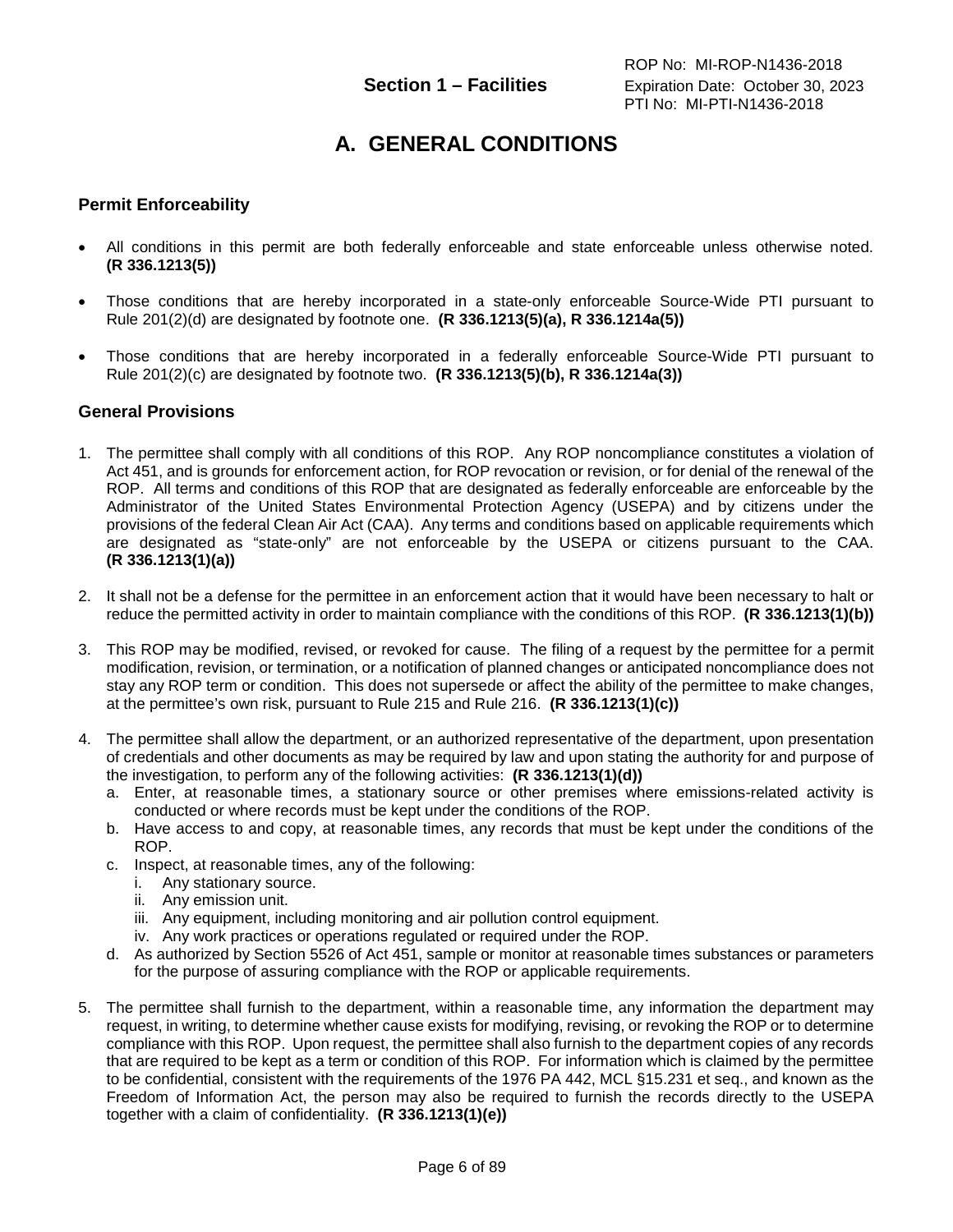- 6. A challenge by any person, the Administrator of the USEPA, or the department to a particular condition or a part of this ROP shall not set aside, delay, stay, or in any way affect the applicability or enforceability of any other condition or part of this ROP. **(R 336.1213(1)(f))**
- 7. The permittee shall pay fees consistent with the fee schedule and requirements pursuant to Section 5522 of Act 451. **(R 336.1213(1)(g))**
- 8. This ROP does not convey any property rights or any exclusive privilege. **(R 336.1213(1)(h))**

### <span id="page-6-0"></span>**Equipment & Design**

- 9. Any collected air contaminants shall be removed as necessary to maintain the equipment at the required operating efficiency. The collection and disposal of air contaminants shall be performed in a manner so as to minimize the introduction of contaminants to the outer air. Transport of collected air contaminants in Priority I and II areas requires the use of material handling methods specified in Rule 370(2).2 **(R 336.1370)**
- 10. Any air cleaning device shall be installed, maintained, and operated in a satisfactory manner and in accordance with the Michigan Air Pollution Control rules and existing law. **(R 336.1910)**

### <span id="page-6-1"></span>**Emission Limits**

- 11. Unless otherwise specified in this ROP, the permittee shall comply with Rule 301, which states, in part, "Except as provided in subrules 2, 3, and 4 of this rule, a person shall not cause or permit to be discharged into the outer air from a process or process equipment a visible emission of a density greater than the most stringent of the following:"2 **(R 336.1301(1))**
	- a. A 6-minute average of 20% opacity, except for one 6-minute average per hour of not more than 27% opacity.
	- b. A limit specified by an applicable federal new source performance standard.

The grading of visible emissions shall be determined in accordance with Rule 303.

- 12. The permittee shall not cause or permit the emission of an air contaminant or water vapor in quantities that cause, alone or in reaction with other air contaminants, either of the following:
	- a. Injurious effects to human health or safety, animal life, plant life of significant economic value, or property.<sup>1</sup> **(R 336.1901(a))**
	- b. Unreasonable interference with the comfortable enjoyment of life and property. <sup>1</sup> **(R 336.1901(b))**

### <span id="page-6-2"></span>**Testing/Sampling**

- 13. The department may require the owner or operator of any source of an air contaminant to conduct acceptable performance tests, at the owner's or operator's expense, in accordance with Rule 1001 and Rule 1003, under any of the conditions listed in Rule 1001(1).2 **(R 336.2001)**
- 14. Any required performance testing shall be conducted in accordance with Rule 1001(2), Rule 1001(3) and Rule 1003. **(R 336.2001(2), R 336.2001(3), R 336.2003(1))**
- 15. Any required test results shall be submitted to the Air Quality Division (AQD) in the format prescribed by the applicable reference test method within 60 days following the last date of the test. **(R 336.2001(5))**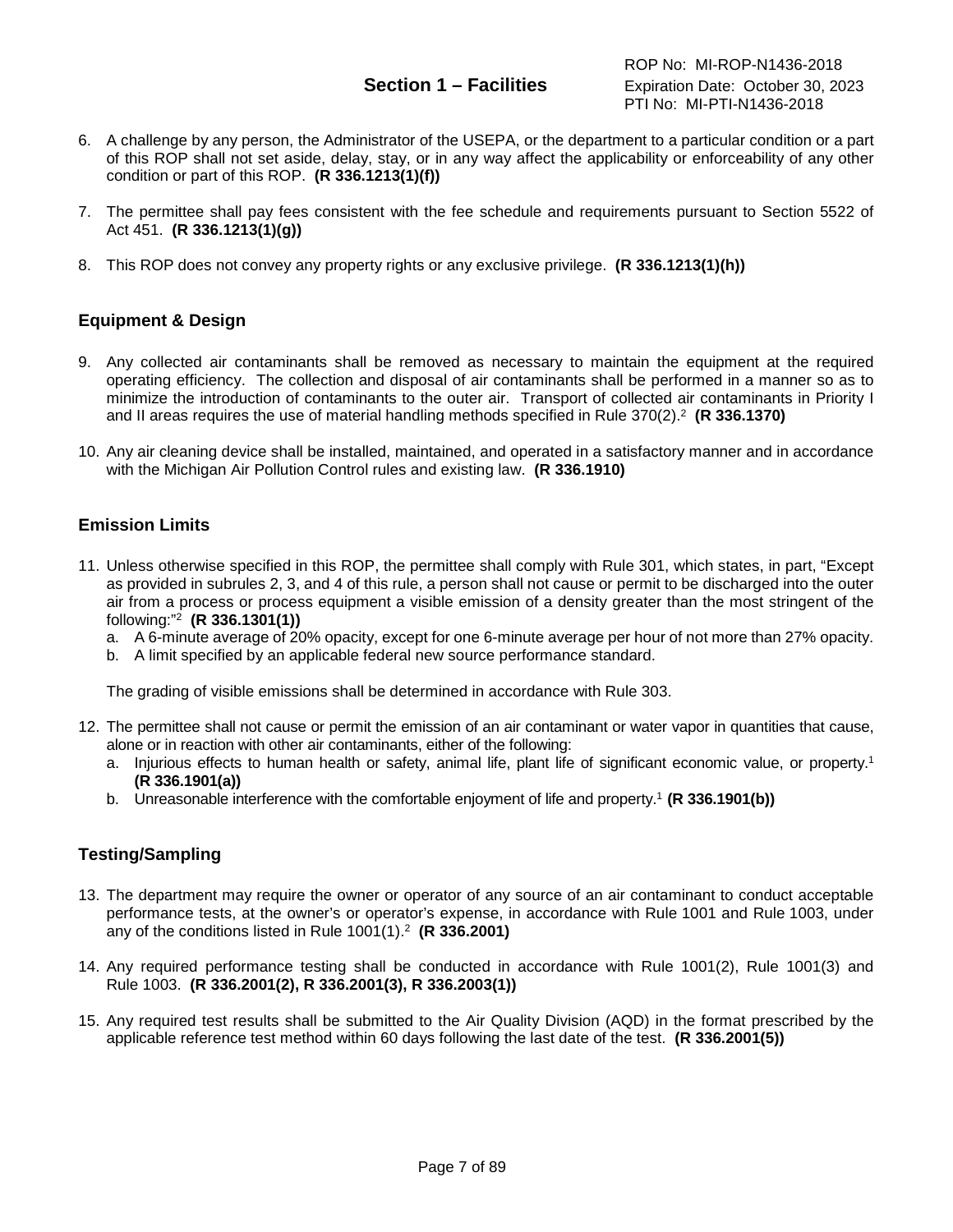### <span id="page-7-0"></span>**Monitoring/Recordkeeping**

- 16. Records of any periodic emission or parametric monitoring required in this ROP shall include the following information specified in Rule 213(3)(b)(i), where appropriate. **(R 336.1213(3)(b))**
	- a. The date, location, time, and method of sampling or measurements.
	- b. The dates the analyses of the samples were performed.
	- c. The company or entity that performed the analyses of the samples.
	- d. The analytical techniques or methods used.
	-
	- e. The results of the analyses.<br>f. The related process operating The related process operating conditions or parameters that existed at the time of sampling or measurement.
- 17. All required monitoring data, support information and all reports, including reports of all instances of deviation from permit requirements, shall be kept and furnished to the department upon request for a period of not less than 5 years from the date of the monitoring sample, measurement, report or application. Support information includes all calibration and maintenance records and all original strip-chart recordings, or other original data records, for continuous monitoring instrumentation and copies of all reports required by the ROP. **(R 336.1213(1)(e), R 336.1213(3)(b)(ii))**

### <span id="page-7-1"></span>**Certification & Reporting**

- 18. Except for the alternate certification schedule provided in Rule 213(3)(c)(iii)(B), any document required to be submitted to the department as a term or condition of this ROP shall contain an original certification by a Responsible Official which states that, based on information and belief formed after reasonable inquiry, the statements and information in the document are true, accurate, and complete. **(R 336.1213(3)(c))**
- 19. A Responsible Official shall certify to the appropriate AQD District Office and to the USEPA that the stationary source is and has been in compliance with all terms and conditions contained in the ROP except for deviations that have been or are being reported to the appropriate AQD District Office pursuant to Rule 213(3)(c). This certification shall include all the information specified in Rule 213(4)(c)(i) through (v) and shall state that, based on information and belief formed after reasonable inquiry, the statements and information in the certification are true, accurate, and complete. The USEPA address is: USEPA, Air Compliance Data - Michigan, Air and Radiation Division, 77 West Jackson Boulevard, Chicago, Illinois 60604-3507. **(R 336.1213(4)(c))**
- 20. The certification of compliance shall be submitted annually for the term of this ROP as detailed in the special conditions, or more frequently if specified in an applicable requirement or in this ROP. **(R 336.1213(4)(c))**
- 21. The permittee shall promptly report any deviations from ROP requirements and certify the reports. The prompt reporting of deviations from ROP requirements is defined in Rule 213(3)(c)(ii) as follows, unless otherwise described in this ROP. **(R 336.1213(3)(c))**
	- a. For deviations that exceed the emissions allowed under the ROP, prompt reporting means reporting consistent with the requirements of Rule 912 as detailed in Condition 25. All reports submitted pursuant to this paragraph shall be promptly certified as specified in Rule 213(3)(c)(iii).
	- b. For deviations which exceed the emissions allowed under the ROP and which are not reported pursuant to Rule 912 due to the duration of the deviation, prompt reporting means the reporting of all deviations in the semiannual reports required by Rule 213(3)(c)(i). The report shall describe reasons for each deviation and the actions taken to minimize or correct each deviation.
	- c. For deviations that do not exceed the emissions allowed under the ROP, prompt reporting means the reporting of all deviations in the semiannual reports required by Rule 213(3)(c)(i). The report shall describe the reasons for each deviation and the actions taken to minimize or correct each deviation.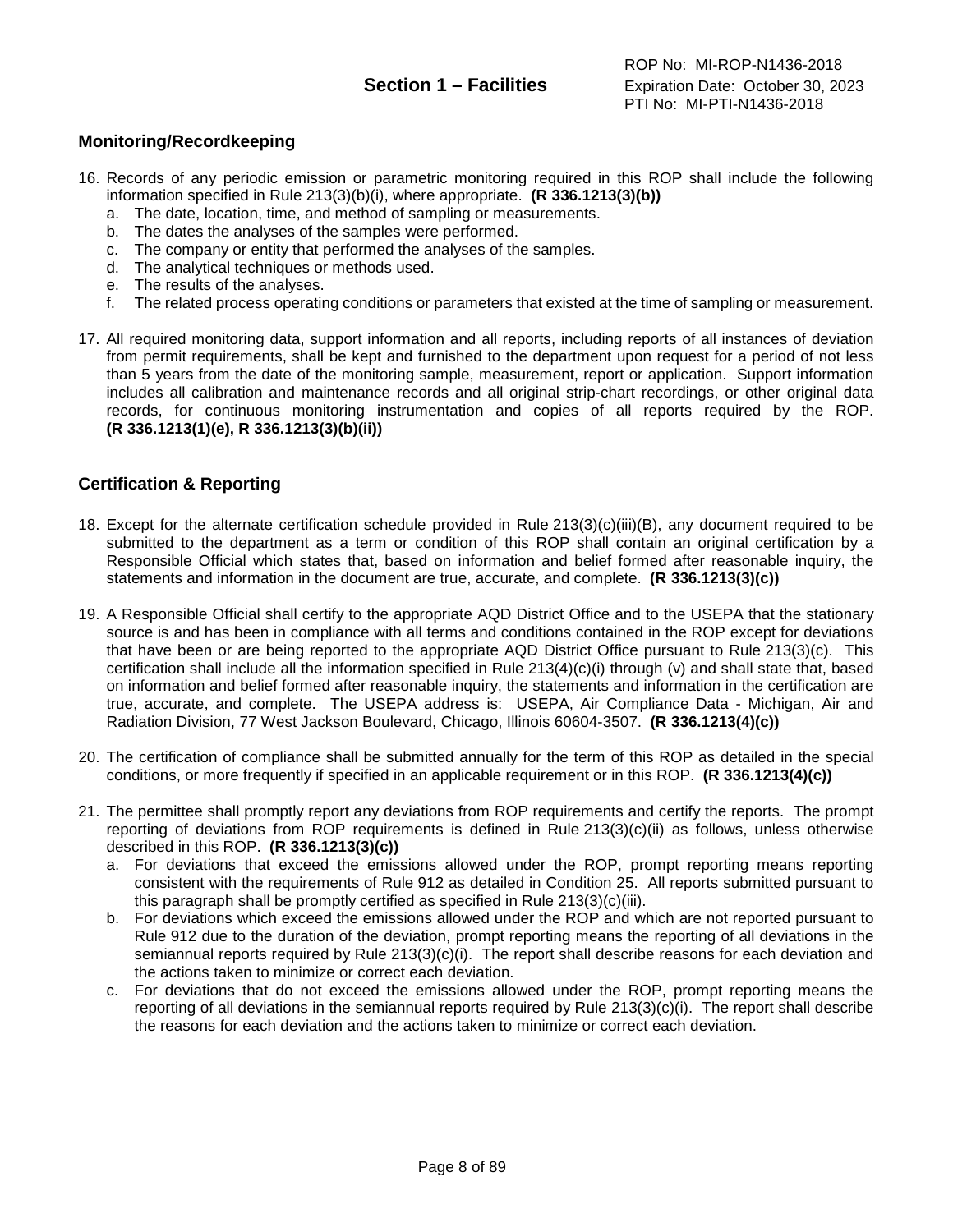- 22. For reports required pursuant to Rule 213(3)(c)(ii), prompt certification of the reports is described in Rule 213(3)(c)(iii) as either of the following: **(R 336.1213(3)(c))**
	- a. Submitting a certification by a Responsible Official with each report which states that, based on information and belief formed after reasonable inquiry, the statements and information in the report are true, accurate, and complete.
	- b. Submitting, within 30 days following the end of a calendar month during which one or more prompt reports of deviations from the emissions allowed under the ROP were submitted to the department pursuant to Rule 213(3)(c)(ii), a certification by a Responsible Official which states that; "based on information and belief formed after reasonable inquiry, the statements and information contained in each of the reports submitted during the previous month were true, accurate, and complete." The certification shall include a listing of the reports that are being certified. Any report submitted pursuant to Rule 213(3)(c)(ii) that will be certified on a monthly basis pursuant to this paragraph shall include a statement that certification of the report will be provided within 30 days following the end of the calendar month.
- 23. Semiannually for the term of the ROP as detailed in the special conditions, or more frequently if specified, the permittee shall submit certified reports of any required monitoring to the appropriate AQD District Office. All instances of deviations from ROP requirements during the reporting period shall be clearly identified in the reports. **(R 336.1213(3)(c)(i))**
- 24. On an annual basis, the permittee shall report the actual emissions, or the information necessary to determine the actual emissions, of each regulated air pollutant as defined in Rule 212(6) for each emission unit utilizing the emissions inventory forms provided by the department. **(R 336.1212(6))**
- 25. The permittee shall provide notice of an abnormal condition, start-up, shutdown, or malfunction that results in emissions of a hazardous or toxic air pollutant which continue for more than one hour in excess of any applicable standard or limitation, or emissions of any air contaminant continuing for more than two hours in excess of an applicable standard or limitation, as required in Rule 912, to the appropriate AQD District Office. The notice shall be provided not later than two business days after the start-up, shutdown, or discovery of the abnormal conditions or malfunction. Notice shall be by any reasonable means, including electronic, telephonic, or oral communication. Written reports, if required under Rule 912, must be submitted to the appropriate AQD District Supervisor within 10 days after the start-up or shutdown occurred, within 10 days after the abnormal conditions or malfunction has been corrected, or within 30 days of discovery of the abnormal conditions or malfunction, whichever is first. The written reports shall include all of the information required in Rule 912(5) and shall be certified by a Responsible Official in a manner consistent with the CAA.2 **(R 336.1912)**

### <span id="page-8-0"></span>**Permit Shield**

- 26. Compliance with the conditions of the ROP shall be considered compliance with any applicable requirements as of the date of ROP issuance, if either of the following provisions is satisfied. **(R 336.1213(6)(a)(i), R 336.1213(6)(a)(ii))**
	- a. The applicable requirements are included and are specifically identified in the ROP.
	- b. The permit includes a determination or concise summary of the determination by the department that other specifically identified requirements are not applicable to the stationary source.

Any requirements identified in Part E of this ROP have been identified as non-applicable to this ROP and are included in the permit shield.

- 27. Nothing in this ROP shall alter or affect any of the following:
	- a. The provisions of Section 303 of the CAA, emergency orders, including the authority of the USEPA under Section 303 of the CAA. **(R 336.1213(6)(b)(i))**
	- b. The liability of the owner or operator of this source for any violation of applicable requirements prior to or at the time of this ROP issuance. **(R 336.1213(6)(b)(ii))**
	- c. The applicable requirements of the acid rain program, consistent with Section 408(a) of the CAA. **(R 336.1213(6)(b)(iii))**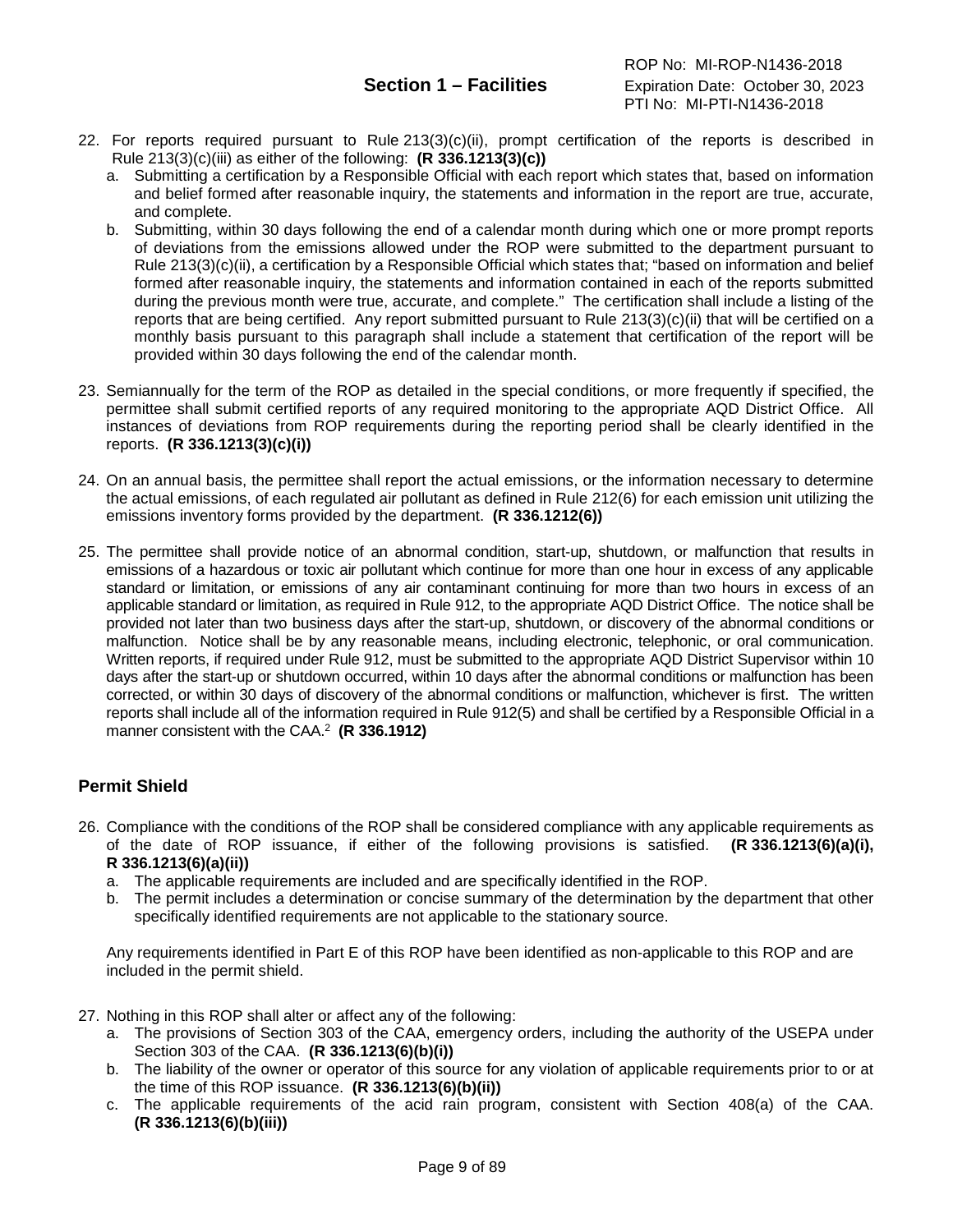- d. The ability of the USEPA to obtain information from a source pursuant to Section 114 of the CAA. **(R 336.1213(6)(b)(iv))**
- 28. The permit shield shall not apply to provisions incorporated into this ROP through procedures for any of the following:
	- a. Operational flexibility changes made pursuant to Rule 215. **(R 336.1215(5))**
	- b. Administrative Amendments made pursuant to Rule 216(1)(a)(i)-(iv). **(R 336.1216(1)(b)(iii))**
	- c. Administrative Amendments made pursuant to Rule  $216(1)(a)(v)$  until the amendment has been approved by the department. **(R 336.1216(1)(c)(iii))**
	- d. Minor Permit Modifications made pursuant to Rule 216(2). **(R 336.1216(2)(f))**
	- e. State-Only Modifications made pursuant to Rule 216(4) until the changes have been approved by the department. **(R 336.1216(4)(e))**
- 29. Expiration of this ROP results in the loss of the permit shield. If a timely and administratively complete application for renewal is submitted not more than 18 months, but not less than 6 months, before the expiration date of the ROP, but the department fails to take final action before the end of the ROP term, the existing ROP does not expire until the renewal is issued or denied, and the permit shield shall extend beyond the original ROP term until the department takes final action. **(R 336.1217(1)(c), R 336.1217(1)(a))**

#### <span id="page-9-0"></span>**Revisions**

- 30. For changes to any process or process equipment covered by this ROP that do not require a revision of the ROP pursuant to Rule 216, the permittee must comply with Rule 215. **(R 336.1215, R 336.1216)**
- 31. A change in ownership or operational control of a stationary source covered by this ROP shall be made pursuant to Rule 216(1). **(R 336.1219(2))**
- 32. For revisions to this ROP, an administratively complete application shall be considered timely if it is received by the department in accordance with the time frames specified in Rule 216. **(R 336.1210(10))**
- 33. Pursuant to Rule 216(1)(b)(iii), Rule 216(2)(d) and Rule 216(4)(d), after a change has been made, and until the department takes final action, the permittee shall comply with both the applicable requirements governing the change and the ROP terms and conditions proposed in the application for the modification. During this time period, the permittee may choose to not comply with the existing ROP terms and conditions that the application seeks to change. However, if the permittee fails to comply with the ROP terms and conditions proposed in the application during this time period, the terms and conditions in the ROP are enforceable. **(R 336.1216(1)(c)(iii), R 336.1216(2)(d), R 336.1216(4)(d))**

### <span id="page-9-1"></span>**Reopenings**

- 34. A ROP shall be reopened by the department prior to the expiration date and revised by the department under any of the following circumstances:
	- a. If additional requirements become applicable to this stationary source with three or more years remaining in the term of the ROP, but not if the effective date of the new applicable requirement is later than the ROP expiration date. **(R 336.1217(2)(a)(i))**
	- b. If additional requirements pursuant to Title IV of the CAA become applicable to this stationary source. **(R 336.1217(2)(a)(ii))**
	- c. If the department determines that the ROP contains a material mistake, information required by any applicable requirement was omitted, or inaccurate statements were made in establishing emission limits or the terms or conditions of the ROP. **(R 336.1217(2)(a)(iii))**
	- d. If the department determines that the ROP must be revised to ensure compliance with the applicable requirements. **(R 336.1217(2)(a)(iv))**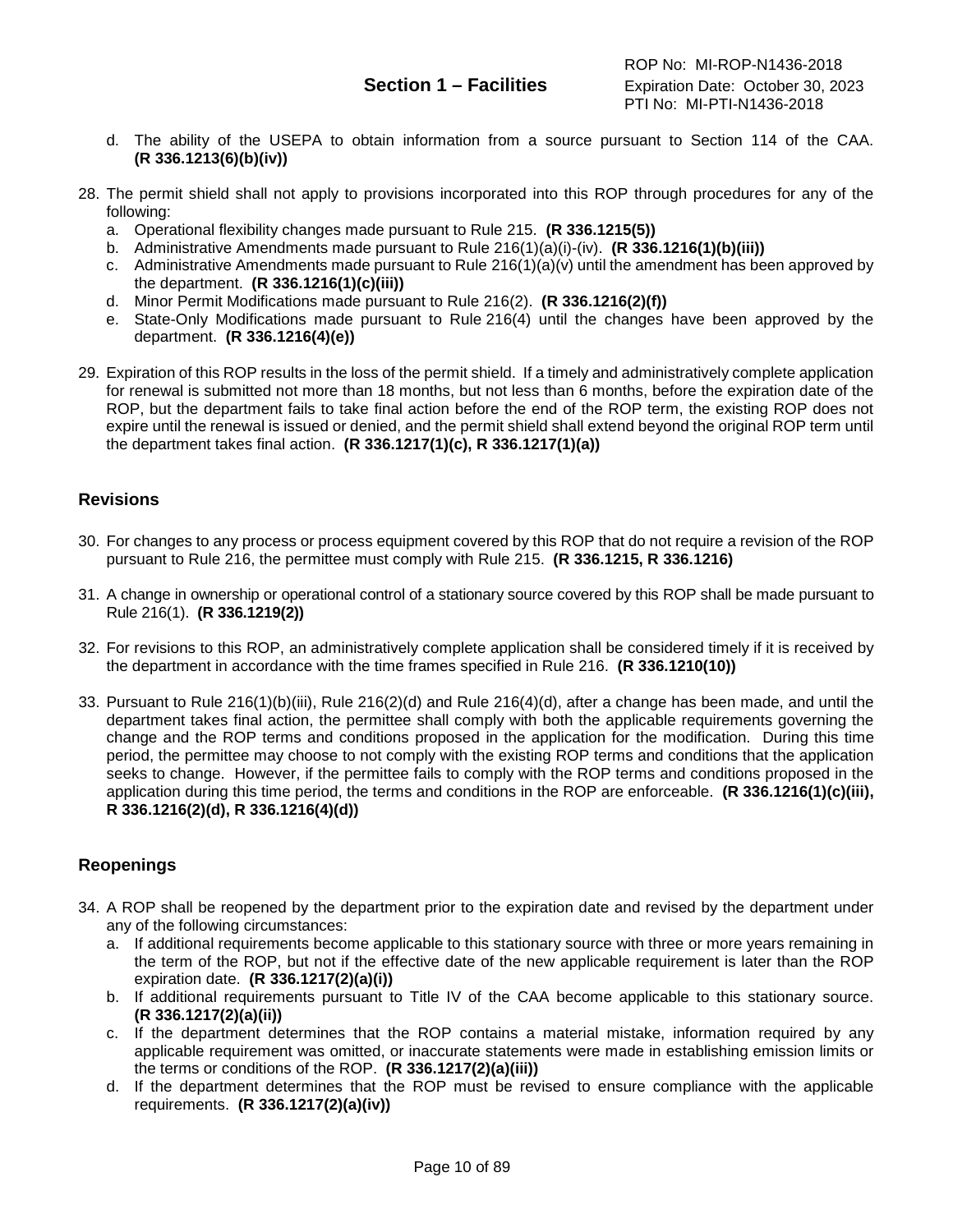#### <span id="page-10-0"></span>**Renewals**

35. For renewal of this ROP, an administratively complete application shall be considered timely if it is received by the department not more than 18 months, but not less than 6 months, before the expiration date of the ROP. **(R 336.1210(9))**

#### <span id="page-10-1"></span>**Stratospheric Ozone Protection**

- 36. If the permittee is subject to Title 40 of the Code of Federal Regulations (CFR), Part 82 and services, maintains, or repairs appliances except for motor vehicle air conditioners (MVAC), or disposes of appliances containing refrigerant, including MVAC and small appliances, or if the permittee is a refrigerant reclaimer, appliance owner or a manufacturer of appliances or recycling and recovery equipment, the permittee shall comply with all applicable standards for recycling and emissions reduction pursuant to 40 CFR Part 82, Subpart F.
- 37. If the permittee is subject to 40 CFR Part 82, and performs a service on motor (fleet) vehicles when this service involves refrigerant in the MVAC, the permittee is subject to all the applicable requirements as specified in 40 CFR Part 82, Subpart B, Servicing of Motor Vehicle Air Conditioners. The term "motor vehicle" as used in Subpart B does not include a vehicle in which final assembly of the vehicle has not been completed by the original equipment manufacturer. The term MVAC as used in Subpart B does not include the air-tight sealed refrigeration system used for refrigerated cargo or an air conditioning system on passenger buses using Hydrochlorofluorocarbon-22 refrigerant.

#### <span id="page-10-2"></span>**Risk Management Plan**

- 38. If subject to Section 112(r) of the CAA and 40 CFR Part 68, the permittee shall register and submit to the USEPA the required data related to the risk management plan for reducing the probability of accidental releases of any regulated substances listed pursuant to Section 112(r)(3) of the CAA as amended in 40 CFR 68.130. The list of substances, threshold quantities, and accident prevention regulations promulgated under 40 CFR Part 68, do not limit in any way the general duty provisions under Section 112(r)(1).
- 39. If subject to Section 112(r) of the CAA and 40 CFR Part 68, the permittee shall comply with the requirements of 40 CFR Part 68, no later than the latest of the following dates as provided in 40 CFR 68.10(a):
	- a. June 21, 1999,
	- b. Three years after the date on which a regulated substance is first listed under 40 CFR 68.130, or
	- c. The date on which a regulated substance is first present above a threshold quantity in a process.
- 40. If subject to Section 112(r) of the CAA and 40 CFR Part 68, the permittee shall submit any additional relevant information requested by any regulatory agency necessary to ensure compliance with the requirements of 40 CFR Part 68.
- 41. If subject to Section 112(r) of the CAA and 40 CFR Part 68, the permittee shall annually certify compliance with all applicable requirements of Section 112(r) as detailed in Rule 213(4)(c)). **(40 CFR Part 68)**

#### <span id="page-10-3"></span>**Emission Trading**

42. Emission averaging and emission reduction credit trading are allowed pursuant to any applicable interstate or regional emission trading program that has been approved by the Administrator of the USEPA as a part of Michigan's State Implementation Plan. Such activities must comply with Rule 215 and Rule 216. **(R 336.1213(12))**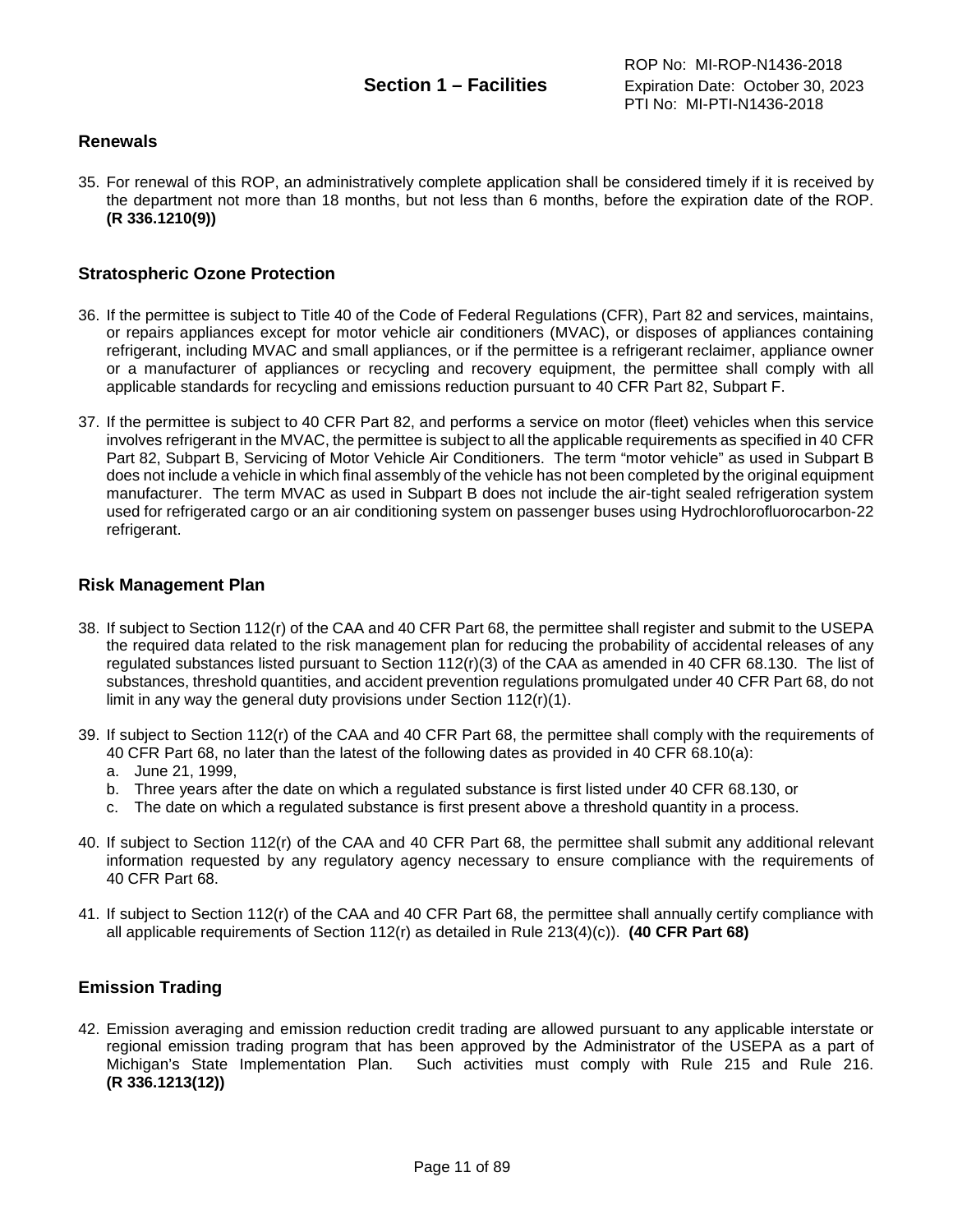### <span id="page-11-0"></span>**Permit to Install (PTI)**

- 43. The process or process equipment included in this permit shall not be reconstructed, relocated, or modified unless a PTI authorizing such action is issued by the department, except to the extent such action is exempt from the PTI requirements by any applicable rule.2 **(R 336.1201(1))**
- 44. The department may, after notice and opportunity for a hearing, revoke PTI terms or conditions if evidence indicates the process or process equipment is not performing in accordance with the terms and conditions of the PTI or is violating the department's rules or the CAA.2 **(R 336.1201(8), Section 5510 of Act 451)**
- 45. The terms and conditions of a PTI shall apply to any person or legal entity that now or hereafter owns or operates the process or process equipment at the location authorized by the PTI. If a new owner or operator submits a written request to the department pursuant to Rule 219 and the department approves the request, this PTI will be amended to reflect the change of ownership or operational control. The request must include all of the information required by Subrules (1)(a), (b) and (c) of Rule 219. The written request shall be sent to the appropriate AQD District Supervisor, MDEQ. <sup>2</sup> **(R 336.1219)**
- 46. If the installation, reconstruction, relocation, or modification of the equipment for which PTI terms and conditions have been approved has not commenced within 18 months of the original PTI issuance date, or has been interrupted for 18 months, the applicable terms and conditions from that PTI, as incorporated into the ROP, shall become void unless otherwise authorized by the department. Furthermore, the person to whom that PTI was issued, or the designated authorized agent, shall notify the department via the Supervisor, Permit Section, MDEQ, AQD, P. O. Box 30260, Lansing, Michigan 48909, if it is decided not to pursue the installation, reconstruction, relocation, or modification of the equipment allowed by the terms and conditions from that PTI.2 **(R 336.1201(4))**

#### **Footnotes:**

<sup>1</sup>This condition is state-only enforceable and was established pursuant to Rule  $201(1)(b)$ .

<sup>2</sup>This condition is federally enforceable and was established pursuant to Rule 201(1)(a).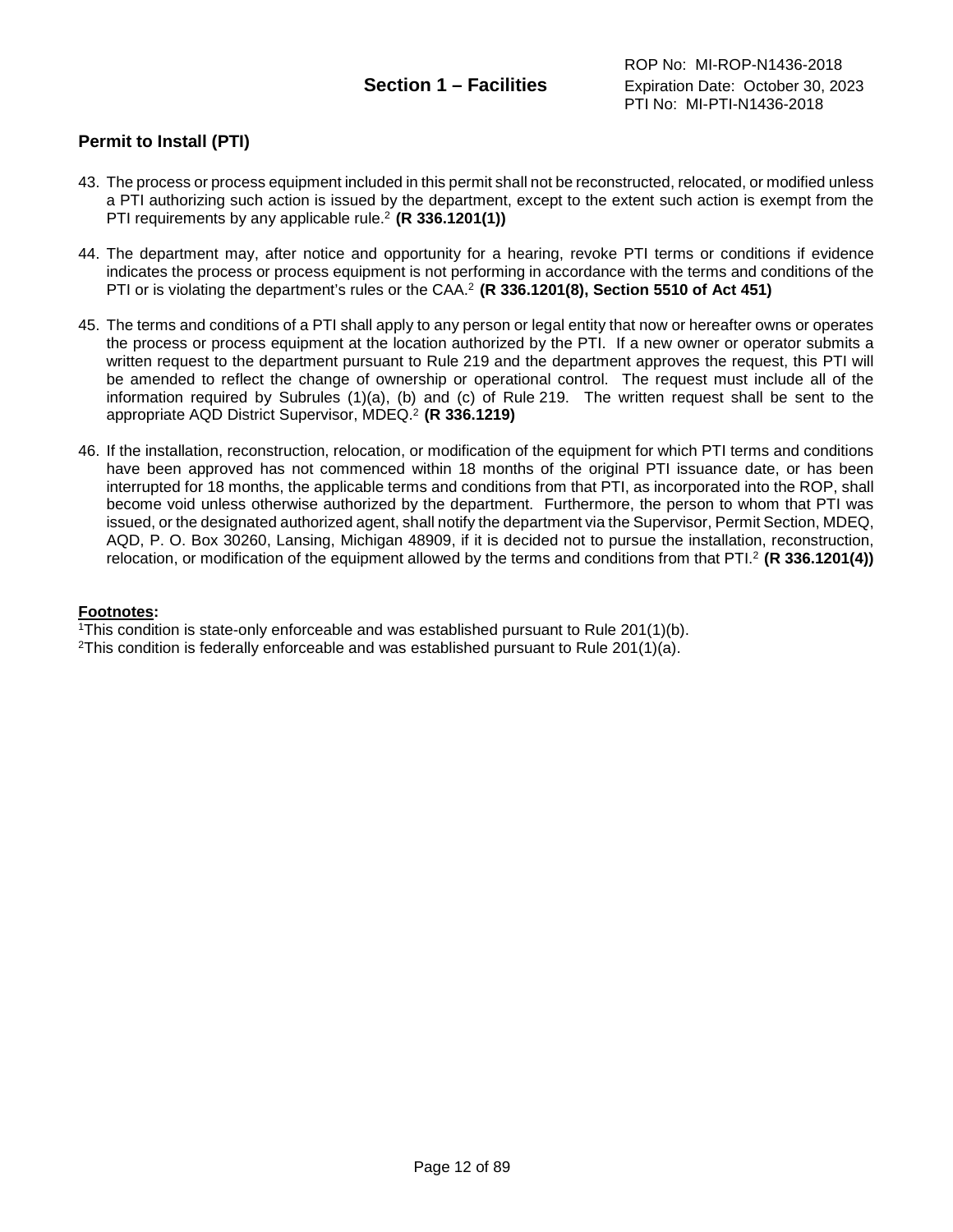# **B. SOURCE-WIDE CONDITIONS**

<span id="page-12-0"></span>Part B outlines the Source-Wide Terms and Conditions that apply to this stationary source. The permittee is subject to these special conditions for the stationary source in addition to the general conditions in Part A and any other terms and conditions contained in this ROP.

The permittee shall comply with all specific details in the special conditions and the underlying applicable requirements cited. If a specific condition type does not apply to this source, NA (not applicable) has been used in the table. If there are no Source-Wide Conditions, this section will be left blank.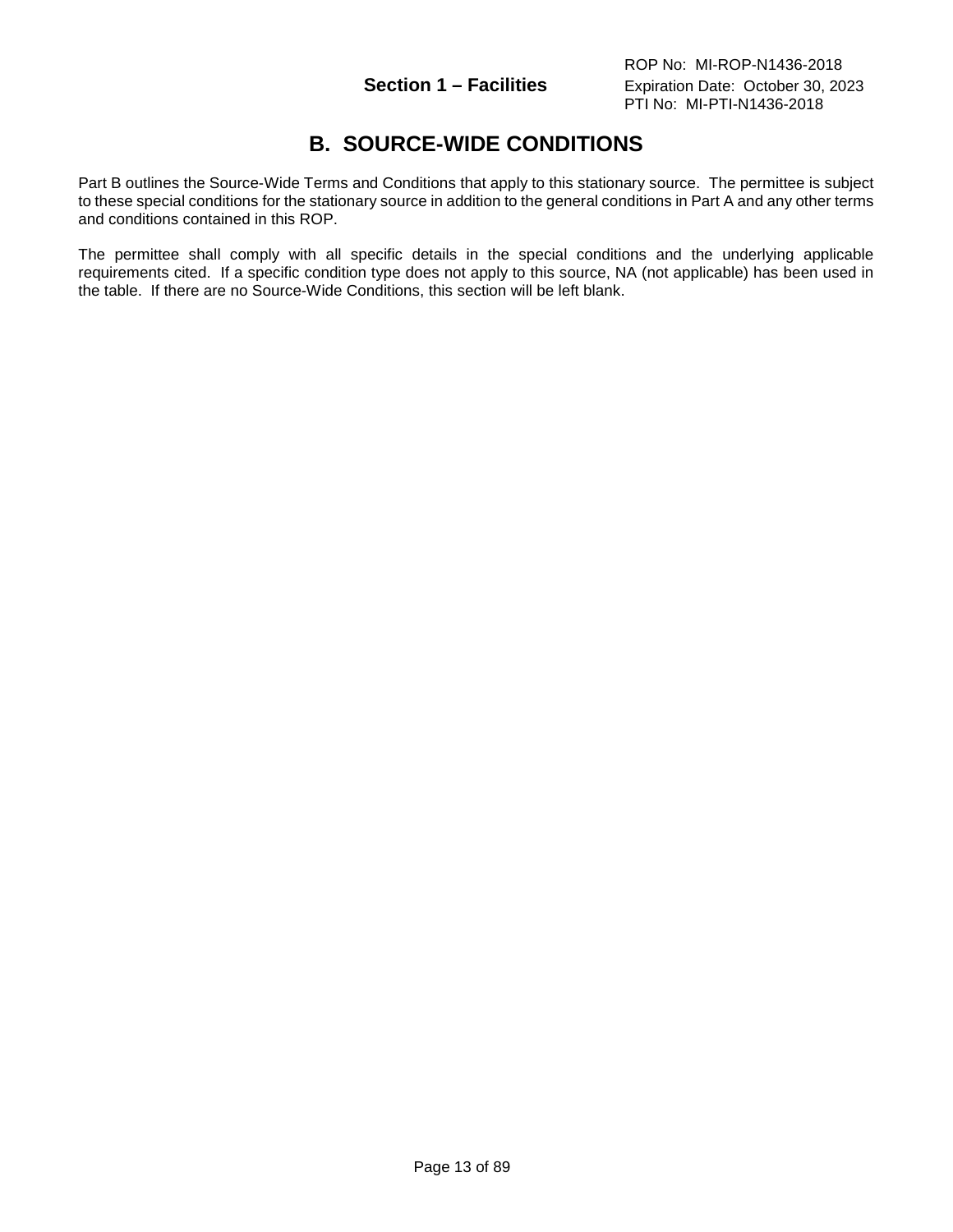# **C. EMISSION UNIT CONDITIONS**

<span id="page-13-0"></span>Part C outlines terms and conditions that are specific to individual emission units listed in the Emission Unit Summary Table. The permittee is subject to the special conditions for each emission unit in addition to the General Conditions in Part A and any other terms and conditions contained in this ROP.

The permittee shall comply with all specific details in the special conditions and the underlying applicable requirements cited. If a specific condition type does not apply, NA (not applicable) has been used in the table. If there are no conditions specific to individual emission units, this section will be left blank.

### **EMISSION UNIT SUMMARY TABLE**

<span id="page-13-1"></span>The descriptions provided below are for informational purposes and do not constitute enforceable conditions.

| <b>Emission Unit ID</b>     | <b>Emission Unit Description</b><br>(Including Process Equipment & Control<br>Device(s))                                                                                                                                                                                                    | <b>Installation</b><br>Date/<br><b>Modification Date</b> | <b>Flexible Group ID</b>            |
|-----------------------------|---------------------------------------------------------------------------------------------------------------------------------------------------------------------------------------------------------------------------------------------------------------------------------------------|----------------------------------------------------------|-------------------------------------|
| EU-12-HWG-1.01              | Natural gas-fired boiler with a heat input of 10<br>million BTU/hour with fuel oil No. 2 as back up.                                                                                                                                                                                        | 01/01/1989                                               | FG-BOILERS,<br>FG-BOILERMACT        |
| EU-12-HWG-1.02              | Natural gas-fired boiler with a heat input of 40<br>million BTU/hour with fuel oil No. 2 as back up.                                                                                                                                                                                        | 01/01/1989                                               | FG-BOILERS,<br>FG-BOILERMACT        |
| EU-12-HWG-1.03              | Natural gas-fired boiler with a heat input of 40<br>million BTU/hour with fuel oil No. 2 as back up.                                                                                                                                                                                        | 01/01/1989                                               | FG-BOILERS,<br><b>FG-BOILERMACT</b> |
| EU-12-HWG-1.04              | Natural gas-fired boiler with a heat input of 40<br>million BTU/hour with fuel oil No. 2 as back up.                                                                                                                                                                                        | 01/01/1989                                               | FG-BOILERS,<br>FG-BOILERMACT        |
| EU-12HWG-1.05               | Natural gas-fired boiler with a heat input of 40<br>million BTU/hour.                                                                                                                                                                                                                       | 03/01/1990                                               | FG-BOILERS,<br>FG-BOILERMACT        |
| EU-12HWG-1.06               | Natural gas-fired boiler with a heat input of 40<br>million BTU/hour.                                                                                                                                                                                                                       | 06/01/1996                                               | FG-BOILERS,<br><b>FG-BOILERMACT</b> |
| EU-12HWG-1.07               | Natural gas-fired boiler with a heat input of 40<br>million BTU/hour.                                                                                                                                                                                                                       | 11/01/2000                                               | FG-BOILERMACT                       |
| EU-16-B-4.01                | Natural gas-fired boiler with a heat input of<br>2.511 million BTU/hour.                                                                                                                                                                                                                    | 10/2919/91                                               | FG-BOILERS,<br><b>FG-BOILERMACT</b> |
| EU-16-B-4.02                | Natural gas-fired boiler with a heat input of<br>2.511 million BTU/hour.                                                                                                                                                                                                                    | 10/29/1991                                               | FG-BOILERS,<br><b>FG-BOILERMACT</b> |
| EU-16-B-4.03                | Natural gas-fired boiler with a heat input of<br>2.511 million BTU/hour.                                                                                                                                                                                                                    | 10/29/1991                                               | FG-BOILERS,<br><b>FG-BOILERMACT</b> |
| EU-PT-B-5.01                | Exempt natural gas-fired boiler with a heat input<br>of 8.37 million BTU/hour                                                                                                                                                                                                               | 1997                                                     | FG-BOILERMACT                       |
| EU-PT-B-5.02                | Exempt natural gas-fired boiler with a heat input<br>of 8.37 million BTU/hour                                                                                                                                                                                                               | 1997                                                     | <b>FG-BOILERMACT</b>                |
| EU-B/UP-<br><b>TURBINE1</b> | Natural gas-fired turbine generator No. 1, with a<br>heat input rating of approximately 237.8 million<br>BTU/hour. The turbine generator is capable of<br>producing 19.14 MW output at peak load and is<br>utilized to provide supplemental electrical power<br>during peak demand periods. | 01/01/1995                                               | FG-B/UP-<br><b>TURBINES</b>         |
| EU-B/UP-<br><b>TURBINE2</b> | Natural gas-fired turbine generator No. 2, with a<br>heat input rating of approximately 237.8 million<br>BTU/hour. The turbine generator is capable of<br>producing 19.14 MW output at peak load and is<br>utilized to provide supplemental electrical power<br>during peak demand periods. | 01/01/1995                                               | FG-B/UP-<br><b>TURBINES</b>         |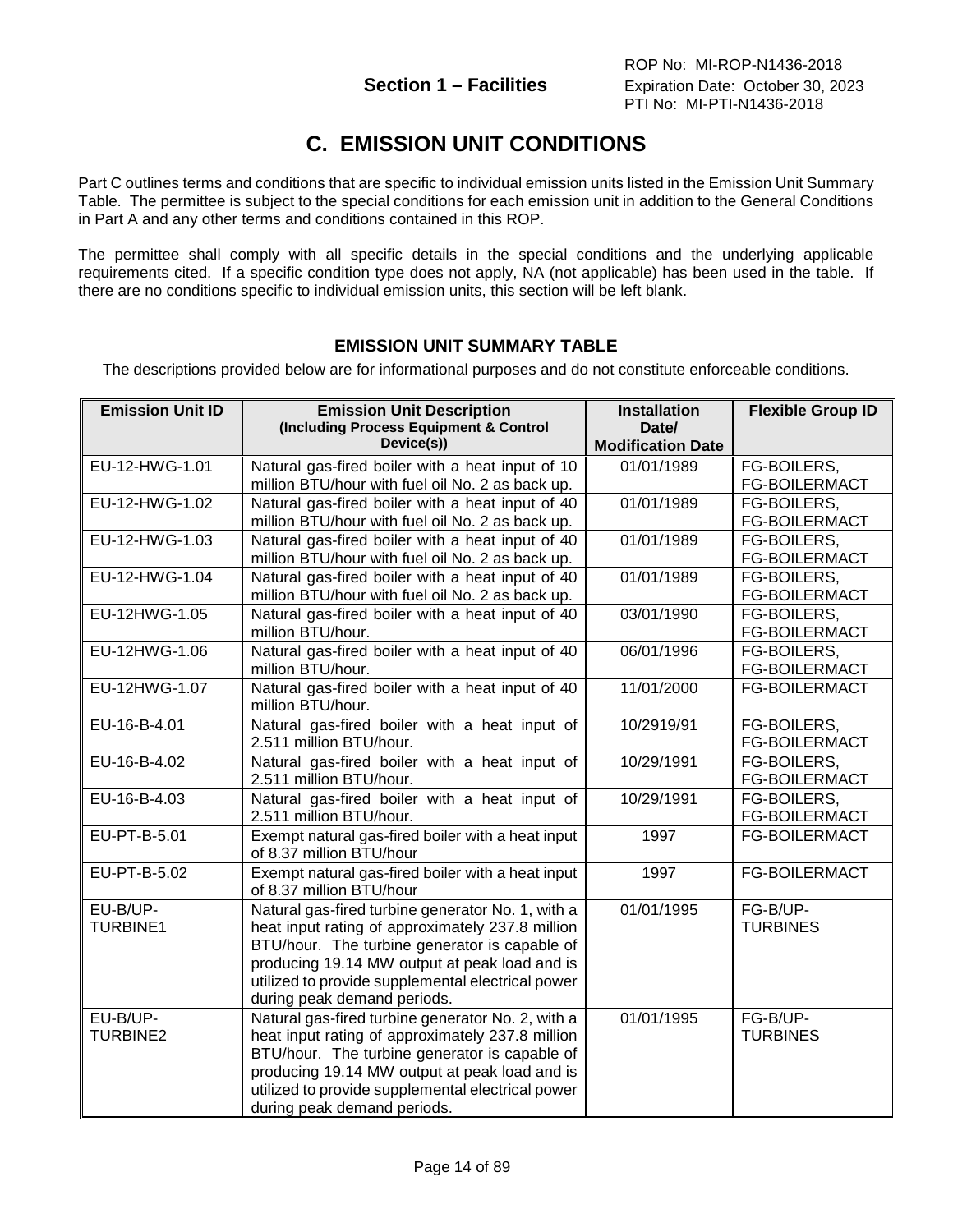| <b>Emission Unit ID</b> | <b>Emission Unit Description</b><br>(Including Process Equipment & Control<br>Device(s))                                     | <b>Installation</b><br>Date/<br><b>Modification Date</b> | <b>Flexible Group ID</b>            |
|-------------------------|------------------------------------------------------------------------------------------------------------------------------|----------------------------------------------------------|-------------------------------------|
| EU-FIREPUMP-1           | Diesel Fuel fired pump at the CEP to provide<br>backup pumping capabilities for the building fire<br>suppression system.     | 10/01/1986                                               | <b>FG-EMERGENCY-</b><br><b>RICE</b> |
| EU-FIREPUMP-2           | Diesel Fuel fired pump at the west HQ to provide<br>backup pumping capabilities for the building fire<br>suppression system. | 011/01/1995                                              | <b>FG-EMERGENCY-</b><br><b>RICE</b> |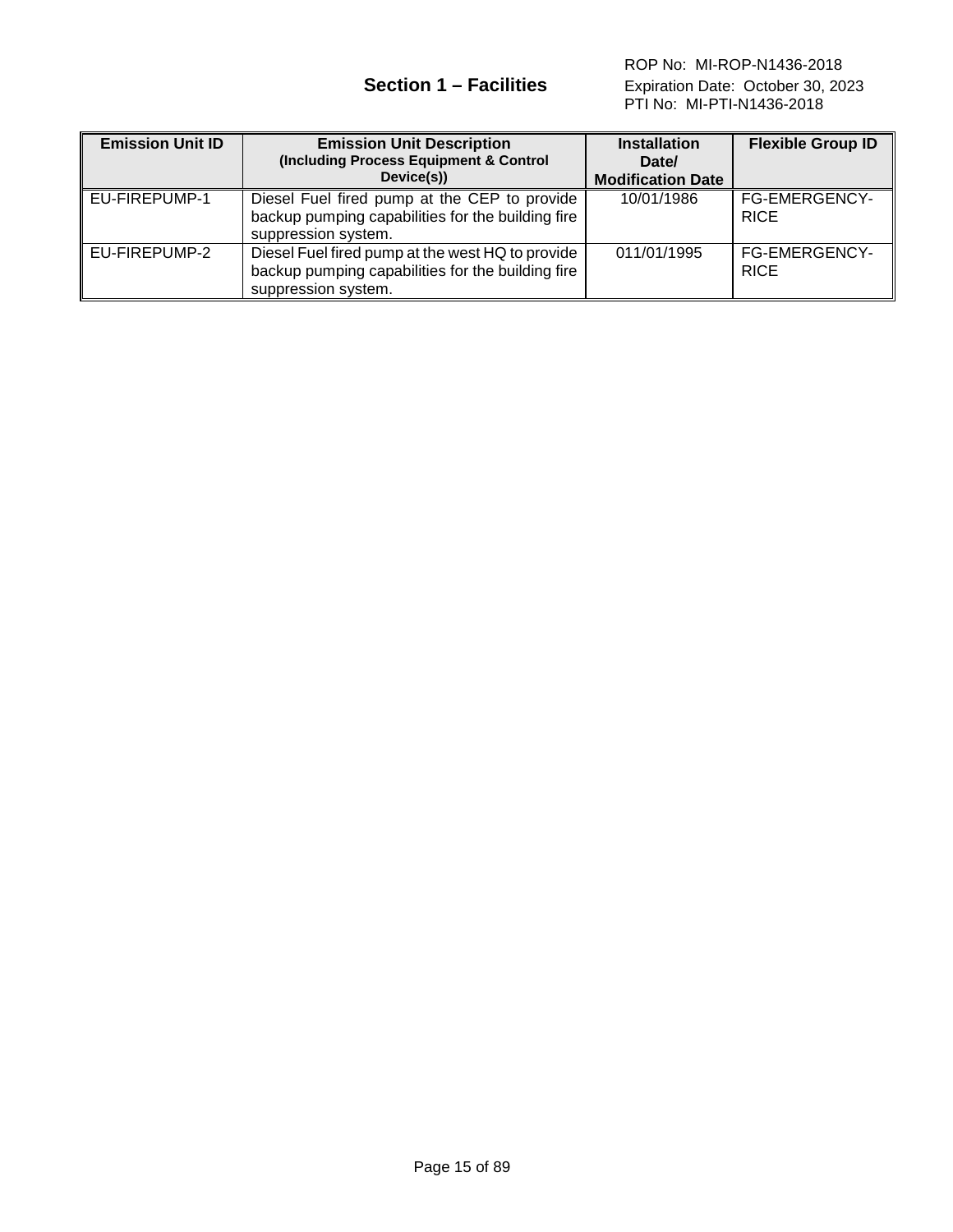## **EU-12HWG-1.07 EMISSION UNIT CONDITIONS**

#### <span id="page-15-0"></span>**DESCRIPTION**

Natural gas-fired boiler with a heat input of 40 million BTU/hour. This boiler utilizes natural gas exclusively.

**Flexible Group ID:** NA

#### **POLLUTION CONTROL EQUIPMENT**

Low NOx Burners

#### **I. EMISSION LIMIT(S)**

NA

#### **II. MATERIAL LIMIT(S)**

NA

#### **III. PROCESS/OPERATIONAL RESTRICTION(S)**

1. The permittee shall only fire pipeline quality natural gas in the boiler. **(R 336.1213(3))**

#### **IV. DESIGN/EQUIPMENT PARAMETER(S)**

NA

#### **V. TESTING/SAMPLING**

Records shall be maintained on file for a period of five years. **(R 336.1213(3)(b)(ii))**

NA

#### **VI. MONITORING/RECORDKEEPING**

Records shall be maintained on file for a period of five years. **(R 336.1213(3)(b)(ii))**

- 1. The permittee shall monitor and record the fuel usage for EU-12HWG-1.07 on a monthly basis in a manner and with instrumentation acceptable to the AQD District Supervisor. **(R 336.1213(3), 40 CFR 60.48c(g)(2))**
- 2. The permittee shall develop a boiler preventative maintenance program and log preventative maintenance. **(R 336.1213(3))**

#### **VII. REPORTING**

- 1. Prompt reporting of deviations pursuant to General Conditions 21 and 22 of Part A. **(R 336.1213(3)(c)(ii))**
- 2. Semiannual reporting of monitoring and deviations pursuant to General Condition 23 of Part A. The report shall be postmarked or received by the appropriate AQD District Office by March 15 for reporting period July 1 to December 31 and September 15 for reporting period January 1 to June 30. **(R 336.1213(3)(c)(i))**
- 3. Annual certification of compliance pursuant to General Conditions 19 and 20 of Part A. The report shall be postmarked or received by the appropriate AQD District Office by March 15 for the previous calendar year. **(R 336.1213(4)(c))**

**See Appendix 8-1**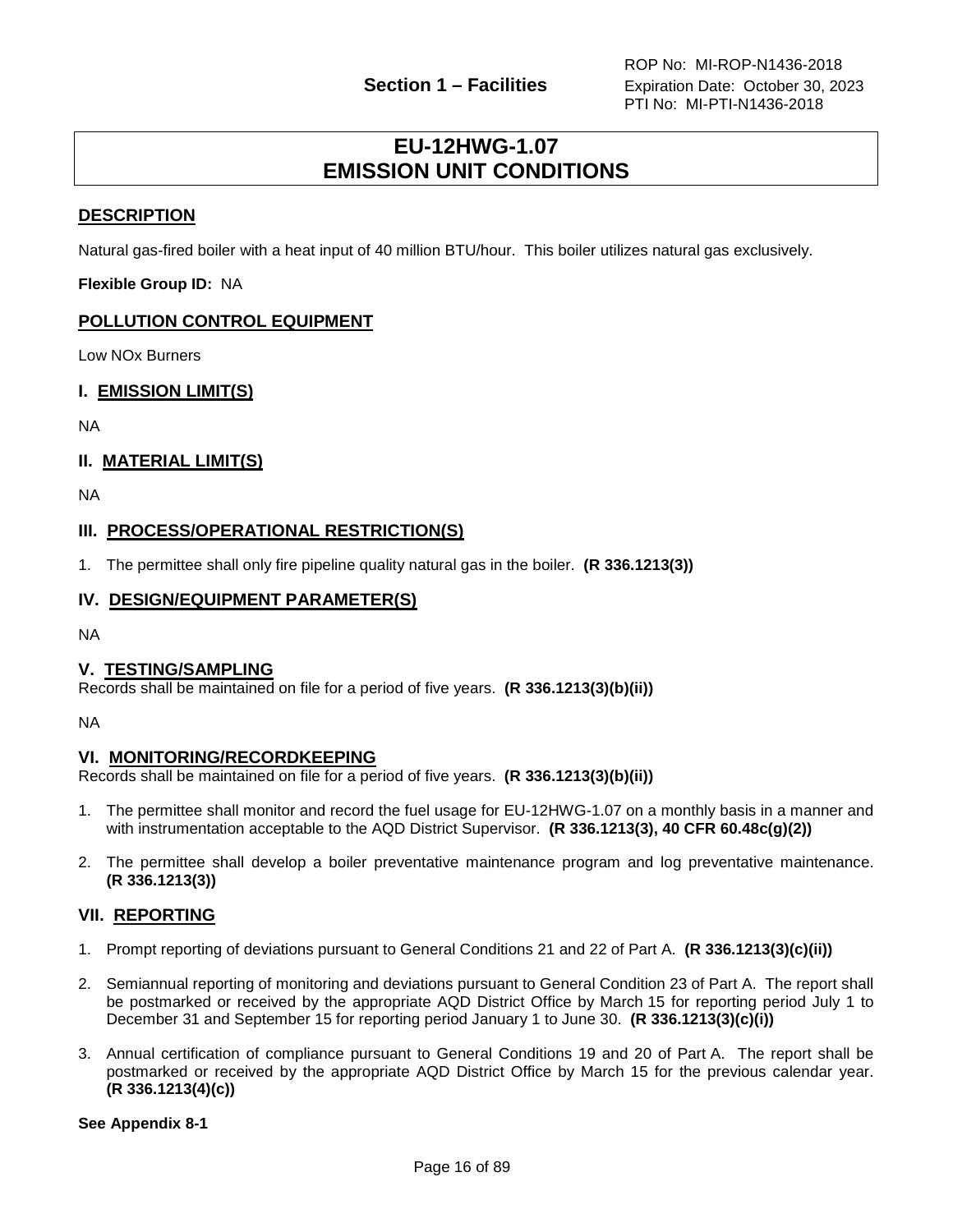#### **VIII. STACK/VENT RESTRICTION(S)**

NA

#### **IX. OTHER REQUIREMENT(S)**

1. The permittee shall comply with all applicable requirements of 40 CFR Part 60, Subpart A (General Provisions), 40 CFR Part 63, Subpart DDDDD (NESHAP Standards for Industrial, Commercial and Institutional Boilers and Process Heaters), and 40 CFR Part 60, Subpart Dc (Performance Standards for Small Industrial-Commercial-Institutional Steam Generating Units). **(40 CFR Part 63, Subpart DDDDD, 40 CFR 60, Subpart Dc)**

#### **Footnotes:**

1This condition is state only enforceable and was established pursuant to Rule 201(1)(b).

<sup>2</sup>This condition is federally enforceable and was established pursuant to Rule  $201(1)(a)$ .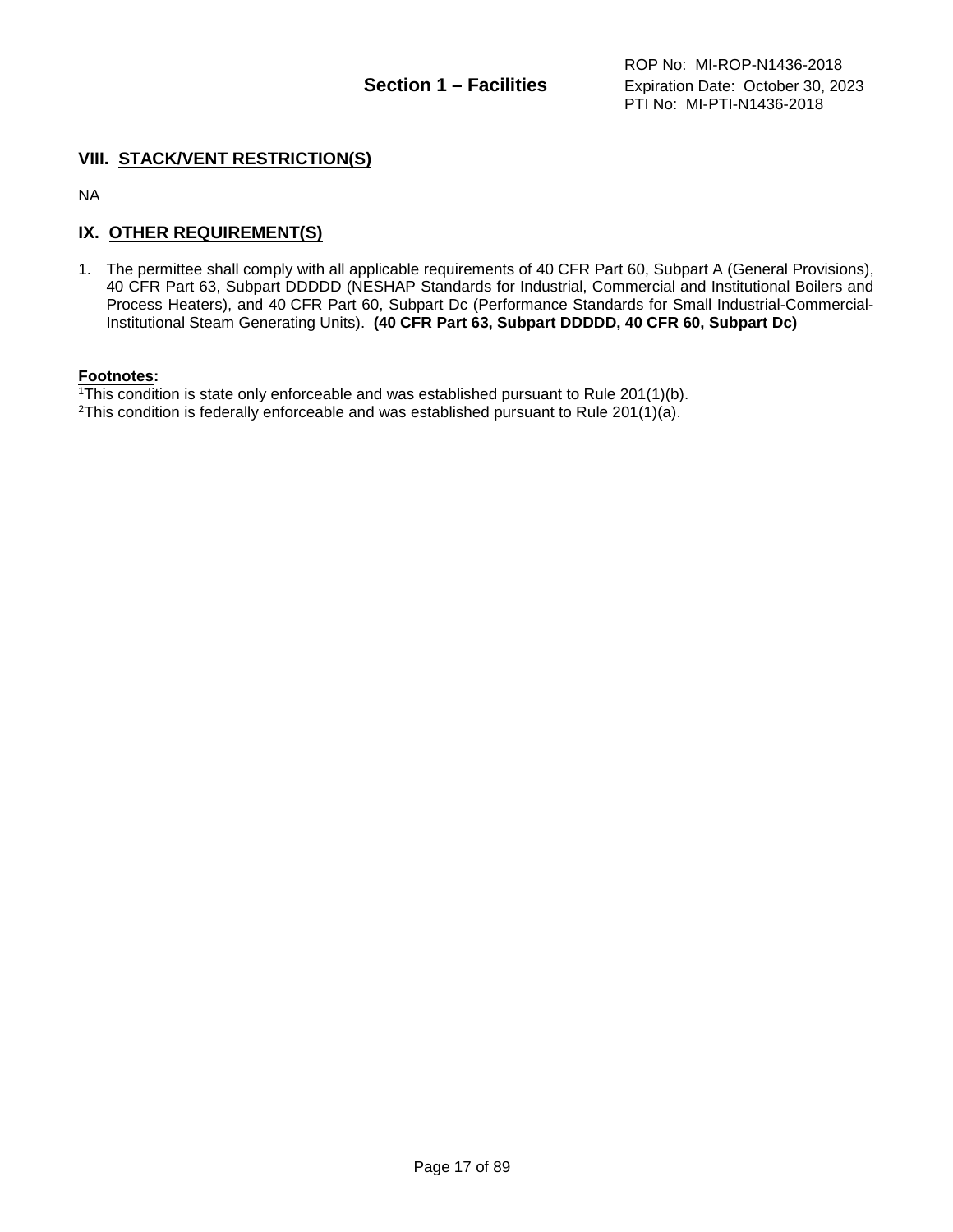# **D. FLEXIBLE GROUP CONDITIONS**

<span id="page-17-0"></span>Part D outlines the terms and conditions that apply to more than one emission unit. The permittee is subject to the special conditions for each flexible group in addition to the General Conditions in Part A and any other terms and conditions contained in this ROP.

<span id="page-17-1"></span>The permittee shall comply with all specific details in the special conditions and the underlying applicable requirements cited. If a specific condition type does not apply, NA (not applicable) has been used in the table. If there are no special conditions that apply to more than one emission unit, this section will be left blank.

#### **FLEXIBLE GROUP SUMMARY TABLE**

The descriptions provided below are for informational purposes and do not constitute enforceable conditions.

| <b>Flexible Group ID</b> | <b>Flexible Group Description</b>                                | <b>Associated</b>        |
|--------------------------|------------------------------------------------------------------|--------------------------|
|                          |                                                                  | <b>Emission Unit IDs</b> |
| <b>FG-BOILERS</b>        | Four (4) boilers using natural gas as primary fuel with fuel oil | EU-12-HWG-1.01           |
|                          | No. 2 as backup, and five (5) boilers using natural gas          | EU-12-HWG-1.02           |
|                          | exclusively.                                                     | EU-12-HWG-1.03           |
|                          |                                                                  | EU-12-HWG-1.04           |
|                          |                                                                  | EU-12-HWG-1.05           |
|                          |                                                                  | EU-12-HWG-1.06           |
|                          |                                                                  | EU-16-B-4.01             |
|                          |                                                                  | EU-16-B-4.02             |
|                          |                                                                  | EU-16-B-4.03             |
| <b>FG-BOILERMACT</b>     | Four (4) boilers using natural gas as primary fuel with fuel oil | EU-12-HWG-1.01           |
|                          | No. 2 as backup, and eight (8) boilers using natural gas         | EU-12-HWG-1.02           |
|                          | exclusively.                                                     | EU-12-HWG-1.03           |
|                          |                                                                  | EU-12-HWG-1.04           |
|                          | This flexible group is applicable to the following emission      | EU-12-HWG-1.05           |
|                          | units when operating as a "Unit designed to burn gas 1           | EU-12-HWG-1.06           |
|                          | subcategory." This includes gaseous fuel boilers that burn       | EU-12-HWG-1.07           |
|                          | liquid fuel for periodic testing of liquid fuel, maintenance, or | EU-16-B-4.01             |
|                          | operator training, not to exceed a combined total of 48 hours    | EU-16-B-4.02             |
|                          | during any calendar year and gaseous fuel boilers that burn      | EU-16-B-4.03             |
|                          | liquid fuel during periods of gas curtailment or gas supply      | EU-PT-B-5.01             |
|                          | interruptions of any duration.                                   | EU-PT-B-5.02             |
| FG-B/UP-TURBINES         | Two natural gas-fired turbine generators used for peaking.       | EU-B/UP-TURBINE1         |
|                          |                                                                  | EU-B/UP-TURBINE2         |
| <b>FG-EMERGENCY-</b>     | This flexible group includes existing emergency stationary       | EU-FIREPUMP-1            |
| <b>RICE</b>              | reciprocating internal combustion engines (RICE) that have       | EU-FIREPUMP-2            |
|                          | a maximum site rating of 500 brake horsepower (HP) and           |                          |
|                          | less than 30 liters per cylinder located at a major source of    |                          |
|                          | hazardous air pollutants (HAPs).                                 |                          |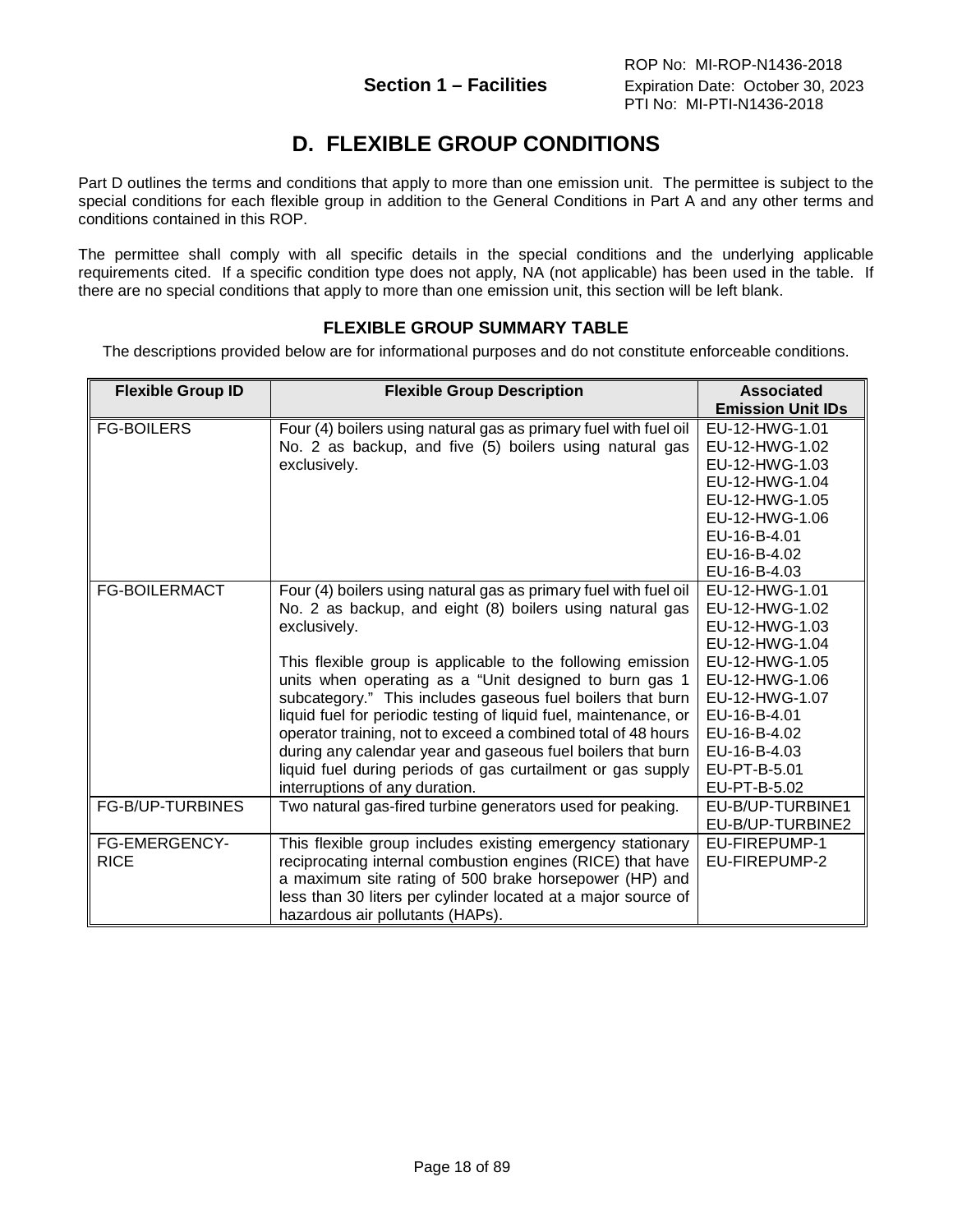## **FG-BOILERS FLEXIBLE GROUP CONDITIONS**

### <span id="page-18-0"></span>**DESCRIPTION**

Four (4) boilers using natural gas as primary fuel with fuel oil No. 2 as backup, and five (5) boilers using natural gas exclusively.

**Emission Units:** EU-12-HWG-1.01, EU-12-HWG-1.02, EU-12-HWG-1.03, EU-12-HWG-1.04, EU-12-HWG-1.05, EU-12-HWG-1.06, EU-16-B-4.01, EU-16-B-4.02, and EU-16-B-4.03

### **POLLUTION CONTROL EQUIPMENT**

NA

### **I. EMISSION LIMIT(S)**

|                    | <b>Pollutant</b> | Limit                                              | <b>Time Period/ Operating</b><br><b>Scenario</b>                                                                                                                                                                                    | <b>Equipment</b>  | Monitoring/<br><b>Testing</b><br><b>Method</b> | <b>Underlying</b><br>Applicable<br><b>Requirements</b> |
|--------------------|------------------|----------------------------------------------------|-------------------------------------------------------------------------------------------------------------------------------------------------------------------------------------------------------------------------------------|-------------------|------------------------------------------------|--------------------------------------------------------|
| 1. $SO2$           |                  | 104.7 $lb/hr2$                                     | Monthly Average                                                                                                                                                                                                                     | <b>FG-BOILERS</b> | <b>SC V.1</b><br>SC VI.4                       | 40 CFR 52.21(c)<br>& (d)                               |
| 2. SO <sub>2</sub> |                  | 232.9 tons/year <sup>2</sup>                       | 12-month rolling time as<br>determined at the end of<br>each calendar month                                                                                                                                                         | <b>FG-BOILERS</b> | <b>SC V.1</b><br>SC VI.4                       | 40 CFR 52.21(c)<br>& (d)                               |
| 3. SO <sub>2</sub> |                  | 0.50 pounds/million<br>BTU heat input <sup>2</sup> | 24-hour period, when firing<br>No. 2 fuel oil. This is<br>equivalent to using fuel oil<br>No. 2 with a 0.5% sulfur<br>content, by weight, and a<br>minimum heat content of<br>137,000 BTU/gallon of fuel<br>oil                     | <b>FG-BOILERS</b> | <b>SC V.1</b><br>SC VI.1                       | R 336.1402<br>40 CFR 60.42c(d)                         |
| 4. NOx             |                  | 85.8 tons/year <sup>2</sup>                        | 12-month rolling time<br>period as determined at<br>the end of each calendar<br>month<br>The permittee shall use the applicable emission factors in Appendix 7-1 for calculating SO <sub>2</sub> and NO <sub>3</sub> emission rates | <b>FG-BOILERS</b> | <b>SC VI.5</b>                                 | 40 CFR 52.21(c)<br>& (d)                               |

The permittee shall use the applicable emission factors in Appendix 7-1 for calculating SO<sub>2</sub> and NOx emission rates.

#### **See Appendix 7-1**

### **II. MATERIAL LIMIT(S)**

| <b>Material</b>   | Limit                                  | <b>Time Period/</b><br><b>Operating Scenario</b>                                                                    | <b>Equipment</b>  | Monitoring/<br><b>Testing Method</b> | <b>Underlying</b><br>Applicable<br><b>Requirements</b> |
|-------------------|----------------------------------------|---------------------------------------------------------------------------------------------------------------------|-------------------|--------------------------------------|--------------------------------------------------------|
| 1. Natural gas    | 521.50 million                         | 12-month rolling time<br>cubic feet/ year <sup>2</sup> period as determined at<br>the end of each<br>calendar month | <b>FG-BOILERS</b> | SC VI.2                              | R 336.1201(3)                                          |
| 2. Fuel Oil No. 2 | 6,415,000<br>gallons/year <sup>2</sup> | 12-month rolling time<br>period as determined at<br>the end of each<br>calendar month                               | <b>FG-BOILERS</b> | SC VI.2                              | R 336.1201(3)                                          |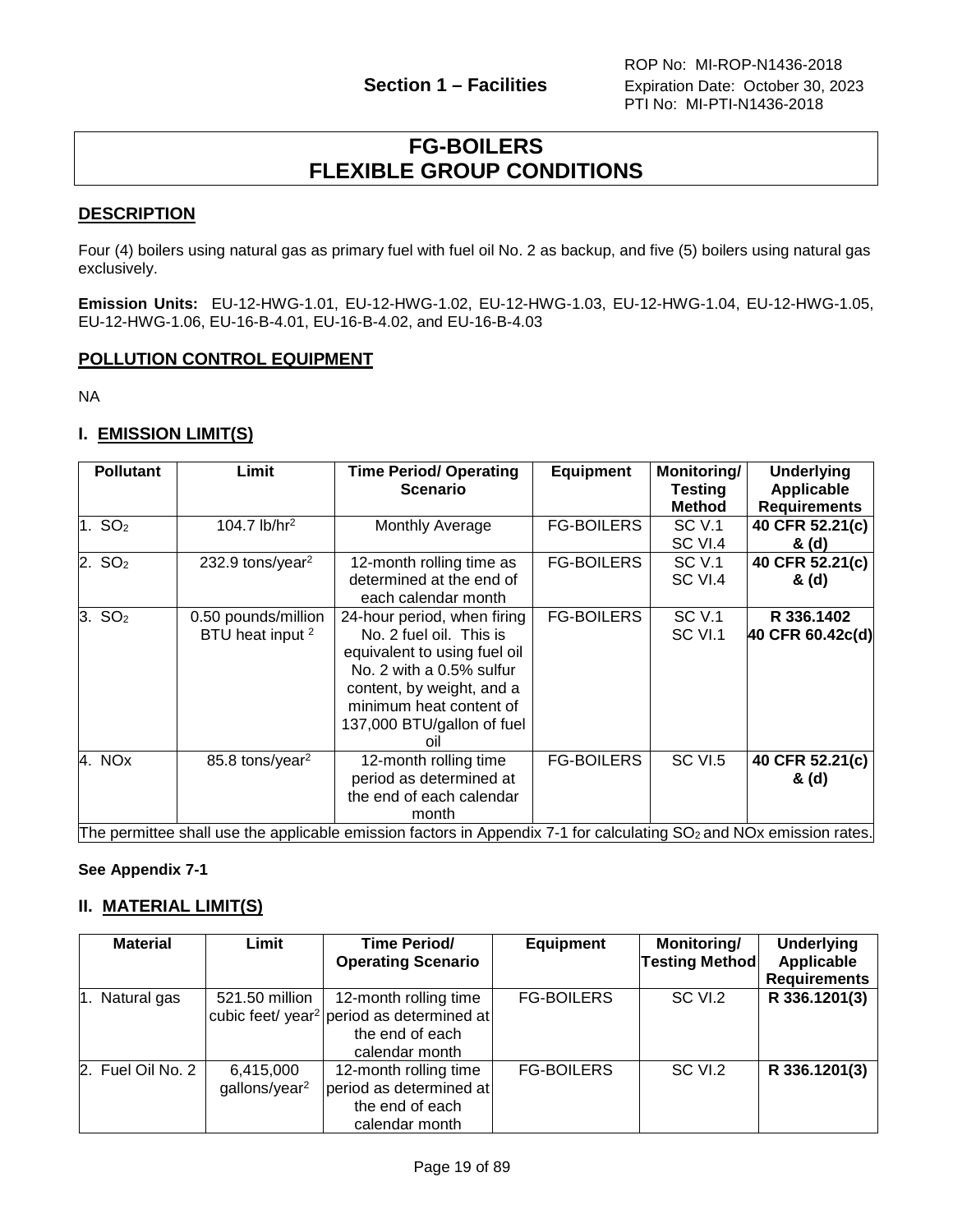#### **III. PROCESS/OPERATIONAL RESTRICTION(S)**

- 1. The permittee shall only fire pipeline quality natural gas in boiler numbers 12-HWG-1.05, 12-HWG-1.06, 16-B-4.01, 16-B-4.02 and 16-B-4.03.2 **(R 336.1201(3))**
- 2. The permittee shall only fire pipeline quality natural gas or fuel oil No. 2 in boiler numbers 12-HWG-1.01, 12- HWG-1.02, 12-HWG-1.03 and 12-HWG-1.04.2 **(R 336.1201(3))**

#### **IV. DESIGN/EQUIPMENT PARAMETER(S)**

NA

#### **V. TESTING/SAMPLING**

Records shall be maintained on file for a period of five years. **(R 336.1213(3)(b)(ii))**

1. The permittee shall determine the sulfur content of No. 2 fuel oil, by fuel supplier certification or fuel sample test data, for each delivery of fuel oil that will be used in any emission unit in FG-BOILERS. The certification or test data shall include the name of the oil supplier or laboratory and the sulfur content of the fuel oil. **(R 336.1213(3))**

#### **VI. MONITORING/RECORDKEEPING**

Records shall be maintained on file for a period of five years. **(R 336.1213(3)(b)(ii))**

- 1. For each fuel oil No. 2 shipment, the permittee shall keep a record of the sulfur content in percent by weight, heat content in BTU/gallon and quantity of shipment received.2 **(R 336.1201(3))**
- 2. The permittee shall monitor and record the quantity and type of each fuel used in each boiler on a monthly and 12-month rolling basis in a manner and with instrumentation acceptable to the AQD District Supervisor.2 **(40 CFR 60.48c)**
- 3. The permittee shall monitor and record the boiler monthly hours of operation. **(R 336.1213(3))**
- 4. The permittee shall keep a record of the average hourly and monthly 12-month rolling emissions of SO2. **(R 336.1213(3))**
- 5. The permittee shall keep a record of the monthly and 12-month rolling emissions of NOx. **(R 336.1213(3))**
- 6. The permittee shall develop a boiler preventative maintenance program and log preventative maintenance. **(R 336.1213(3))**

#### **See Appendix 7-1**

#### **VII. REPORTING**

- 1. Prompt reporting of deviations pursuant to General Conditions 21 and 22 of Part A. **(R 336.1213(3)(c)(ii))**
- 2. Semiannual reporting of monitoring and deviations pursuant to General Condition 23 of Part A. The report shall be postmarked or received by the appropriate AQD District Office by March 15 for reporting period July 1 to December 31 and September 15 for reporting period January 1 to June 30. **(R 336.1213(3)(c)(i))**
- 3. Annual certification of compliance pursuant to General Conditions 19 and 20 of Part A. The report shall be postmarked or received by the appropriate AQD District Office by March 15 for the previous calendar year. **(R 336.1213(4)(c))**

**See Appendix 8-1**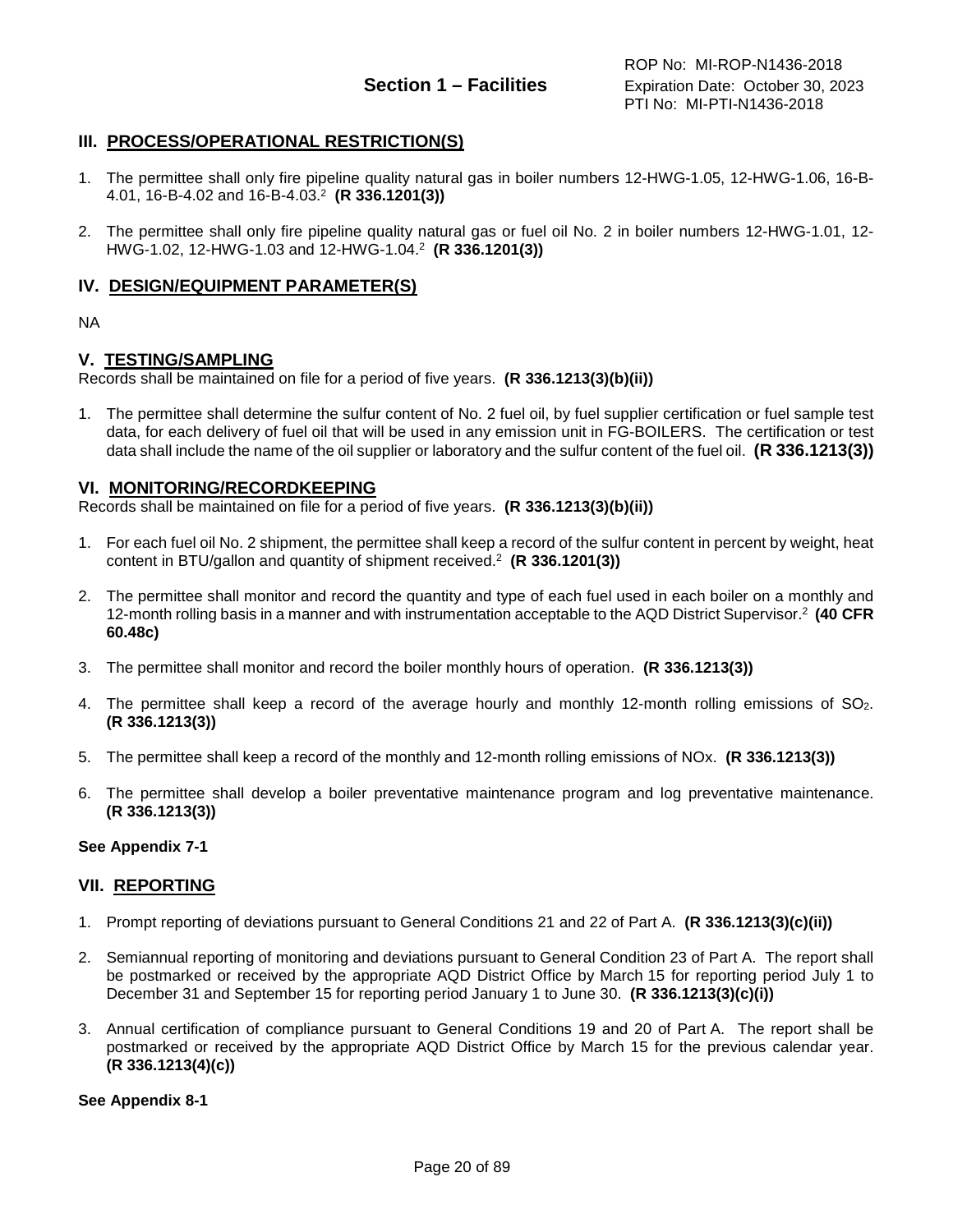#### **VIII. STACK/VENT RESTRICTION(S)**

The exhaust gases from the stacks listed in the table below shall be discharged unobstructed vertically upwards to the ambient air unless otherwise noted:

| <b>Stack &amp; Vent ID</b> | <b>Maximum Exhaust</b><br><b>Dimensions</b><br>(inches) | <b>Minimum Height</b><br><b>Above Ground</b><br>(feet) | <b>Underlying Applicable</b><br><b>Requirements</b> |
|----------------------------|---------------------------------------------------------|--------------------------------------------------------|-----------------------------------------------------|
| 1. SV-12-HWG-1.01          | 21 <sup>2</sup>                                         | 100 <sup>2</sup>                                       | 40 CFR 52.21(c) & (d)                               |
| 2. SV-12-HWG-1.02          | 36 <sup>2</sup>                                         | 100 <sup>2</sup>                                       | 40 CFR 52.21(c) & (d)                               |
| 3. SV-12-HWG-1.03          | 36 <sup>2</sup>                                         | 100 <sup>2</sup>                                       | 40 CFR 52.21(c) & (d)                               |
| 4. SV-12-HWG-1.04          | 36 <sup>2</sup>                                         | 100 <sup>2</sup>                                       | 40 CFR 52.21(c) & (d)                               |
| 5. SV-12-HWG-1.05          | 36 <sup>2</sup>                                         | 100 <sup>2</sup>                                       | 40 CFR 52.21(c) & (d)                               |
| 6. SV-12-HWG-1.06          | 36 <sup>2</sup>                                         | 100 <sup>2</sup>                                       | 40 CFR 52.21(c) & (d)                               |

#### **IX. OTHER REQUIREMENT(S)**

1. The permittee shall comply with all applicable requirements of 40 CFR 60 Subpart A (General Provisions), 40 CFR 63 Subpart DDDDD (NESHAP Standards for Industrial, Commercial and Institutional Boilers and Process Heaters), and 40 CFR 60 Subpart Dc (Performance Standards for Small Industrial-Commercial-Institutional Steam Generating Units).2 **(40 CFR Part 63 Subpart DDDDD, 40 CFR 60, Subpart Dc)**

#### **Footnotes:**

1This condition is state only enforceable and was established pursuant to Rule 201(1)(b). <sup>2</sup>This condition is federally enforceable and was established pursuant to Rule 201(1)(a).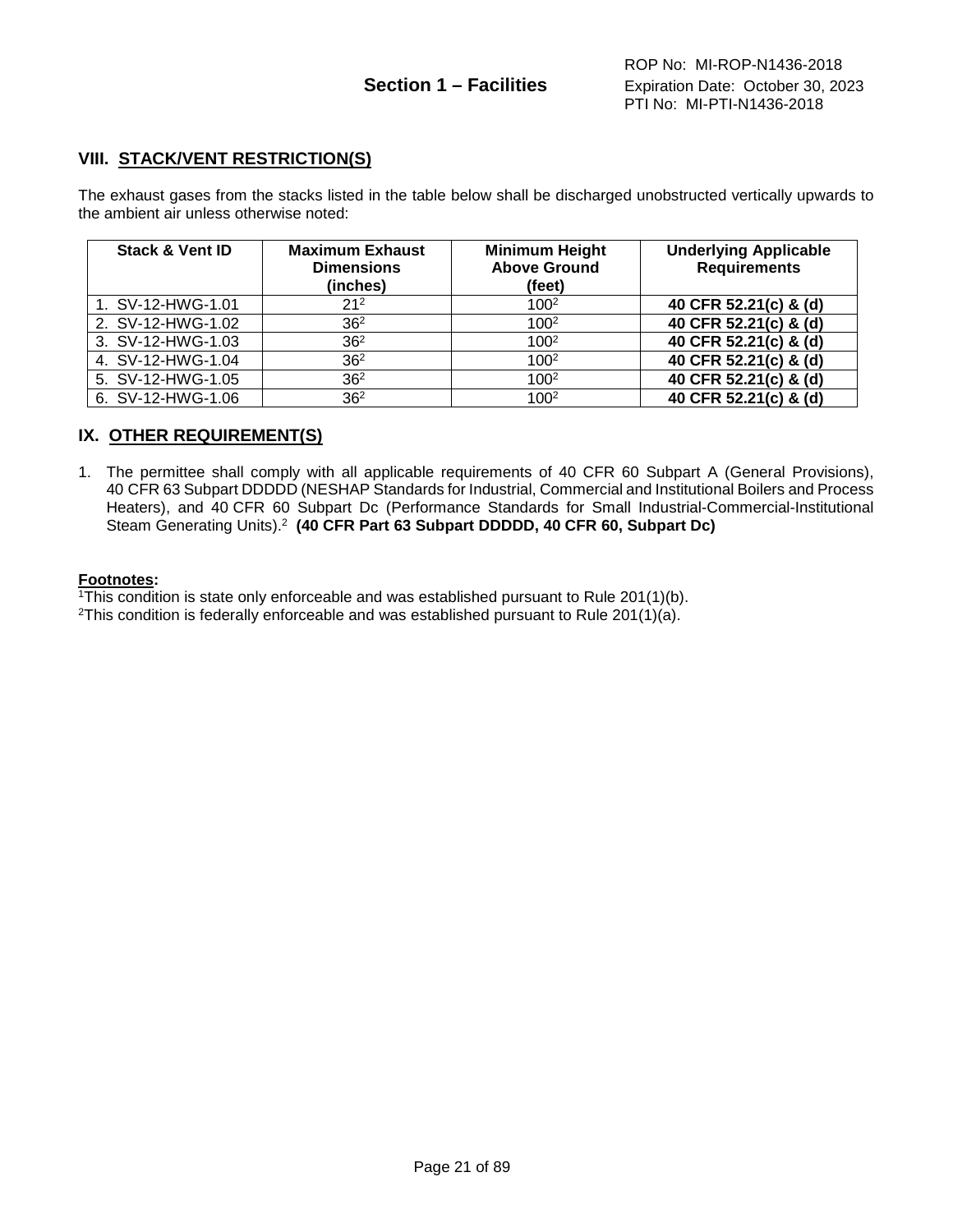## **FG-BOILERMACT FLEXIBLE GROUP CONDITIONS**

#### <span id="page-21-0"></span>**DESCRIPTION**

Four (4) boilers using natural gas as primary fuel with fuel oil No. 2 as backup, and eight (8) boilers using natural gas exclusively. This flexible group is applicable to the following emission units when operating as a "Unit designed to burn gas 1 subcategory." This includes gaseous fuel boilers that burn liquid fuel for periodic testing of liquid fuel, maintenance, or operator training, not to exceed a combined total of 48 hours during any calendar year and gaseous fuel boilers that burn liquid fuel during periods of gas curtailment or gas supply interruptions of any duration.

**Emission Units:** EU-12-HWG-1.01, EU-12-HWG-1.02, EU-12-HWG-1.03, EU-12-HWG-1.04, EU-12-HWG-1.05, EU-12-HWG-1.06, EU-12-HWG-1.07, EU-16-B-4.01, EU-16-B-4.02, EU-16-B-4.03, EU-PT-B-5.01, and EU-PT-B-5.02

#### **POLLUTION CONTROL EQUIPMENT**

NA

#### **I. EMISSION LIMIT(S)**

NA

#### **II. MATERIAL LIMIT(S)**

- 1. The permittee shall only burn fuels as allowed in the Unit designed to burn gas 1 subcategory definition in 40 CFR 63.7575, as stated in SC II.1.a below, unless as identified and in compliance with SC VII.9 and SC VII.10 and SC IX.6. **(40 CFR 63.7499(l), 40 CFR 63.7575)**
	- a. Unit designed to burn gas 1 subcategory includes any boiler or process heater that burns only natural gas, refinery gas, and/or other gas 1 fuels. Gaseous fuel boilers and process heaters that burn liquid fuel for periodic testing of liquid fuel, maintenance, or operator training, not to exceed a combined total of 48 hours during any calendar year, are included in this definition. Gaseous fuel boilers and process heaters that burn liquid fuel during periods of gas curtailment or gas supply interruptions of any duration are also included in this definition.

#### **III. PROCESS/OPERATIONAL RESTRICTION(S)**

- 1. The permittee must meet the requirements in paragraphs (a)(1) and (3) of 40 CFR 63.7500, as listed below, except as provided in paragraphs (b) and (e) of 40 CFR 63.7500, stated in SC III.2. The permittee must meet these requirements at all times the affected unit is operating, except as provided in paragraph (f) of 40 CFR 63.7500, stated in SC III.4. **(40 CFR 63.7500(a))**
	- a. The permittee must meet each work practice standard in Table 3 of 40 CFR Part 63, Subpart DDDDD that applies to the boiler or process heater, for each boiler or process heater at the source. **(40 CFR 63.7500(a)(1))**
	- b. At all times, the permittee must operate and maintain any affected source (as defined in 40 CFR 63.7490), including associated air pollution control equipment and monitoring equipment, in a manner consistent with safety and good air pollution control practices for minimizing emissions. Determination of whether such operation and maintenance procedures are being used will be based on information available to the Administrator that may include, but is not limited to, monitoring results, review of operation and maintenance procedures, review of operation and maintenance records, and inspection of the source. **(40 CFR 63.7500(a)(3))**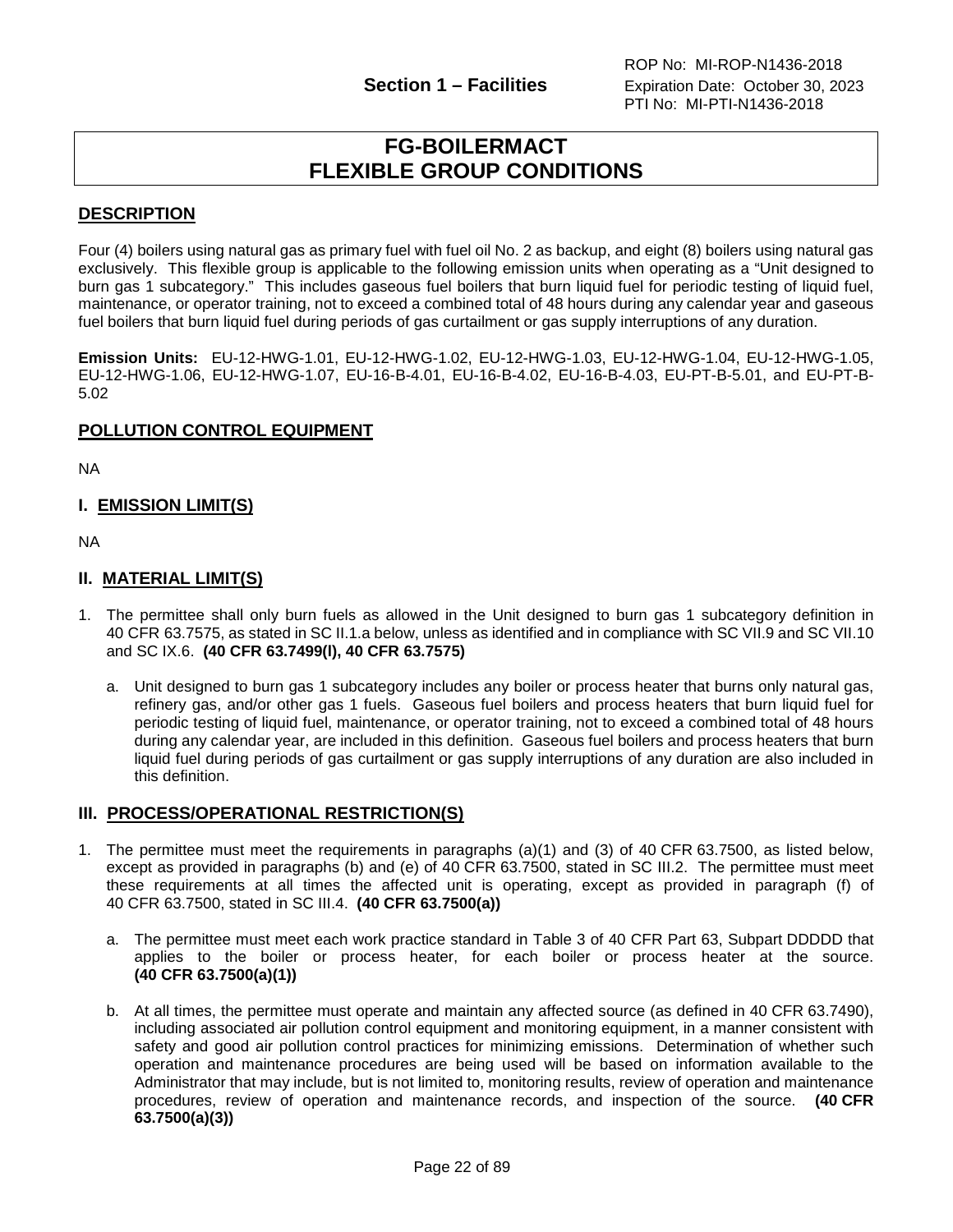- 2. As provided in 40 CFR 63.6(g), EPA may approve use of an alternative to the work practice standards. **(40 CFR 63.7500(b))**
- 3. The above standards apply at all times the affected unit is operating, except during periods of startup and shutdown. **(40 CFR 63.7500(f))**
- 4. For startup and shutdown, the permittee must meet the work practice standards according to items 5 and 6 of Table 3 of 40 CFR Part 63, Subpart DDDDD. **(40 CFR 63.7540(d))**
- 5. The permittee must complete an initial tune-up by following the procedures described in 40 CFR 63.7540(a)(10)(i) through (vi), stated in SC IX.4, no later than the compliance date specified in 40 CFR 63.7495, stated in SC IX.1. The permittee must complete the one-time energy assessment specified in Table 3 of 40 CFR Part 63, Subpart DDDDD no later than the compliance date specified in 40 CFR 63.7495, stated in SC IX.1. **(40 CFR 63.7510(e))**
- 6. If the permittee is required to meet an applicable tune-up work practice standard, the permittee must conduct an annual performance tune-up according to 40 CFR 63.7540(a)(10), stated in SC IX.4.a; biennial performance tune-up according to 40 CFR 63.7540(a)(11), stated in SC IX.4.b; or five-year performance tune-up according to 40 CFR 63.7540(a)(12), stated in SC IX.4.c. Each annual tune-up specified in 40 CFR 63.7540(a)(10) must be no more than 13 months after the previous tune-up. Each biennial tune-up specified in 40 CFR 63.7540(a)(11) must be conducted no more than 25 months after the previous tune-up. Each five-year tune-up specified in 40 CFR 63.7540(a)(12) must be conducted no more than 61 months after the previous tune-up. **(40 CFR 63.7515(d))**

#### **IV. DESIGN/EQUIPMENT PARAMETER(S)**

NA

#### **V. TESTING/SAMPLING**

NA

#### **VI. MONITORING/RECORDKEEPING**

Records shall be maintained on file for a period of five years. **(R 336.1213(3)(b)(ii))**

- 1. The permittee must keep records according to paragraphs (a)(1) and (2) of 40 CFR 63.7555, as listed below. **(40 CFR 63.7555(a))**
	- a. A copy of each notification and report that the permittee submitted to comply with 40 CFR Part 63, Subpart DDDDD, including all documentation supporting any Initial Notification or Notification of Compliance Status or semiannual compliance report that the permittee submitted, according to the requirements in 40 CFR 63.10(b)(2)(xiv). **(40 CFR 63.7555(a)(1))**
	- b. Records of performance tests, fuel analyses, or other compliance demonstrations and performance evaluations as required in 40 CFR 63.10(b)(2)(viii). **(40 CFR 63.7555(a)(2))**
- 2. If the permittee uses an alternative fuel in any unit in FG-BOILERMACT, other than natural gas, refinery gas, gaseous fuel subject to another subpart under 40 CFR Part 63, other gas 1 fuel, or gaseous fuel subject to another subpart of 40 CFR Part 63 or Parts 60, 61, or 65, the permittee must keep records of the total hours per calendar year that alternative fuel is burned and the total hours per calendar year that the unit operated during periods of gas curtailment or gas supply emergencies. **(40 CFR 63.7555(h))**
- 3. The permittee's records must be in a form suitable and readily available for expeditious review, according to 40 CFR 63.10(b)(1). **(40 CFR 63.7560(a))**
- 4. As specified in 40 CFR 63.10(b)(1), the permittee must keep each record for five years following the date of each occurrence, measurement, maintenance, corrective action, report, or record. **(40 CFR 63.7560(b))**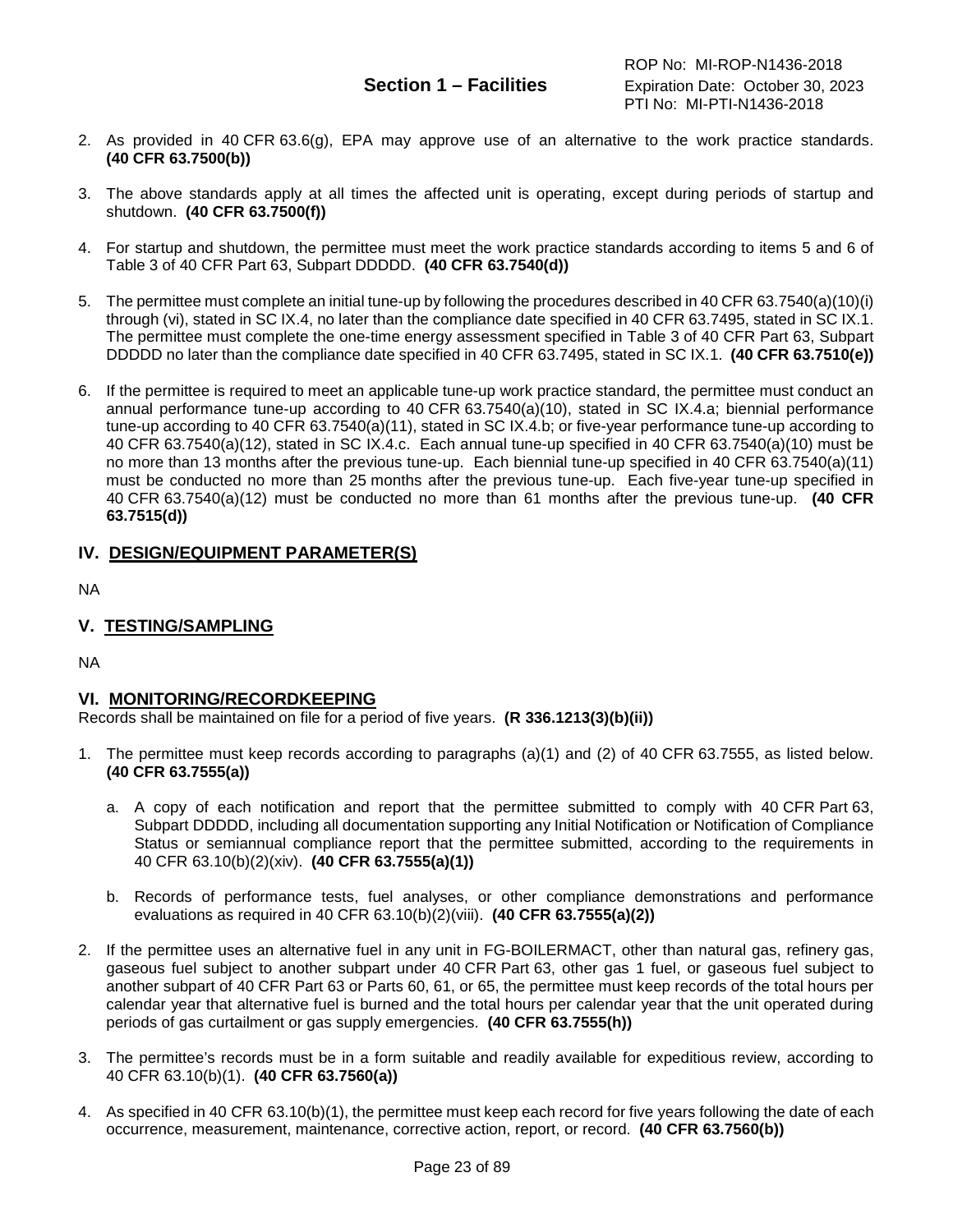5. The permittee must keep each record on site, or they must be accessible from on-site (for example, through a computer network), for at least two years after the date of each occurrence, measurement, maintenance, corrective action, report, or record, according to 40 CFR 63.10(b)(1). The permittee can keep the records off site for the remaining three years. **(40 CFR 63.7560(c))**

#### **See Appendices 3-1 and 4-1**

#### **VII. REPORTING**

- 1. Prompt reporting of deviations pursuant to General Conditions 21 and 22 of Part A. **(R 336.1213(3)(c)(ii))**
- 2. Semiannual reporting of monitoring and deviations pursuant to General Condition 23 of Part A. The report shall be postmarked or received by the appropriate AQD District Office by March 15 for reporting period July 1 to December 31 and September 15 for reporting period January 1 to June 30. **(R 336.1213(3)(c)(i))**
- 3. Annual certification of compliance pursuant to General Conditions 19 and 20 of Part A. The report shall be postmarked or received by the appropriate AQD District Office by March 15 for the previous calendar year. **(R 336.1213(4)(c))**
- 4. The permittee must meet the notification requirements in 40 CFR 63.7545 according to the schedule in 40 CFR 63.7545, both stated in SC VII.7 through SC VII.9, and in Subpart A of 40 CFR 63. **(40 CFR 63.7495(d))**
- 5. The permittee must submit a signed statement in the Notification of Compliance Status report that indicates that the permittee conducted a tune-up of each unit in FG-BOILERMACT. **(40 CFR 63.7530(d))**
- 6. The permittee must include with the Notification of Compliance Status a signed certification that either the energy assessment was completed according to Table 3 of 40 CFR Part 63, Subpart DDDDD, and that the assessment is an accurate depiction of the facility at the time of the assessment. **(40 CFR 63.7530(e))**
- 7. The permittee must submit to the Administrator all of the notifications in 40 CFR 63.7(b) and (c), 40 CFR 63.8(e), (f)(4) and (6), and 40 CFR 63.9(b) through (h) that apply to the permittee by the dates specified. **(40 CFR 63.7545(a))**
- 8. As specified in 40 CFR 63.9(b)(2), if permittee starts up the affected source before January 31, 2013, the permittee must submit an Initial Notification not later than 120 days after January 31, 2013. **(40 CFR 63.7545(b))**
- 9. If the permittee intends to use a fuel other than natural gas, refinery gas, gaseous fuel subject to another subpart of 40 CFR Part 63, Part 60, Part 61, or Part 65, or other gas 1 fuel to fire the affected unit during a period of natural gas curtailment or supply interruption, as defined in 40 CFR 63.7575, the permittee must submit a notification of alternative fuel use within 48 hours of the declaration of each period of natural gas curtailment or supply interruption, as defined in 40 CFR 63.7575. The notification must include the information specified in paragraphs (f)(1) through (5) of 40 CFR 63.7545, as listed below. **(40 CFR 63.7545(f))**
	- a. Company name and address. **(40 CFR 63.7545(f)(1))**
	- b. Identification of the affected unit. **(40 CFR 63.7545(f)(2))**
	- c. Reason the permittee is unable to use natural gas or equivalent fuel, including the date when the natural gas curtailment was declared, or the natural gas supply interruption began. **(40 CFR 63.7545(f)(3))**
	- d. Type of alternative fuel that the permittee intends to use. **(40 CFR 63.7545(f)(4))**
	- e. Dates when the alternative fuel use is expected to begin and end. **(40 CFR 63.7545(f)(5))**
- 10. If the permittee has switched fuels or made a physical change to the boiler or process heater and the fuel switch or physical change resulted in the applicability of a different subcategory, the permittee must provide notice of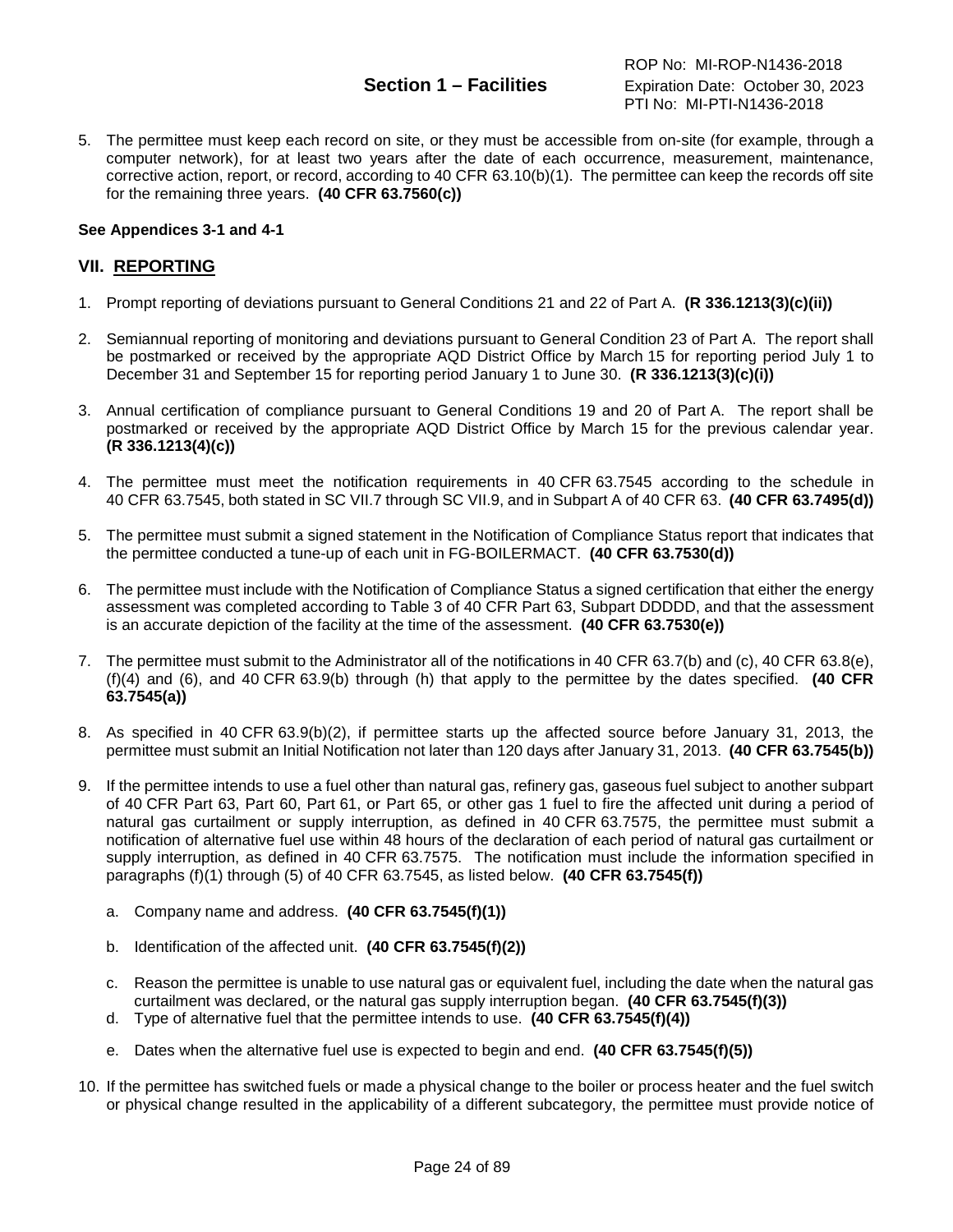the date upon which the permittee switched fuels or made the physical change within 30 days of the switch/change. The notification must identify: **(40 CFR 63.7545(h))**

- a. The name of the owner or operator of the affected source, as defined in 40 CFR 63.7490, the location of the source, the boiler(s) and process heater(s) that have switched fuels, were physically changed, and the date of the notice. **(40 CFR 63.7545(h)(1))**
- b. The currently applicable subcategory under 40 CFR Part 63, Subpart DDDDD. **(40 CFR 63.7545(h)(2))**
- c. The date upon which the fuel switch or physical change occurred. **(40 CFR 63.7545(h)(3))**
- 11. The permittee must submit each report in Table 9 of 40 CFR Part 63, Subpart DDDDD that applies. **(40 CFR 63.7550(a))**
- 12. Unless the EPA Administrator has approved a different schedule for submission of reports under 40 CFR 63.10(a), the permittee must submit each report, according to paragraph (h) of 40 CFR 63.7550, stated in SC VII.15, by the date in Table 9 of 40 CFR Part 63, Subpart DDDDD and according to the requirements in paragraphs (b)(1) through (4) of 40 CFR 63.7550, as listed below. For units that are subject only to a requirement to conduct an annual tune-up according to 40 CFR 63.7540(a)(10), stated in SC X.14.a, biennial tune-up according to 40 CFR 63.7540(a)(11), stated in SC IX.4.b, or five-year tune-up according to 40 CFR 63.7540(a)(12), stated in SC IX.4.c, and not subject to emission limits or Table 4 operating limits, the permittee may submit only an annual, biennial, or five-year compliance report, as applicable, as specified in paragraphs (b)(1) through (4) of 40 CFR 63.7550, as listed below, instead of a semiannual compliance report. **(40 CFR 63.7550(b))**
	- a. The first semiannual compliance report must cover the period beginning on the compliance date that is specified for each boiler or process heater in 40 CFR 63.7495, stated in SC IX.1, and ending on June 30 or December 31, whichever date is the first date that occurs at least 180 days after the compliance date that is specified for the source in 40 CFR 63.7495, stated in SC IX.1. If submitting an annual, biennial, or five-year compliance report, the first compliance report must cover the period beginning on the compliance date that is specified for each boiler or process heater in 40 CFR 63.7495 and ending on December 31 within one, two, or five years, as applicable, after the January 31, 2016 compliance date. **(40 CFR 63.7550(b)(1))**
	- b. The first semiannual compliance report must be postmarked or submitted no later than July 31 or January 31, whichever date is the first date following the end of the first calendar half after the compliance date that is specified for each boiler or process heater in 40 CFR 63.7495, stated in SC IX.1. The first annual, biennial, or five-year compliance report must be postmarked or submitted no later than January 31. **(40 CFR 63.7550(b)(2), (40 CFR 63.10(a)(5))**
	- c. Each subsequent semiannual compliance report must cover the semiannual reporting period from January 1 through June 30 or the semiannual reporting period from July 1 through December 31. Annual, biennial, and five-year compliance reports must cover the applicable one, two, or five-year periods from January 1 to December 31. **(40 CFR 63.7550(b)(3))**
	- d. Each subsequent semiannual compliance report must be postmarked or submitted no later than September 15 or March 15, whichever date is the first date following the end of the semiannual reporting period. Annual, biennial, and five-year compliance reports must be postmarked or submitted no later than March 15. **(40 CFR 63.7550(b)(4), (40 CFR 63.10(a)(5))**
- 13. The first and subsequent compliance reports may be submitted according to the dates specified in SC VII.2 for semiannual ROP reporting. **(40 CFR 63.7550(b)(5))**
- 14. A compliance report must contain the following information depending on how the permittee chooses to comply with the limits set in this rule. **(40 CFR 63.7550(c))**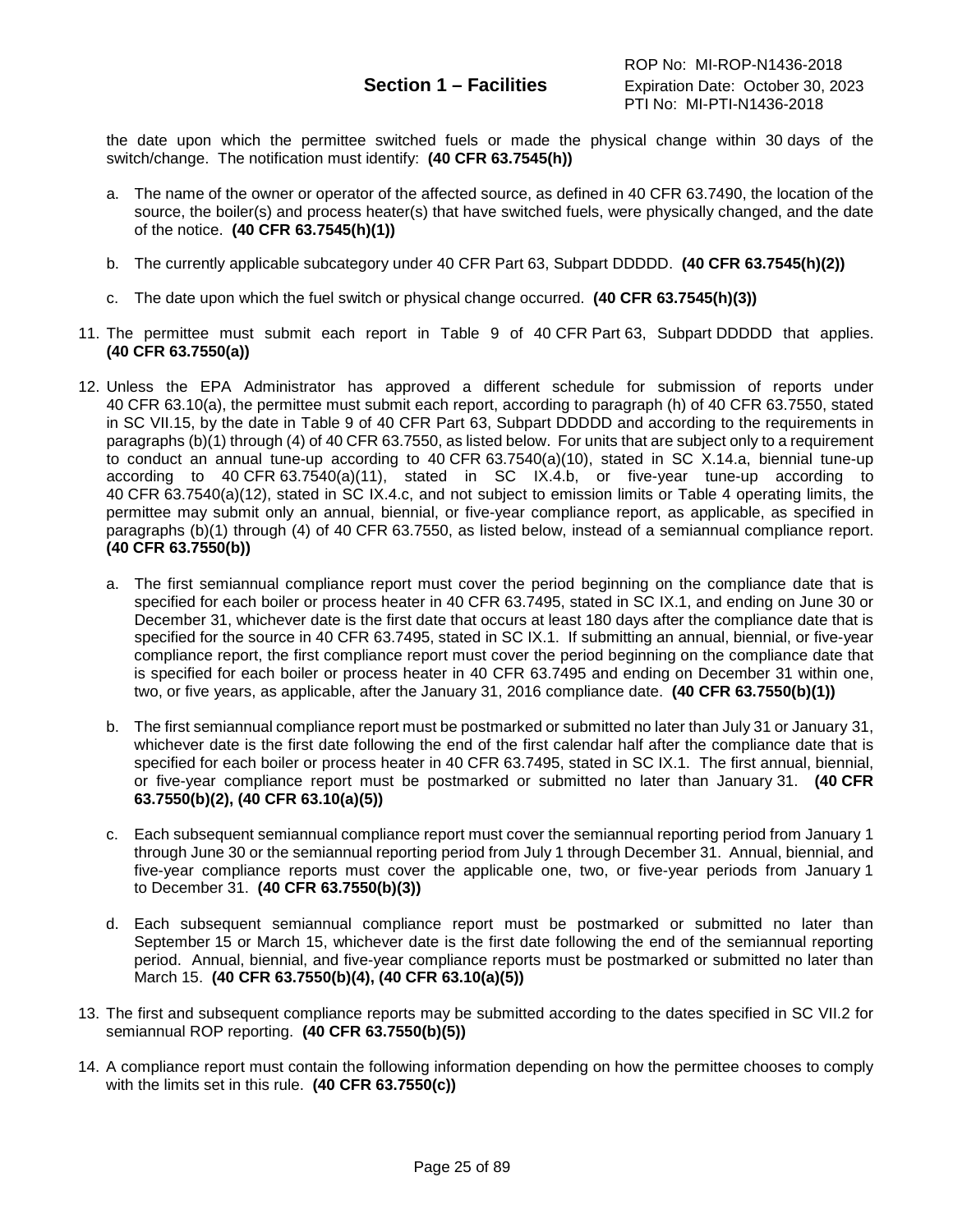ROP No: MI-ROP-N1436-2018 **Section 1 – Facilities** Expiration Date: October 30, 2023 PTI No: MI-PTI-N1436-2018

- a. If the facility is subject to the requirements of a tune up, the permittee must submit a compliance report with the information in SC VII.14 (a)(i) through (iv) as follows: **(40 CFR 63.7550(c)(1))**
	- i. Company and Facility name and address. **(40 CFR 63.7550(c)(5)(i))**
	- ii. Process unit information, emissions limitations, and operating parameter limitations. (**40 CFR 63.7550(c)(5)(ii))**
	- iii. Date of report and beginning and ending dates of the reporting period. **(40 CFR 63.7550(c)(5)(iii))**
	- iv. Include the date of the most recent tune-up for each unit subject to only the requirement to conduct an annual tune-up according to 40 CFR 63.7540(a)(10), stated in SC IX.4.a, biennial tune-up according to 40 CFR 63.7540(a)(10), stated in SC IX.4.b, or five-year tune-up according to 40 CFR 63.7540(a)(12), stated in SC IX.4.c. Include the date of the most recent burner inspection if it was not done annually, biennially, or on a five-year period and was delayed until the next scheduled or unscheduled unit shutdown. **(40 CFR 63.7550(c)(5)(xiv))**
- 15. The permittee must submit the reports according to the procedures specified in paragraphs (h) of 40 CFR 63.7550, as listed below. **(40 CFR 63.7550(h))**
	- a. The permittee must submit all reports required by Table 9 of 40 CFR Part 63, Subpart DDDDD electronically to the EPA via the CEDRI (CEDRI can be accessed through the EPA's CDX). The permittee must use the appropriate electronic report in CEDRI for this subpart. Instead of using the electronic report in CEDRI for this subpart, the permittee may submit an alternate electronic file consistent with the XML schema listed on the CEDRI website [\(http://www.epa.gov/ttn/chief/cedri/index.html\)](http://www.epa.gov/ttn/chief/cedri/index.html), once the XML schema is available. If the reporting form specific to 40 CFR Part 63, Subpart DDDDD is not available in CEDRI at the time that the report is due, the permittee must submit the report to the Administrator at the appropriate address listed in 40 CFR 63.13. The permittee must begin submitting reports via CEDRI no later than 90-days after the form become available in CEDRI. **(40 CFR 63.7550(h)(3))**

### **VIII. STACK/VENT RESTRICTION(S)**

NA

### **IX. OTHER REQUIREMENT(S)**

- 1. The permittee must comply with 40 CFR Part 63, Subpart DDDDD no later than January 31, 2016, except as provided in 40 CFR 63.6(i). **(40 CFR 63.7495(b))**
- 2. The permittee must be in compliance with the emission limits, work practice standards, and operating limits of 40 CFR Part 63, Subpart DDDDD. These emission and operating limits apply at all times when the affected unit is operating except for the periods noted in 40 CFR 63.7500(f), stated in SC III.3. **(40 CFR 63.7505(a))**
- 3. For affected sources (as defined in 40 CFR 63.7490) that have not operated since the previous compliance demonstration and more than one year has passed since the previous compliance demonstration, the permittee must complete a subsequent tune-up by following the procedures described in 40 CFR 63.7540(a)(10)(i) through (vi), stated in SC IX.4.a, and the schedule described in 40 CFR 63.7540(a)(13), stated in SC IX.4.d, for units that are not operating at the time of their scheduled tune-up. **(40 CFR 63.7515(g))**
- 4. The permittee must demonstrate continuous compliance with the work practice standards in Table 3 of 40 CFR Part 63, Subpart DDDDD that applies according to the methods specified in paragraphs (a)(10) through (13) of 40 CFR 63.7540, as listed below. **(40 CFR 63.7540(a))**
	- a. If the boiler or process heater has a heat input capacity of 10 million Btu per hour or greater, the permittee must conduct an annual tune-up of the boiler or process heater to demonstrate continuous compliance as specified in paragraphs (a)(10)(i) through (vi) of 40 CFR 63.7540, as listed below. The tune-up must be conducted while burning the type of fuel (or fuels in case of units that routinely burn a mixture) that provided the majority of the heat input to the boiler or process heater over the 12 months prior to the tune-up. This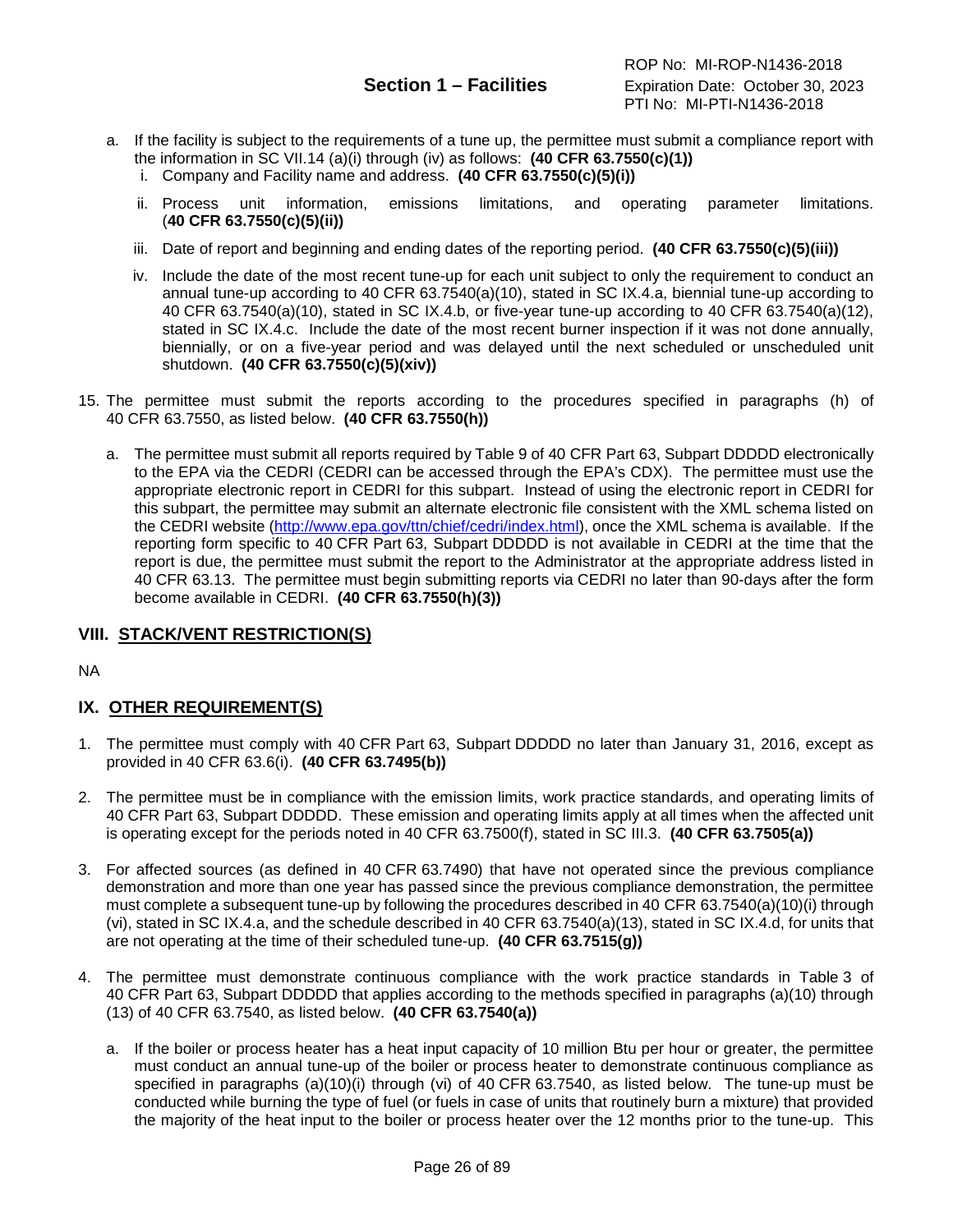frequency does not apply to units with continuous oxygen trim systems that maintain an optimum air to fuel ratio. **(40 CFR 63.7540(a)(10))**

- i. As applicable, inspect the burner, and clean or replace any components of the burner as necessary (the permittee may perform the burner inspection any time prior to tune-up or delay the burner inspection until the next scheduled unit shutdown). Units that produce electricity for sale may delay the burner inspection until the first outage, not to exceed 36 months from the previous inspection. At units where entry into a piece of process equipment or into a storage vessel is required to complete the tune-up inspections, inspections are required only during planned entries into the storage vessel or process equipment. **(40 CFR 63.7540(a)(10)(i))**
- ii. Inspect the flame pattern, as applicable, and adjust the burner as necessary to optimize the flame pattern. The adjustment should be consistent with the manufacturer's specifications, if available. **(40 CFR 63.7540(a)(10)(ii))**
- iii. Inspect the system controlling the air-to-fuel ratio, as applicable, and ensure that it is correctly calibrated and functioning properly (the permittee may delay the inspection until the next scheduled unit shutdown). Units that produce electricity for sale may delay the inspection until the first outage, not to exceed 36 months from the previous inspection. **(40 CFR 63.7540(a)(10)(iii))**
- iv. Optimize total emissions of CO. This optimization should be consistent with the manufacturer's specifications, if available, and with any NO<sub>x</sub> requirement to which the unit is subject. **(40 CFR 63.7540(a)(10)(iv))**
- v. Measure the concentrations in the effluent stream of CO in parts per million, by volume, and oxygen in volume percent, before and after the adjustments are made (measurements may be either on a dry or wet basis, as long as it is the same basis before and after the adjustments are made). Measurements may be taken using a portable CO analyzer. **(40 CFR 63.7540(a)(10)(v))**
- vi. Maintain on-site and submit, if requested by the Administrator, a report containing the information in paragraphs (a)(10)(vi)(A) through (C) of 40 CFR 63.7540, as listed below. **(40 CFR 63.7540(a)(10)(vi))**
	- A. The concentrations of CO in the effluent stream in parts per million by volume, and oxygen in volume percent, measured at high fire or typical operating load, before and after the tune-up of the boiler or process heater. **(40 CFR 63.7540(a)(10)(vi)(A))**
	- B. A description of any corrective actions taken as a part of the tune-up. **(40 CFR 63.7540(a)(10)(vi)(B))**
	- C. The type and amount of fuel used over the 12 months prior to the tune-up, but only if the unit was physically and legally capable of using more than one type of fuel during that period. Units sharing a fuel meter may estimate the fuel used by each unit. **(40 CFR 63.7540(a)(10)(vi)(C))**
- b. If the boiler or process heater has a heat input capacity of less than 10 million Btu per hour (except as specified in paragraph (a)(12) of 40 CFR 63.7540), the permittee must conduct a biennial tune-up of the boiler or process heater as specified in paragraphs (a)(10)(i) through (vi) of 40 CFR 63.7540 to demonstrate continuous compliance. **(40 CFR 63.7540(a)(11))**
- c. If the boiler or process heater has a continuous oxygen trim system that maintains an optimum air to fuel ratio, or a heat input capacity of less than or equal to five million Btu per hour and the unit is in the units designed to burn gas 1 subcategory, the permittee must conduct a tune-up of the boiler or process heater every five years as specified in paragraphs (a)(10)(i) through (vi) of 40 CFR 63.7540 to demonstrate continuous compliance. The permittee may delay the burner inspection specified in paragraph (a)(10)(i) of 40 CFR 63.7540 until the next scheduled or unscheduled unit shutdown, but the permittee must inspect each burner at least once every 72 months. If an oxygen trim system is utilized on a unit without emission standards to reduce the tune-up frequency to once every five years, set the oxygen level no lower than the oxygen concentration measured during the most recent tune-up. **(40 CFR 63.7540(a)(12))**
- d. If the unit is not operating on the required date for a tune-up, the tune-up must be conducted within 30 calendar days of startup. **(40 CFR 63.7540(a)(13))**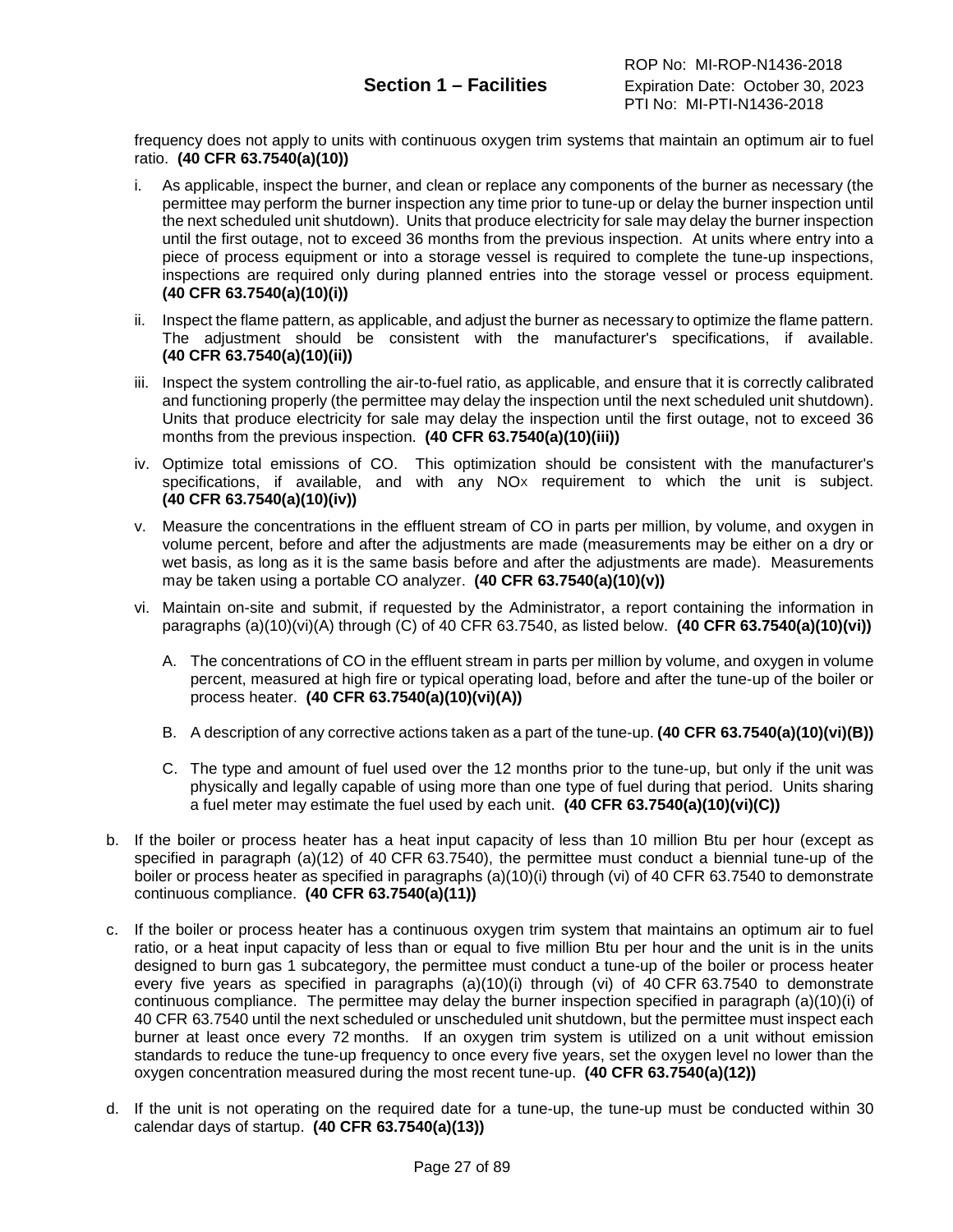- 5. Table 10 of 40 CFR Part 63, Subpart DDDDD shows which parts of the General Provisions in 40 CFR 63.1 through 63.15 applies to the permittee. **(40 CFR 63.7565)**
- 6. If the permittee has switched fuels or made a physical change to the boiler or process heater that resulted in the applicability of a different subcategory after the compliance date of this subpart, the permittee must be in compliance with the applicable existing source provisions of this subpart on the effective date of the fuel switch or physical change. **(40 CFR 63.7495 (h))**

#### **Footnotes:**

 $\overline{1}$ This condition is state only enforceable and was established pursuant to Rule 201(1)(b).

<sup>2</sup>This condition is federally enforceable and was established pursuant to Rule  $201(1)(a)$ .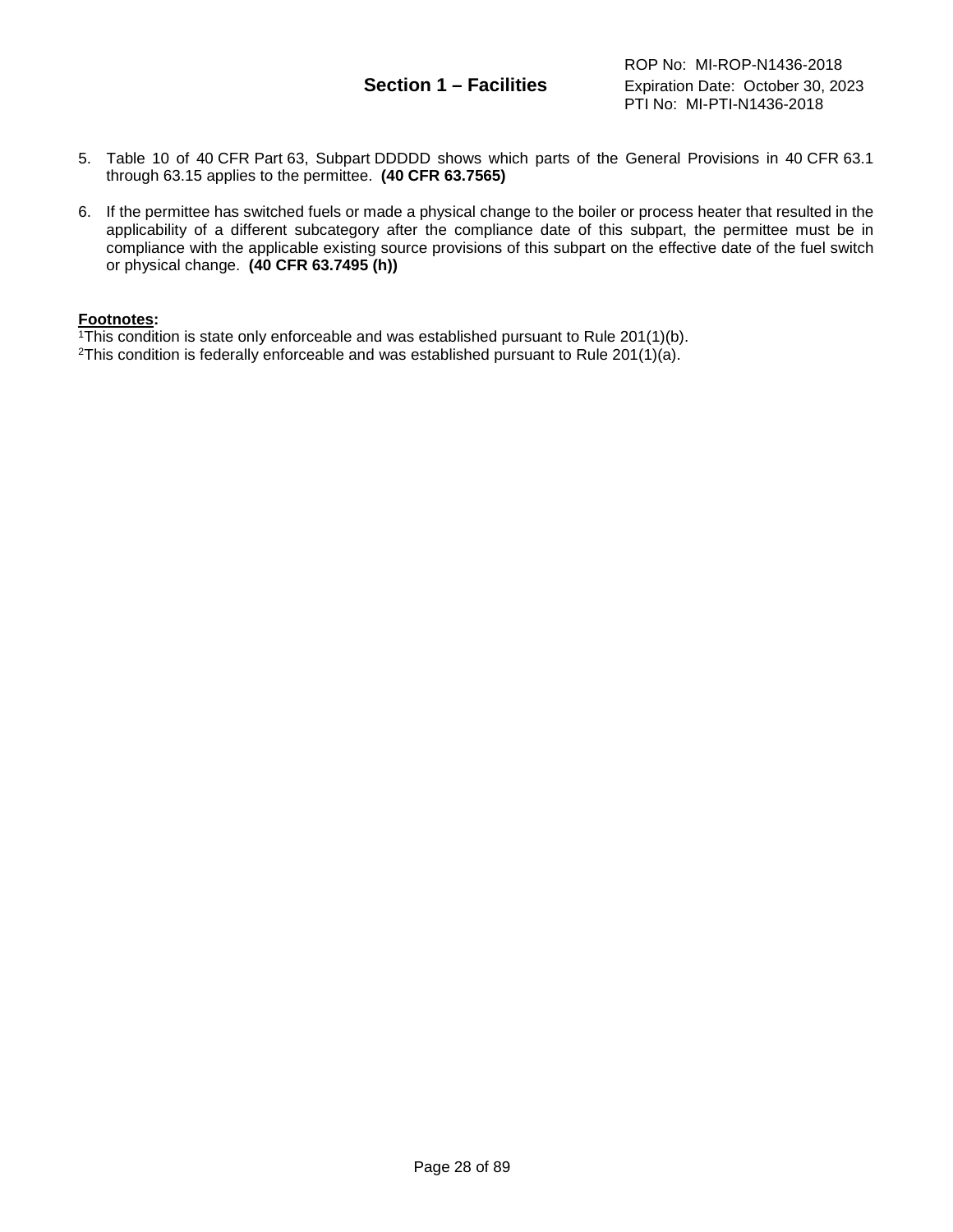## **FG-B/UP-TURBINES FLEXIBLE GROUP CONDITIONS**

#### <span id="page-28-0"></span>**DESCRIPTION**

Two natural gas-fired turbine generators used for peaking.

**Emission Units:** EU-B/UP-TURBINE1, EU-B/UP-TURBINE2

#### **POLLUTION CONTROL EQUIPMENT**

NA

#### **I. EMISSION LIMIT(S)**

| <b>Pollutant</b> | Limit                           | Time Period/<br><b>Operating Scenario</b>                                                                                                       | Equipment                   | Monitoring/<br><b>Testing Method</b> | <b>Underlying Applicable</b><br><b>Requirements</b>                                                                |
|------------------|---------------------------------|-------------------------------------------------------------------------------------------------------------------------------------------------|-----------------------------|--------------------------------------|--------------------------------------------------------------------------------------------------------------------|
| 1. NOx           | 89.29 pph <sup>2</sup>          | Monthly average, for<br>each of the turbines.                                                                                                   | FG-B/UP-<br><b>TURBINES</b> | SC VI.1<br>SC VI.3                   | R 336.1205,<br>40 CFR 52.21(c) & (d)                                                                               |
| 2. NOx           | $35.72$ tons/ year <sup>2</sup> | Total combined for the<br>two turbines, based<br>on a 12-month rolling<br>time period as<br>determined at the end<br>of each calendar<br>month. | FG-B/UP-<br><b>TURBINES</b> | SC VI.1<br>SC VI.3                   | R 336.1205,<br>40 CFR 52.21(c) & (d)                                                                               |
| 3. CO            | 16.23 pph <sup>2</sup>          | Monthly average, for<br>each of the turbines.                                                                                                   | FG-B/UP-<br>TURBINES        | SC VI.1<br>SC VI.3                   | 40 CFR 52.21(d)                                                                                                    |
| 4. CO            | 6.50 tons/ year <sup>2</sup>    | Total combined for the<br>two turbines, based<br>on a 12-month rolling<br>time period as<br>determined at the end<br>of each calendar<br>month. | FG-B/UP-<br><b>TURBINES</b> | SC VI.1<br>SC VI.3                   | 40 CFR 52.21(d)                                                                                                    |
| 5. Sulfur        | 0.8%                            | By weight sulfur in<br>natural gas.                                                                                                             | FG-B/UP-<br><b>TURBINES</b> | SC VI.2                              | 40 CFR 60.333(b)                                                                                                   |
|                  |                                 |                                                                                                                                                 |                             |                                      | The permittee shall use the applicable emission factors in Appendix 7-1 for calculating NOx and CO emission rates. |

**See Appendix 7-1**

#### **II. MATERIAL LIMIT(S)**

| <b>Material</b> | Limit                                                                                         | <b>Time Period/ Operating</b><br><b>Scenario</b> | <b>Equipment</b>            | Monitoring/<br><b>Testing Method</b> | <b>Underlying</b><br>Applicable<br><b>Requirements</b> |
|-----------------|-----------------------------------------------------------------------------------------------|--------------------------------------------------|-----------------------------|--------------------------------------|--------------------------------------------------------|
| 1. Natural gas  | 190.20 million<br>cubic feet/year,<br>total combined<br>for the two<br>turbines. <sup>2</sup> | 12-month time period                             | FG-B/UP-<br><b>TURBINES</b> | SC VI.1                              | R 336.1205                                             |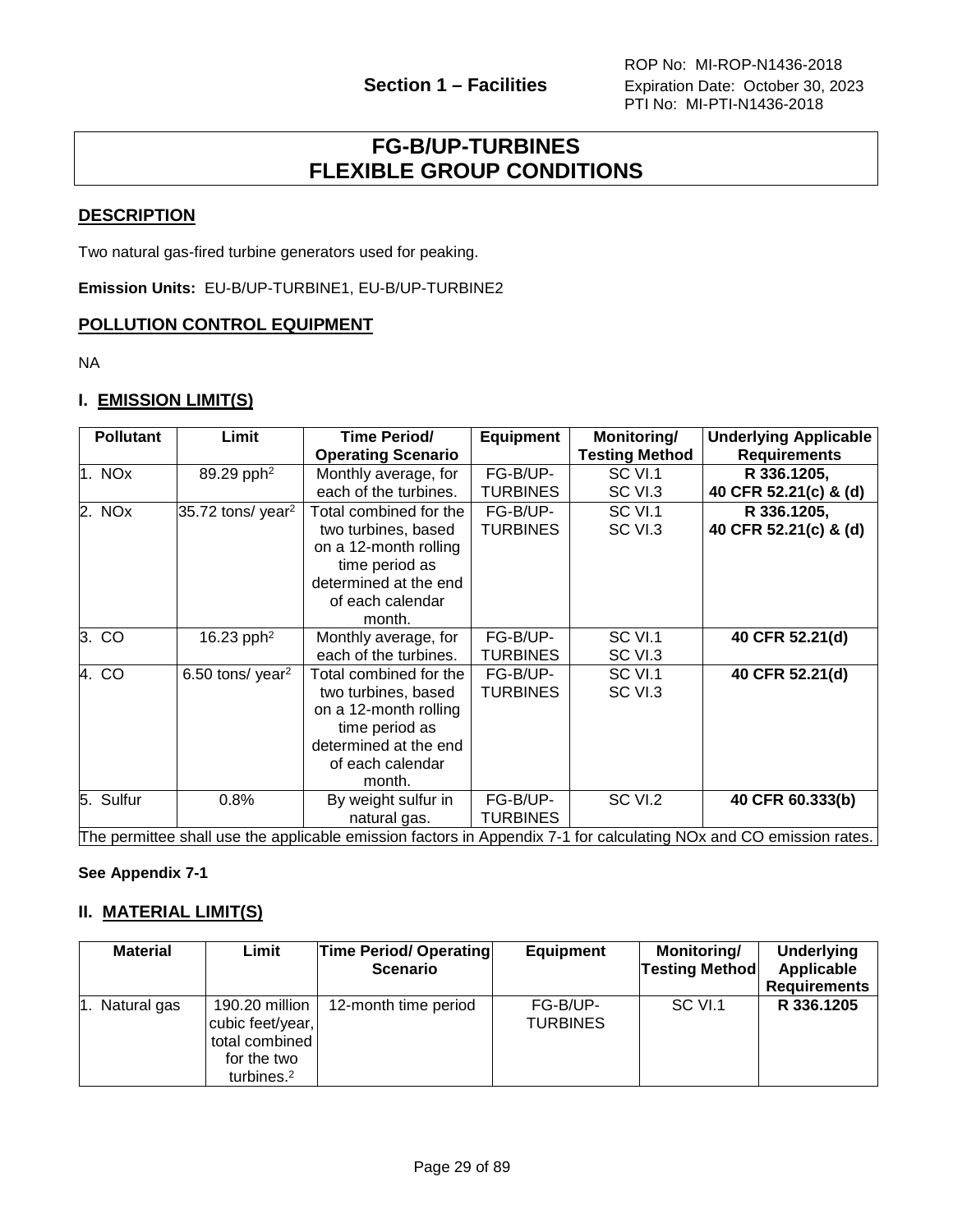#### **III. PROCESS/OPERATIONAL RESTRICTION(S)**

- 1. The permittee shall operate the units only when the necessary power is not being supplied by the local utility or as a backup emergency generator to the utility grid. 2 **(R 336.1205)**
- 2. The permittee shall only fire pipeline quality natural gas, as defined in 40 CFR 72.2, in the turbines. **(R 336.1213(3))**
- 3. The permittee shall not operate each turbine for more than 400 hours based on a rolling 12-month time period. **(R 336.1213(3))**

#### **IV. DESIGN/EQUIPMENT PARAMETER(S)**

NA

#### **V. TESTING/SAMPLING**

Records shall be maintained on file for a period of five years. **(R 336.1213(3)(b)(ii))**

NA

#### **VI. MONITORING/RECORDKEEPING**

Records shall be maintained on file for a period of five years. **(R 336.1213(3)(b)(ii))**

- 1. The permittee shall monitor and record the monthly hours of operation of each turbine. **(R 336.1213(3))**
- 2. The permittee shall keep records of the 12-month rolling fuel consumption of each turbine.2 **(R 336.1201(3))**
- 3. The permittee shall keep a record of the monthly 12-month rolling emissions of NOx and CO. **(R 336.1213(3))**
- 4. The permittee shall develop a turbine preventative maintenance program and log preventative maintenance. **(R 336.1213(3))**

#### **See Appendix 7-1**

#### **VII. REPORTING**

- 1. Prompt reporting of deviations pursuant to General Conditions 21 and 22 of Part A. **(R 336.1213(3)(c)(ii))**
- 2. Semiannual reporting of monitoring and deviations pursuant to General Condition 23 of Part A. The report shall be postmarked or received by the appropriate AQD District Office by March 15 for reporting period July 1 to December 31 and September 15 for reporting period January 1 to June 30. **(R 336.1213(3)(c)(i))**
- 3. Annual certification of compliance pursuant to General Conditions 19 and 20 of Part A. The report shall be postmarked or received by the appropriate AQD District Office by March 15 for the previous calendar year. **(R 336.1213(4)(c))**

#### **See Appendix 8-1**

#### **VIII. STACK/VENT RESTRICTION(S)**

The exhaust gases from the stacks listed in the table below shall be discharged unobstructed vertically upwards to the ambient air unless otherwise noted: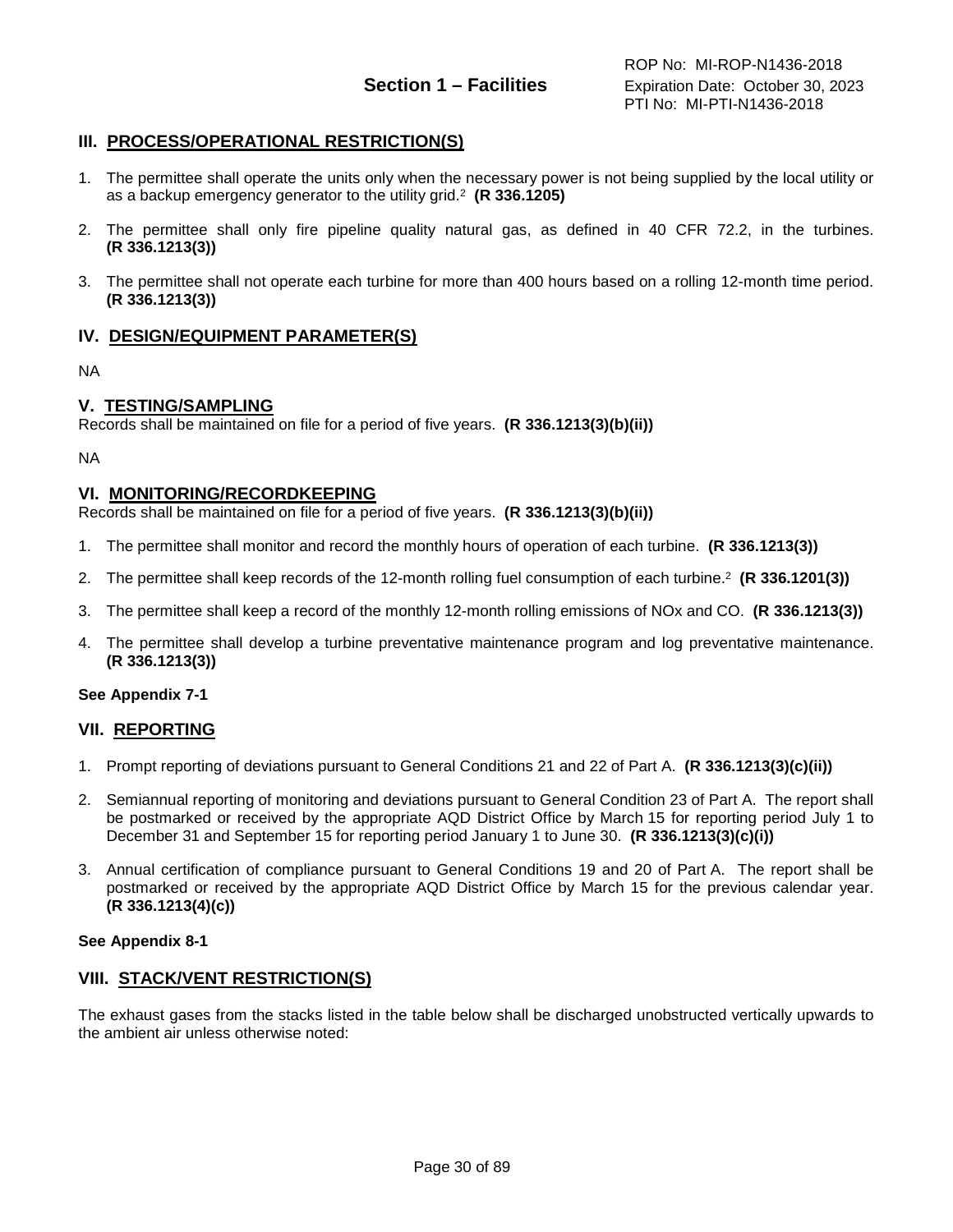| <b>Stack &amp; Vent ID</b> | Maximum<br><b>Exhaust</b><br><b>Dimensions</b><br>(inches) | <b>Minimum Height</b><br><b>Above Ground</b><br>(feet) | <b>Underlying Applicable</b><br><b>Requirements</b> |
|----------------------------|------------------------------------------------------------|--------------------------------------------------------|-----------------------------------------------------|
| 1. SV-TURBINE1             | 1682                                                       | $27.6^2$                                               | 40 CFR 52.21(c) & (d)                               |
| 2. SV-TURBINE2             | 1682                                                       | $27.6^2$                                               | 40 CFR 52.21(c) & (d)                               |

## **IX. OTHER REQUIREMENT(S)**

NA

#### **Footnotes:**

<sup>1</sup>This condition is state only enforceable and was established pursuant to Rule 201(1)(b).

<sup>2</sup>This condition is federally enforceable and was established pursuant to Rule 201(1)(a).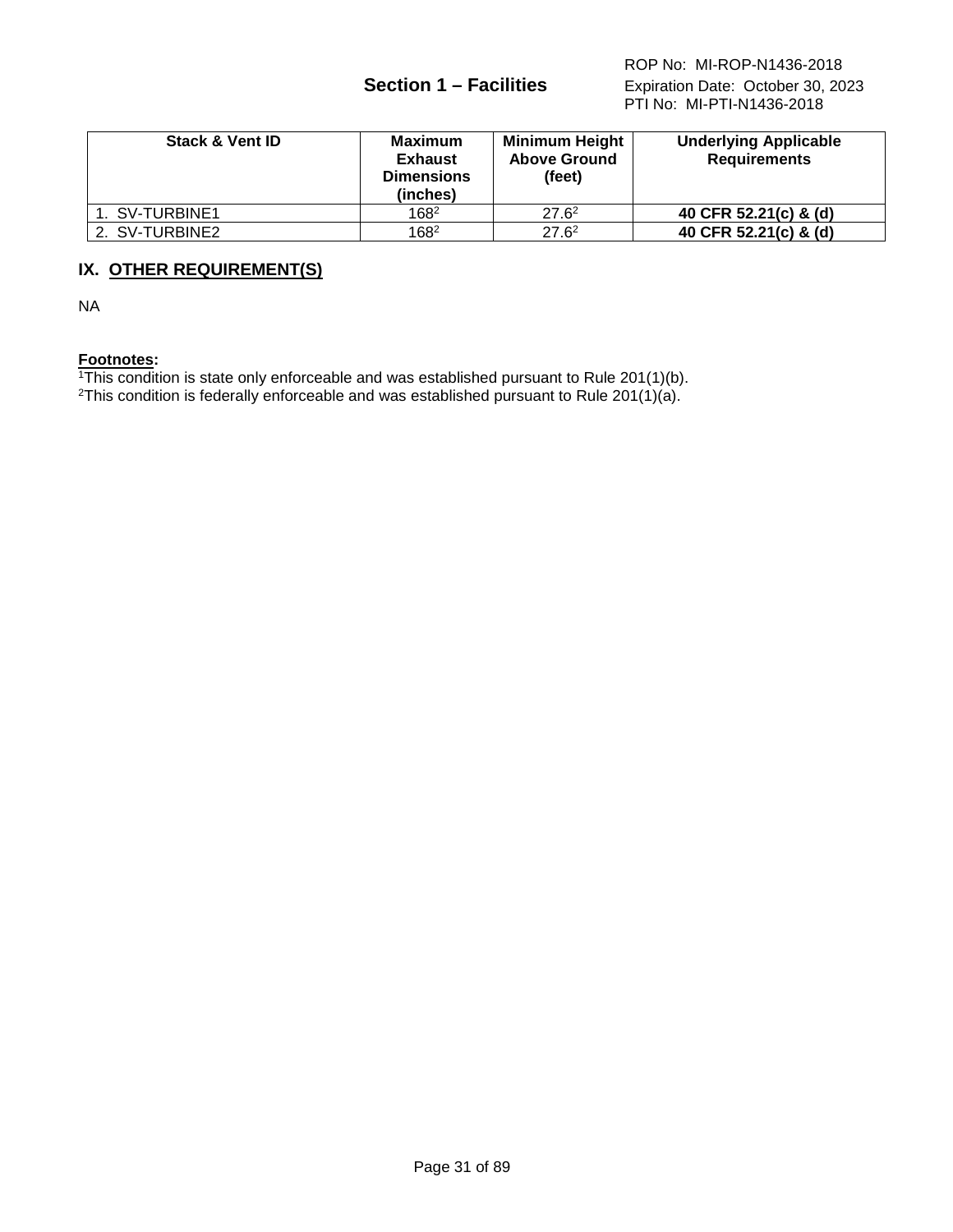## **FG-EMERGENCY-RICE FLEXIBLE GROUP CONDITIONS**

#### <span id="page-31-0"></span>**DESCRIPTION**

This flexible group includes existing emergency stationary reciprocating internal combustion engines (RICE) that have a maximum site rating of 500 brake horsepower (HP) and less than 30 liters per cylinder located at a major source of hazardous air pollutants (HAPs).

**Emission Units:** EU-FIREPUMP-1, EU-FIREPUMP-2

#### **POLLUTION CONTROL EQUIPMENT**

NA

**I. EMISSION LIMIT(S)**

NA

#### **II. MATERIAL LIMIT(S)**

NA

#### **III. PROCESS/OPERATIONAL RESTRICTION(S)**

- 1. There is no limit on the use of FG-EMERGENCY-RICE units in emergency situations. **(40 CFR 63.6640(f)(1))**
- 2. The permittee must operate and maintain the stationary RICE according to the manufacturer's emission-related written instructions. Alternatively, the permittee may develop a maintenance plan which provides to the extent practicable for the maintenance and operation of the engine in a manner consistent with good air pollution control practice for minimizing emissions. **(40 CFR 63.6625(e)(2))**
- 3. The permittee must be in compliance with the emission limitations, operating limitations, and other requirements in this subpart that apply to each engine at all times. **(40 CFR 63.6605(b))**
- 4. The permittee shall operate and maintain, at all times, any affected CI RICE, including associated air pollution control equipment and monitoring equipment, in a manner consistent with safety and good air pollution control practices for minimizing emissions. The general duty to minimize emissions does not require the permittee to make any further efforts to reduce emissions if levels required by this standard have been achieved. Determination of whether such operation and maintenance procedures are being used will be based on information available to the Administrator which may include, but is not limited to, monitoring results, review of operation and maintenance procedures, review of operation and maintenance records, and inspection of the source. **(40 CFR 63.6605(b))**
- 5. The permittee shall comply with the following requirements, except during periods of startup:
	- a. Change oil and filter every 500 hours of operation or annually, whichever comes first, except as allowed in SC III.5.
	- b. Inspect air cleaner every 1,000 hours of operation or annually, whichever comes first.
	- c. Inspect all hoses and belts every 500 hours of operation or annually, whichever comes first, and replace as necessary. **(40 CFR 63.6602, Table 2c to 40 CFR Part 63, Subpart ZZZZ)**

Note: If the emergency engine is operating during an emergency and it is not possible to shut down the engine in order to perform the work practice requirements on the schedule required in SC III.4, the work practice should be performed as soon as practicable after the emergency has ended.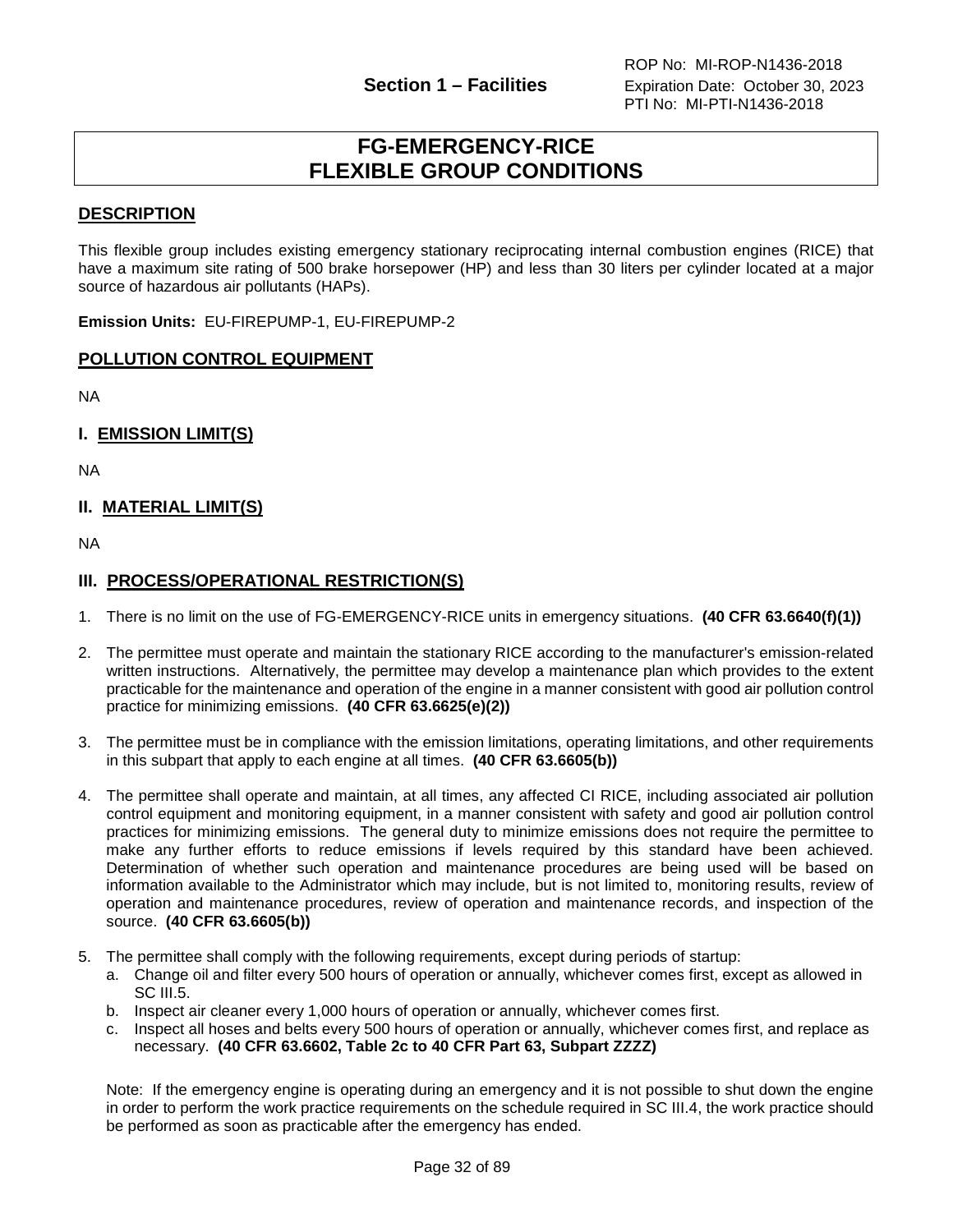ROP No: MI-ROP-N1436-2018 **Section 1 – Facilities** Expiration Date: October 30, 2023 PTI No: MI-PTI-N1436-2018

- 6. The permittee may utilize an oil analysis program in order to extend the specified oil change requirement in 40 CFR 63.6602 and as listed in SC III 4(a). If utilized, the oil analysis program must be part of the maintenance plan for the engine. The oil analysis program must be performed at the same frequency as oil changes are required. The analysis program must analyze the parameters and keep records as required in 40 CFR 63.6625(i). **(40 CFR 63.6625(i))**
- 7. The permittee must minimize each engine's time spent at idle during startup and minimize each engine's startup time to a period needed for appropriate and safe loading of the engine, not to exceed 30 minutes, after which time the emission standards applicable to all times other than startup in Tables 1a, 2a, 2c, and 2d of 40 CFR Part 63, Subpart ZZZZ. **(40 CFR 63.6625(h))**
- 8. The permittee shall not allow the CI engine(s) to exceed 100 hours for maintenance checks and readiness testing. The owner or operator may petition the Administrator for approval of additional hours to be used for maintenance checks and readiness testing, but a petition is not required if the owner or operator maintains records indicating that Federal, State, or local standards require maintenance and testing of emergency RICE beyond 100 hours per year. **(40 CFR 63.6640(f)(2)(ii))**
- 9. The permittee shall not allow the CI engine(s) to operate more than 50 hours per year for non-emergency situations, as allowed in 40 CFR 63.6640(f)(2). **(40 CFR 63.6640(f)(3)**

### **IV. DESIGN/EQUIPMENT PARAMETER(S)**

1. The permittee shall install a non-resettable hour meter to each engine, if one is not already installed. **(R 36.1213(3), 40 CFR 63.6625(f))**

#### **V. TESTING/SAMPLING**

Records shall be maintained on file for a period of five years. **(R 336.1213(3)(b)(ii))**

1. If using the oil analysis program for CI Engine(s), the permittee shall test for Total Base Number, viscosity and percent water content. The condemning limits for these parameters are as follows: Total Base Number is less than 30 percent of the Total Base Number of the oil when new; viscosity of the oil has changed by more than 20 percent from the viscosity of the oil when new; or percent water content (by volume) is greater than 0.5. **(40 CFR 63.6625(i))**

#### **VI. MONITORING/RECORDKEEPING**

Records shall be maintained on file for a period of five years. **(R 336.1213(3)(b)(ii))**

- 1. The permittee must keep records of the hours of operation of each engine that is recorded through the nonresettable hour meter. The permittee must document:
	- a. How many hours are spent for emergency operation?
	- b. What classified the operation as emergency?
	- c. How many hours are spent for non-emergency operation, including routine testing and readiness?
	- d. If the engines are used for demand response operation, the permittee must keep records of the notification of the emergency situation, and the time the engine was operated as part of demand response. **(40 CFR 63.6655(f), 40 CFR 63.6660)**
- 2. The permittee shall keep records for each CI engine of the occurrence and duration of each malfunction of operation (i.e., process equipment) or the air pollution control and monitoring equipment. **(40 CFR 63.6655(a)(2), 40 CFR 63.6660)**
- 3. The permittee shall keep records of actions taken during periods of malfunction to minimize emissions in accordance with 63.6605(b), including corrective actions to restore malfunctioning process and air pollution control and monitoring equipment to its normal or usual manner of operation. **(40 CFR 63.6655(a)(5), 40 CFR 63.6660)**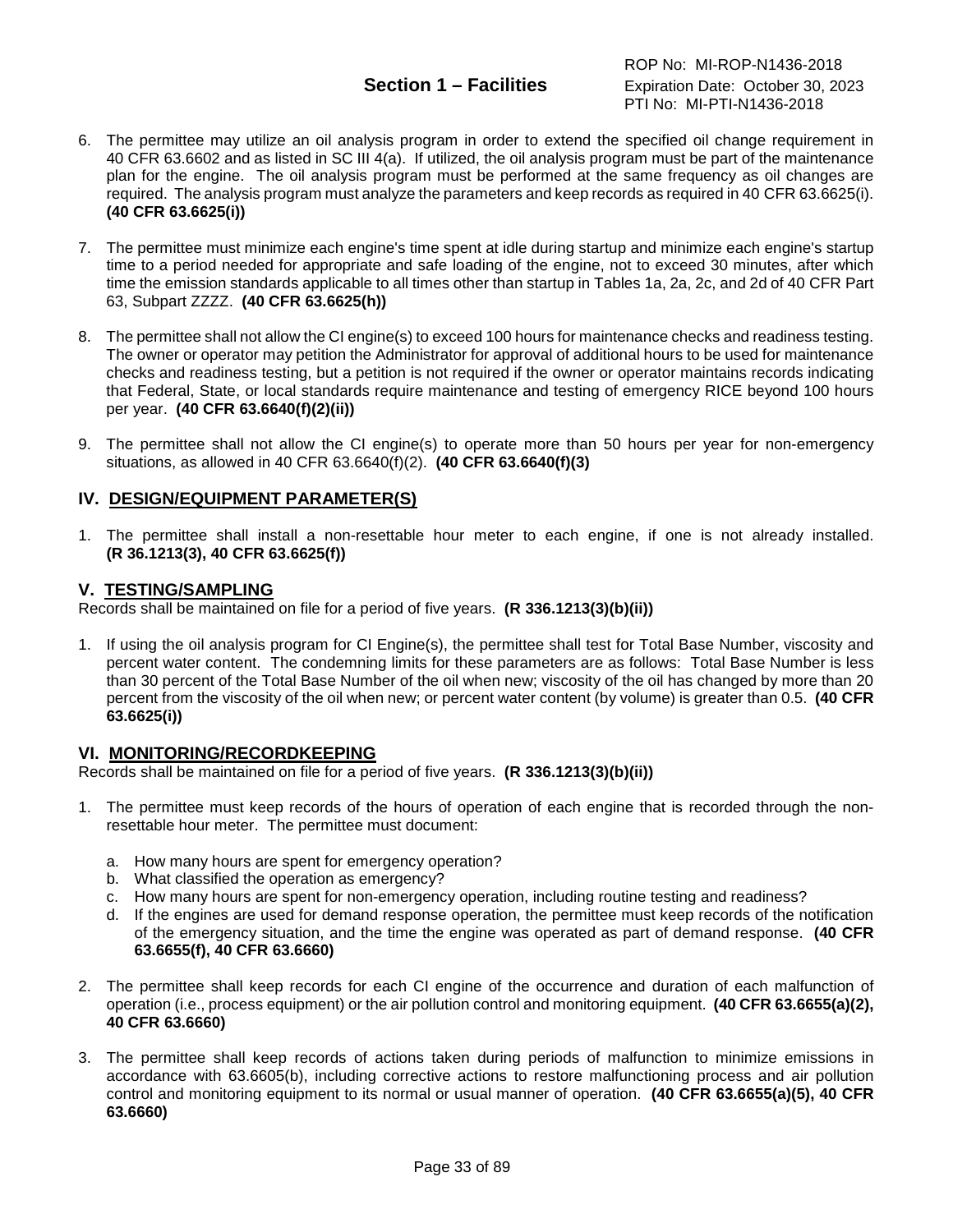ROP No: MI-ROP-N1436-2018 **Section 1 – Facilities** Expiration Date: October 30, 2023 PTI No: MI-PTI-N1436-2018

- 4. The permittee must keep records of the parameters that are analyzed as part of the oil analysis program, the results of the analysis, and the oil changes for the engine. The records shall be kept for five years. **(40 CFR 63.6625(i))**
- 5. The permittee shall keep the RICE maintenance records required in 40 CFR 63.6655(d) and 63.6655(e). The records shall be kept for five years. **(40 CFR 63.6655(d), 40 CFR 63.6655(e), 40 CFR 63.6660)**
- 6. The permittee shall keep records of the sulfur content of the diesel fuel oil used in FG-EMERGENCY-RICE. **(R 336.1402)**

### **VII. REPORTING**

- 1. Prompt reporting of deviations pursuant to General Conditions 21 and 22 of Part A. **(R 336.1213(3)(c)(ii))**
- 2. Semiannual reporting of monitoring and deviations pursuant to General Condition 23 of Part A. The report shall be postmarked or received by the appropriate AQD District Office by March 15 for reporting period July 1 to December 31 and September 15 for reporting period January 1 to June 30. **(R 336.1213(3)(c)(i))**
- 3. Annual certification of compliance pursuant to General Conditions 19 and 20 of Part A. The report shall be postmarked or received by the appropriate AQD District Office by March 15 for the previous calendar year. **(R 336.1213(4)(c))**

#### **See Appendix 8-1**

#### **VIII. STACK/VENT RESTRICTION(S)**

NA

### **IX. OTHER REQUIREMENT(S)**

- 1. The permittee shall comply with all applicable provisions of the National Emission Standards for Hazardous Air Pollutants, as specified in 40 CFR Part 63, Subparts A-General Provisions and ZZZZ - National Emissions Standards for Hazardous Air Pollutants for Stationary Reciprocating Internal Combustion Engines. **(R 336.1213, 40 CFR Part 63, Subparts A and ZZZZ)**
- 2. If all of the condemning limits specified in SC V.1 are not exceeded, the permittee is not required to change the oil. If any of the limits are exceeded, the permittee must change the oil within two days of receiving the results of the analysis; if the engine is not in operation when the results of the analysis are received, the permittee must change the oil within two days or before commencing operation, whichever is later. **(40 CFR 63.6625(i))**

#### **Footnotes:**

1This condition is state only enforceable and was established pursuant to Rule 201(1)(b).

<sup>2</sup>This condition is federally enforceable and was established pursuant to Rule 201(1)(a).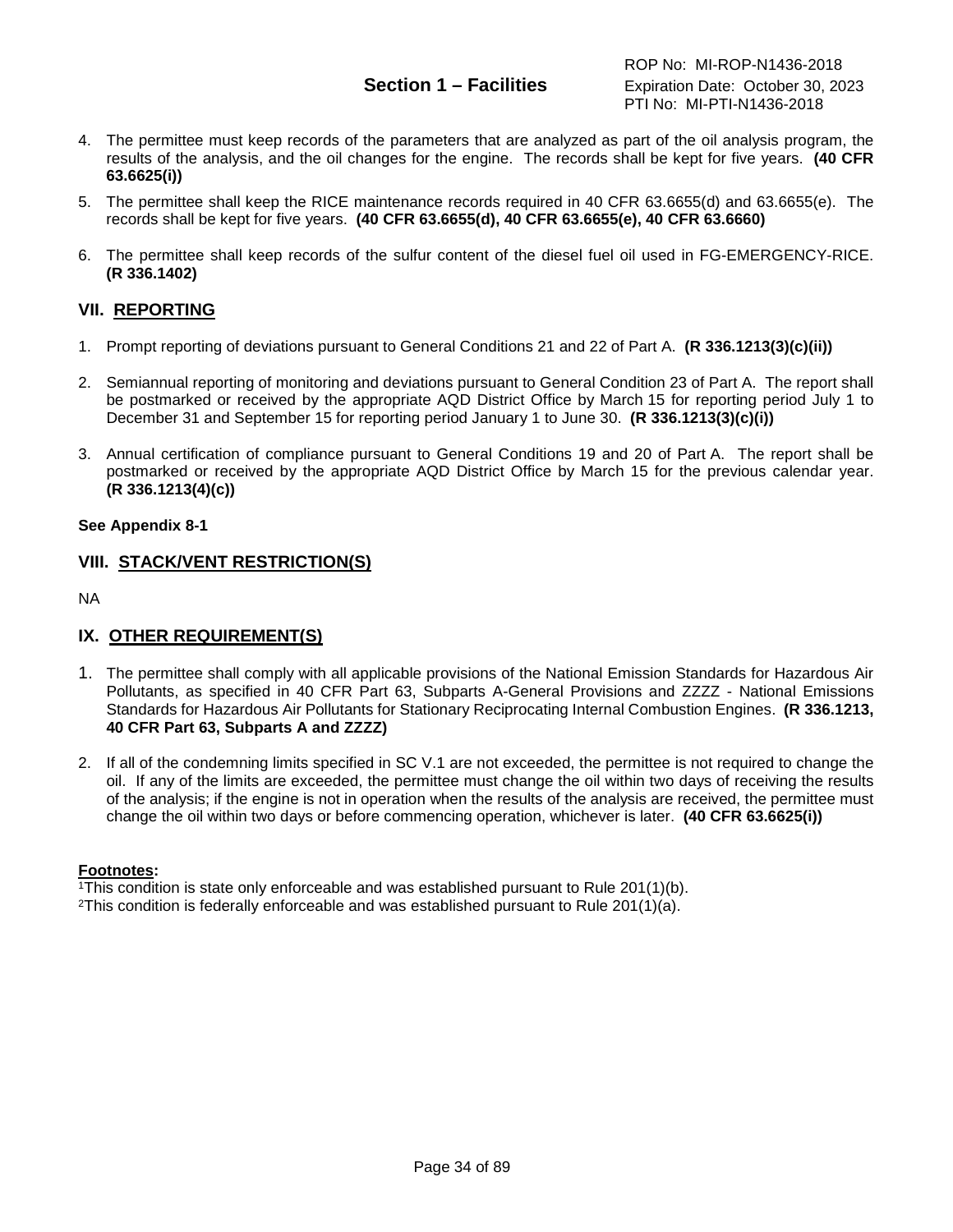# **E. NON-APPLICABLE REQUIREMENTS**

<span id="page-34-0"></span>At the time of the ROP issuance, the AQD has determined that no non-applicable requirements have been identified for incorporation into the permit shield provision set forth in the General Conditions in Part A pursuant to Rule 213(6)(a)(ii).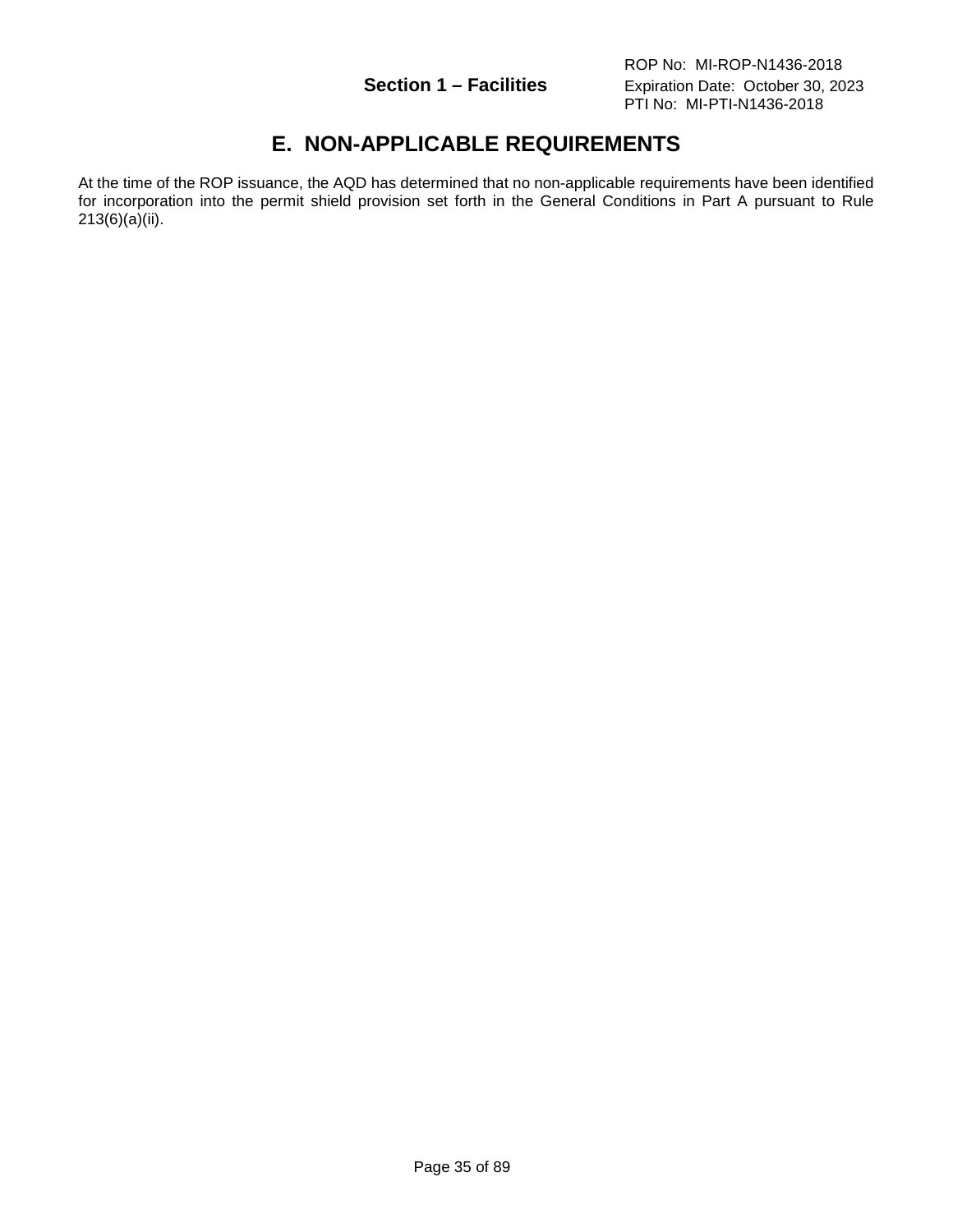## <span id="page-35-0"></span>**APPENDICES**

#### <span id="page-35-1"></span>**Appendix 1-1. Acronyms and Abbreviations**

|               | <b>Common Acronyms</b>                           |                   | <b>Pollutant / Measurement Abbreviations</b> |
|---------------|--------------------------------------------------|-------------------|----------------------------------------------|
| AQD           | Air Quality Division                             | acfm              | Actual cubic feet per minute                 |
| <b>BACT</b>   | Best Available Control Technology                | <b>BTU</b>        | <b>British Thermal Unit</b>                  |
| CAA           | Clean Air Act                                    | $^{\circ}C$       | Degrees Celsius                              |
| <b>CAM</b>    | <b>Compliance Assurance Monitoring</b>           | CO                | Carbon Monoxide                              |
| <b>CEM</b>    | <b>Continuous Emission Monitoring</b>            | CO <sub>2</sub> e | Carbon Dioxide Equivalent                    |
| <b>CFR</b>    | Code of Federal Regulations                      | dscf              | Dry standard cubic foot                      |
| <b>COM</b>    | <b>Continuous Opacity Monitoring</b>             | dscm              | Dry standard cubic meter                     |
| Department/   | Michigan Department of Environmental             | $\circ$ F         | Degrees Fahrenheit                           |
| department    | Quality                                          | gr                | Grains                                       |
| EU            | <b>Emission Unit</b>                             | <b>HAP</b>        | <b>Hazardous Air Pollutant</b>               |
| FG            | <b>Flexible Group</b>                            | Hg                | Mercury                                      |
| <b>GACS</b>   | <b>Gallons of Applied Coating Solids</b>         | hr                | Hour                                         |
| GC            | <b>General Condition</b>                         | HP                | Horsepower                                   |
| GHGs          | <b>Greenhouse Gases</b>                          | $H_2S$            | Hydrogen Sulfide                             |
| <b>HVLP</b>   | High Volume Low Pressure*                        | kW                | Kilowatt                                     |
| ID            | Identification                                   | Ib                | Pound                                        |
| <b>IRSL</b>   | Initial Risk Screening Level                     | m                 | Meter                                        |
| <b>ITSL</b>   | Initial Threshold Screening Level                | mg                | Milligram                                    |
| <b>LAER</b>   | Lowest Achievable Emission Rate                  | mm                | Millimeter                                   |
| <b>MACT</b>   | Maximum Achievable Control Technology            | MМ                | Million                                      |
| <b>MAERS</b>  | Michigan Air Emissions Reporting System          | <b>MW</b>         | Megawatts                                    |
| <b>MAP</b>    | <b>Malfunction Abatement Plan</b>                | <b>NMOC</b>       | Non-methane Organic Compounds                |
| <b>MDEQ</b>   | Michigan Department of Environmental             | NO <sub>x</sub>   | Oxides of Nitrogen                           |
|               | Quality                                          | ng                | Nanogram                                     |
| <b>MSDS</b>   | Material Safety Data Sheet                       | <b>PM</b>         | <b>Particulate Matter</b>                    |
| <b>NA</b>     | Not Applicable                                   | <b>PM10</b>       | Particulate Matter equal to or less than 10  |
| <b>NAAQS</b>  | National Ambient Air Quality Standards           |                   | microns in diameter                          |
| <b>NESHAP</b> | National Emission Standard for Hazardous         | PM2.5             | Particulate Matter equal to or less than 2.5 |
|               | <b>Air Pollutants</b>                            |                   | microns in diameter                          |
| <b>NSPS</b>   | New Source Performance Standards                 | pph               | Pounds per hour                              |
| <b>NSR</b>    | <b>New Source Review</b>                         | ppm               | Parts per million                            |
| <b>PS</b>     | Performance Specification                        | ppmv              | Parts per million by volume                  |
| <b>PSD</b>    | Prevention of Significant Deterioration          | ppmw              | Parts per million by weight                  |
| <b>PTE</b>    | <b>Permanent Total Enclosure</b>                 | %                 | Percent                                      |
| PTI           | Permit to Install                                | psia              | Pounds per square inch absolute              |
| <b>RACT</b>   | Reasonable Available Control Technology          | psig              | Pounds per square inch gauge                 |
| <b>ROP</b>    | Renewable Operating Permit                       | scf               | Standard cubic feet                          |
| SC            | <b>Special Condition</b>                         | sec               | Seconds                                      |
| <b>SCR</b>    | Selective Catalytic Reduction                    | SO <sub>2</sub>   | <b>Sulfur Dioxide</b>                        |
| <b>SNCR</b>   | Selective Non-Catalytic Reduction                | <b>TAC</b>        | <b>Toxic Air Contaminant</b>                 |
| <b>SRN</b>    | <b>State Registration Number</b>                 | Temp              | Temperature                                  |
| <b>TEQ</b>    | <b>Toxicity Equivalence Quotient</b>             | <b>THC</b>        | <b>Total Hydrocarbons</b>                    |
| USEPA/EPA     | United States Environmental Protection<br>Agency | tpy               | Tons per year                                |
| VE            | Visible Emissions                                | μg                | Microgram                                    |
|               |                                                  | μm                | Micrometer or Micron                         |
|               |                                                  | <b>VOC</b>        | Volatile Organic Compounds                   |
|               |                                                  | уr                | Year                                         |

\*For HVLP applicators, the pressure measured at the gun air cap shall not exceed 10 psig.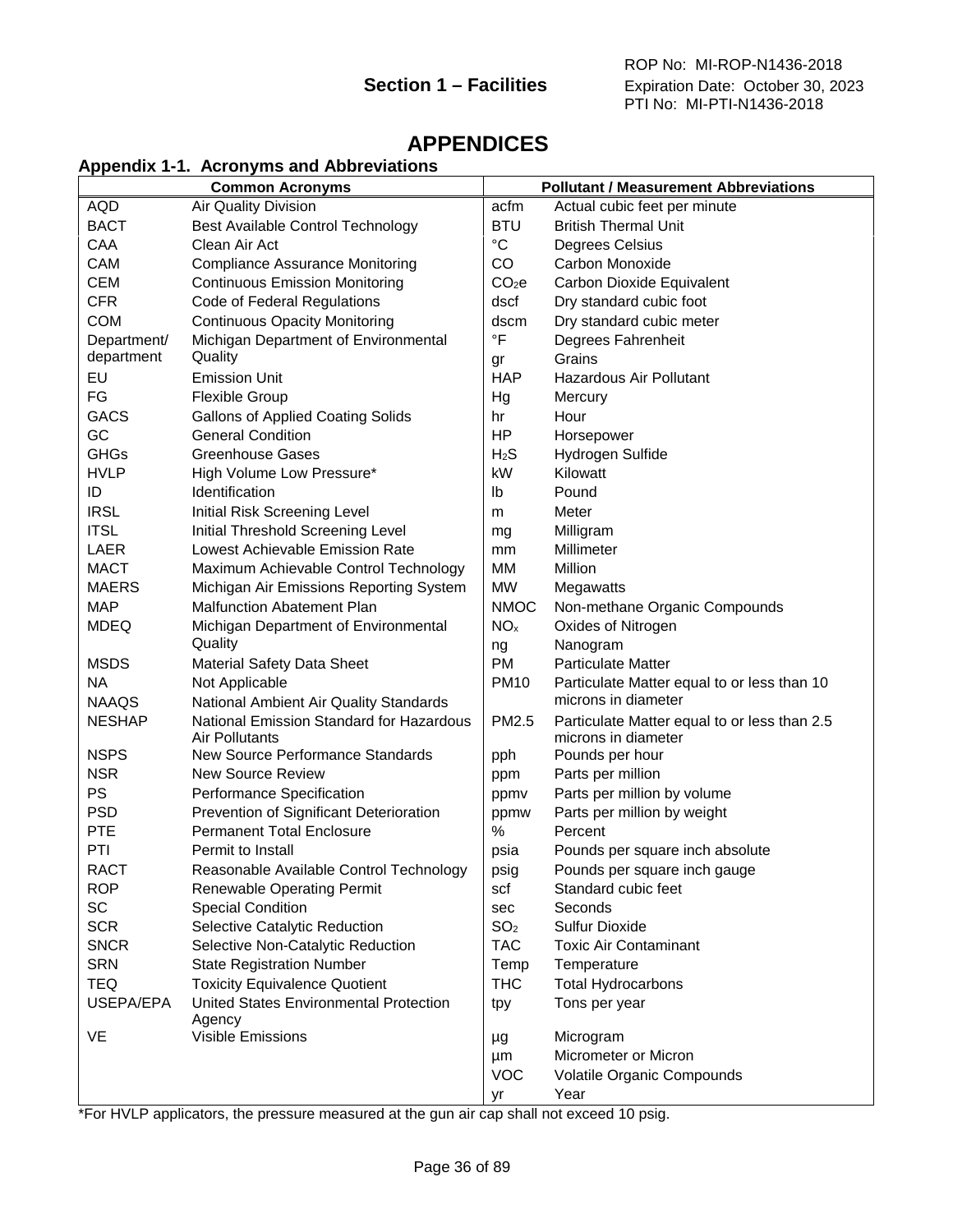# **Appendix 2-1. Schedule of Compliance**

The permittee certified in the ROP application that this stationary source is in compliance with all applicable requirements and the permittee shall continue to comply with all terms and conditions of this ROP. A Schedule of Compliance is not required. **(R 336.1213(4)(a), R 336.1119(a)(ii))**

## **Appendix 3-1. Monitoring Requirements**

Specific monitoring requirement procedures, methods or specifications are detailed in Part A or the appropriate Source-Wide, Emission Unit and/or Flexible Group Special Conditions. Therefore, this appendix is not applicable.

## **Appendix 4-1. Recordkeeping**

Specific recordkeeping requirement formats and procedures are detailed in Part A or the appropriate Source-Wide, Emission Unit and/or Flexible Group Special Conditions. Therefore, this appendix is not applicable.

## **Appendix 5-1. Testing Procedures**

Specific testing requirement plans, procedures, and averaging times are detailed in the appropriate Source-Wide, Emission Unit and/or Flexible Group Special Conditions. Therefore, this appendix is not applicable.

### **Appendix 6-1. Permits to Install**

The following table lists any PTIs issued or ROP revision applications received since the effective date of the previously issued ROP No. MI-ROP-N1436-2013. Those ROP revision applications that are being issued concurrently with this ROP renewal are identified by an asterisk (\*). Those revision applications not listed with an asterisk were processed prior to this renewal.

Source-Wide PTI No MI-PTI-N1436-2013 is being reissued as Source-Wide PTI No. MI-PTI-N1436-2018.

| <b>Permit to</b><br><b>Install</b><br><b>Number</b> | <b>ROP Revision</b><br><b>Application Number</b> | <b>Description of Equipment or Change</b> | Corresponding<br><b>Emission Unit(s) or</b><br><b>Flexible Group(s)</b> |
|-----------------------------------------------------|--------------------------------------------------|-------------------------------------------|-------------------------------------------------------------------------|
| ΝA                                                  | NΑ                                               | ΝA                                        | ΝA                                                                      |

### **Appendix 7-1. Emission Calculations**

The permittee shall use the following calculations in conjunction with monitoring, testing or recordkeeping data to determine compliance with the applicable requirements referenced in FG-BOILERS:

In calculating the sulfur dioxide, SO<sub>2</sub> emission rate for the boilers in FG-BOILERS, use the following emission factors:

| <b>FUEL</b>    | <b>SO<sub>2</sub> EMISSION FACTOR</b> |
|----------------|---------------------------------------|
| Natural gas    | 0.60 pounds/MM $ft3$                  |
| No. 2 fuel oil | 72 pounds/1000 gallons                |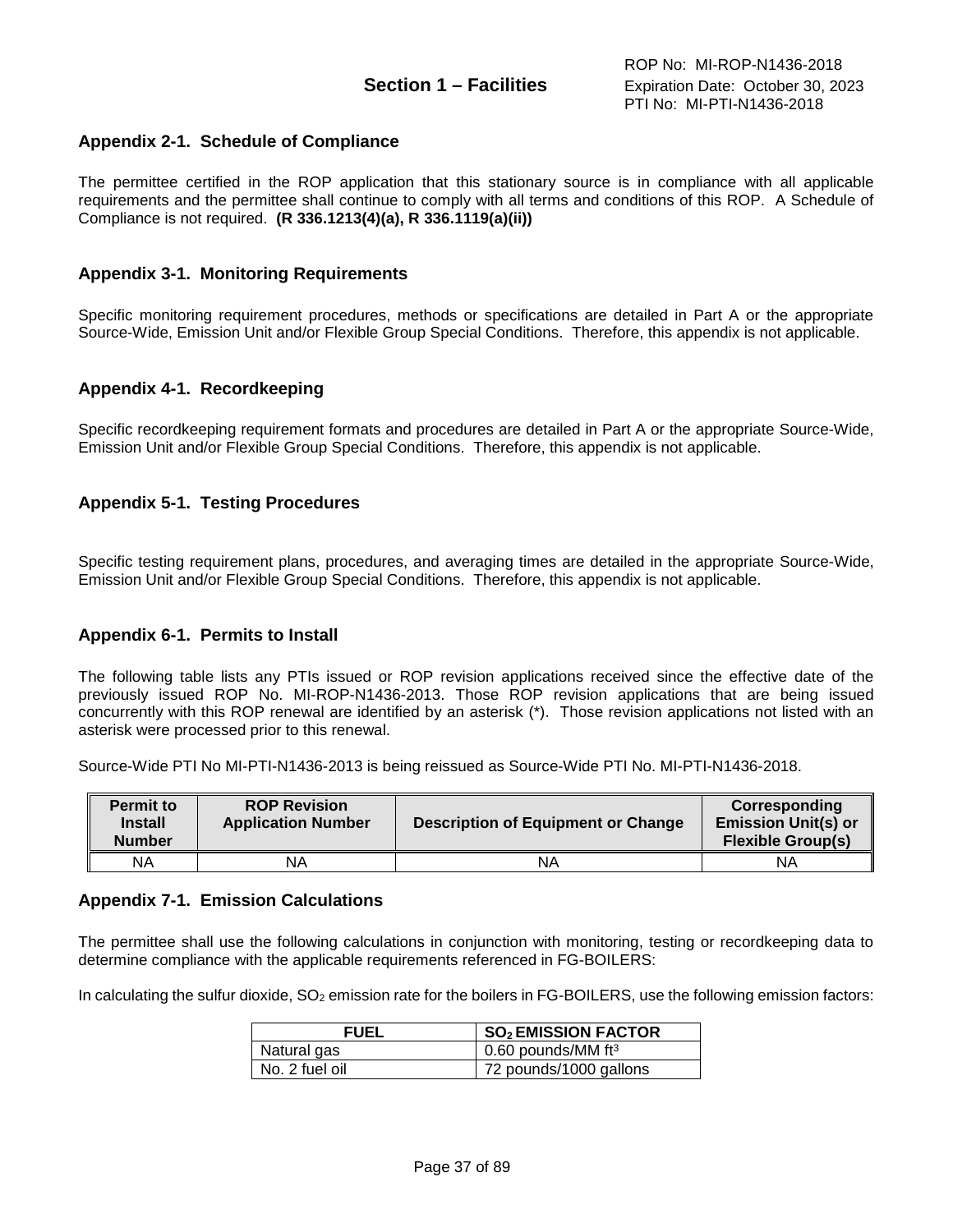In calculating the nitrogen oxides, NOx emission rate for the boilers in FG-BOILERS, use the following emission factors:

| <b>FUEL</b>    | <b>NOX EMISSION FACTOR</b> |
|----------------|----------------------------|
| Natural gas    | 100 pounds/MM $ft3$        |
| No. 2 fuel oil | 20 pounds/1000 gallons     |

The permittee shall use the following calculations in conjunction with monitoring, testing or recordkeeping data to determine compliance with the applicable requirements referenced in FG-B/UP-TURBINES:

In calculating the NOx and CO emission rates for the turbines in FG-B/UP-TURBINES, use the following emission factors:

| <b>POLLUTANT</b> | <b>EMISSION FACTOR</b>              |
|------------------|-------------------------------------|
| <b>NOx</b>       | 375 pounds/MM $ft^3$ of natural gas |
| <sub>CO</sub>    | 68 pounds/MM $ft^3$ of natural gas  |

## **Appendix 8-1. Reporting**

#### **A. Annual, Semiannual, and Deviation Certification Reporting**

The permittee shall use the MDEQ, AQD, Report Certification form (EQP 5736) and MDEQ, AQD, Deviation Report form (EQP 5737) for the annual, semiannual and deviation certification reporting referenced in the Reporting Section of the Source-Wide, Emission Unit and/or Flexible Group Special Conditions. Alternative formats must meet the provisions of Rule 213(4)(c) and Rule 213(3)(c)(i), respectively, and be approved by the AQD District Supervisor.

### **B. Other Reporting**

Specific reporting requirement formats and procedures are detailed in Part A or the appropriate Source-Wide, Emission Unit and/or Flexible Group Special Conditions. Therefore, Part B of this appendix is not applicable.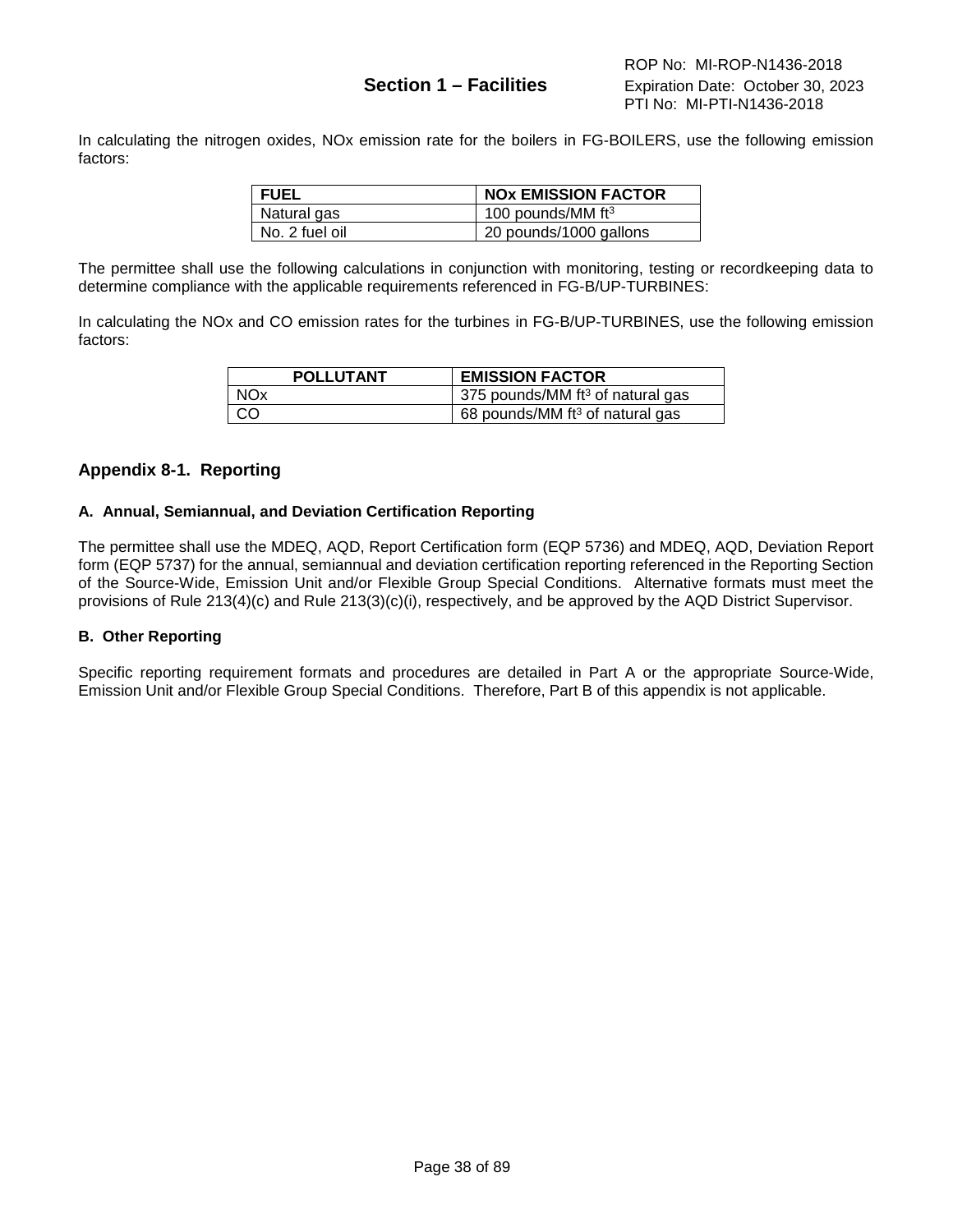ROP No: MI-ROP-N1436-2018 Expiration Date: October 30, 2023 PTI No: MI-PTI-N1436-2018

# **SECTION 2 – Scientific Labs**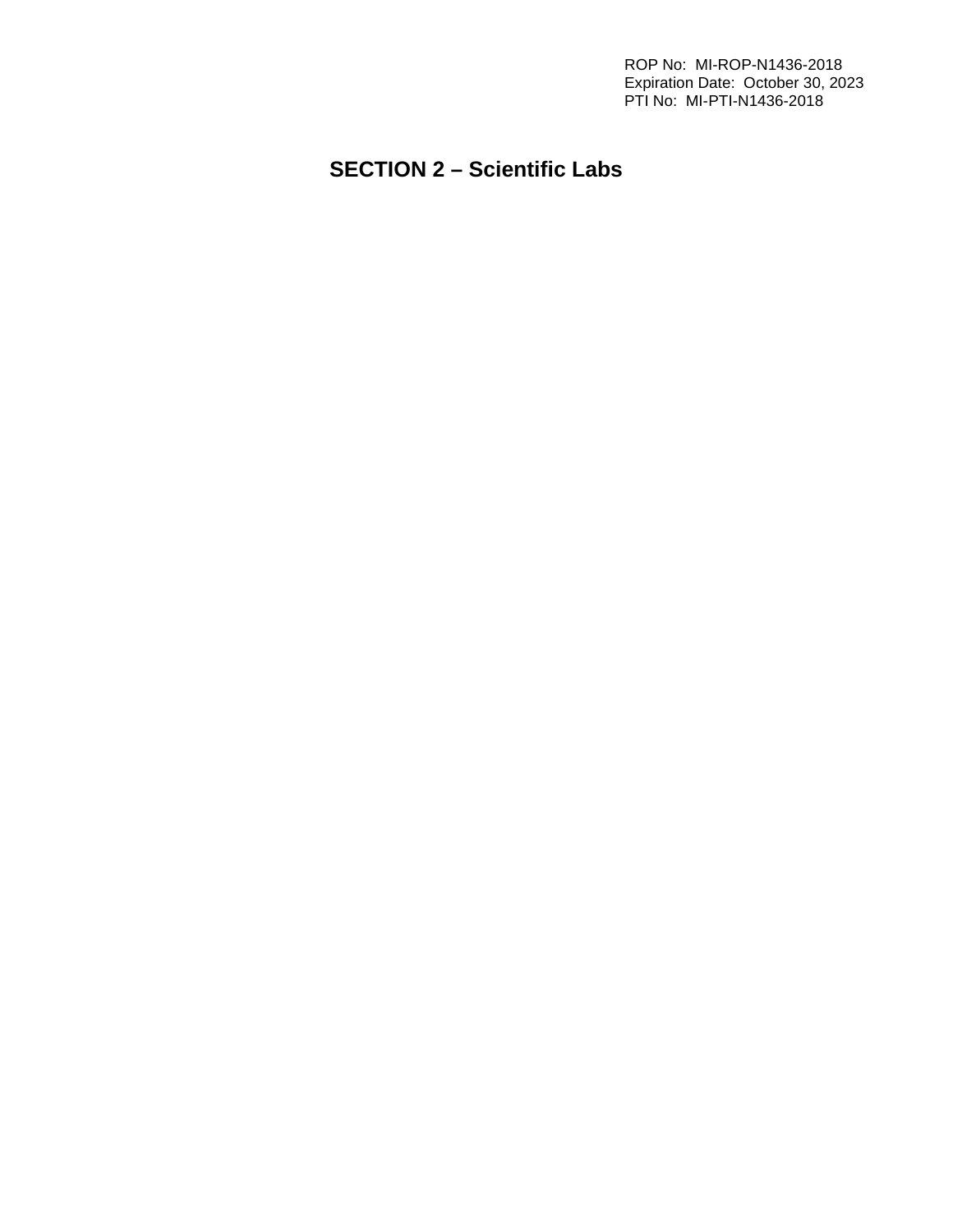# **A. GENERAL CONDITIONS**

# **Permit Enforceability**

- All conditions in this permit are both federally enforceable and state enforceable unless otherwise noted. **(R 336.1213(5))**
- Those conditions that are hereby incorporated in a state-only enforceable Source-Wide PTI pursuant to Rule 201(2)(d) are designated by footnote one. **(R 336.1213(5)(a), R 336.1214a(5))**
- Those conditions that are hereby incorporated in a federally enforceable Source-Wide PTI pursuant to Rule 201(2)(c) are designated by footnote two. **(R 336.1213(5)(b), R 336.1214a(3))**

## **General Provisions**

- 1. The permittee shall comply with all conditions of this ROP. Any ROP noncompliance constitutes a violation of Act 451, and is grounds for enforcement action, for ROP revocation or revision, or for denial of the renewal of the ROP. All terms and conditions of this ROP that are designated as federally enforceable are enforceable by the Administrator of the United States Environmental Protection Agency (USEPA) and by citizens under the provisions of the federal Clean Air Act (CAA). Any terms and conditions based on applicable requirements which are designated as "state-only" are not enforceable by the USEPA or citizens pursuant to the CAA. **(R 336.1213(1)(a))**
- 2. It shall not be a defense for the permittee in an enforcement action that it would have been necessary to halt or reduce the permitted activity in order to maintain compliance with the conditions of this ROP. **(R 336.1213(1)(b))**
- 3. This ROP may be modified, revised, or revoked for cause. The filing of a request by the permittee for a permit modification, revision, or termination, or a notification of planned changes or anticipated noncompliance does not stay any ROP term or condition. This does not supersede or affect the ability of the permittee to make changes, at the permittee's own risk, pursuant to Rule 215 and Rule 216. **(R 336.1213(1)(c))**
- 4. The permittee shall allow the department, or an authorized representative of the department, upon presentation of credentials and other documents as may be required by law and upon stating the authority for and purpose of the investigation, to perform any of the following activities: **(R 336.1213(1)(d))**
	- a. Enter, at reasonable times, a stationary source or other premises where emissions-related activity is conducted or where records must be kept under the conditions of the ROP.
	- b. Have access to and copy, at reasonable times, any records that must be kept under the conditions of the ROP.
	- c. Inspect, at reasonable times, any of the following:
		- i. Any stationary source.
		- ii. Any emission unit.
		- iii. Any equipment, including monitoring and air pollution control equipment.
		- iv. Any work practices or operations regulated or required under the ROP.
	- d. As authorized by Section 5526 of Act 451, sample or monitor at reasonable times substances or parameters for the purpose of assuring compliance with the ROP or applicable requirements.
- 5. The permittee shall furnish to the department, within a reasonable time, any information the department may request, in writing, to determine whether cause exists for modifying, revising, or revoking the ROP or to determine compliance with this ROP. Upon request, the permittee shall also furnish to the department copies of any records that are required to be kept as a term or condition of this ROP. For information which is claimed by the permittee to be confidential, consistent with the requirements of the 1976 PA 442, MCL §15.231 et seq., and known as the Freedom of Information Act, the person may also be required to furnish the records directly to the USEPA together with a claim of confidentiality. **(R 336.1213(1)(e))**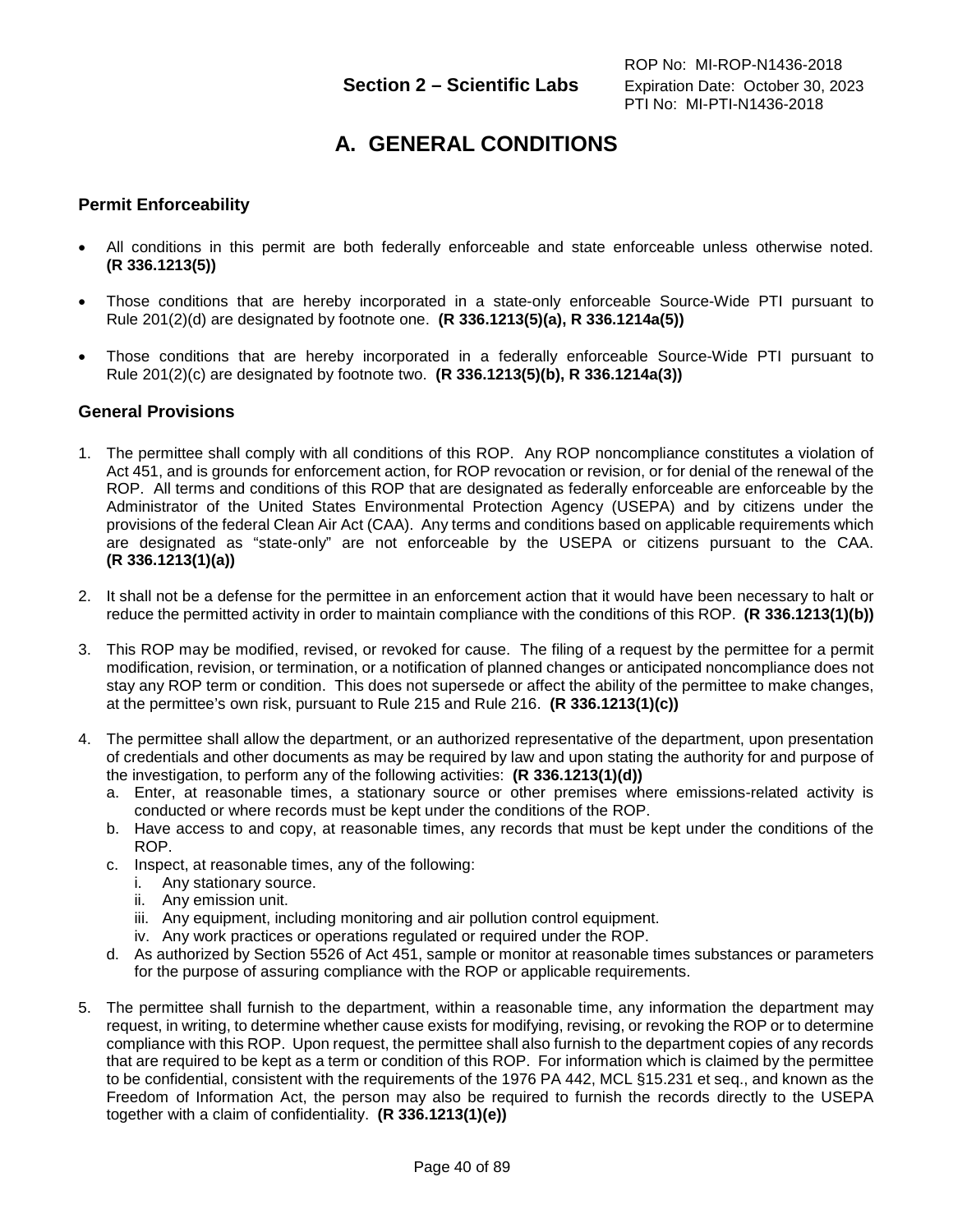- 6. A challenge by any person, the Administrator of the USEPA, or the department to a particular condition or a part of this ROP shall not set aside, delay, stay, or in any way affect the applicability or enforceability of any other condition or part of this ROP. **(R 336.1213(1)(f))**
- 7. The permittee shall pay fees consistent with the fee schedule and requirements pursuant to Section 5522 of Act 451. **(R 336.1213(1)(g))**
- 8. This ROP does not convey any property rights or any exclusive privilege. **(R 336.1213(1)(h))**

# **Equipment & Design**

- 9. Any collected air contaminants shall be removed as necessary to maintain the equipment at the required operating efficiency. The collection and disposal of air contaminants shall be performed in a manner so as to minimize the introduction of contaminants to the outer air. Transport of collected air contaminants in Priority I and II areas requires the use of material handling methods specified in Rule 370(2).2 **(R 336.1370)**
- 10. Any air cleaning device shall be installed, maintained, and operated in a satisfactory manner and in accordance with the Michigan Air Pollution Control rules and existing law. **(R 336.1910)**

# **Emission Limits**

- 11. Unless otherwise specified in this ROP, the permittee shall comply with Rule 301, which states, in part, "Except as provided in Subrules 2, 3, and 4 of this rule, a person shall not cause or permit to be discharged into the outer air from a process or process equipment a visible emission of a density greater than the most stringent of the following:"2 **(R 336.1301(1))**
	- a. A 6-minute average of 20% opacity, except for one 6-minute average per hour of not more than 27% opacity.
	- b. A limit specified by an applicable federal new source performance standard.

The grading of visible emissions shall be determined in accordance with Rule 303.

- 12. The permittee shall not cause or permit the emission of an air contaminant or water vapor in quantities that cause, alone or in reaction with other air contaminants, either of the following:
	- a. Injurious effects to human health or safety, animal life, plant life of significant economic value, or property.1 **(R 336.1901(a))**
	- b. Unreasonable interference with the comfortable enjoyment of life and property. <sup>1</sup> **(R 336.1901(b))**

## **Testing/Sampling**

- 13. The department may require the owner or operator of any source of an air contaminant to conduct acceptable performance tests, at the owner's or operator's expense, in accordance with Rule 1001 and Rule 1003, under any of the conditions listed in Rule 1001(1).2 **(R 336.2001)**
- 14. Any required performance testing shall be conducted in accordance with Rule 1001(2), Rule 1001(3) and Rule 1003. **(R 336.2001(2), R 336.2001(3), R 336.2003(1))**
- 15. Any required test results shall be submitted to the Air Quality Division (AQD) in the format prescribed by the applicable reference test method within 60 days following the last date of the test. **(R 336.2001(5))**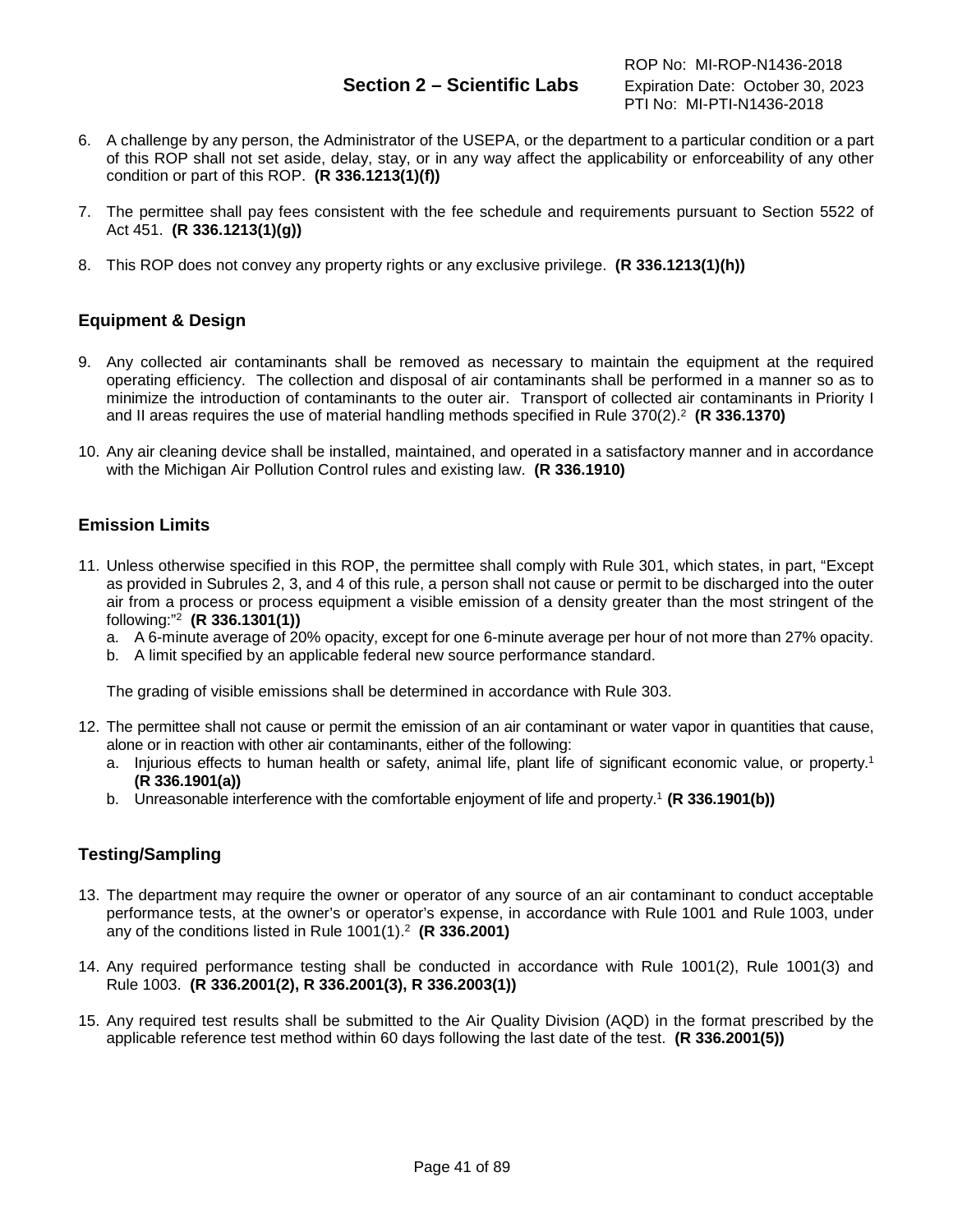# **Monitoring/Recordkeeping**

- 16. Records of any periodic emission or parametric monitoring required in this ROP shall include the following information specified in Rule 213(3)(b)(i), where appropriate. **(R 336.1213(3)(b))**
	- a. The date, location, time, and method of sampling or measurements.
	- b. The dates the analyses of the samples were performed.
	- c. The company or entity that performed the analyses of the samples.
	- d. The analytical techniques or methods used.
	- e. The results of the analyses.
	- f. The related process operating conditions or parameters that existed at the time of sampling or measurement.
- 17. All required monitoring data, support information and all reports, including reports of all instances of deviation from permit requirements, shall be kept and furnished to the department upon request for a period of not less than 5 years from the date of the monitoring sample, measurement, report or application. Support information includes all calibration and maintenance records and all original strip-chart recordings, or other original data records, for continuous monitoring instrumentation and copies of all reports required by the ROP. **(R 336.1213(1)(e), R 336.1213(3)(b)(ii))**

# **Certification & Reporting**

- 18. Except for the alternate certification schedule provided in Rule 213(3)(c)(iii)(B), any document required to be submitted to the department as a term or condition of this ROP shall contain an original certification by a Responsible Official which states that, based on information and belief formed after reasonable inquiry, the statements and information in the document are true, accurate, and complete. **(R 336.1213(3)(c))**
- 19. A Responsible Official shall certify to the appropriate AQD District Office and to the USEPA that the stationary source is and has been in compliance with all terms and conditions contained in the ROP except for deviations that have been or are being reported to the appropriate AQD District Office pursuant to Rule 213(3)(c). This certification shall include all the information specified in Rule 213(4)(c)(i) through (v) and shall state that, based on information and belief formed after reasonable inquiry, the statements and information in the certification are true, accurate, and complete. The USEPA address is: USEPA, Air Compliance Data - Michigan, Air and Radiation Division, 77 West Jackson Boulevard, Chicago, Illinois 60604-3507. **(R 336.1213(4)(c))**
- 20. The certification of compliance shall be submitted annually for the term of this ROP as detailed in the special conditions, or more frequently if specified in an applicable requirement or in this ROP. **(R 336.1213(4)(c))**
- 21. The permittee shall promptly report any deviations from ROP requirements and certify the reports. The prompt reporting of deviations from ROP requirements is defined in Rule 213(3)(c)(ii) as follows, unless otherwise described in this ROP. **(R 336.1213(3)(c))**
	- a. For deviations that exceed the emissions allowed under the ROP, prompt reporting means reporting consistent with the requirements of Rule 912 as detailed in Condition 25. All reports submitted pursuant to this paragraph shall be promptly certified as specified in Rule 213(3)(c)(iii).
	- b. For deviations which exceed the emissions allowed under the ROP and which are not reported pursuant to Rule 912 due to the duration of the deviation, prompt reporting means the reporting of all deviations in the semiannual reports required by Rule 213(3)(c)(i). The report shall describe reasons for each deviation and the actions taken to minimize or correct each deviation.
	- c. For deviations that do not exceed the emissions allowed under the ROP, prompt reporting means the reporting of all deviations in the semiannual reports required by Rule 213(3)(c)(i). The report shall describe the reasons for each deviation and the actions taken to minimize or correct each deviation.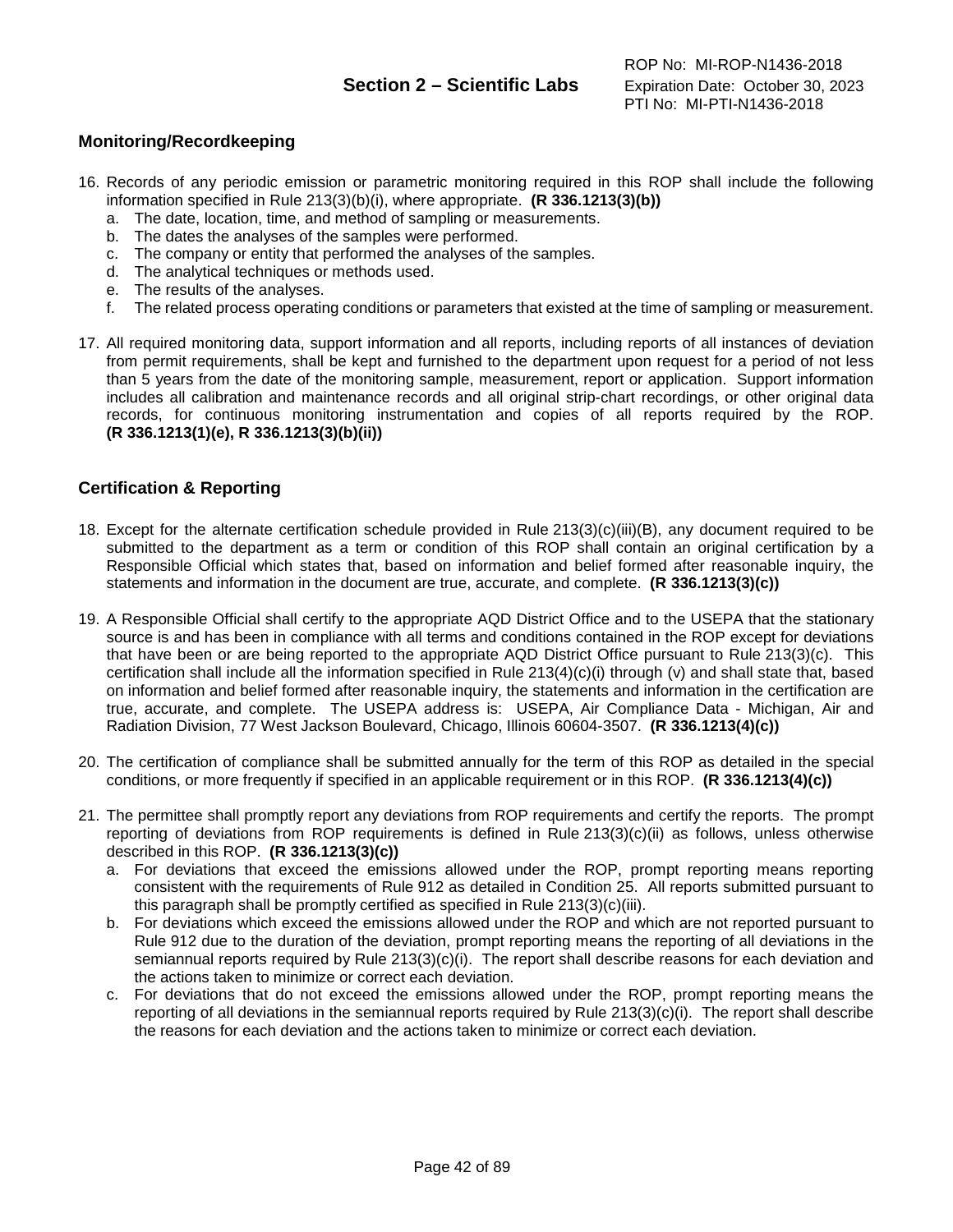- 22. For reports required pursuant to Rule 213(3)(c)(ii), prompt certification of the reports is described in Rule 213(3)(c)(iii) as either of the following: **(R 336.1213(3)(c))**
	- a. Submitting a certification by a Responsible Official with each report which states that, based on information and belief formed after reasonable inquiry, the statements and information in the report are true, accurate, and complete.
	- b. Submitting, within 30 days following the end of a calendar month during which one or more prompt reports of deviations from the emissions allowed under the ROP were submitted to the department pursuant to Rule 213(3)(c)(ii), a certification by a Responsible Official which states that; "based on information and belief formed after reasonable inquiry, the statements and information contained in each of the reports submitted during the previous month were true, accurate, and complete." The certification shall include a listing of the reports that are being certified. Any report submitted pursuant to Rule 213(3)(c)(ii) that will be certified on a monthly basis pursuant to this paragraph shall include a statement that certification of the report will be provided within 30 days following the end of the calendar month.
- 23. Semiannually for the term of the ROP as detailed in the special conditions, or more frequently if specified, the permittee shall submit certified reports of any required monitoring to the appropriate AQD District Office. All instances of deviations from ROP requirements during the reporting period shall be clearly identified in the reports. **(R 336.1213(3)(c)(i))**
- 24. On an annual basis, the permittee shall report the actual emissions, or the information necessary to determine the actual emissions, of each regulated air pollutant as defined in Rule 212(6) for each emission unit utilizing the emissions inventory forms provided by the department. **(R 336.1212(6))**
- 25. The permittee shall provide notice of an abnormal condition, start-up, shutdown, or malfunction that results in emissions of a hazardous or toxic air pollutant which continue for more than one hour in excess of any applicable standard or limitation, or emissions of any air contaminant continuing for more than two hours in excess of an applicable standard or limitation, as required in Rule 912, to the appropriate AQD District Office. The notice shall be provided not later than two business days after the start-up, shutdown, or discovery of the abnormal conditions or malfunction. Notice shall be by any reasonable means, including electronic, telephonic, or oral communication. Written reports, if required under Rule 912, must be submitted to the appropriate AQD District Supervisor within 10 days after the start-up or shutdown occurred, within 10 days after the abnormal conditions or malfunction has been corrected, or within 30 days of discovery of the abnormal conditions or malfunction, whichever is first. The written reports shall include all of the information required in Rule 912(5) and shall be certified by a Responsible Official in a manner consistent with the CAA. 2 **(R 336.1912)**

# **Permit Shield**

- 26. Compliance with the conditions of the ROP shall be considered compliance with any applicable requirements as of the date of ROP issuance if either of the following provisions is satisfied. **(R 336.1213(6)(a)(i), R 336.1213(6)(a)(ii))**
	- a. The applicable requirements are included and are specifically identified in the ROP.
	- b. The permit includes a determination or concise summary of the determination by the department that other specifically identified requirements are not applicable to the stationary source.

Any requirements identified in Part E of this ROP have been identified as non-applicable to this ROP and are included in the permit shield.

- 27. Nothing in this ROP shall alter or affect any of the following:
	- a. The provisions of Section 303 of the CAA, emergency orders, including the authority of the USEPA under Section 303 of the CAA. **(R 336.1213(6)(b)(i))**
	- b. The liability of the owner or operator of this source for any violation of applicable requirements prior to or at the time of this ROP issuance. **(R 336.1213(6)(b)(ii))**
	- c. The applicable requirements of the acid rain program, consistent with Section 408(a) of the CAA. **(R 336.1213(6)(b)(iii))**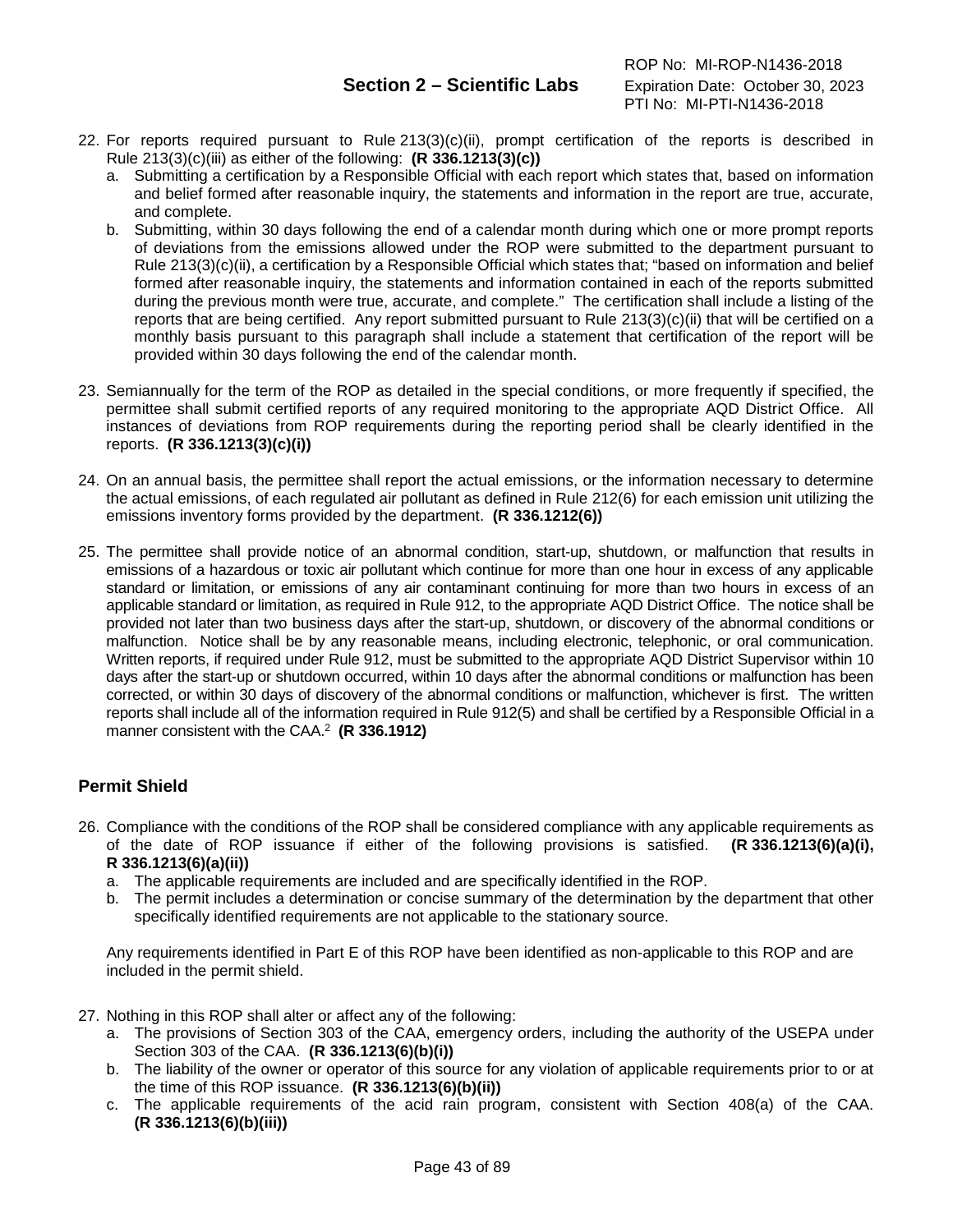- d. The ability of the USEPA to obtain information from a source pursuant to Section 114 of the CAA. **(R 336.1213(6)(b)(iv))**
- 28. The permit shield shall not apply to provisions incorporated into this ROP through procedures for any of the following:
	- a. Operational flexibility changes made pursuant to Rule 215. **(R 336.1215(5))**
	- b. Administrative Amendments made pursuant to Rule 216(1)(a)(i)-(iv). **(R 336.1216(1)(b)(iii))**
	- c. Administrative Amendments made pursuant to Rule  $216(1)(a)(v)$  until the amendment has been approved by the department. **(R 336.1216(1)(c)(iii))**
	- d. Minor Permit Modifications made pursuant to Rule 216(2). **(R 336.1216(2)(f))**
	- e. State-Only Modifications made pursuant to Rule 216(4) until the changes have been approved by the department. **(R 336.1216(4)(e))**
- 29. Expiration of this ROP results in the loss of the permit shield. If a timely and administratively complete application for renewal is submitted not more than 18 months, but not less than 6 months, before the expiration date of the ROP, but the department fails to take final action before the end of the ROP term, the existing ROP does not expire until the renewal is issued or denied, and the permit shield shall extend beyond the original ROP term until the department takes final action. **(R 336.1217(1)(c), R 336.1217(1)(a))**

# **Revisions**

- 30. For changes to any process or process equipment covered by this ROP that do not require a revision of the ROP pursuant to Rule 216, the permittee must comply with Rule 215. **(R 336.1215, R 336.1216)**
- 31. A change in ownership or operational control of a stationary source covered by this ROP shall be made pursuant to Rule 216(1). **(R 336.1219(2))**
- 32. For revisions to this ROP, an administratively complete application shall be considered timely if it is received by the department in accordance with the time frames specified in Rule 216. **(R 336.1210(10))**
- 33. Pursuant to Rule 216(1)(b)(iii), Rule 216(2)(d) and Rule 216(4)(d), after a change has been made, and until the department takes final action, the permittee shall comply with both the applicable requirements governing the change and the ROP terms and conditions proposed in the application for the modification. During this time period, the permittee may choose to not comply with the existing ROP terms and conditions that the application seeks to change. However, if the permittee fails to comply with the ROP terms and conditions proposed in the application during this time period, the terms and conditions in the ROP are enforceable. **(R 336.1216(1)(c)(iii), R 336.1216(2)(d), R 336.1216(4)(d))**

# **Reopenings**

- 34. A ROP shall be reopened by the department prior to the expiration date and revised by the department under any of the following circumstances:
	- a. If additional requirements become applicable to this stationary source with three or more years remaining in the term of the ROP, but not if the effective date of the new applicable requirement is later than the ROP expiration date. **(R 336.1217(2)(a)(i))**
	- b. If additional requirements pursuant to Title IV of the CAA become applicable to this stationary source. **(R 336.1217(2)(a)(ii))**
	- c. If the department determines that the ROP contains a material mistake, information required by any applicable requirement was omitted, or inaccurate statements were made in establishing emission limits or the terms or conditions of the ROP. **(R 336.1217(2)(a)(iii))**
	- d. If the department determines that the ROP must be revised to ensure compliance with the applicable requirements. **(R 336.1217(2)(a)(iv))**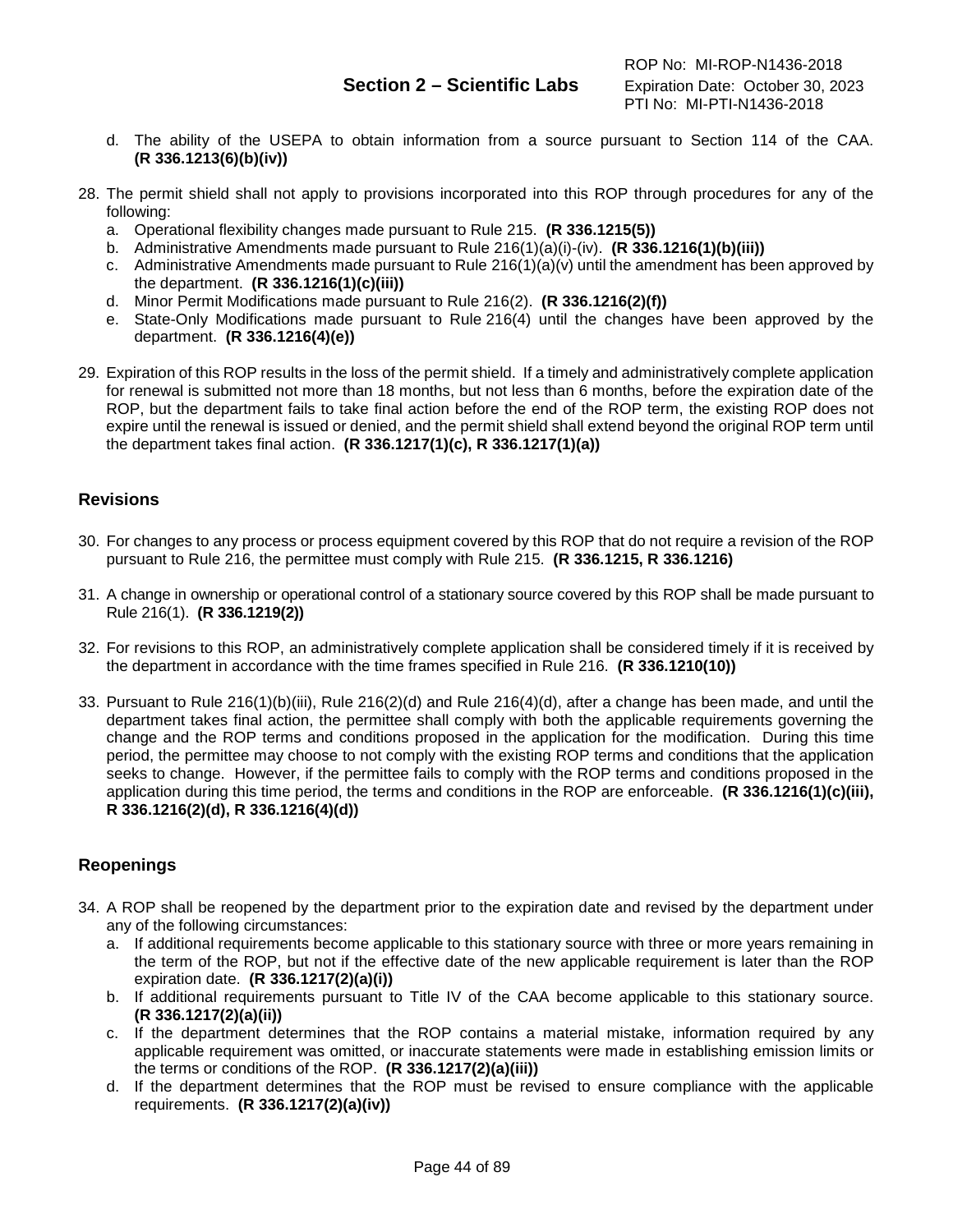## **Renewals**

35. For renewal of this ROP, an administratively complete application shall be considered timely if it is received by the department not more than 18 months, but not less than 6 months, before the expiration date of the ROP. **(R 336.1210(9))**

# **Stratospheric Ozone Protection**

- 36. If the permittee is subject to Title 40 of the Code of Federal Regulations (CFR), Part 82 and services, maintains, or repairs appliances except for motor vehicle air conditioners (MVAC), or disposes of appliances containing refrigerant, including MVAC and small appliances, or if the permittee is a refrigerant reclaimer, appliance owner or a manufacturer of appliances or recycling and recovery equipment, the permittee shall comply with all applicable standards for recycling and emissions reduction pursuant to 40 CFR Part 82, Subpart F.
- 37. If the permittee is subject to 40 CFR Part 82 and performs a service on motor (fleet) vehicles when this service involves refrigerant in the MVAC, the permittee is subject to all the applicable requirements as specified in 40 CFR Part 82, Subpart B, Servicing of Motor Vehicle Air Conditioners. The term "motor vehicle" as used in Subpart B does not include a vehicle in which final assembly of the vehicle has not been completed by the original equipment manufacturer. The term MVAC as used in Subpart B does not include the air-tight sealed refrigeration system used for refrigerated cargo or an air conditioning system on passenger buses using Hydrochlorofluorocarbon-22 refrigerant.

## **Risk Management Plan**

- 38. If subject to Section 112(r) of the CAA and 40 CFR Part 68, the permittee shall register and submit to the USEPA the required data related to the risk management plan for reducing the probability of accidental releases of any regulated substances listed pursuant to Section 112(r)(3) of the CAA as amended in 40 CFR 68.130. The list of substances, threshold quantities, and accident prevention regulations promulgated under 40 CFR Part 68, do not limit in any way the general duty provisions under Section 112(r)(1).
- 39. If subject to Section 112(r) of the CAA and 40 CFR Part 68, the permittee shall comply with the requirements of 40 CFR Part 68, no later than the latest of the following dates as provided in 40 CFR 68.10(a):
	- a. June 21, 1999,
	- b. Three years after the date on which a regulated substance is first listed under 40 CFR 68.130, or
	- c. The date on which a regulated substance is first present above a threshold quantity in a process.
- 40. If subject to Section 112(r) of the CAA and 40 CFR Part 68, the permittee shall submit any additional relevant information requested by any regulatory agency necessary to ensure compliance with the requirements of 40 CFR Part 68.
- 41. If subject to Section 112(r) of the CAA and 40 CFR Part 68, the permittee shall annually certify compliance with all applicable requirements of Section 112(r) as detailed in Rule 213(4)(c)). **(40 CFR Part 68)**

## **Emission Trading**

42. Emission averaging and emission reduction credit trading are allowed pursuant to any applicable interstate or regional emission trading program that has been approved by the Administrator of the USEPA as a part of Michigan's State Implementation Plan. Such activities must comply with Rule 215 and Rule 216. **(R 336.1213(12))**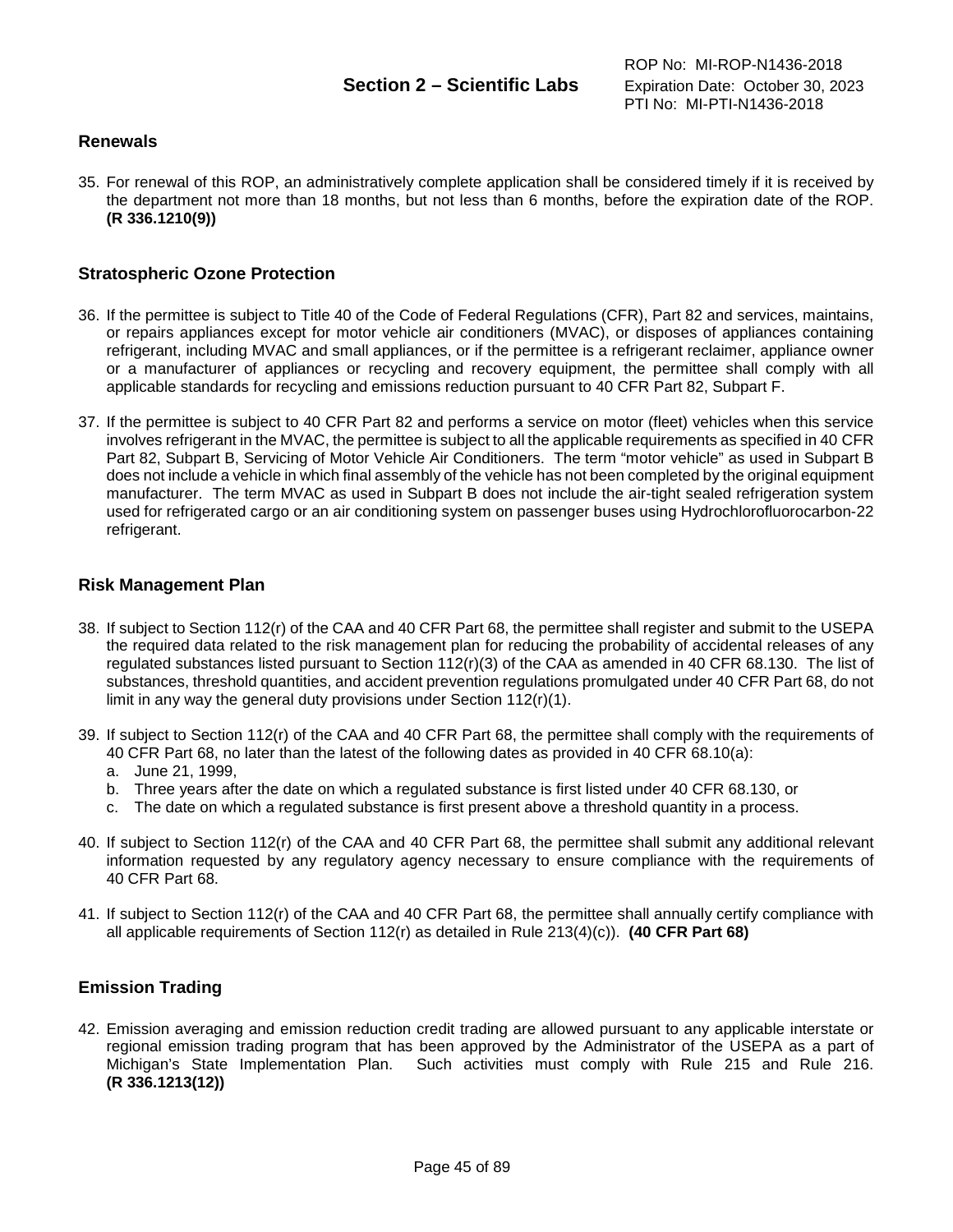# **Permit to Install (PTI)**

- 43. The process or process equipment included in this permit shall not be reconstructed, relocated, or modified unless a PTI authorizing such action is issued by the department, except to the extent such action is exempt from the PTI requirements by any applicable rule.2 **(R 336.1201(1))**
- 44. The department may, after notice and opportunity for a hearing, revoke PTI terms or conditions if evidence indicates the process or process equipment is not performing in accordance with the terms and conditions of the PTI or is violating the department's rules or the CAA.2 **(R 336.1201(8), Section 5510 of Act 451)**
- 45. The terms and conditions of a PTI shall apply to any person or legal entity that now or hereafter owns or operates the process or process equipment at the location authorized by the PTI. If a new owner or operator submits a written request to the department pursuant to Rule 219 and the department approves the request, this PTI will be amended to reflect the change of ownership or operational control. The request must include all of the information required by Subrules (1)(a), (b) and (c) of Rule 219. The written request shall be sent to the appropriate AQD District Supervisor, MDEQ. <sup>2</sup> **(R 336.1219)**
- 46. If the installation, reconstruction, relocation, or modification of the equipment for which PTI terms and conditions have been approved has not commenced within 18 months of the original PTI issuance date, or has been interrupted for 18 months, the applicable terms and conditions from that PTI, as incorporated into the ROP, shall become void unless otherwise authorized by the department. Furthermore, the person to whom that PTI was issued, or the designated authorized agent, shall notify the department via the Supervisor, Permit Section, MDEQ, AQD, P. O. Box 30260, Lansing, Michigan 48909, if it is decided not to pursue the installation, reconstruction, relocation, or modification of the equipment allowed by the terms and conditions from that PTI.2 **(R 336.1201(4))**

### **Footnotes:**

<sup>1</sup>This condition is state-only enforceable and was established pursuant to Rule  $201(1)(b)$ .

<sup>2</sup>This condition is federally enforceable and was established pursuant to Rule 201(1)(a).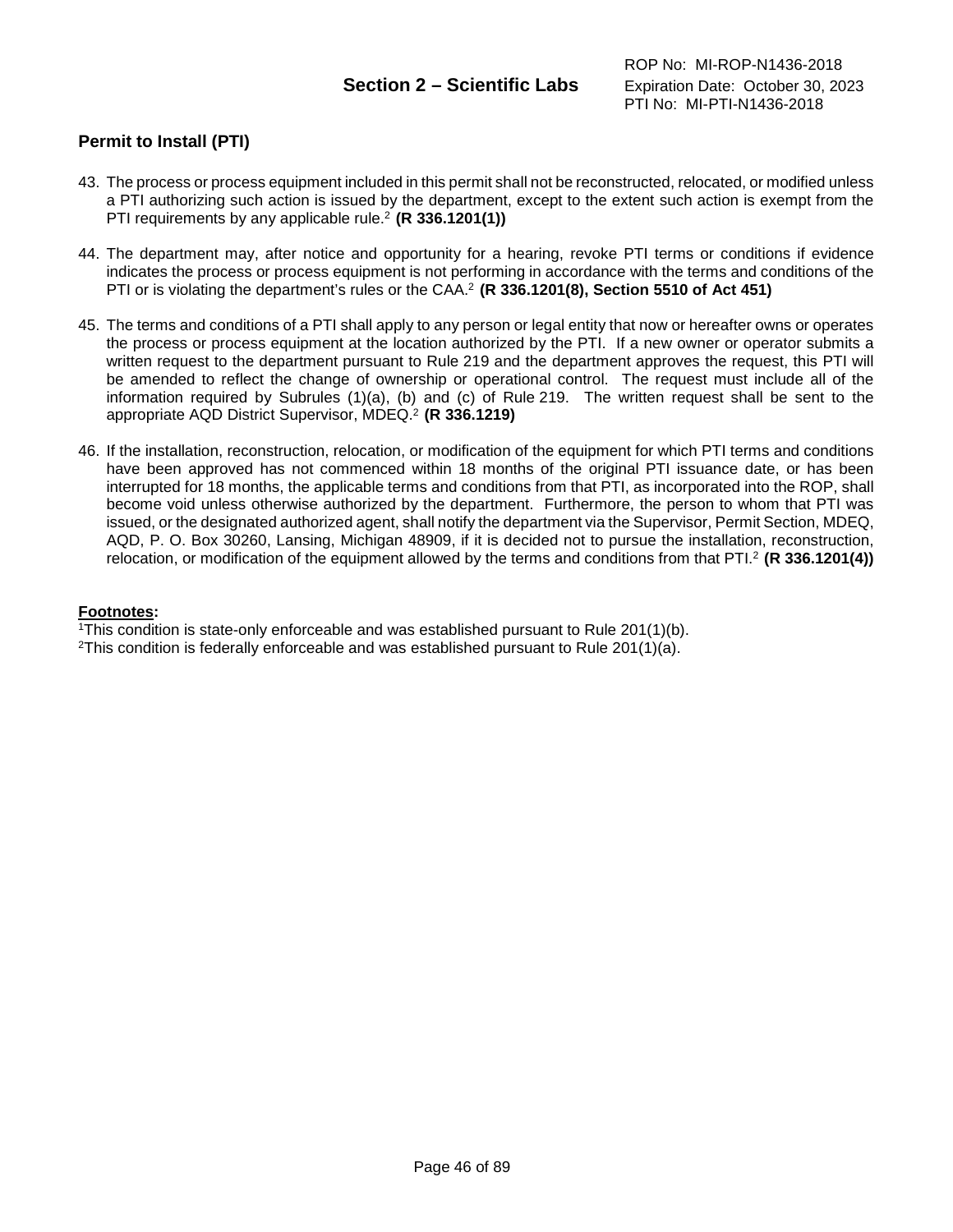# **B. SOURCE-WIDE CONDITIONS**

Part B outlines the Source-Wide Terms and Conditions that apply to this stationary source. The permittee is subject to these special conditions for the stationary source in addition to the general conditions in Part A and any other terms and conditions contained in this ROP.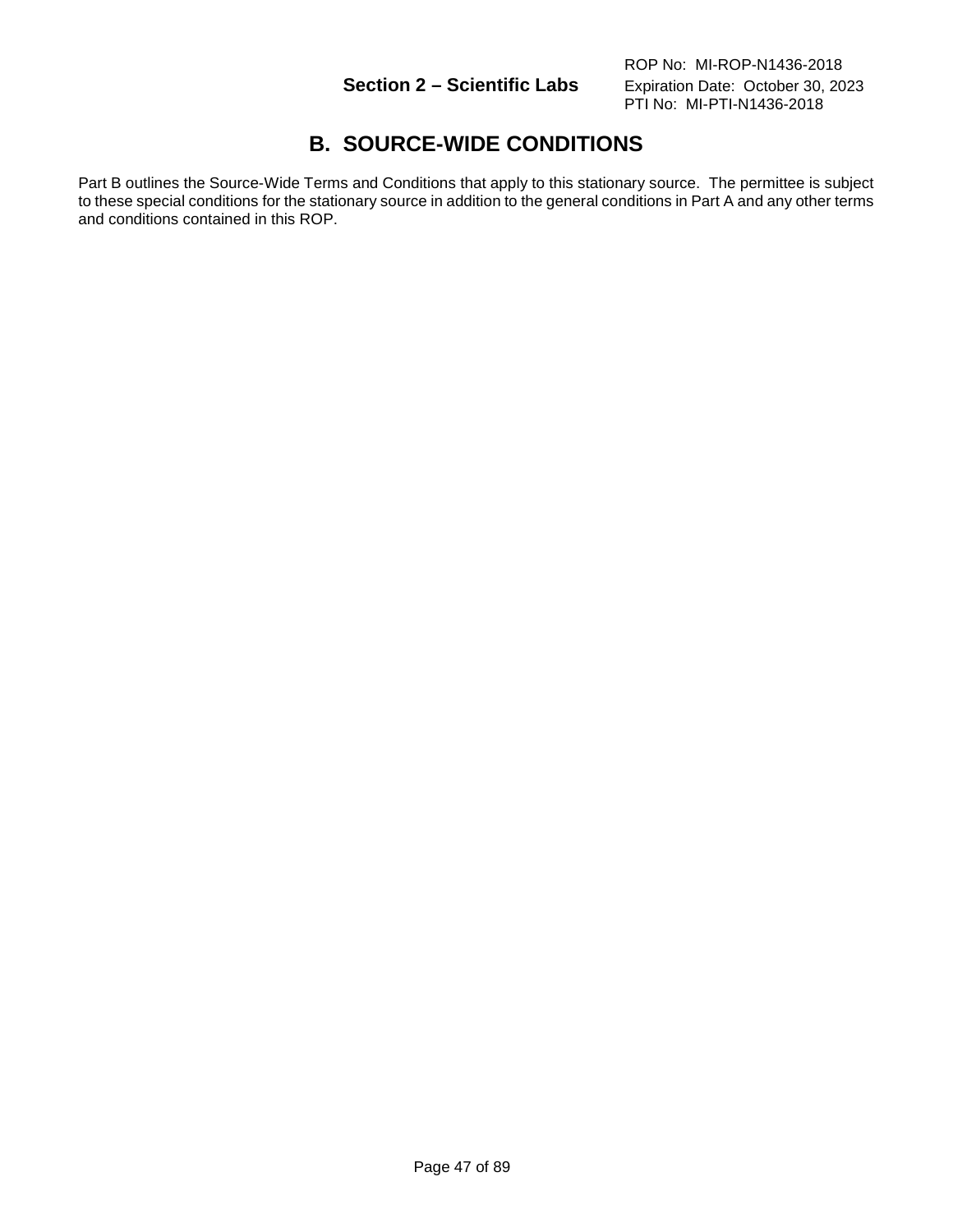# **C. EMISSION UNIT CONDITIONS**

Part C outlines terms and conditions that are specific to individual emission units listed in the Emission Unit Summary Table. The permittee is subject to the special conditions for each emission unit in addition to the General Conditions in Part A and any other terms and conditions contained in this ROP.

# **EMISSION UNIT SUMMARY TABLE**

The descriptions provided below are for informational purposes and do not constitute enforceable conditions.

| <b>Emission Unit ID</b>                                           | <b>Emission Unit Description</b><br>(Including Process Equipment &<br><b>Control Device(s))</b>                                                                                                                                                                                                                | <b>Installation</b><br>Date/<br><b>Modification</b><br><b>Date</b> | <b>Flexible Group ID</b> |
|-------------------------------------------------------------------|----------------------------------------------------------------------------------------------------------------------------------------------------------------------------------------------------------------------------------------------------------------------------------------------------------------|--------------------------------------------------------------------|--------------------------|
| <b>EU-KIRKSITEFURN</b>                                            | Electrically heated melting furnace. Kirksite is<br>a zinc-based metal casting formulation.<br>Casting operation utilizes Pep Set sand mold.                                                                                                                                                                   | 10/28/1991                                                         | <b>NA</b>                |
| EU-WINGATESTCELL-<br>$(1-14)$                                     | Fourteen (14) engine dynamometer test cells<br>(performance test cells) located at Wing A. At<br>the time of installation, these test cells were<br>exempt from the requirements of R 336.1201<br>R 336.1285(d)<br>pursuant<br>to<br>(currently<br>R 336.1285(2)(g)).                                          | 10/1990                                                            | <b>FG-TESTCELLSA</b>     |
| EU-SPOVEN1                                                        | Paint spray booth/oven combination No. 1                                                                                                                                                                                                                                                                       | 10/28/1991<br>11/01/2000                                           | <b>FG-ENGPAINTSHOP</b>   |
| EU-SPOVEN2                                                        | Paint spray booth/oven combination No. 2                                                                                                                                                                                                                                                                       | 10/28/1991<br>11/01/2000                                           | FG-ENGPAINTSHOP          |
| EU-SPOVEN3                                                        | Paint spray booth/oven combination No. 3                                                                                                                                                                                                                                                                       | 11/01/2000                                                         | FG-ENGPAINTSHOP          |
| EU-SPOVEN4                                                        | Paint spray booth/oven combination No. 4                                                                                                                                                                                                                                                                       | 11/01/2000                                                         | FG-ENGPAINTSHOP          |
| <b>EU-HIBAKE</b>                                                  | High bake oven                                                                                                                                                                                                                                                                                                 | 10/28/1991                                                         | FG-ENGPAINTSHOP          |
| EU-PB/MIX                                                         | Paint spray booth and mix bench                                                                                                                                                                                                                                                                                | 10/28/1991                                                         | FG-ENGPAINTSHOP          |
| <b>EU-BATCH</b>                                                   | Batch oven                                                                                                                                                                                                                                                                                                     | 10/28/1991                                                         | FG-ENGPAINTSHOP          |
| <b>EU-CELL-(C09 - C20)</b>                                        | Twelve (12) durability/transmission test cells<br>located in Wing C. Each test cell contains two<br>test stands (A & B) used for testing internal<br>combustion engines and other automotive<br>related drive train components.<br>Emissions<br>from each test cell are controlled with a thermal<br>oxidizer. | 12/1998                                                            | <b>FG-CNTRLDCELLS</b>    |
| EU-CELL-(D01 - D22)                                               | Twenty-two (22) durability test cells located in<br>Wing D. Each test cell contains two test stands<br>(A & B) used for testing internal combustion<br>engines and other automotive drive train<br>related components. Emissions from each test<br>cell are controlled with a thermal oxidizer.                | 12/1998                                                            | <b>FG-CNTRLDCELLS</b>    |
| EU-CELL-(E02, E04,<br>E06, E08, E10, E12,<br>E14, E16, E17 - E20) | Twelve (12) durability test cells located in Wing<br>E. Each test cell contains one test stand used<br>for testing internal combustion engines and<br>other<br>automotive<br>drive<br>train<br>related<br>components. Emissions from each test cell are<br>controlled with a thermal oxidizer.                 | 12/1998                                                            | <b>FG-CNTRLDCELLS</b>    |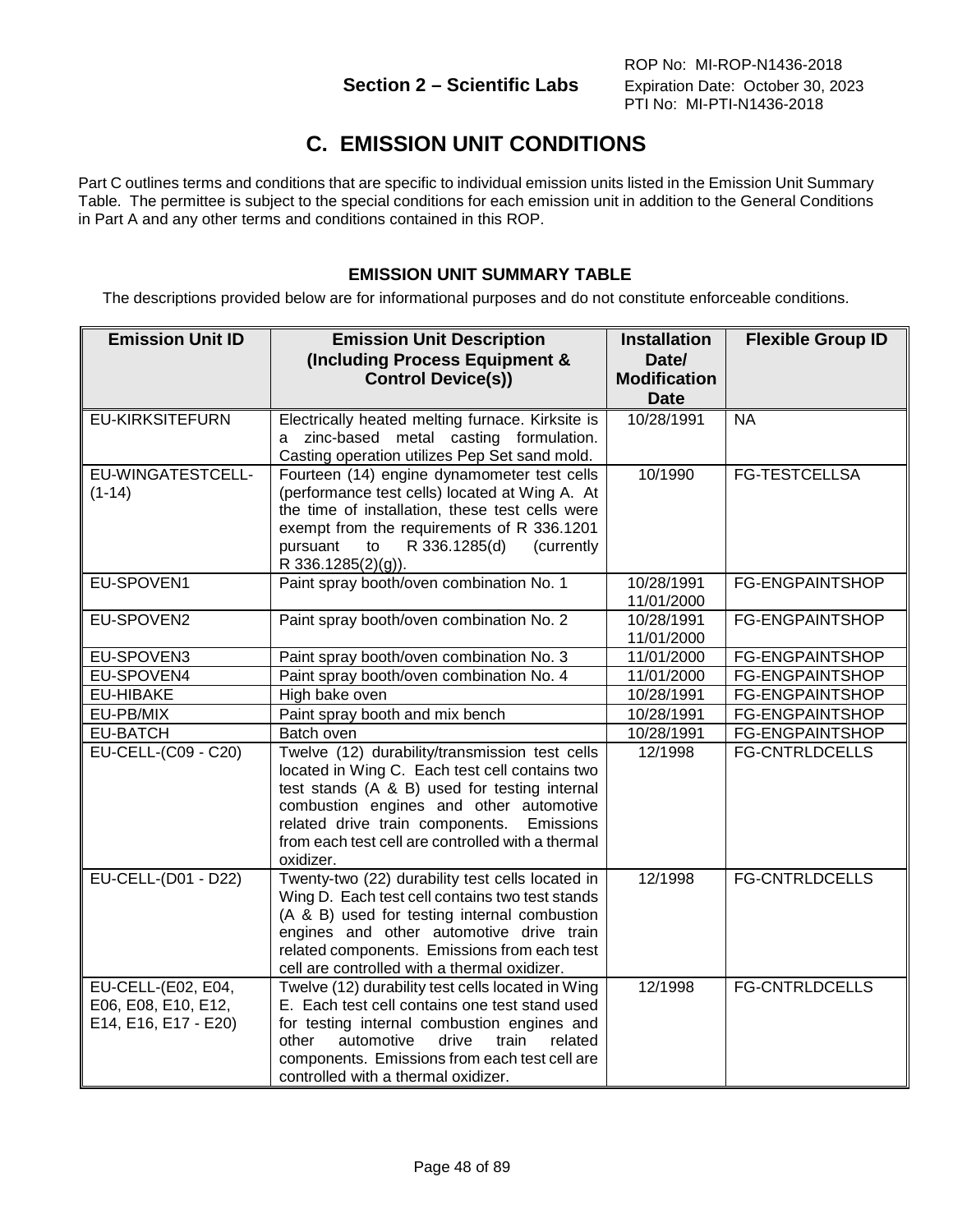| <b>Emission Unit ID</b>                                | <b>Emission Unit Description</b>                                                                                                                                                                                                                                          | <b>Installation</b>                | <b>Flexible Group ID</b> |
|--------------------------------------------------------|---------------------------------------------------------------------------------------------------------------------------------------------------------------------------------------------------------------------------------------------------------------------------|------------------------------------|--------------------------|
|                                                        | (Including Process Equipment &                                                                                                                                                                                                                                            | Date/                              |                          |
|                                                        | <b>Control Device(s))</b>                                                                                                                                                                                                                                                 | <b>Modification</b><br><b>Date</b> |                          |
| <b>EU-CELL-(B01 - B18)</b>                             | Eighteen (18) performance test cells located in<br>Wing B. Each test cell contains one test stand<br>used for testing internal combustion engines<br>and other automotive drive train related<br>components. Emissions from these test cells<br>are uncontrolled.         | 06/1998                            | <b>FG-UNCNTRLDCELLS</b>  |
| EU-CELL-(C01 - C08)                                    | Eight (8) performance test cells located in Wing<br>C. Each test cell contains one test stand used<br>for testing internal combustion engines and<br>other<br>automotive<br>drive<br>train<br>related<br>components. Emissions from these test cells<br>are uncontrolled. | 06/1998                            | <b>FG-UNCNTRLDCELLS</b>  |
| EU-CELL-(E01, E03,<br>E05, E07, E09, E11,<br>E13, E15) | Eight (8) performance test cells located in Wing<br>E. Each test cell contains one test stand used<br>for testing internal combustion engines and<br>other<br>automotive<br>drive<br>train<br>related<br>components. Emissions from the test cell are<br>uncontrolled.    | 06/1998                            | <b>FG-UNCNTRLDCELLS</b>  |
| EU-LOFLOVPRGNRTR                                       | Low flow vapor generator utilized to create gas<br>vapors for testing and developing refueling<br>emission canisters.                                                                                                                                                     | 04/02/1991                         | FG-WETFUELSTEST          |
| <b>EU-HIFLOVPRGNRTR</b>                                | High flow vapor generator utilized to create gas<br>vapors for testing and developing refueling<br>emission canisters.                                                                                                                                                    | 04/02/1991                         | <b>FG-WETFUELSTEST</b>   |
| EU-WETFUELGASTST                                       | Wet fuels gasoline test equipment consisting of<br>a twenty-four (24) station fuel pump test stand,<br>one hundred (100) station fuel injector<br>endurance test stand and a gasoline tank<br>purge operation.                                                            | 04/02/1991                         | <b>FG-WETFUELSTEST</b>   |
| <b>EU-WETFUELSMINSPR</b>                               | Wet fuels mineral spirits testing equipment for<br>fuel injector performance, electrical fuel pump<br>and fuel filter tests.                                                                                                                                              | 04/02/1991                         | <b>FG-WETFUELSTEST</b>   |
| <b>EU-MAINTPAINTING</b>                                | Paint booth located in the maintenance area.                                                                                                                                                                                                                              | 01/01/1999                         | FG-RULE287(2)(c)         |
| EU-PRODDSGNPAINT                                       | Paint booth located in the product design area.                                                                                                                                                                                                                           | 01/01/1999                         | FG-RULE287(2)(c)         |
| EU-WOODSHOPPAINT                                       | Paint booth located in the wood shop.                                                                                                                                                                                                                                     | 01/01/1999                         | FG-RULE287(2)(c)         |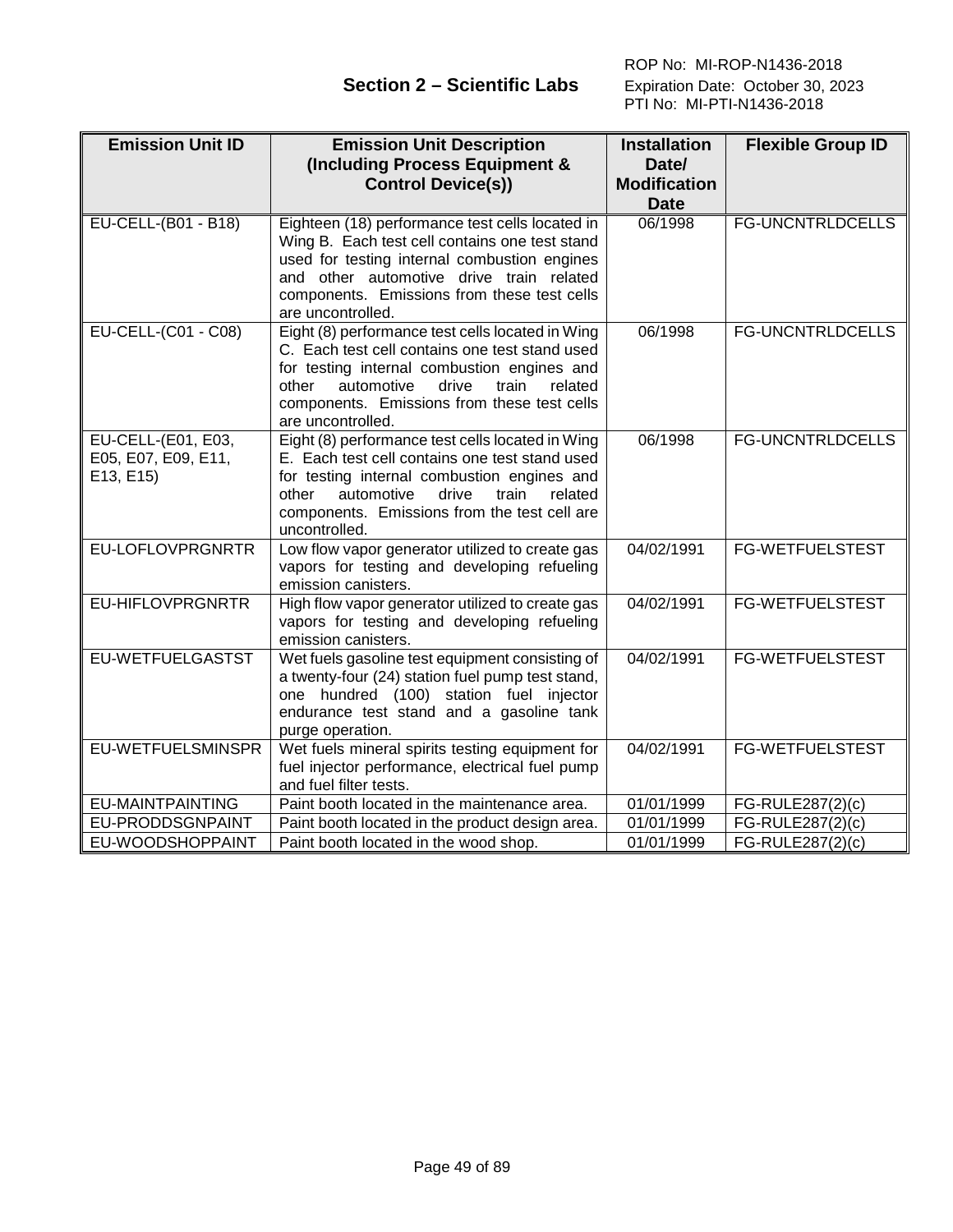# **EU-KIRKSITEFURN EMISSION UNIT CONDITIONS**

## **DESCRIPTION**

Electrically heated melting furnace. Kirksite is a zinc-based metal casting formulation. Casting operation utilizes Pep Set sand mold. Processing of the mold and core is exempt under R 336.1282(2)(a)(iv).

**Flexible Group ID:** NA

# **POLLUTION CONTROL EQUIPMENT**

NA

**I. EMISSION LIMIT(S)**

NA

**II. MATERIAL LIMIT(S)**

NA

**III. PROCESS/OPERATIONAL RESTRICTION(S)**

NA

## **IV. DESIGN/EQUIPMENT PARAMETER(S)**

NA

### **V. TESTING/SAMPLING**

Records shall be maintained on file for a period of five years. **(R 336.1213(3)(b)(ii))**

1. The permittee shall conduct and record visible emission readings, using USEPA Method 9, once during each 5 year period to demonstrate compliance with the visible emission limit. **(R 336.1213(3))**

### **VI. MONITORING/RECORDKEEPING**

Records shall be maintained on file for a period of five years. **(R 336.1213(3)(b)(ii))**

NA

## **VII. REPORTING**

- 1. Prompt reporting of deviations pursuant to General Conditions 21 and 22 of Part A. **(R 336.1213(3)(c)(ii))**
- 2. Semiannual reporting of monitoring and deviations pursuant to General Condition 23 of Part A. The report shall be postmarked or received by the appropriate AQD District Office by March 15 for reporting period July 1 to December 31 and September 15 for reporting period January 1 to June 30. **(R 336.1213(3)(c)(i))**
- 3. Annual certification of compliance pursuant to General Conditions 19 and 20 of Part A. The report shall be postmarked or received by the appropriate AQD District Office by March 15 for the previous calendar year. **(R 336.1213(4)(c))**

**See Appendix 8-2**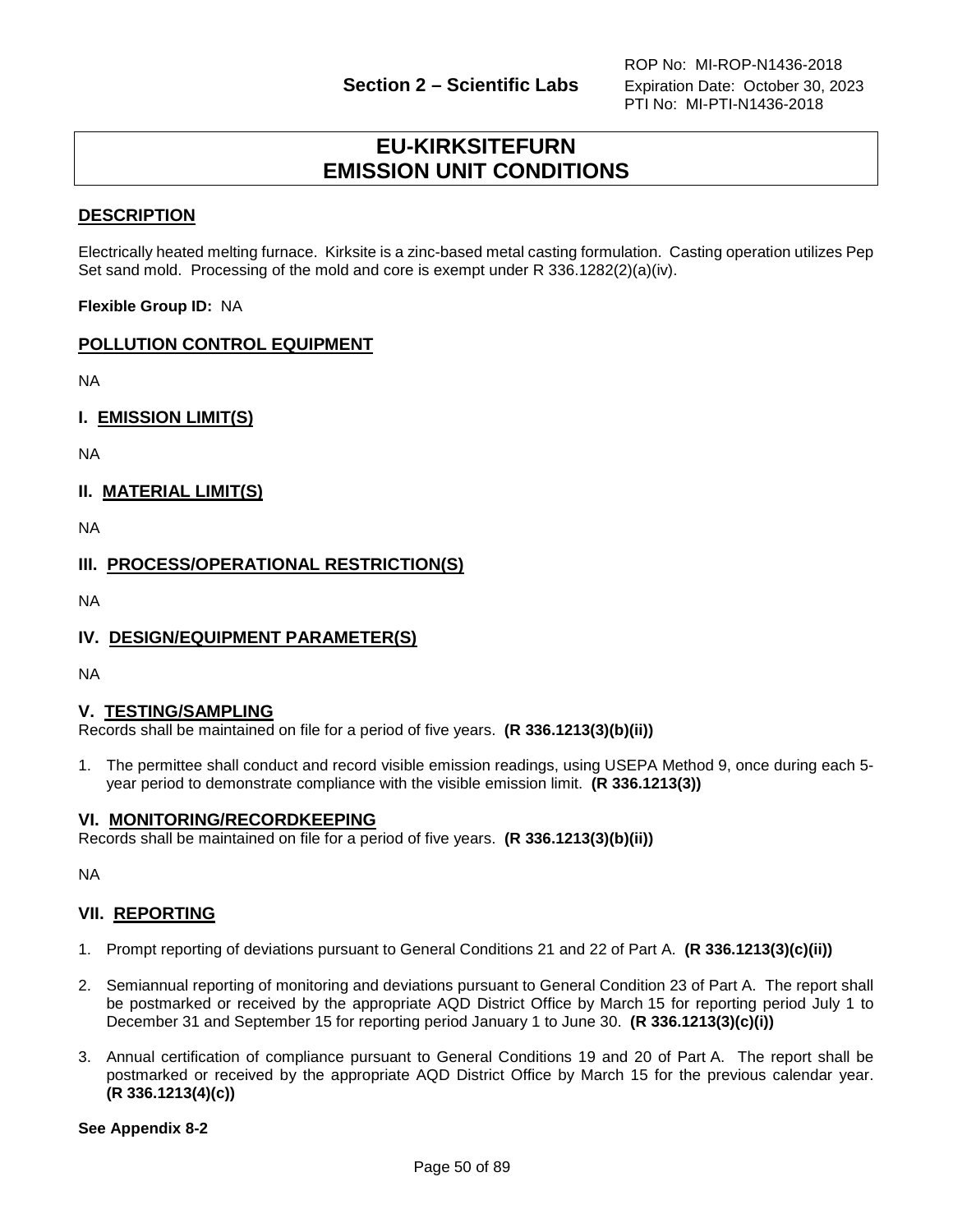# **VIII. STACK/VENT RESTRICTION(S)**

NA

# **IX. OTHER REQUIREMENT(S)**

NA

### **Footnotes:**

 $1$ <sup>1</sup>This condition is state only enforceable and was established pursuant to Rule 201(1)(b). 2This condition is federally enforceable and was established pursuant to Rule 201(1)(a).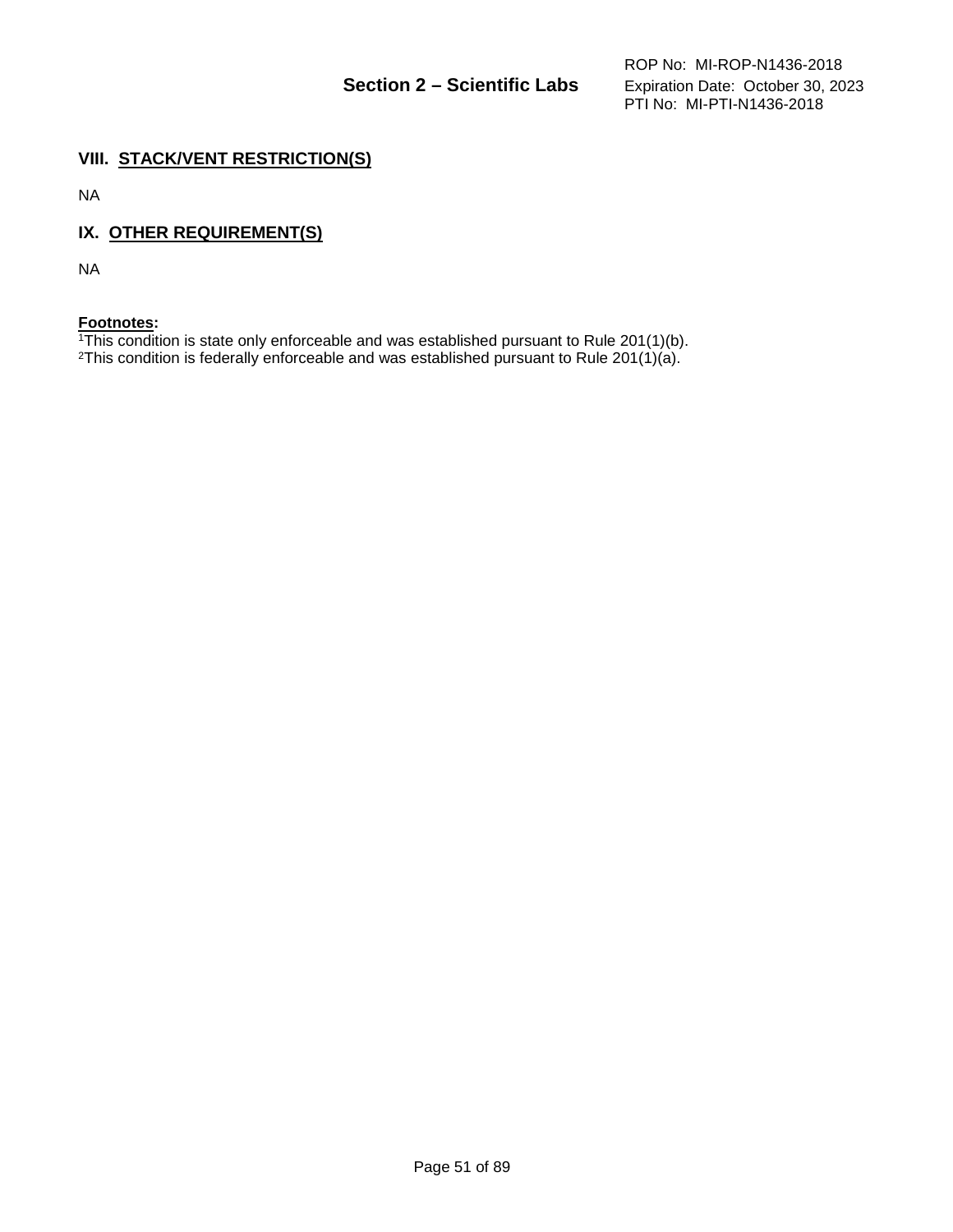# **D. FLEXIBLE GROUP CONDITIONS**

Part D outlines the terms and conditions that apply to more than one emission unit. The permittee is subject to the special conditions for each flexible group in addition to the General Conditions in Part A and any other terms and conditions contained in this ROP.

# **FLEXIBLE GROUP SUMMARY TABLE**

The descriptions provided below are for informational purposes and do not constitute enforceable conditions

| <b>Flexible Group ID</b> | <b>Flexible Group Description</b>                                                                                                                                                                                                                                                                                                                                                                               | <b>Associated</b><br><b>Emission Unit IDs</b>                                                                   |
|--------------------------|-----------------------------------------------------------------------------------------------------------------------------------------------------------------------------------------------------------------------------------------------------------------------------------------------------------------------------------------------------------------------------------------------------------------|-----------------------------------------------------------------------------------------------------------------|
| <b>FG-TESTCELLSA</b>     | engine<br>Fourteen<br>(14)<br>dynamometer test<br>cells<br>(performance test cells) located at Wing A. At the time<br>of installation, these test cells were exempt from the<br>requirements of R 336.1201 pursuant to R 336.1285(d)<br>(currently R 336.1285(2)(g)).                                                                                                                                           | EU-WINGATESTCELL-<br>$(1-14)$                                                                                   |
| <b>FG-ENGPAINTSHOP</b>   | Surface coating and associated auxiliary coating<br>equipment located at the engineering paint shop.                                                                                                                                                                                                                                                                                                            | EU-SPOVEN1<br>EU-SPOVEN2<br>EU-SPOVEN3<br>EU-SPOVEN4<br><b>EU-HIBAKE</b><br>EU-PB/MIX<br><b>EU-BATCH</b>        |
| <b>FG-CNTRLDCELLS</b>    | Forty-six (46) engine dynamometer test cells located in<br>Wing C, Wing D and Wing E (durability, transmission<br>and catalyst test cells). The 46 engine dynamometer<br>test cells house a total of 80 engine dynamometer test<br>stands. Emissions from these test cells are controlled<br>with thermal oxidizers.                                                                                            | EU-CELL-(C09 - C20)<br>EU-CELL-(D01 - D22)<br>EU-CELL-(E02, E04,<br>E06, E08, E10, E12,<br>E14, E16, E17 - E20) |
| <b>FG-CAMTO</b>          | Eleven (11) natural gas fired thermal oxidizers serving<br>forty-six (46) dynamometers test cells                                                                                                                                                                                                                                                                                                               | <b>NA</b>                                                                                                       |
| <b>FG-UNCNTRLDCELLS</b>  | Thirty-four $(34)$<br>engine<br>dynamometer test cells<br>(performance test cells) located in Wings B, C and E.<br>The 34 engine dynamometer test cells house a total of<br>34 engine dynamometer test stands. Performance test<br>cells do not have emission control equipment.                                                                                                                                | EU-CELL-(B01 - B18)<br>$EU-CELL-(C01 - C08)$<br>EU-CELL-(E01, E03,<br>E05, E07, E09, E11,<br>E13, E15)          |
| <b>FG-GASTANKS</b>       | Any existing or future emission unit that emits air<br>contaminants that are exempt from the requirements of<br>R 336.1201 pursuant to R 336.1284(2)(g)(i). The FG<br>currently includes six (6) underground storage tanks for<br>Wet Fuel Building, eighteen (18) underground gasoline<br>storage tanks at the South Tank Farm, and three (3)<br>underground gasoline storage tanks at the North Tank<br>Farm. | <b>NA</b>                                                                                                       |
| <b>FG-WETFUELSTEST</b>   | Testing equipment in the wet fuels area. Process and<br>process equipment are exempt from the provisions of<br>R 336.1201 pursuant to R 336.1283(2)(a)(ii).                                                                                                                                                                                                                                                     | EU-LOFLOVPRGNRTR<br>EU-HIFLOVPRGNRTR<br>EU-WETFUELGASTST<br>EU-WETFUELSMINSPR                                   |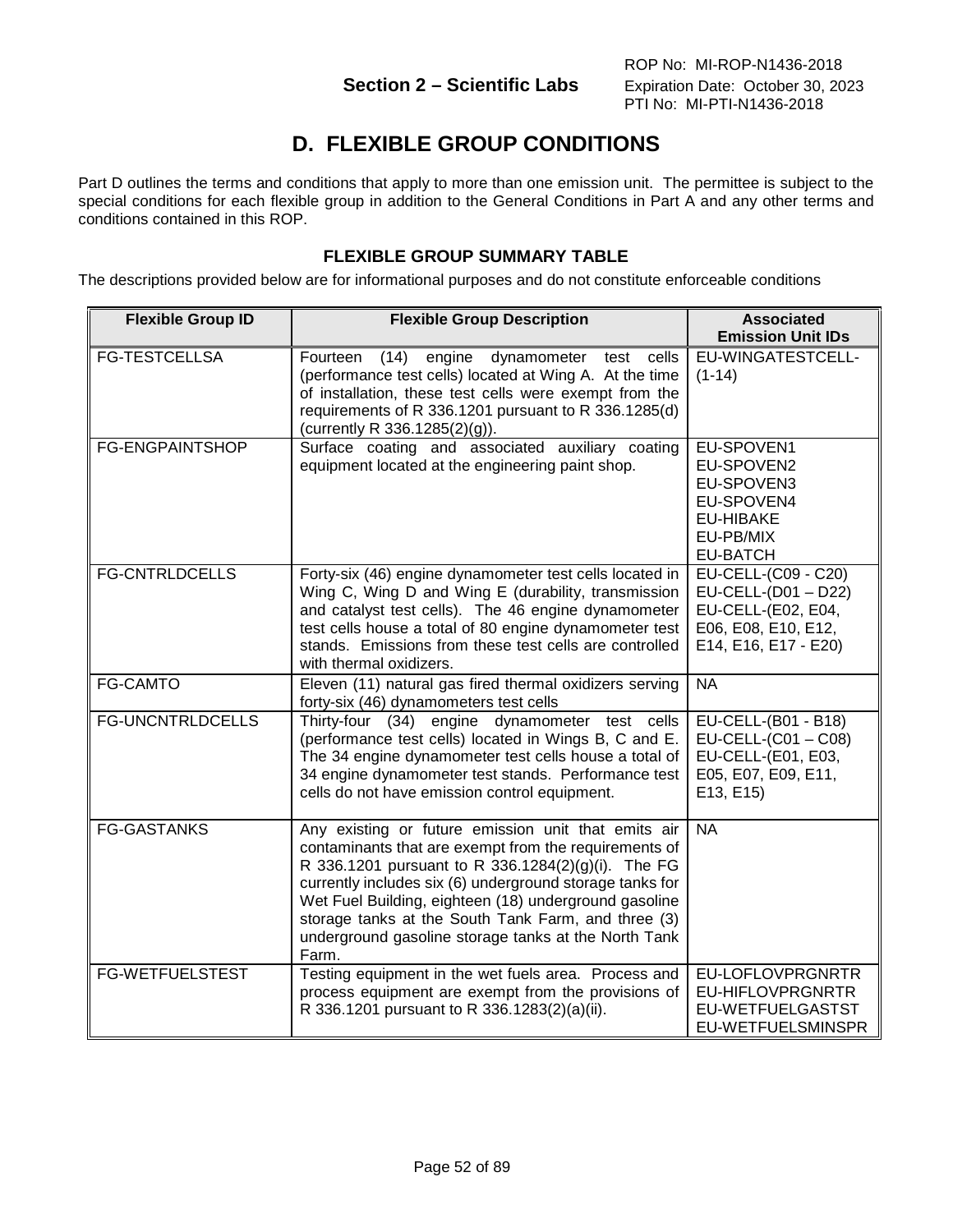ROP No: MI-ROP-N1436-2018  **Section 2 – Scientific Labs** Expiration Date: October 30, 2023 PTI No: MI-PTI-N1436-2018

| <b>Flexible Group ID</b> | <b>Flexible Group Description</b>                                                                                                                                                                                                                                                                                                                                                                                                                                                                                                                                                                                                         | <b>Associated</b>                                               |
|--------------------------|-------------------------------------------------------------------------------------------------------------------------------------------------------------------------------------------------------------------------------------------------------------------------------------------------------------------------------------------------------------------------------------------------------------------------------------------------------------------------------------------------------------------------------------------------------------------------------------------------------------------------------------------|-----------------------------------------------------------------|
|                          |                                                                                                                                                                                                                                                                                                                                                                                                                                                                                                                                                                                                                                           | <b>Emission Unit IDs</b>                                        |
| FG-RULE331               | Any existing or future emission units that emit air<br>contaminants which are exempt from the requirements<br>of R 336.1201 pursuant to R 336.1285(2)(I)(vi)(A) and<br>R 336.1285(2)(I)(vi)(C). Flexible group includes any<br>equipment for carving, cutting, routing, turning, drilling,<br>machining, sawing, surface grinding, sanding, planing,<br>buffing, sand blast cleaning, shot blasting, shot peening<br>or polishing metals, plastics, wood and wood products,<br>and any exhaust system or collector exclusively serving<br>the above equipment.<br>Equipment is exhausted<br>externally and used on a non-production basis | <b>NA</b>                                                       |
| FG-RULE290               | Any emission unit that emits air contaminants and is<br>exempt from the requirements of Rule 201 pursuant to<br>Rules 278, 278a and<br>290.<br>Emission<br>units<br>installed/modified before December 20, 2016, may<br>show compliance with Rule 290 in effect at the time of<br>installation/modification.                                                                                                                                                                                                                                                                                                                              | <b>NA</b>                                                       |
| FG-RULE287(2)(c)         | Any emission unit that emits air contaminants and is<br>exempt from the requirements of Rule 201 pursuant to<br>Rules 278, 278a and 287(2)(c).<br>Emission units<br>installed/modified before December 20, 2016, may<br>show compliance with Rule 287 in effect at the time of<br>installation/modification.                                                                                                                                                                                                                                                                                                                              | <b>EU-MAINTPAINTING</b><br>EU-PRODDSGNPAINT<br>EU-WOODSHOPPAINT |
| <b>FG-COLDCLEANERS</b>   | Any new cold solvent cleaner placed into operation after<br>07/01/79 that is exempt from the requirements of<br>R 336.1201 pursuant to R 336.1281(2)(h)<br>and<br>R 336.1285(2)(r)(iv).                                                                                                                                                                                                                                                                                                                                                                                                                                                   | <b>NA</b>                                                       |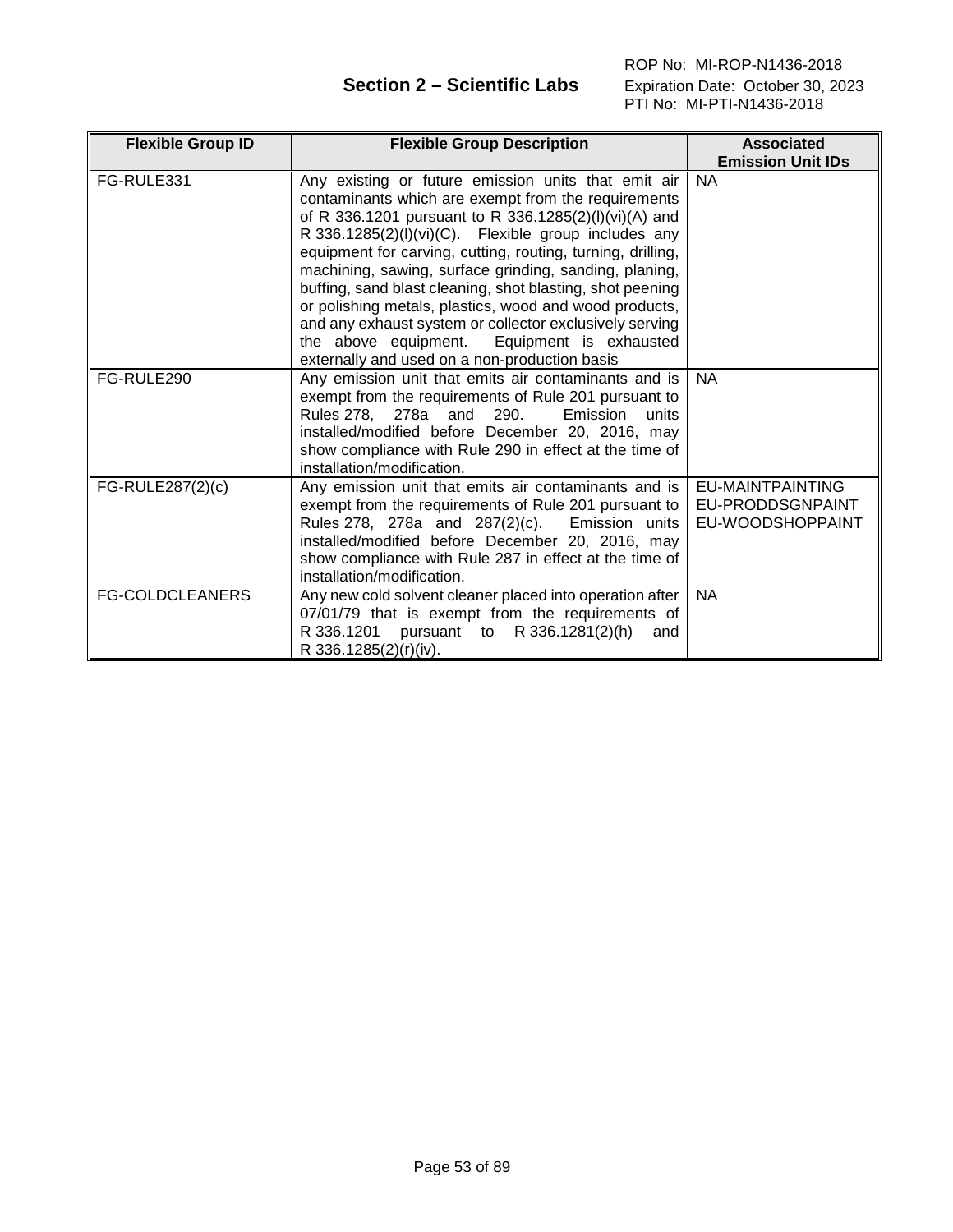# **FG-TESTCELLSA FLEXIBLE GROUP CONDITIONS**

# **DESCRIPTION**

Fourteen (14) engine dynamometer test cells (performance test cells) located at Wing A. At the time of installation, these test cells were exempt from the requirements of R 336.1201 pursuant to R 336.1285(d) (currently R 336.1285(2)(g)).

**Emission Unit:** EU-WINGATESTCELL-(1-14)

# **POLLUTION CONTROL EQUIPMENT**

NA

# **I. EMISSION LIMIT(S)**

| <b>Pollutant</b>   | Limit                                                     | <b>Time Period/ Operating</b><br><b>Scenario</b> | <b>Equipment</b>                                             | <b>Monitoring/</b><br><b>Testing Method</b> | <b>Underlying</b><br>Applicable<br><b>Requirements</b> |
|--------------------|-----------------------------------------------------------|--------------------------------------------------|--------------------------------------------------------------|---------------------------------------------|--------------------------------------------------------|
| 1. SO <sub>2</sub> | 1.7 lb/MMBTU<br>heat input of<br>fuel $o$ il <sup>2</sup> | When fired by fuel oil                           | Each engine of<br>EU-<br><b>WINGATESTCELL-</b><br>$(1 - 14)$ | SC VI.1<br>SC VI.3                          | R 336.1402(1)                                          |

# **II. MATERIAL LIMIT(S)**

NA

# **III. PROCESS/OPERATIONAL RESTRICTION(S)**

NA

# **IV. DESIGN/EQUIPMENT PARAMETER(S)**

NA

## **V. TESTING/SAMPLING**

Records shall be maintained on file for a period of five years. **(R 336.1213(3)(b)(ii))**

NA

## **VI. MONITORING/RECORDKEEPING**

Records shall be maintained on file for a period of five years. **(R 336.1213(3)(b)(ii))**

- 1. When fired by fuel oil, the permittee shall maintain a record of the fuel specifications for the fuel oil used. **(R 336.1213(3))**
- 2. The permittee shall maintain a record of the date of installation for each engine test cell. **(R 336.1213(3))**
- 3. The permittee shall record the types and amounts of fuel used per calendar year. **(R 336.1213(3))**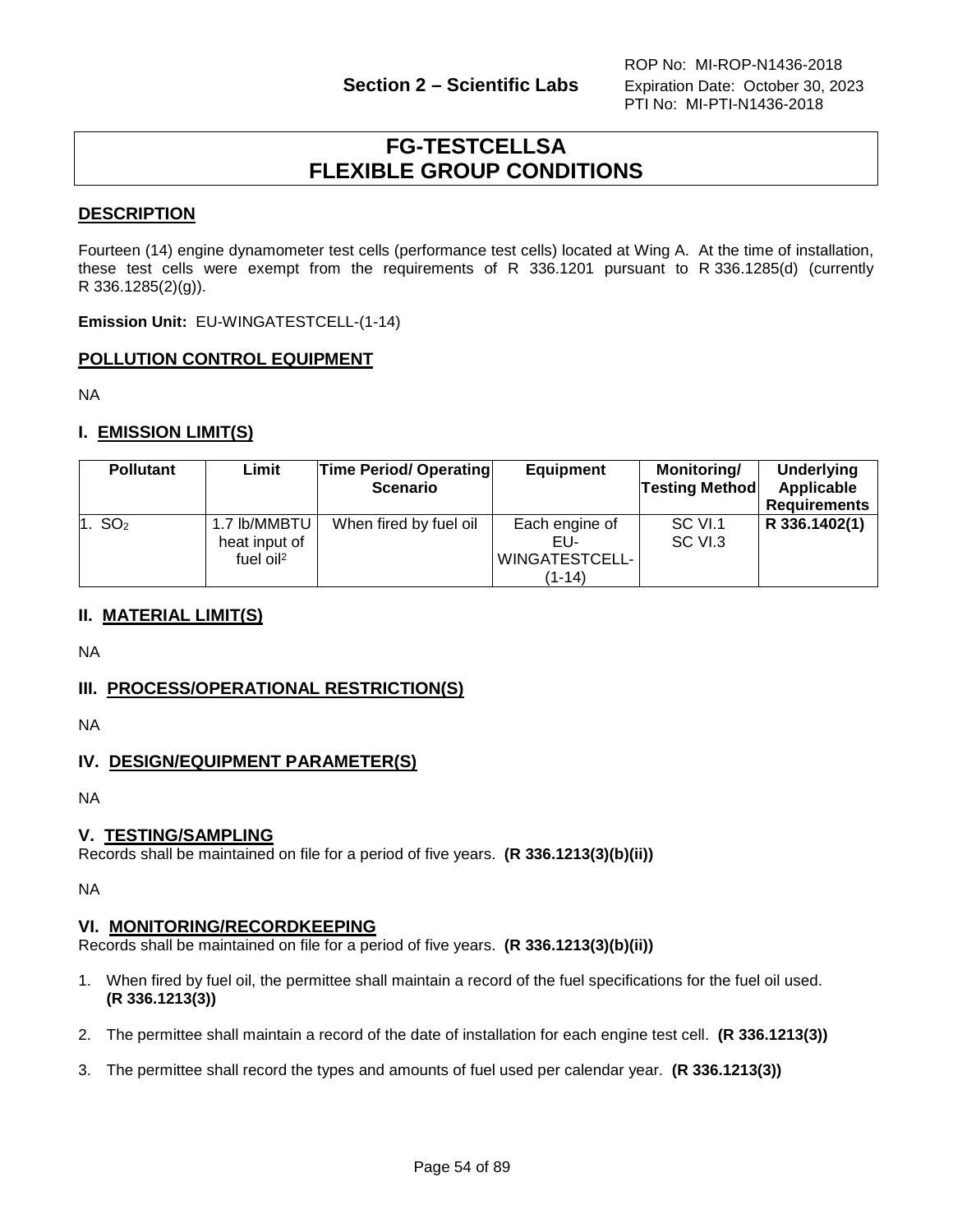# **Section 2 – Scientific Labs** Expiration Date: October 30, 2023

# **VII. REPORTING**

- 1. Prompt reporting of deviations pursuant to General Conditions 21 and 22 of Part A. **(R 336.1213(3)(c)(ii))**
- 2. Semiannual reporting of monitoring and deviations pursuant to General Condition 23 of Part A. The report shall be postmarked or received by the appropriate AQD District Office by March 15 for reporting period July 1 to December 31 and September 15 for reporting period January 1 to June 30. **(R 336.1213(3)(c)(i))**
- 3. Annual certification of compliance pursuant to General Conditions 19 and 20 of Part A. The report shall be postmarked or received by the appropriate AQD District Office by March 15 for the previous calendar year. **(R 336.1213(4)(c))**

## **See Appendix 8-2**

## **VIII. STACK/VENT RESTRICTION(S)**

NA

# **IX. OTHER REQUIREMENT(S)**

NA

## **Footnotes:**

1This condition is state only enforceable and was established pursuant to Rule 201(1)(b).

<sup>2</sup>This condition is federally enforceable and was established pursuant to Rule 201(1)(a).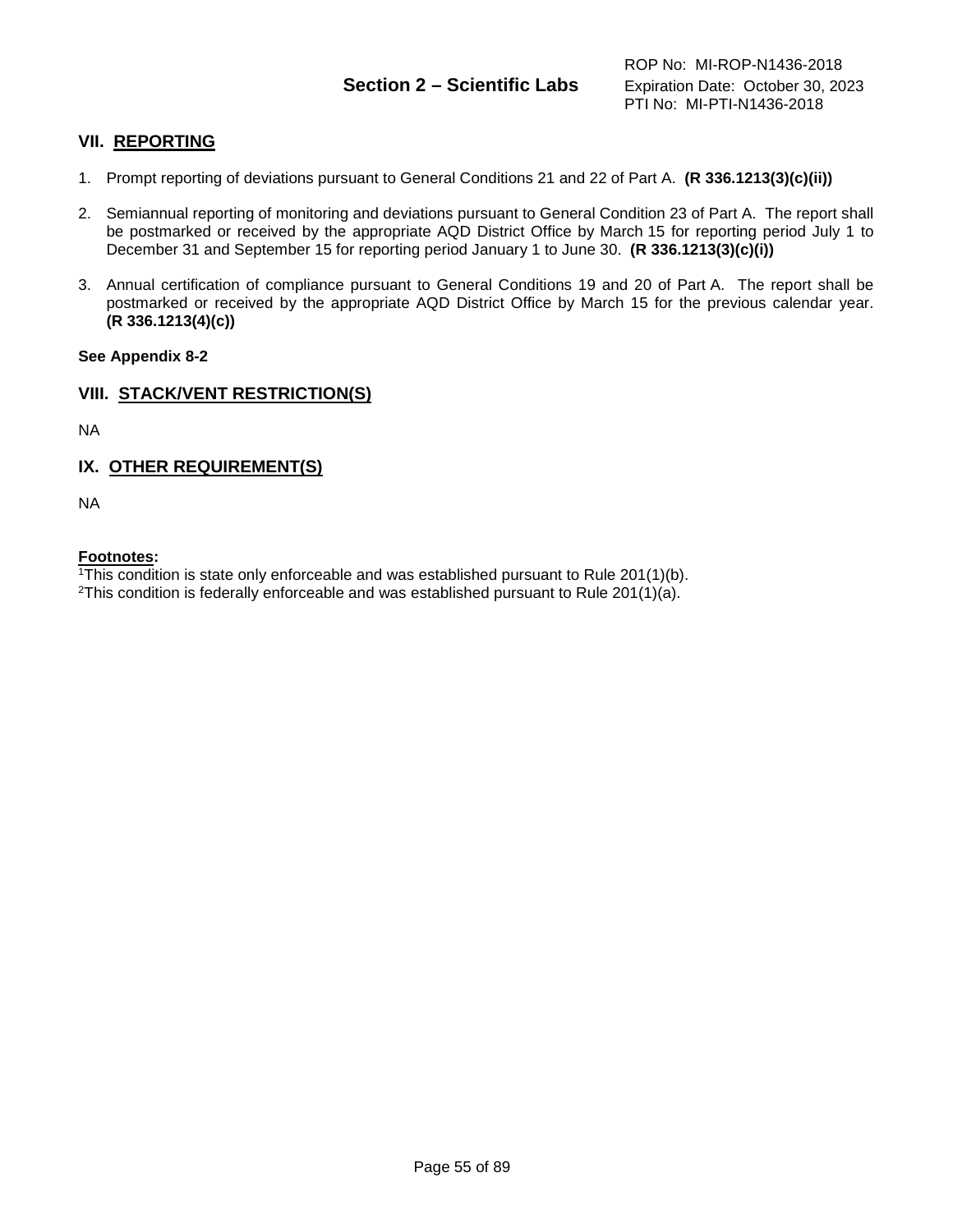# **FG-ENGPAINTSHOP FLEXIBLE GROUP CONDITIONS**

# **DESCRIPTION**

Surface coating and associated auxiliary coating equipment located at the engineering paint shop.

**Emission Units:** EU-SPOVEN1, EU-SPOVEN2, EU-SPOVEN3, EU-SPOVEN4, EU-HIBAKE, EU-PB/MIX, EU-**BATCH** 

# **POLLUTION CONTROL EQUIPMENT**

Dry Filters

# **I. EMISSION LIMIT(S)**

| <b>Pollutant</b> | Limit                   | Time Period/ Operating<br><b>Scenario</b> | <b>Equipment</b>          | Monitoring/<br><b>Testing Method</b> | <b>Underlying</b><br><b>Applicable</b> |
|------------------|-------------------------|-------------------------------------------|---------------------------|--------------------------------------|----------------------------------------|
|                  |                         |                                           |                           |                                      | <b>Requirements</b>                    |
| 1. VOC           | 1185.6                  | Monthly averaging                         | FG-                       | SC VI                                | R 336.1702(d)                          |
|                  | pounds/day <sup>2</sup> |                                           | <b>ENGPAINTSHOP</b>       |                                      |                                        |
| 2. VOC           | 30.3                    | Rolling 12-month time                     | FG-                       | SC VI                                | R 336.1205                             |
|                  | tons/year <sup>2</sup>  | period calculated at the                  | <b>ENGPAINTSHOP</b>       |                                      | R 336.1702(d)                          |
|                  |                         | end of each calendar                      |                           |                                      |                                        |
|                  |                         | month                                     |                           |                                      |                                        |
| 3. VOC           | 6.60 lb/gallon,         | Calendar day weighted                     | <b>Top Coat (basecoat</b> | SC VI                                | R 336.1702(d)                          |
|                  | minus water,            | average                                   | and clearcoat)            |                                      |                                        |
|                  | as applied <sup>2</sup> |                                           | painting process          |                                      |                                        |
| 4. VOC           | $5.44$ lb/              | Calendar day weighted                     | Prime painting            | SC <sub>VI</sub>                     | R 336.1702(d)                          |
|                  | gallon, minus           | average                                   | process                   |                                      |                                        |
|                  | water, as               |                                           |                           |                                      |                                        |
|                  | applied <sup>2</sup>    |                                           |                           |                                      |                                        |
| 5. VOC           | $5.16$ lb/              | Calendar day weighted                     | Primer/surfacer           | SC VI                                | R 336.1702(d)                          |
|                  | gallon, minus           | average                                   | painting process          |                                      |                                        |
|                  | water, as               |                                           |                           |                                      |                                        |
|                  | applied <sup>2</sup>    |                                           |                           |                                      |                                        |
| 6. VOC           | 3.6 lb/gallon,          | Calendar day weighted                     | Plastic parts             | SC VI                                | R 336.1702(d)                          |
|                  | minus water,            | average                                   | painting process          |                                      |                                        |
|                  | as applied <sup>2</sup> |                                           |                           |                                      |                                        |

# **II. MATERIAL LIMIT(S)**

NA

# **III. PROCESS/OPERATIONAL RESTRICTION(S)**

- 1. The permittee shall not operate any paint spray booths unless the associated filters are installed and operating in a satisfactory manner.2 **(R 336.1224, R 336.1301, R 336.1331, R 336.1910)**
- 2. The permittee shall collect and store waste coatings and solvents in closed containers to minimize the release of air contaminants.2 **(R 336.1370, R 336.1702(d))**

# **IV. DESIGN/EQUIPMENT PARAMETER(S)**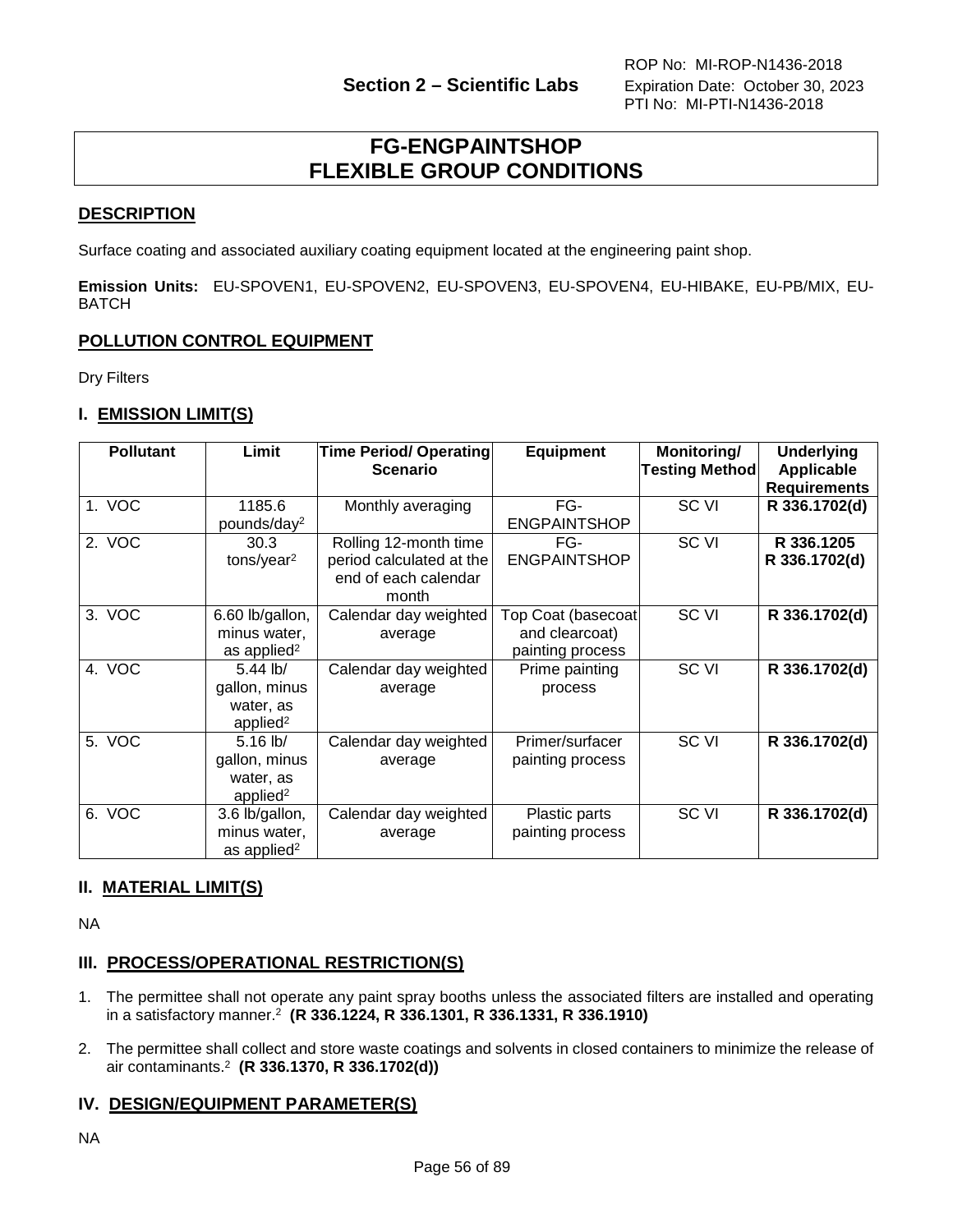# **V. TESTING/SAMPLING**

Records shall be maintained on file for a period of five years. **(R 336.1213(3)(b)(ii))**

1. The VOC content of any coating as applied and as received shall be determined using federal Reference Test Method 24. Upon prior approval of the AQD District Supervisor, VOC content may alternatively be determined from manufacturer's formulation data.2 **(R 336.1205, R 336.1225, R 336.1702(a))**

### **VI. MONITORING/RECORDKEEPING**

Records shall be maintained on file for a period of five years. **(R 336.1213(3)(b)(ii))**

- 1. The permittee shall keep a record of the identity of each coating and the coating category to which it belongs.<sup>2</sup> **(R 336.1205, R 336.1225, R 336.1702(d))**
- 2. The permittee shall keep a daily usage rate, in gallons, for each coating.2 **(R 336.1205, R 336.1225, R 336.1702(d))**
- 3. The permittee shall keep a record of the VOC content of each coating, in pounds VOC/gallon of coating, minus water, as applied.2 **(R 336.1205, R 336.1225, R 336.1702(d))**
- 4. The permittee shall keep a record of the VOC content of each coating, in pounds VOC/gallon of coating, with water, as applied.2 **(R 336.1205, R 336.1225, R 336.1702(d))**
- 5. For each raw coating, the permittee shall keep a record of the VOC content of the raw coating, in pounds VOC/gallon of coating, with water as received and in pounds VOC/gallon of coating, minus water, as received, and the VOC content of each reducer added. **(R 336.1213(3))**
- 6. The permittee shall keep a record of the daily mass VOC emissions and yearly mass VOC emissions from FG-ENGPAINTSHOP. Yearly emissions shall be determined at the end of each calendar month based on a rolling 12-month time period.2 **(R 336.1205, R 336.1225, R 336.1702(d))**
- 7. The VOC content of each coating, minus water, as applied, shall be determined using EPA Reference Test Method 24. As an alternative, the VOC content may be determined from formulation data. If the Method 24 and formulation values should differ, then the Method 24 results shall be used to determine compliance. **(R 336.1213(3))**

### **See Appendix 7-2**

## **VII. REPORTING**

- 1. Prompt reporting of deviations pursuant to General Conditions 21 and 22 of Part A. **(R 336.1213(3)(c)(ii))**
- 2. Semiannual reporting of monitoring and deviations pursuant to General Condition 23 of Part A. The report shall be postmarked or received by the appropriate AQD District Office by March 15 for reporting period July 1 to December 31 and September 15 for reporting period January 1 to June 30. **(R 336.1213(3)(c)(i))**
- 3. Annual certification of compliance pursuant to General Conditions 19 and 20 of Part A. The report shall be postmarked or received by the appropriate AQD District Office by March 15 for the previous calendar year. **(R 336.1213(4)(c))**

### **See Appendix 8-2**

## **VIII. STACK/VENT RESTRICTION(S)**

The exhaust gases from the stacks listed in the table below shall be discharged unobstructed vertically upwards to the ambient air unless otherwise noted: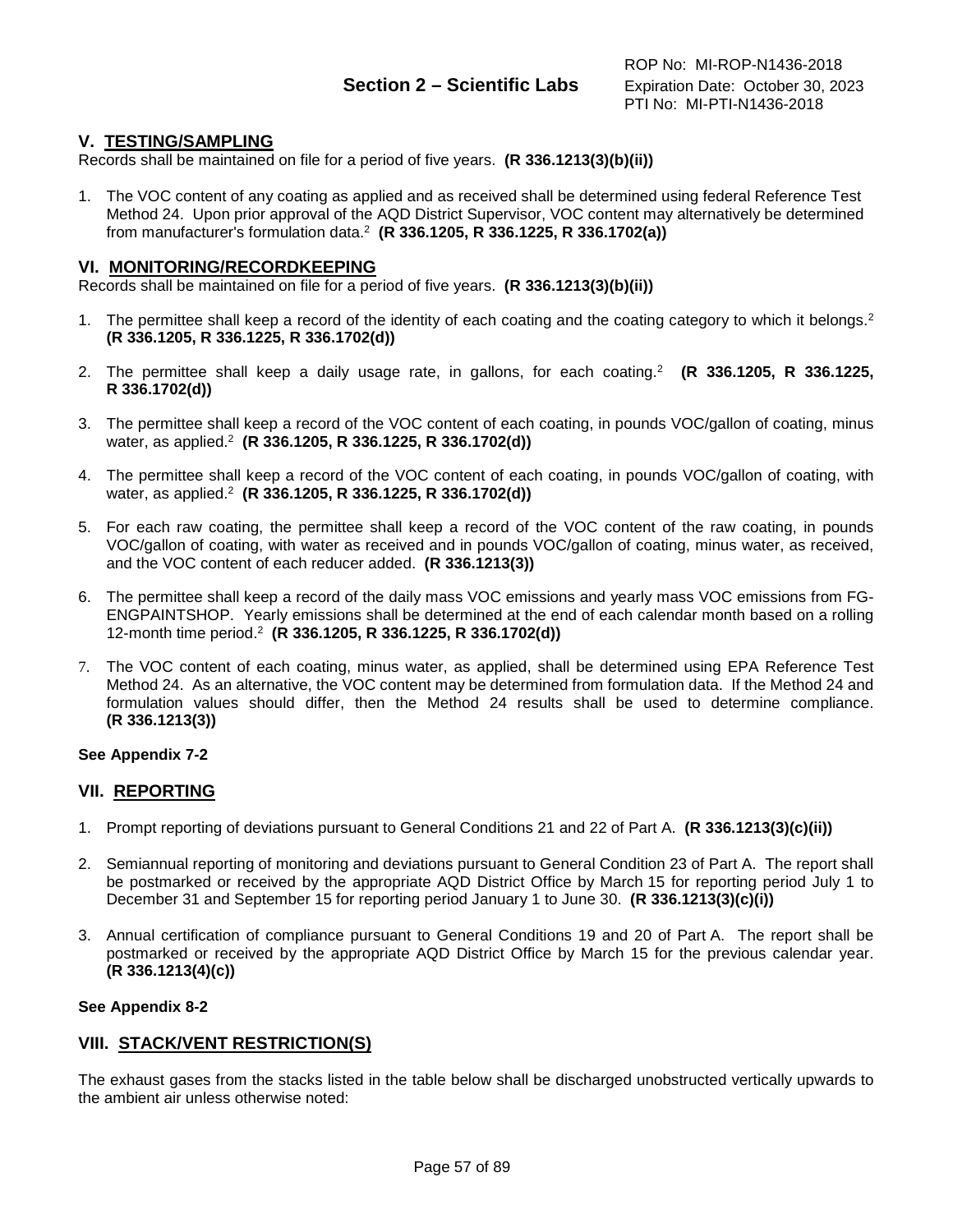ROP No: MI-ROP-N1436-2018  **Section 2 – Scientific Labs** Expiration Date: October 30, 2023 PTI No: MI-PTI-N1436-2018

| <b>Stack &amp; Vent ID</b>             | <b>Maximum Exhaust</b><br><b>Dimensions</b><br>(inches) | <b>Minimum Height</b><br><b>Above Ground</b><br>(feet) | <b>Underlying Applicable</b><br><b>Requirements</b>             |
|----------------------------------------|---------------------------------------------------------|--------------------------------------------------------|-----------------------------------------------------------------|
| 1. SV-SPOVEN1                          | 36 <sup>2</sup>                                         | 72 <sup>2</sup>                                        | R 336.1224<br>R 336.1225<br>R 336.1901<br>40 CFR 52.21(c) & (d) |
| 2. SV-SPOVEN2                          | 36 <sup>2</sup>                                         | $\overline{72^2}$                                      | R 336.1224<br>R 336.1225<br>R 336.1901<br>40 CFR 52.21(c) & (d) |
| 3. SV-SPOVEN3-1<br>(Spray booth stack) | 50 <sup>2</sup>                                         | $\overline{72^2}$                                      | R 336.1224<br>R 336.1225<br>R 336.1901<br>40 CFR 52.21(c) & (d) |
| 4. SV-SPOVEN3-2<br>(Oven stack)        | $\overline{14^2}$                                       | $\overline{72^2}$                                      | R 336.1224<br>R 336.1225<br>R 336.1901<br>40 CFR 52.21(c) & (d) |
| 5. SV-SPOVEN4-1<br>(Spray booth stack) | 60 <sup>2</sup>                                         | 72 <sup>2</sup>                                        | R 336.1224<br>R 336.1225<br>R 336.1901<br>40 CFR 52.21(c) & (d) |
| 6. SV-SPOVEN4-2<br>(Oven stack)        | $\overline{12^2}$                                       | $\overline{72^2}$                                      | R 336.1224<br>R 336.1225<br>R 336.1901<br>40 CFR 52.21(c) & (d) |
| 7. SV-HIBAKE                           | $\overline{18^2}$                                       | $\overline{72^2}$                                      | R 336.1224<br>R 336.1225<br>R 336.1901<br>40 CFR 52.21(c) & (d) |
| 8. SV-PB/MIX                           | 18 <sup>2</sup>                                         | $72^2$                                                 | R 336.1224<br>R 336.1225<br>R 336.1901<br>40 CFR 52.21(c) & (d) |
| 9. SV-BATCH                            | $\overline{14^2}$                                       | $\overline{72^2}$                                      | R 336.1224<br>R 336.1225<br>R 336.1901<br>40 CFR 52.21(c) & (d) |

# **IX. OTHER REQUIREMENT(S)**

NA

### **Footnotes:**

1This condition is state only enforceable and was established pursuant to Rule 201(1)(b).

<sup>2</sup>This condition is federally enforceable and was established pursuant to Rule 201(1)(a).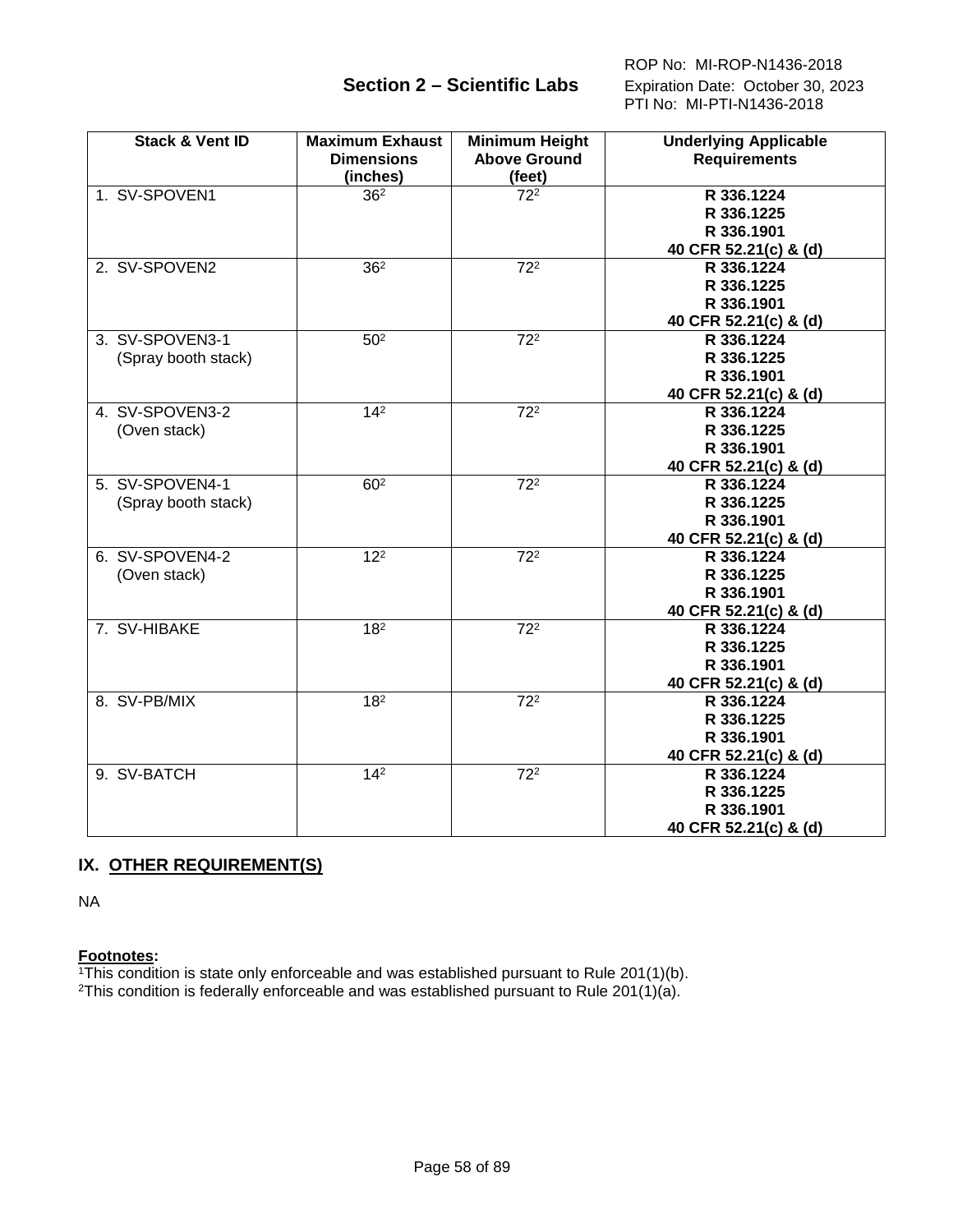# **FG-CNTRLDCELLS FLEXIBLE GROUP CONDITIONS**

# **DESCRIPTION**

Forty-six (46) engine dynamometer test cells located in Wing C, Wing D and Wing E (durability, transmission and catalyst test cells). The 46 engine dynamometer test cells house a total of 80 engine dynamometer test stands. Emissions from these test cells are controlled with thermal oxidizers.

**Emission Unit:** EU-CELL-(C09 - C20), EU-CELL-(D01 - D22), EU-CELL-(E02, E04, E06, E08, E10, E12, E14, E16, E17 - E20)

## **POLLUTION CONTROL EQUIPMENT**

Thermal oxidizer for durability and transmission test cells.

## **I. EMISSION LIMITS**

| <b>Pollutant</b> | Limit                          | <b>Time Period/</b><br><b>Operating Scenario</b>                                                                                                   | <b>Equipment</b>      | Monitoring/<br><b>Testing</b><br><b>Method</b> | <b>Underlying</b><br><b>Applicable</b><br><b>Requirements</b> |
|------------------|--------------------------------|----------------------------------------------------------------------------------------------------------------------------------------------------|-----------------------|------------------------------------------------|---------------------------------------------------------------|
| 1. NOx           | 0.1049 pounds/gal <sup>2</sup> | Hourly <sup>A</sup>                                                                                                                                | <b>FG-CNTRLDCELLS</b> | SC <sub>V</sub><br>SC VI                       | 40 CFR 52.21(j)                                               |
| 2. NOx           | 218.2 tons/year <sup>2</sup>   | Rolling 12-month time<br>period calculated at<br>the end of each<br>calendar month, and<br>an emission factor of<br>0.1049 lb $NOX$ gal of<br>fuel | FG-CNTRLDCELLS        | SC <sub>V</sub><br>SC VI                       | 40 CFR 52.21(j)                                               |
| 3. CO            | 0.01 pounds/ gal <sup>2</sup>  | Hourly <sup>A</sup>                                                                                                                                | <b>FG-CNTRLDCELLS</b> | SC <sub>V</sub><br>SC VI                       | 40 CFR 52.21(j)                                               |
| 4. CO            | 20.8 tons/year <sup>2</sup>    | Rolling 12-month time<br>period calculated at<br>the end of each<br>calendar month, and<br>an emission factor of<br>0.01 lb CO/gal of fuel         | <b>FG-CNTRLDCELLS</b> | SC <sub>V</sub><br>SC VI                       | 40 CFR 52.21(j)                                               |
| 5. VOC           | 0.006 pounds/gal <sup>2</sup>  | Hourly <sup>A</sup>                                                                                                                                | <b>FG-CNTRLDCELLS</b> | SC <sub>V</sub><br>SC VI                       | 40 CFR 52.21(j)                                               |
| 6. VOC           | 12.5 tons/year <sup>2</sup>    | Rolling 12-month time<br>period calculated at<br>the end of each<br>calendar month, and<br>an emission factor of<br>0.006 lb VOC/ gal of<br>fuel   | <b>FG-CNTRLDCELLS</b> | SC <sub>V</sub><br>SC VI                       | 40 CFR 52.21(j)                                               |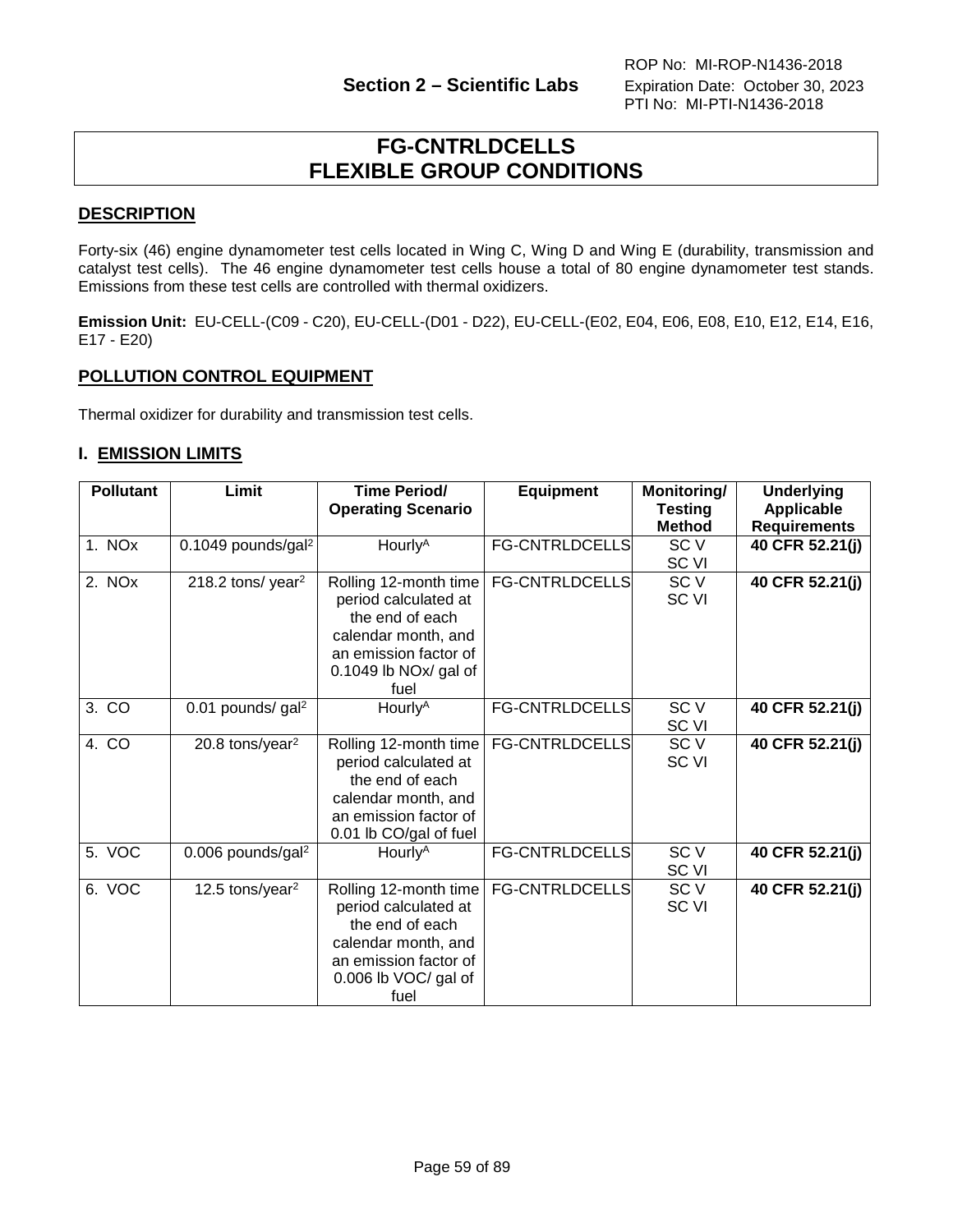# **Section 2 – Scientific Labs** Expiration Date: October 30, 2023

| <b>Pollutant</b> | Limit                         | Time Period/<br><b>Operating Scenario</b>                                                                                                                                                                     | <b>Equipment</b> | Monitoring/<br><b>Testing</b><br><b>Method</b> | <b>Underlying</b><br><b>Applicable</b><br><b>Requirements</b> |
|------------------|-------------------------------|---------------------------------------------------------------------------------------------------------------------------------------------------------------------------------------------------------------|------------------|------------------------------------------------|---------------------------------------------------------------|
| 7. Lead          | $0.58$ tons/year <sup>2</sup> | Rolling 12-month time   FG-CNTRLDCELLS<br>period calculated at<br>the end of each<br>calendar month, and<br>an emission factor of<br>0.0075 lb Lead/gal of<br>leaded fuel and<br>0.00011 for unleaded<br>fuel |                  | SC V<br>SC VI                                  | 40 CFR 52.21(j)                                               |
|                  |                               | $\vert$ <sup>A</sup> If a stack test is used to demonstrate compliance with this emission limit, the hourly emission rate during testing                                                                      |                  |                                                |                                                               |

shall be determined by the average of the acceptable test runs performed in accordance with the method requirements.

# **II. MATERIAL LIMITS**

| <b>Material</b>             | Limit                                                                                                              | <b>Time Period/ Operating</b><br><b>Scenario</b>                                   | <b>Equipment</b>                                         | Monitoring/<br><b>Testing</b><br><b>Method</b> | <b>Underlying</b><br><b>Applicable</b><br><b>Requirements</b> |
|-----------------------------|--------------------------------------------------------------------------------------------------------------------|------------------------------------------------------------------------------------|----------------------------------------------------------|------------------------------------------------|---------------------------------------------------------------|
| Unleaded<br>$1_{-}$<br>Fuel | 4,160,700<br>gallons/year <sup>2</sup>                                                                             | Rolling 12-month time<br>period calculated at the<br>end of each calendar<br>month | <b>FG-CNTRLDCELLS</b>                                    | SC <sub>V</sub><br>SC VI                       | R 336.1225<br>R 336.1702(a)<br>40 CFR 52.21(c), (d)<br>& (j)) |
| 2. Unleaded<br>Fuel         | 26,311<br>gallons/day <sup>2</sup>                                                                                 | Calendar day                                                                       | <b>FG-CNTRLDCELLS</b>                                    | SC V<br>SC VI                                  | R 336.1225<br>R 336.1702(a)<br>40 CFR 52.21(c), (d)<br>& (j)) |
| 3. Leaded<br>Fuel           | 95,000<br>gallons/year <sup>2</sup> ,<br>total for both FG-<br><b>CNTRLDCELLS</b><br>and FG-<br>UNCNTRLDCEL<br>LS. | Rolling 12-month time<br>period calculated at the<br>end of each calendar<br>month | <b>FG-CNTRLDCELLS</b><br>and FG-<br><b>UNCNTRLDCELLS</b> | SC <sub>V</sub><br>SC <sub>VI</sub>            | 40 CFR 52.21(d)                                               |

# **III. PROCESS/OPERATIONAL RESTRICTION**

- 1. The permittee shall not operate the durability and transmission test cells unless the associated thermal oxidizers are installed, maintained and operated in a satisfactory manner. Proper operation of the thermal oxidizer includes maintaining a minimum temperature of the greater of the following:
	- a. 1400°F averaged over any consecutive three-hour period and a minimum retention time of 0.5 second.<sup>2</sup> **(R 336.1225, R 336.1702(a), R 336.1910, 40 CFR 52.21(c), (d) & (j))**
	- b. The thermal oxidizer temperature averaged over any consecutive three-hour period during AQD approved testing that demonstrated compliance with the NOx, CO, and VOC emission rates. **(R 36.1213(2))**

# **IV. DESIGN/EQUIPMENT PARAMETER(S)**

NA

# **V. TESTING/SAMPLING**

Records shall be maintained on file for a period of five years. **(R 336.1213(3)(b)(ii))**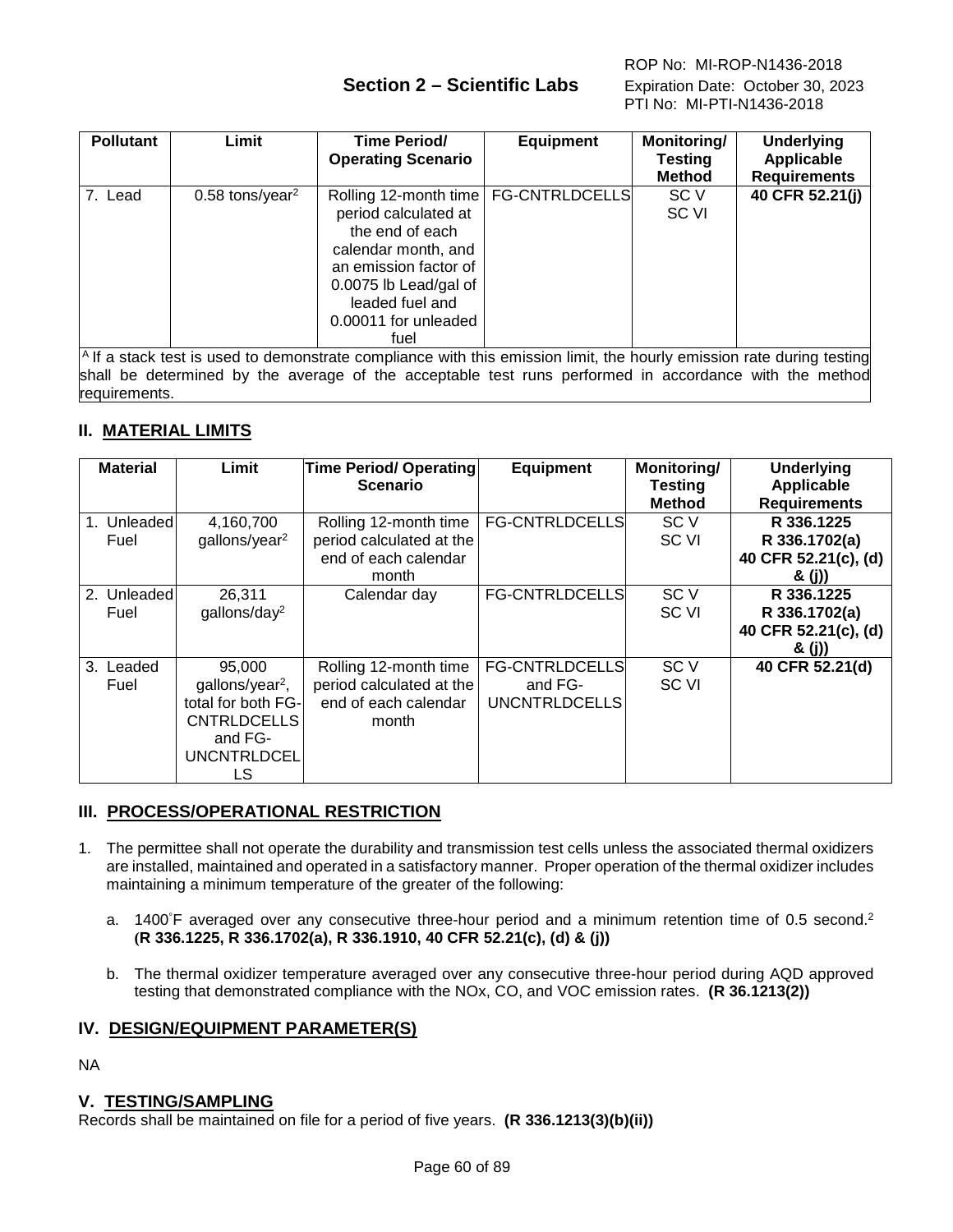- 1. All testing, sampling, analytical and calibration procedures used for this test program shall be performed in accordance with 40 CFR Part 60, Appendix A, Methods 2, 7E, 10 and 25A, or other acceptable reference methods approved by the AQD. All test methods must be approved by AQD prior to testing. Not less than 60 days prior to the anticipated test date, the permittee shall submit a complete test plan to the AQD.2 **(R 336.1225, R 336.1702(a), R 336.2001, R 336.2003, R 336.2004, 40 CFR 52.21(j))**
- 2. Verification of NOx, CO, and VOC emission rates from a representative number of durability, and transmission test cells in FG-CNTRLDCELLS, by testing, at owner's expense, in accordance with Department requirements, is required within 365 days of issuance of this permit if an acceptable emissions test has not been conducted within five years prior to the issuance of this ROP, unless the permittee has submitted and acceptable demonstration that the most recent acceptable test remains valid and representative. A representative number of test cells means several test cells operating in various testing modes. No less than 60 days prior to testing, a complete stack-testing plan must be submitted to the Air Quality Division. The final plan must be approved by the Division prior to testing. Verification of emission rates includes the submittal of a complete report of the test results within 60 days following the last day of testing.2 **(R 336.1225, R 336.1702(a), R 336.2001, R 336.2003, R 336.2004, 40 CFR 52.21(j))**
- 3. Testing shall be conducted, at a minimum, every five years from the date of the last test.2 **(R 336.1225, R 336.1702(a), R 336.2001, R 336.2003, R 336.2004, 40 CFR 52.21(j))**

## **VI. MONITORING/RECORDKEEPING**

Records shall be maintained on file for a period of five years. **(R 336.1213(3)(b)(ii))**

- 1. The permittee shall monitor and record the fuel usage from each test cell on a monthly basis.2 **(R 336.1225, R 336.1702(a), 40 CFR 52.21(c), (d) & (j))**
- 2. The permittee shall monitor and record the number of days each test cell operated during each calendar month.2 **(R 336.1702(a), 40 CFR 52.21(c), (d) & (j))**
- 3. Within 30 days of the end of the calendar month, the permittee shall calculate daily fuel usage rate based upon a calendar month fuel use for each test cell divided by the number of days each respective test cell operated during the calendar month. This calculation shall be performed for each of the 46 test cells and then added together to determine the total daily fuel usage rate.2 **(R 336.1702(a), 40 CFR 52.21(c), (d) & (j))**
- 4. The permittee shall keep a record of total monthly and 12-month rolling time period fuel use for all test cells included in FG-CNTRLDCELLS. **(R 336.1213(3))**
- 5. The permittee shall keep a record of the total combined monthly leaded fuel usage for FG-UNCTRLDCELLS and FG-CNTRLDCELLS for the purpose of compliance demonstration.2 **(40 CFR 52.21(d))**
- 6. The permittee shall keep records of the maximum lead content for each type of fuel used. 2 **(40 CFR 52.21(d))**
- 7. The permittee shall keep monthly and previous 12-month NOx emission calculation records for the purpose of compliance demonstration.2 **(40 CFR 52.21(j))**
- 8. The permittee shall keep monthly and previous 12-month CO emission calculation records for the purpose of compliance demonstration.2 **(40 CFR 52.21(j))**
- 9. The permittee shall keep monthly and previous 12-month VOC emission calculation records for the purpose of compliance demonstration.2 **(R 336.1225, R 336.1702(a))**
- 10. The permittee shall keep monthly and previous 12-month lead emission calculation records for the purpose of compliance demonstration.2 **(40 CFR 52.21(d))**
- 11. The permittee shall install, calibrate, maintain and operate on a continuous basis and in a satisfactory manner, during engine testing operations, a device to monitor the temperature in the thermal oxidizers near the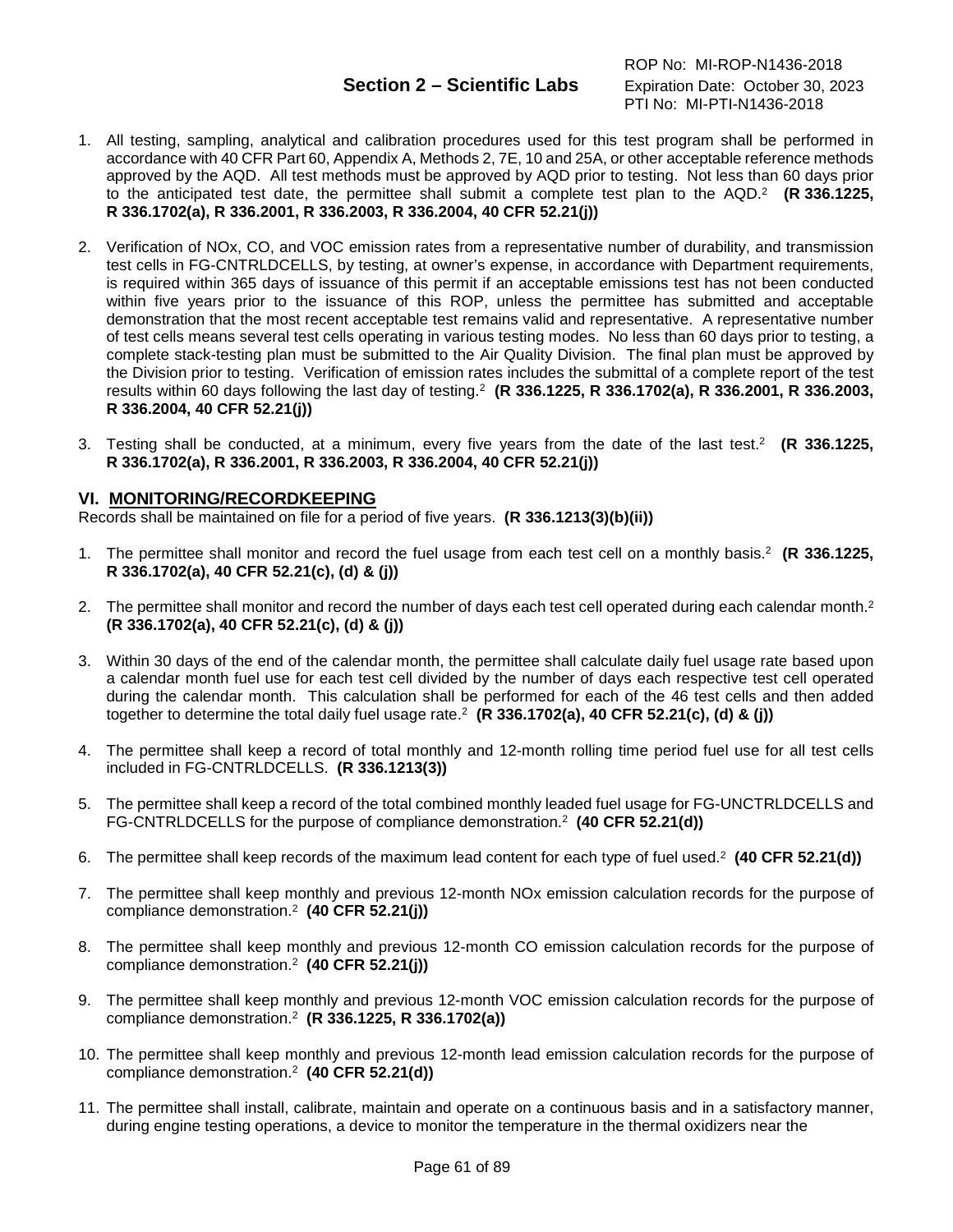# **Section 2 – Scientific Labs** Expiration Date: October 30, 2023

combustion chamber outlet. On a continuous basis, during engine testing operations, the permittee shall keep records of the temperature averaged over any consecutive three-hour period.2 **(R 336.1225, R 336.1702(a), R 336.1910, 40 CFR 52.21(c), (d) & (j))**

12. Utilizing stack testing data, the permittee shall correlate the CO and VOC emission rate utilized in monthly calculations, in pounds per gallon, with the average emission factor from the representative number of test cells tested. Monthly calculations based on the most recently obtained stack test data shall begin no later than 180 days after issuance of the ROP. **(R 336.1213(3))**

# **VII. REPORTING**

- 1. Prompt reporting of deviations pursuant to General Conditions 21 and 22 of Part A. **(R 336.1213(3)(c)(ii))**
- 2. Semiannual reporting of monitoring and deviations pursuant to General Condition 23 of Part A. The report shall be postmarked or received by the appropriate AQD District Office by March 15 for reporting period July 1 to December 31 and September 15 for reporting period January 1 to June 30. **(R 336.1213(3)(c)(i))**
- 3. Annual certification of compliance pursuant to General Conditions 19 and 20 of Part A. The report shall be postmarked or received by the appropriate AQD District Office by March 15 for the previous calendar year. **(R 336.1213(4)(c))**
- 4. The permittee shall submit any performance test reports to the AQD Technical Programs Unit and District Office, in a format approved by the AQD. **(R 336.1213(3)(c), R 336.2001(5))**

## **See Appendix 8-2**

## **VIII. STACK/VENT RESTRICTION(S)**

The exhaust gases from the stacks listed in the table below shall be discharged unobstructed vertically upwards to the ambient air unless otherwise noted:

| <b>Stack &amp; Vent ID</b> | <b>Maximum Exhaust</b><br><b>Dimensions</b><br>(inches) | <b>Minimum Height</b><br><b>Above Ground</b><br>(feet) | <b>Underlying Applicable</b><br><b>Requirements</b> |
|----------------------------|---------------------------------------------------------|--------------------------------------------------------|-----------------------------------------------------|
| 1. SV-WINGC-CATYL          | 16 <sup>2</sup>                                         | 56 <sup>2</sup>                                        | R 336.1225<br>40 CFR 52.21(c) & (d)                 |
| 2. SV-WINGC-DURAB/TRANS    | $24^{2}$                                                | 592                                                    | R 336.1225<br>40 CFR 52.21(c) & (d)                 |
| 3. SV-WINGD-DURAB          | $24^{2}$                                                | 592                                                    | R 336.1225<br>40 CFR 52.21(c) & (d)                 |
| 4. SV-WINGE-TRANS          | $24^{2}$                                                | 59 <sup>2</sup>                                        | R 336.1225<br>40 CFR 52.21(c) & (d)                 |

# **IX. OTHER REQUIREMENT(S)**

1. The permittee shall comply with the approved written plan for the collection, analysis, and recording of data used to determine compliance with the fuel use limits. The approved Fuel Usage Monitoring Plan includes measures that will be taken to insure the quality of the data, such as meter calibration procedures. The approved written plan shall be an enforceable requirement of this permit. The plan may be revised and resubmitted for approval by AQD. The existing approved plan shall apply until any revision is approved. **(R 336.1213(3))**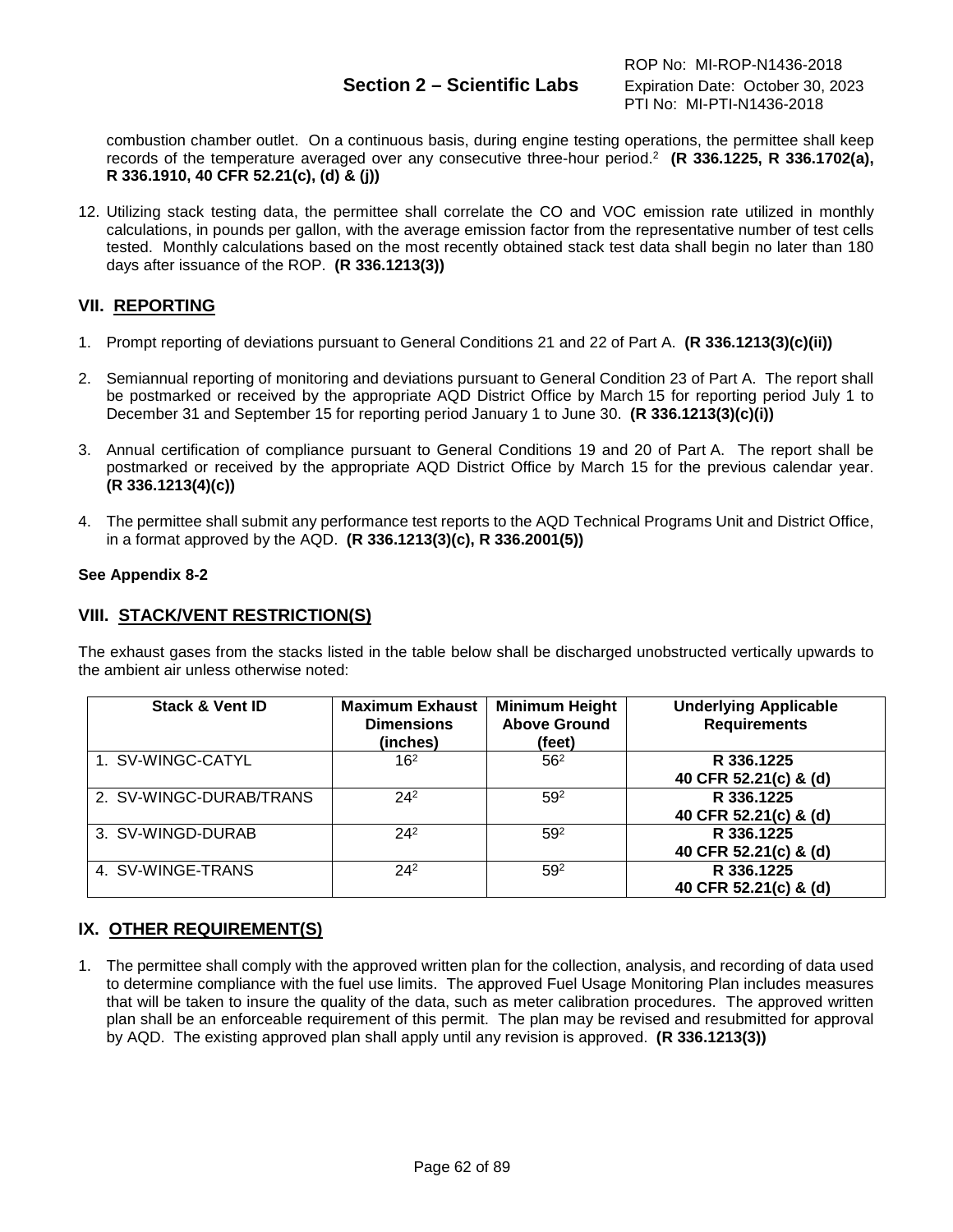# **Section 2 – Scientific Labs** Expiration Date: October 30, 2023

ROP No: MI-ROP-N1436-2018 PTI No: MI-PTI-N1436-2018

2. A Malfunction Abatement Plan for the thermal oxidizers shall be kept on file at the facility. The Malfunction Abatement Plan shall include at a minimum, the optimum operating parameters for the air pollution control device, maintenance and inspection schedules, monitoring equipment, and corrective action plans for equipment failure. **(R 336.1911)**

## **Footnotes:**

 $1$ <sup>1</sup>This condition is state only enforceable and was established pursuant to Rule 201(1)(b).

2This condition is federally enforceable and was established pursuant to Rule 201(1)(a).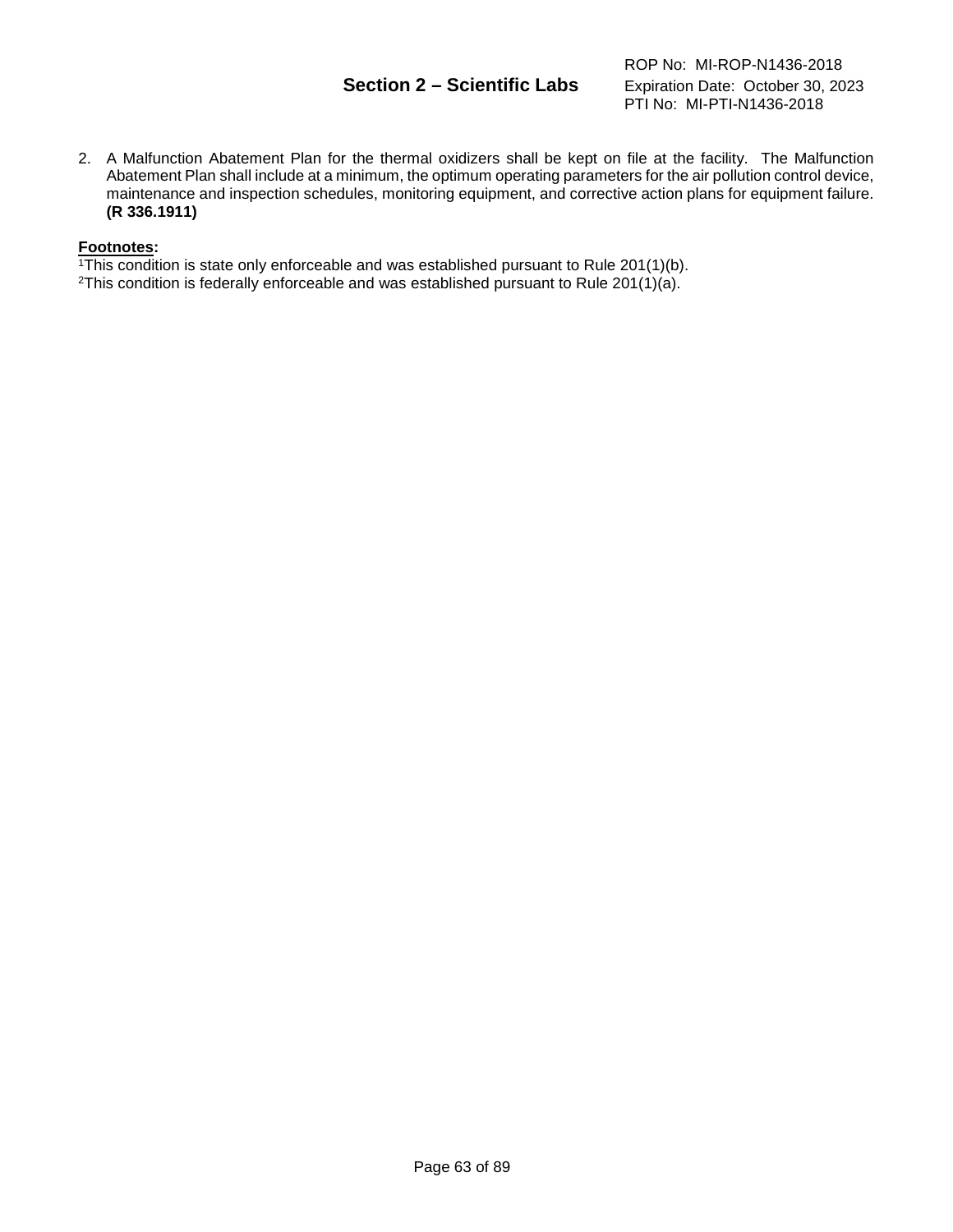# **FG-CAMTO FLEXIBLE GROUP CONDITIONS**

# **DESCRIPTION**

Eleven (11) natural gas fired thermal oxidizers serving forty-six (46) dynamometer test cells. The 46 engine dynamometer test cells house a total of 80 engine dynamometer test stands.

**Emission Unit:** NA

# **POLLUTION CONTROL EQUIPMENT**

NA

**I. EMISSION LIMIT(S)**

NA

# **II. MATERIAL LIMIT(S)**

NA

**III. PROCESS/OPERATIONAL RESTRICTION(S)**

NA

## **IV. DESIGN/EQUIPMENT PARAMETER(S)**

NA

## **V. TESTING/SAMPLING**

Records shall be maintained on file for a period of five years. **(R 336.1213(3)(b)(ii))**

NA

## **VI. MONITORING/RECORDKEEPING**

Records shall be maintained on file for a period of five years. **(R 336.1213(3)(b)(ii))**

- 1. The permittee shall utilize three (3) thermocouples on each TO (one located at the inlet duct, and two located inside the combustion chamber) for continuous monitoring of the TO's operating temperature when an engine is operating in FG-CNTRLDCELLS. The appropriate range of temperature defining proper function of the TO is not to decrease below the greater of the following: **(40 CFR 64.6(c)(i & ii))**
	- a. 1400° F averaged over any consecutive three-hour period and a minimum retention time of 0.5 second.
	- b. The thermal oxidizer temperature averaged over any consecutive three-hour period during AQD approved testing that demonstrated compliance with the CO and VOC emission rates.
- 2. On an annual basis the permittee shall:
	- a. Calibrate or install a new temperature sensor for the thermocouple system on each TO.
	- b. Calibrate the device that translates the thermocouple signal into temperature readout. **(40 CFR 64.6(c)(1)(iii))**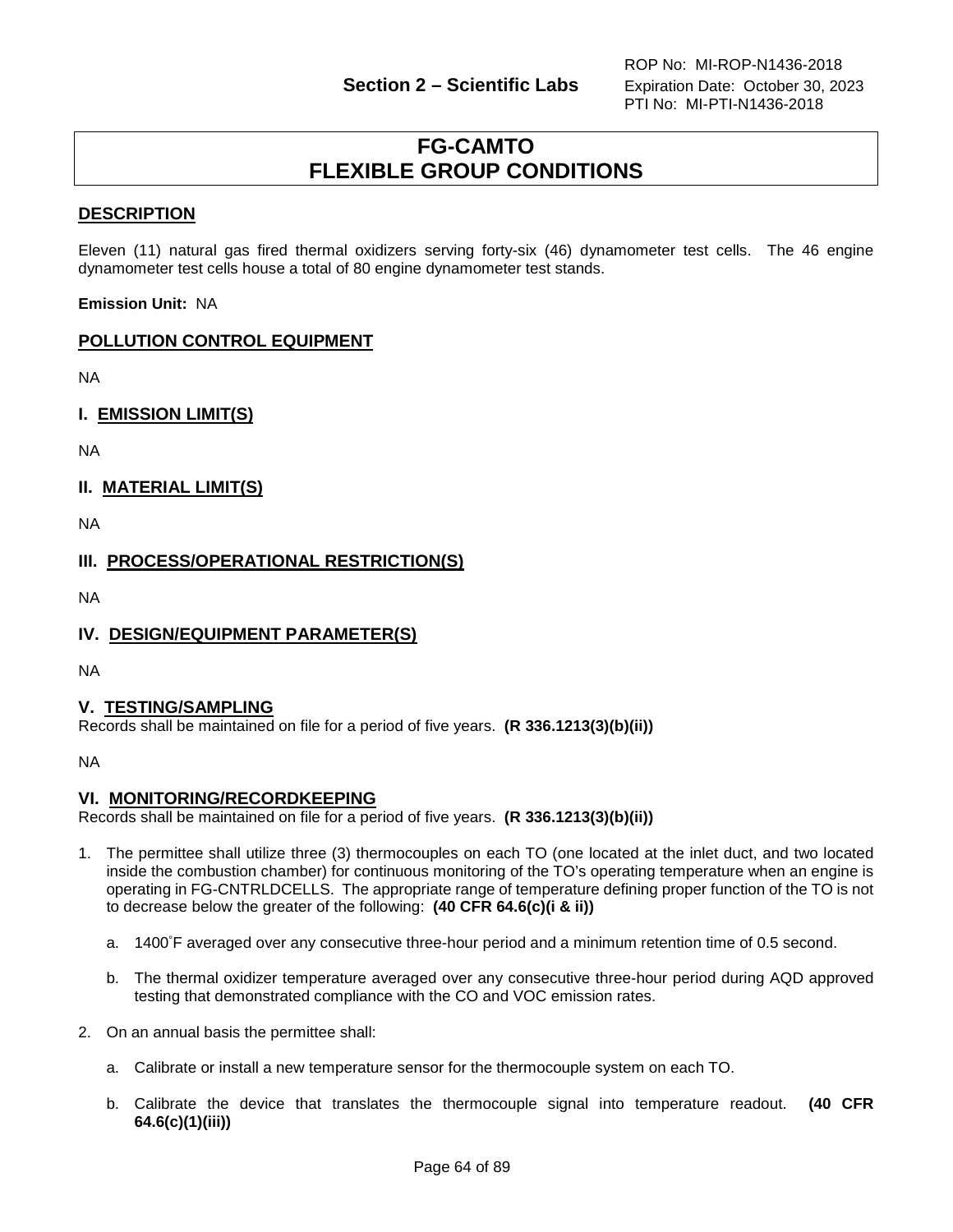- 3. The permittee shall continuously record the TO temperature data when an engine is operating in FG-CNTRLDCELLS. **(40 CFR 64.6(c)(1)(iii))**
- 4. The permittee shall develop, maintain and implement a Compliance Assurance Monitoring (CAM) plan for FG-CAMTO that contains, at a minimum, the elements outlined in Appendix 3. **(40 CFR 64.3(a))**
- 5. Upon detecting an excursion or exceedance, the owner or operator shall restore operation of the pollutant-specific emissions unit (including the control device and associated capture system) to its normal or usual manner of operation as expeditiously as practicable in accordance with good air pollution control practices for minimizing emissions. The response shall include minimizing the period of any startup, shutdown or malfunction and taking any necessary corrective actions to restore normal operation and prevent the likely recurrence of the cause of an excursion or exceedance (other than those caused by excused startup or shutdown conditions). **(40 CFR 64.7(d))**
- 6. The permittee shall properly maintain the temperature monitoring system including keeping necessary parts for routine repair of the monitoring system. **(40 CFR 64.7(b))**
- 7. Except for, as applicable, monitoring malfunctions, associated repairs, and required quality assurance or control activities (including, as applicable, calibration checks and required zero and span adjustments), the owner or operator shall conduct all monitoring in continuous operation (or shall collect data at all required intervals) at all times that the pollutant-specific emissions unit is operating. Data recorded during monitoring malfunctions, associated repairs, and required quality assurance or control activities shall not be used for purposes of this part, including data averages and calculations or fulfilling a minimum data availability requirement, if applicable. The owner or operator shall use all the data collected during all other periods in assessing the operation of the control device and associated control system. A monitoring malfunction is any sudden, in frequent, not reasonably preventable failure of the monitoring to provide valid data. Monitoring failures that are caused in part by poor maintenance or careless operation are not malfunctions. **(40 CFR 64.6(c)(3), 40 CFR 64.7(c))**
- 8. The permittee shall maintain records of monitoring data, monitor performance data, corrective actions taken, any written quality improvement plan and any activities undertaken to implement a quality improvement plan, and other information such as data used to document the adequacy of monitoring, or records of monitoring maintenance or corrective actions. **(40 CFR 64.9(b)(1))**

## **See Appendix 3-2**

## **VII. REPORTING**

- 1. Prompt reporting of deviations pursuant to General Conditions 21 and 22 of Part A. **(R 336.1213(3)(c)(ii))**
- 2. Semiannual reporting of monitoring and deviations pursuant to General Condition 23 of Part A. The report shall be postmarked or received by the appropriate AQD District Office by March 15 for reporting period July 1 to December 31 and September 15 for reporting period January 1 to June 30. **(R 336.1213(3)(c)(i))**
- 3. Annual certification of compliance pursuant to General Conditions 19 and 20 of Part A. The report shall be postmarked or received by the appropriate AQD District Office by March 15 for the previous calendar year. **(R 336.1213(4)(c))**
- 4. Each semiannual report of monitoring and deviations shall include summary information on the number, duration and cause of excursions and/or exceedances and the corrective actions taken. If there were no excursions and/or exceedances in the reporting period, then this report shall include a statement that there were no excursions and/or exceedances. **(40 CFR 64.9 (a)(2)(i))**
- 5. Each semiannual report of monitoring and deviations shall include summary information on monitor downtime. If there were no periods of monitor downtime in the reporting period, then this report shall include a statement that there were no periods of monitor downtime. **(40 CFR 64.9 (a)(2)(ii))**

### **See Appendix 8-2**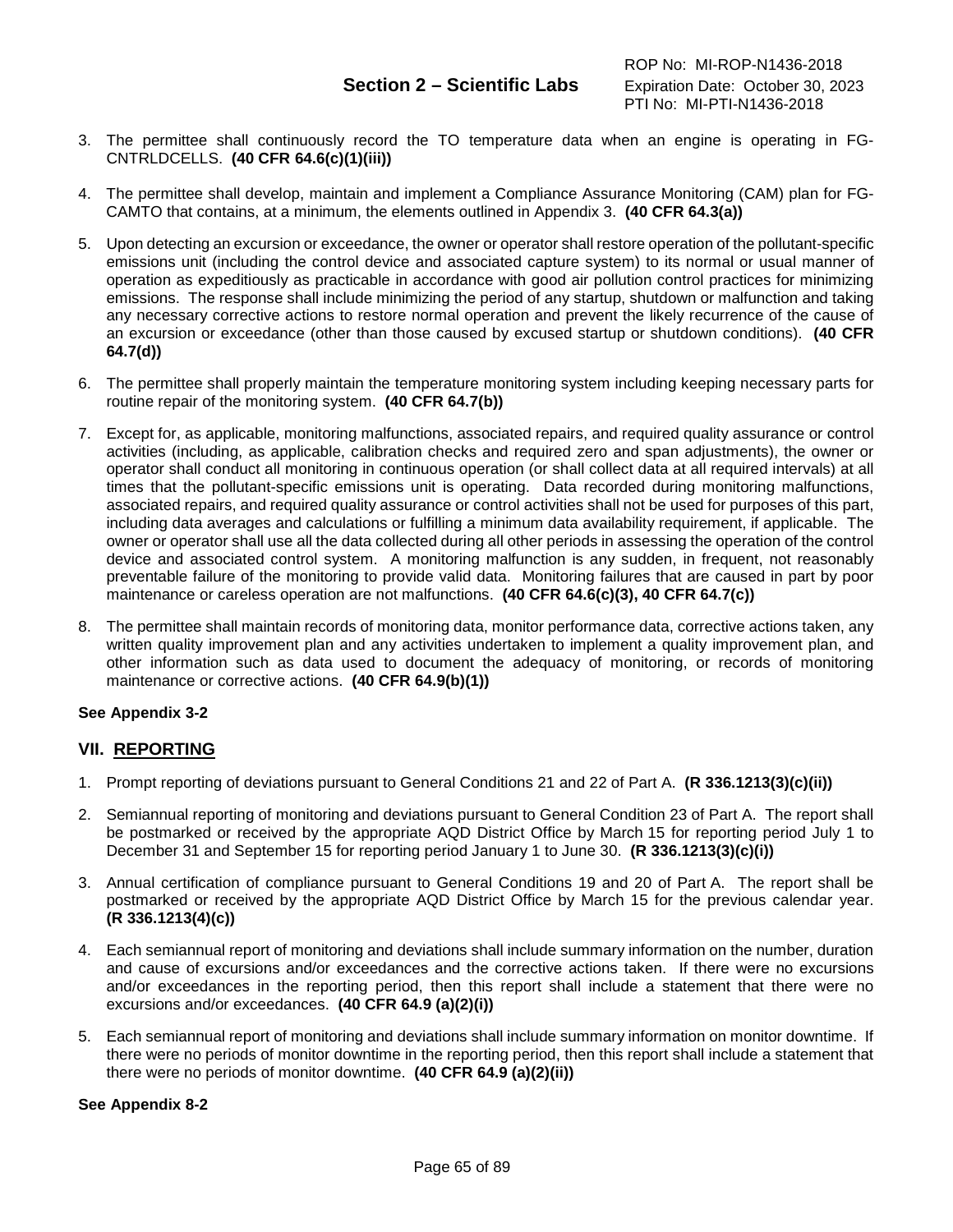# **VIII. STACK/VENT RESTRICTION(S)**

NA

# **IX. OTHER REQUIREMENT(S)**

- 1. For the purposes of Compliance Assurance Monitoring (CAM), excursions will be defined as follows: <sup>2</sup>**(40 CFR 64.6(c)(2))**
	- a. A temperature excursion is defined as a confirmed three-hour period during which the average fails to meet the specified temperature requirements in SC VI.1.
	- b. A CAM excursion is defined as a failure to properly monitor as required in SC VI.1 and SC VI.2. **(40 CFR 64.3(b)(4))**
- 2. The permittee shall comply with all applicable requirements of 40 CFR Part 64. **(40 CFR Part 64)**
- 3. The permittee shall submit a Quality Improvement Plan (QIP), if six (6) excursions occur in any three-month period. **(40 CFR 64.8(a))**
- 4. If the permittee identifies a failure to achieve compliance with an emission limitation or standard for which the approved monitoring did not provide an indication of an excursion or exceedance while providing valid data, or the results of compliance or performance testing document a need to modify the existing indicator ranges or designated conditions, the permittee shall promptly notify the AQD and if necessary, submit a proposed modification of the ROP and CAM Plan to address the necessary monitoring changes. Such a modification may include but is not limited to, reestablishing indicator ranges or designated conditions, modifying the frequency of conducting monitoring and collecting data, or the monitoring of additional parameters. **(40 CFR 64.7(e))**

### **Footnotes:**

1This condition is state only enforceable and was established pursuant to Rule 201(1)(b).

2This condition is federally enforceable and was established pursuant to Rule 201(1)(a).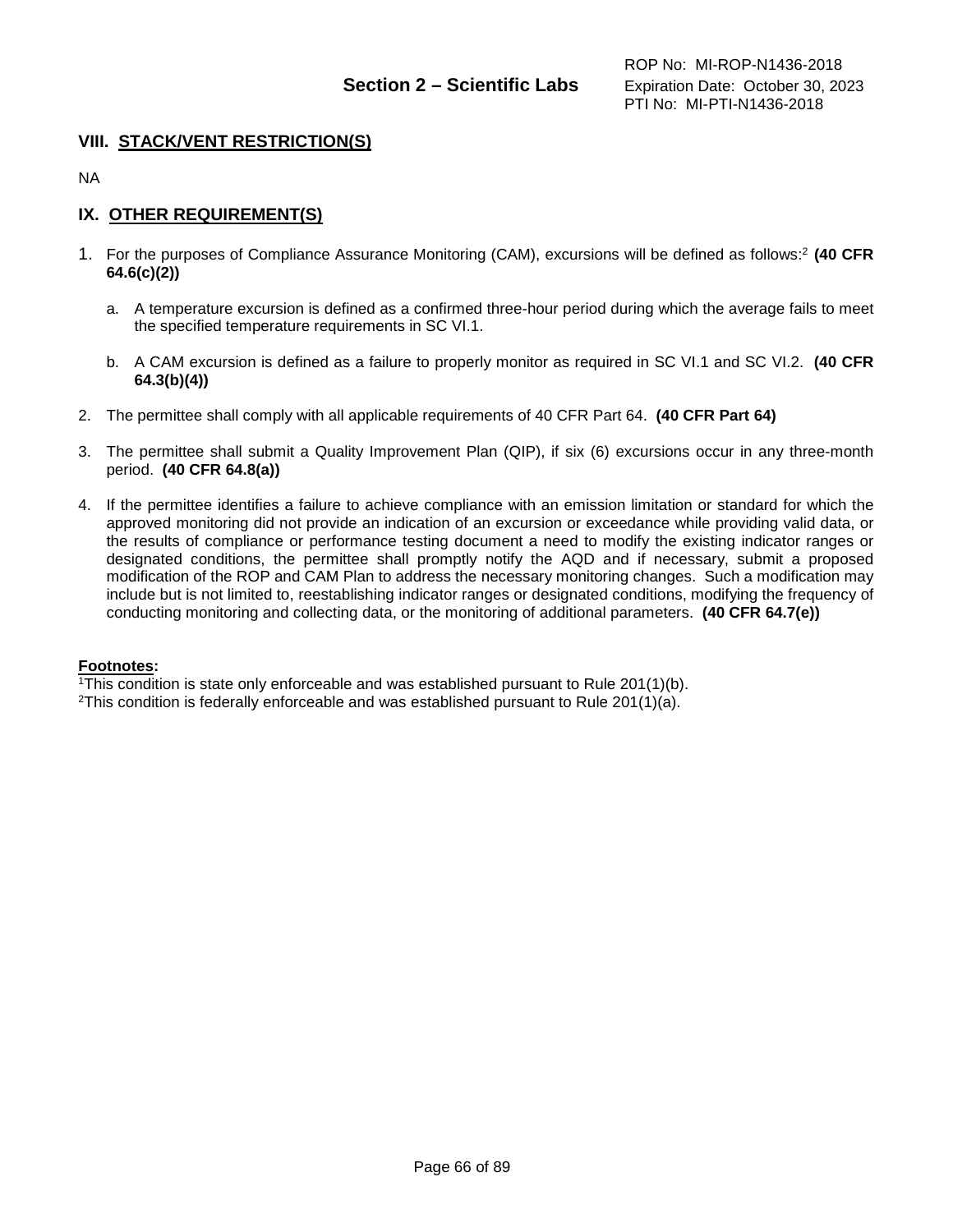# **FG-UNCNTRLDCELLS FLEXIBLE GROUP CONDITIONS**

# **DESCRIPTION**

Thirty-four (34) engine dynamometer test cells (performance test cells) located in Wings B, C and E. The 34 engine dynamometer test cells house a total of 34 engine dynamometer test stands. Performance test cells do not have emission control equipment.

**Emission Unit:** EU-CELL-(B01 - B18), EU-CELL-(C01 - C8), EU-CELL-(E01, E03, E05, E07, E09, E11, E13, E15)

# **POLLUTION CONTROL EQUIPMENT**

NA

# **I. EMISSION LIMIT(S)**

| <b>Pollutant</b> | Limit                                                                                                                                                                                    | <b>Time Period/</b><br><b>Operating Scenario</b>                                                                                             | <b>Equipment</b>            | <b>Monitoring/</b><br><b>Testing</b><br><b>Method</b> | <b>Underlying</b><br><b>Applicable</b><br><b>Requirements</b> |
|------------------|------------------------------------------------------------------------------------------------------------------------------------------------------------------------------------------|----------------------------------------------------------------------------------------------------------------------------------------------|-----------------------------|-------------------------------------------------------|---------------------------------------------------------------|
| 1. NOx           | $0.20$ lb/gal <sup>2</sup>                                                                                                                                                               | Hourly <sup>A</sup>                                                                                                                          | FG-<br>UNCNTRLDCELLS        | SC <sub>V</sub><br>SC VI                              | 40 CFR 52.21(j)                                               |
| 2. NOx           | 32.1 tons/year <sup>2</sup>                                                                                                                                                              | Rolling 12-month time<br>period calculated at the<br>end of each calendar<br>month, and an<br>emission factor of 0.2<br>Ib NOx/ gal of fuel  | FG-<br><b>UNCNTRLDCELLS</b> | SC <sub>V</sub><br>SC <sub>VI</sub>                   | 40 CFR 52.21(j)                                               |
| 3. CO            | $3.12$ lb/gal <sup>2</sup>                                                                                                                                                               | Hourly <sup>A</sup>                                                                                                                          | FG-<br>UNCNTRLDCELLS        | SC <sub>V</sub><br>SC VI                              | 40 CFR 52.21(j)                                               |
| 4. CO            | 501 tons/year <sup>2</sup>                                                                                                                                                               | Rolling 12-month time<br>period calculated at the<br>end of each calendar<br>month, and an<br>emission factor of 3.12<br>Ib CO/gal of fuel   | FG-<br><b>UNCNTRLDCELLS</b> | SC <sub>V</sub><br><b>SC VI</b>                       | 40 CFR 52.21(j)                                               |
| 5. VOC           | $0.16$ lb/gal <sup>2</sup><br>Rolling 12-month time<br>period calculated at the UNCNTRLDCELLS<br>end of each calendar<br>month, and an<br>emission factor of 0.16<br>Ib VOC/ gal of fuel |                                                                                                                                              | FG-                         | SC <sub>V</sub><br><b>SC VI</b>                       | R336.1225,<br>R336.1702 (a)                                   |
| 6. VOC           | 25.7 tons/year <sup>2</sup>                                                                                                                                                              | Rolling 12-month time<br>period calculated at the<br>end of each calendar<br>month, and an<br>emission factor of 0.16<br>Ib VOC/ gal of fuel | FG-<br><b>UNCNTRLDCELLS</b> | SC <sub>V</sub><br>SC <sub>VI</sub>                   | R336.1225,<br>R336.1702 (a)                                   |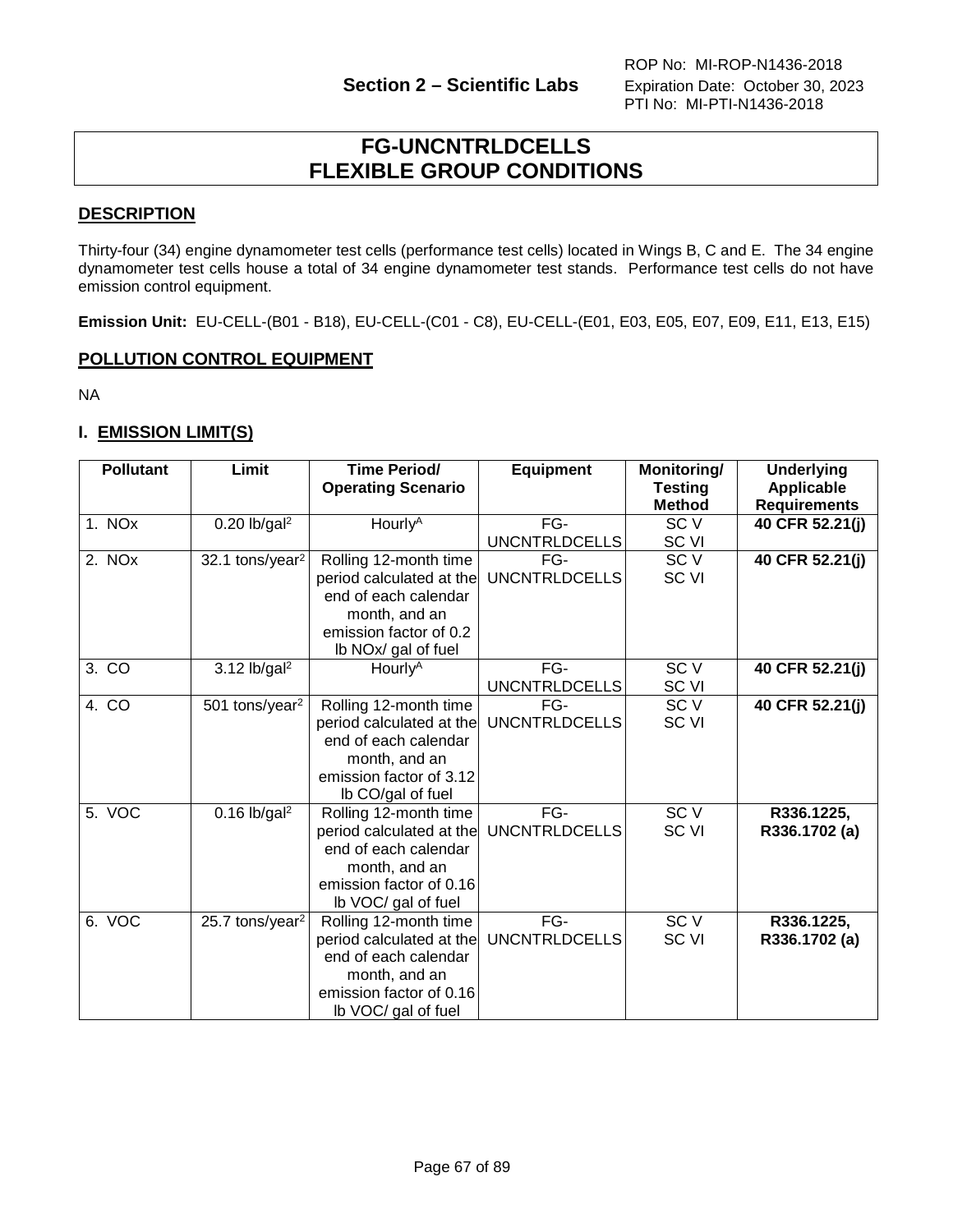# **Section 2 – Scientific Labs** Expiration Date: October 30, 2023

| <b>Pollutant</b>                                                                                                                                                                                                                                    | Limit                         | <b>Time Period/</b><br><b>Operating Scenario</b>                                                                                                                                                           | <b>Equipment</b> | Monitoring/<br><b>Testing</b><br><b>Method</b> | <b>Underlying</b><br>Applicable<br><b>Requirements</b> |  |
|-----------------------------------------------------------------------------------------------------------------------------------------------------------------------------------------------------------------------------------------------------|-------------------------------|------------------------------------------------------------------------------------------------------------------------------------------------------------------------------------------------------------|------------------|------------------------------------------------|--------------------------------------------------------|--|
| 7. Lead                                                                                                                                                                                                                                             | $0.37$ tons/year <sup>2</sup> | Rolling 12-month time<br>period calculated at the UNCNTRLDCELLS<br>end of each calendar<br>month, and an<br>emission factor of<br>0.0075 lb Lead/gal of<br>leaded fuel and<br>0.00011 for unleaded<br>fuel | FG-              | SC V<br>SC VI                                  | 40 CFR 52.21(j)                                        |  |
| <sup>A</sup> If a stack test is used to demonstrate compliance with this emission limit, the hourly emission rate during testing<br>aball be clemanical bis the economic of the expendable toot anno a afondable a considered in the theory all all |                               |                                                                                                                                                                                                            |                  |                                                |                                                        |  |

shall be determined by the average of the acceptable test runs performed in accordance with the method requirements.

# **II. MATERIAL LIMIT(S)**

| <b>Material</b>          | Limit                      | <b>Time Period/ Operating</b><br><b>Scenario</b> | <b>Equipment</b>      | Monitoring/<br><b>Testing Method</b> | <b>Underlying</b><br><b>Applicable</b> |
|--------------------------|----------------------------|--------------------------------------------------|-----------------------|--------------------------------------|----------------------------------------|
|                          |                            |                                                  |                       |                                      | <b>Requirements</b>                    |
| 1. Unleaded              | 320,952                    | Rolling 12-month time                            | FG-                   | SC VI.1                              | R 336.1225                             |
| Fuel                     | gallons/year <sup>2</sup>  | period calculated at the                         | <b>UNCNTRLDCELLS</b>  | SC VI.2                              | R 336.1702(a)                          |
|                          |                            | end of each calendar                             |                       | SC VI.3                              | 40 CFR 52.21(c),                       |
|                          |                            | month                                            |                       | SC VI.4                              | $(d)$ & $(j)$                          |
| Unleaded<br>2.           | 2,362                      | Calendar day                                     | FG-                   | SC VI.1                              | R 336.1225                             |
| Fuel                     | gallons/day <sup>2</sup>   |                                                  | <b>UNCNTRLDCELLS</b>  | SC VI.2                              | R 336.1702(a)                          |
|                          |                            |                                                  |                       | SC VI.3                              | 40 CFR 52.21(c),                       |
|                          |                            |                                                  |                       | SC VI.4                              | $(d)$ & $(j)$                          |
| <b>Leaded Fuel</b><br>3. | 95,000                     | Rolling 12-month time                            | <b>FG-CNTRLDCELLS</b> | SC V                                 | 40 CFR 52.21(d)                        |
|                          | gallons/year, <sup>2</sup> | period calculated at the                         | and FG-               | SC VI.1                              |                                        |
|                          | total for both             | end of each calendar                             | <b>UNCNTRLDCELLS</b>  | SC VI.2                              |                                        |
|                          | FG-                        | month                                            |                       | SC VI.3                              |                                        |
|                          | CNTRLDCELL                 |                                                  |                       | SC VI.4                              |                                        |
|                          | S and FG-                  |                                                  |                       | <b>SC VI.5</b>                       |                                        |
|                          | <b>UNCNTRLDC</b>           |                                                  |                       | SCVI.6                               |                                        |
|                          | <b>ELLS</b>                |                                                  |                       |                                      |                                        |

# **III. PROCESS/OPERATIONAL RESTRICTION**

NA

# **IV. DESIGN/EQUIPMENT PARAMETER(S)**

NA

## **V. TESTING/SAMPLING**

Records shall be maintained on file for a period of five years. **(R 336.1213(3)(b)(ii))**

1. All testing, sampling, analytical and calibration procedures used for this test program shall be performed in accordance with 40 CFR Part 60, Appendix A, Methods 2, 7E, 10 and 25A, or other acceptable reference methods approved by the AQD. All test methods must be approved by AQD prior to testing. Not less than 60 days prior to the anticipated test date, the permittee shall submit a complete test plan to the AQD.2 **(R 336.1225, R 336.1702(a), R 336.2001, R 336.2003, R 336.2004, 40 CFR 52.21(j))**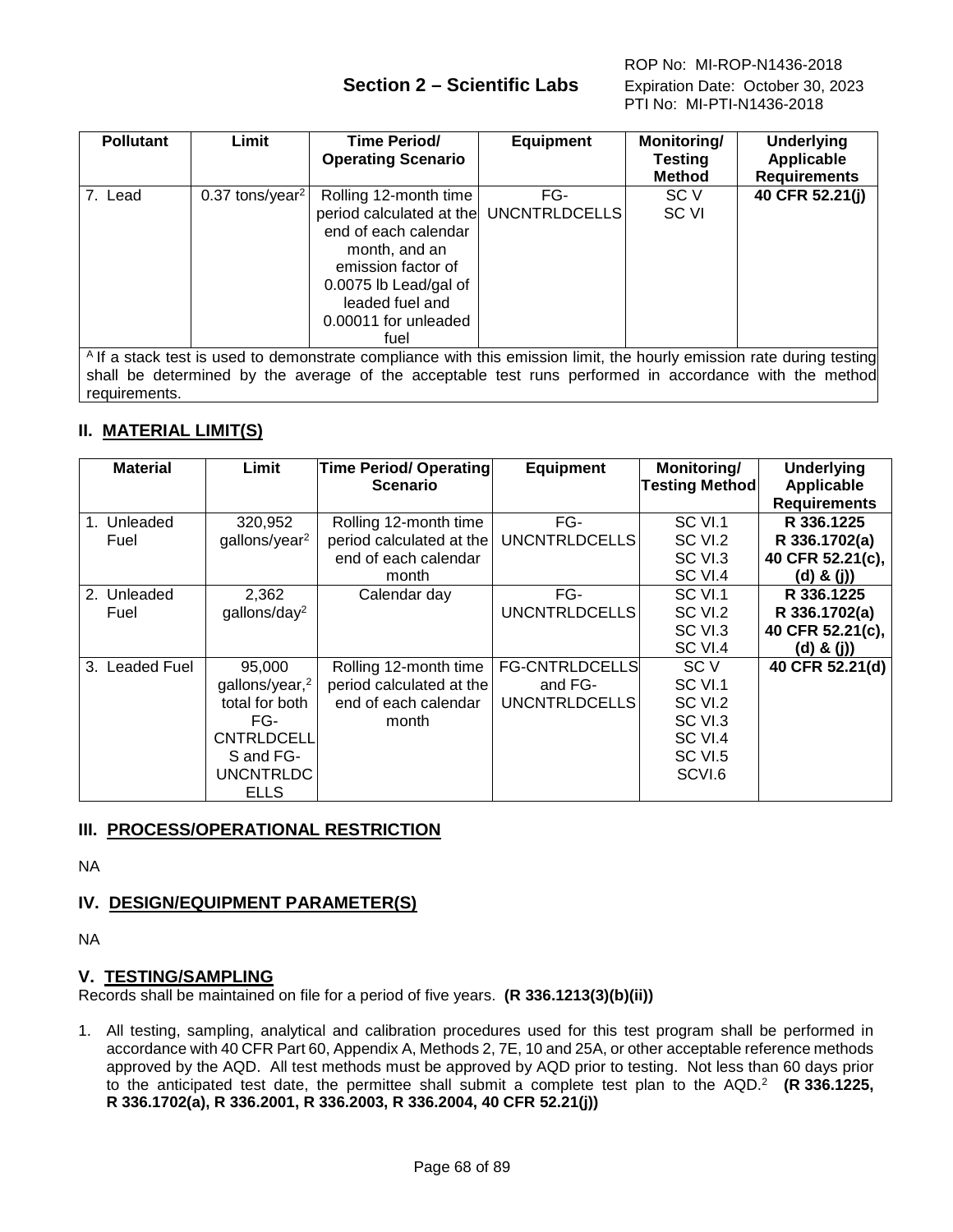- 2. Verification of NOx, CO, and VOC emission rates from a representative number of performance test cells in FG-UNCNTRLDCELLS, by testing, at owner's expense, in accordance with Department requirements, is required within 365 days of issuance of this permit if an acceptable emissions test has not been conducted within five years prior to the issuance of this ROP, unless the permittee has submitted and acceptable demonstration that the most recent acceptable test remains valid and representative. A representative number of test cells means several test cells operating in various testing modes. No less than 60 days prior to testing, a complete stacktesting plan must be submitted to the Air Quality Division. The final plan must be approved by the Division prior to testing. Verification of emission rates includes the submittal of a complete report of the test results within 60 days following the last day of testing.2 **(R 336.1225, R 336.1702(a), R 336.2001, R 336.2003, R 336.2004, 40 CFR 52.21(j))**
- 3. After October 31, 2006, additional testing shall be conducted, at a minimum, every five years from the date of the last test.2 **(R 336.1225, R 336.1702(a), R 336.2001, R 336.2003, R 336.2004, 40 CFR 52.21(j))**

## **VI. MONITORING/RECORDKEEPING**

Records shall be maintained on file for a period of five years. **(R 336.1213(3)(b)(ii))**

- 1. The permittee shall monitor and record the fuel usage from each test stand on a monthly basis. <sup>2</sup> **(R 336.1225, R 336.1702(a), 40 CFR 52.21(c), (d) & (j))**
- 2. The permittee shall monitor and record the number of days each test stand operated during each calendar month.2 **(R 336.1702(a), 40 CFR 52.21(c), (d) & (j))**
- 3. Within 30 days of the end of the calendar month, the permittee shall calculate daily fuel usage rate based upon a calendar month fuel use for each test stand divided by the number of days each respective test stand operated during the calendar month. This calculation shall be performed for each of the 34 test stands and then added together to determine the total daily fuel usage rate.2 **(R 336.1702(a), 40 CFR 52.21(c), (d) & (j))**
- 4. The permittee shall keep a record of total monthly and 12-month rolling time period fuel use for all test stands included in FG-UNCNTRLDCELLS. **(R 336.1213(3))**
- 5. The permittee shall keep a record of the total combined monthly leaded fuel usage for FG-CNTRLDCELLS and FG-UNCNTRLDCELLS for the purpose of compliance demonstration.2 **(40 CFR 52.21(d))**
- 6. The permittee shall keep records of the maximum lead content for each type of fuel used. **(40 CFR 52.21(d))**
- 7. The permittee shall keep monthly and previous 12-month NOx emission calculation records for the purpose of compliance demonstration.2 **(40 CFR 52.21(j))**
- 8. The permittee shall keep monthly and previous 12-month CO emission calculation records for the purpose of compliance demonstration.2 **(40 CFR 52.21(j))**
- 9. The permittee shall keep monthly and previous 12-month VOC emission calculation records for the purpose of compliance demonstration.2 **(R 336.1225, R 336.1702(a))**
- 10. The permittee shall keep monthly and previous 12-month lead emission calculation records for the purpose of compliance demonstration.2 **(40 CFR 52.21(d))**

## **VII. REPORTING**

- 1. Prompt reporting of deviations pursuant to General Conditions 21 and 22 of Part A. **(R 336.1213(3)(c)(ii))**
- 2. Semiannual reporting of monitoring and deviations pursuant to General Condition 23 of Part A. The report shall be postmarked or received by the appropriate AQD District Office by March 15 for reporting period July 1 to December 31 and September 15 for reporting period January 1 to June 30. **(R 336.1213(3)(c)(i))**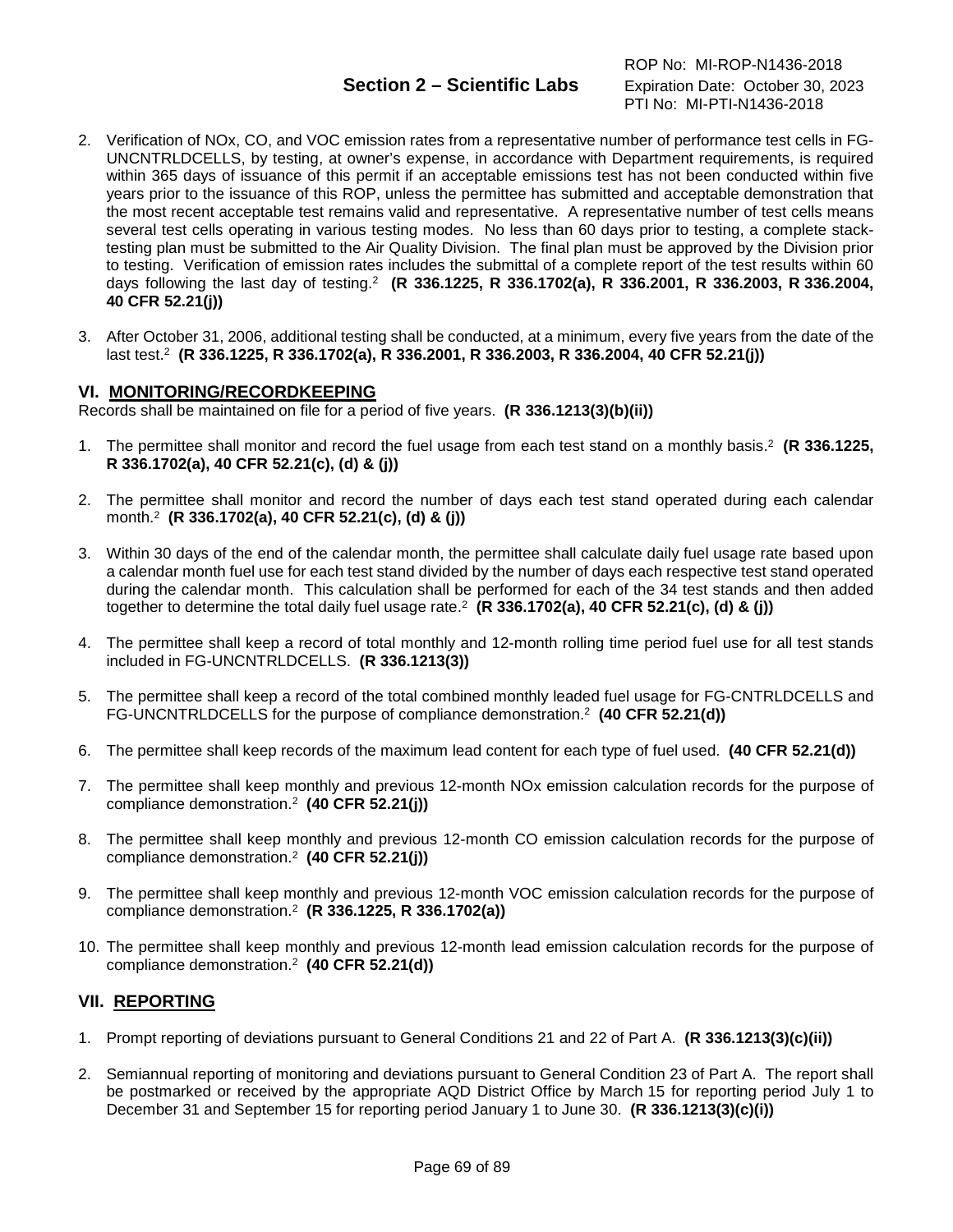# **Section 2 – Scientific Labs** Expiration Date: October 30, 2023

- 3. Annual certification of compliance pursuant to General Conditions 19 and 20 of Part A. The report shall be postmarked or received by the appropriate AQD District Office by March 15 for the previous calendar year. **(R 336.1213(4)(c))**
- 4. The permittee shall submit any performance test reports to the AQD Technical Programs Unit and District Office, in a format approved by the AQD. **(R 336.1213(3)(c), R 336.2001(5))**

## **See Appendix 8-2**

## **VIII. STACK/VENT RESTRICTION(S)**

The exhaust gases from the stacks listed in the table below shall be discharged unobstructed vertically upwards to the ambient air unless otherwise noted:

| <b>Stack &amp; Vent ID</b> | <b>Maximum Exhaust</b><br><b>Dimensions</b><br>(inches) | <b>Minimum Height</b><br><b>Above Ground</b><br>(feet) | <b>Underlying Applicable Requirements</b> |
|----------------------------|---------------------------------------------------------|--------------------------------------------------------|-------------------------------------------|
| 1. SV-WINGB-PERF           | 10 <sup>2</sup>                                         | 56 <sup>2</sup>                                        | R 336.1225<br>40 CFR 52.21(c) & (d)       |
| 2. SV-WINGC-PERF           | 16 <sup>2</sup>                                         | 56 <sup>2</sup>                                        | R 336.1225<br>40 CFR 52.21(c) & (d)       |
| 3. SV-WINGE-PERF           | 10 <sup>2</sup>                                         | 56 <sup>2</sup>                                        | R 336.1225<br>40 CFR 52.21(c) & (d)       |

## **IX. OTHER REQUIREMENT(S)**

1. The permittee shall comply with the approved written plan for the collection, analysis, and recording of data used to determine compliance with the fuel use limits. The approved Fuel Usage Monitoring Plan includes measures that will be taken to insure the quality of the data, such as meter calibration procedures. The approved written plan shall be an enforceable requirement of this permit. The plan may be revised and resubmitted for approval by AQD. The existing approved plan shall apply until any revision is approved. **(R 336.1213(3))**

### **Footnotes:**

1This condition is state only enforceable and was established pursuant to Rule 201(1)(b).

<sup>2</sup>This condition is federally enforceable and was established pursuant to Rule 201(1)(a).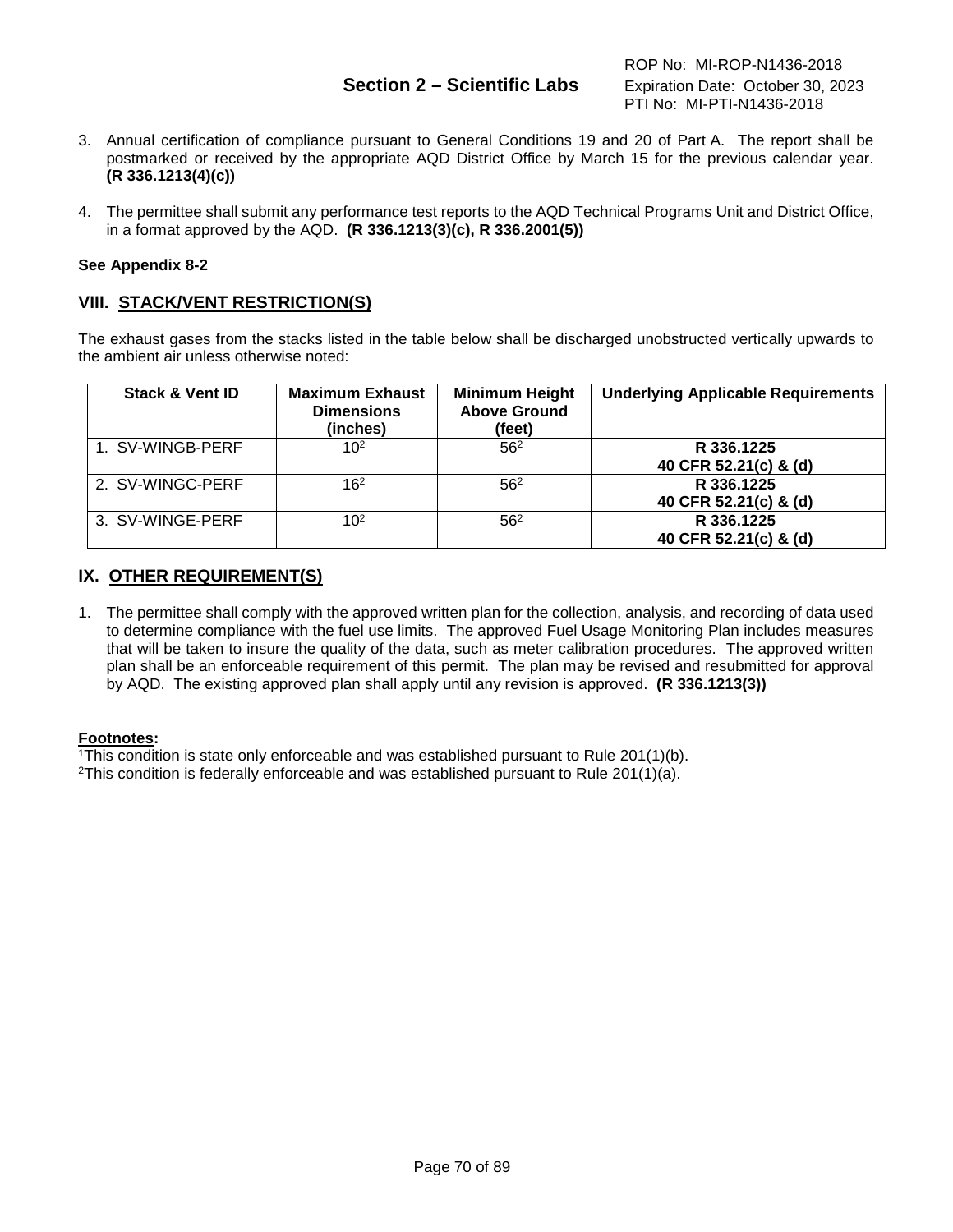# **FG-GASTANKS FLEXIBLE GROUP CONDITIONS**

# **DESCRIPTION**

Any existing or future emission unit that emits air contaminants that are exempt from the requirements of R 336.1201 pursuant to R 336.1284(2)(g)(i). This flexible group currently includes six (6) underground gasoline storage tanks for Wet Fuels Building, eighteen (18) underground gasoline storage tanks at the South Tank Farm and three (3) underground gasoline storage tanks at the North Tank Farm.

**Emission Unit:** NA

# **POLLUTION CONTROL EQUIPMENT**

Vapor balance system

## **I. EMISSION LIMIT(S)**

NA

## **II. MATERIAL LIMIT(S)**

NA

## **III. PROCESS/OPERATIONAL RESTRICTIONS**

- 1. The permittee shall not load or allow the loading of gasoline from a delivery vessel into any new stationary vessel of more than 2,000-gallon capacity unless such stationary vessel is equipped with a permanent submerged fill pipe. **(R 336.1703, R 336.1607(1))**
- 2. The permittee shall not load or allow the loading of gasoline from a delivery vessel into a new stationary vessel of more than a 2,000-gallon capacity located at a new gasoline dispensing facility unless such stationary vessel is controlled by a vapor balance system or an equivalent control system approved by the DEQ. The vapor balance system shall capture displaced gasoline vapor and air via a vapor tight collection line and shall be designed to return not less than 90 percent by weight of the displaced gasoline vapor from the stationary vessel to the delivery vessel. **(R 336.1703, R 336.1607(3))**

### **IV. DESIGN/EQUIPMENT PARAMETERS**

- 1. The stationary vessel shall be equipped, maintained, or controlled with both of the following: **(R 336.1703, R 336.1607(4))**
	- a. An interlocking system or procedure to ensure that the vapor-tight collection line is connected before any gasoline can be loaded.
	- b. A device to ensure that the vapor-tight collection line shall close upon disconnection so as to prevent release of gasoline vapor.
- 2. Any delivery vessel subject to the above requirement shall be vapor-tight and shall be filled only at a loading facility that is equipped with a system as required in R 336.1705 and R 336.1706. **(R 336.1703)**

### **V. TESTING/SAMPLING**

Records shall be maintained on file for a period of five years. **(R 336.1213(3)(b)(ii))**

NA

**See Appendix 5-2**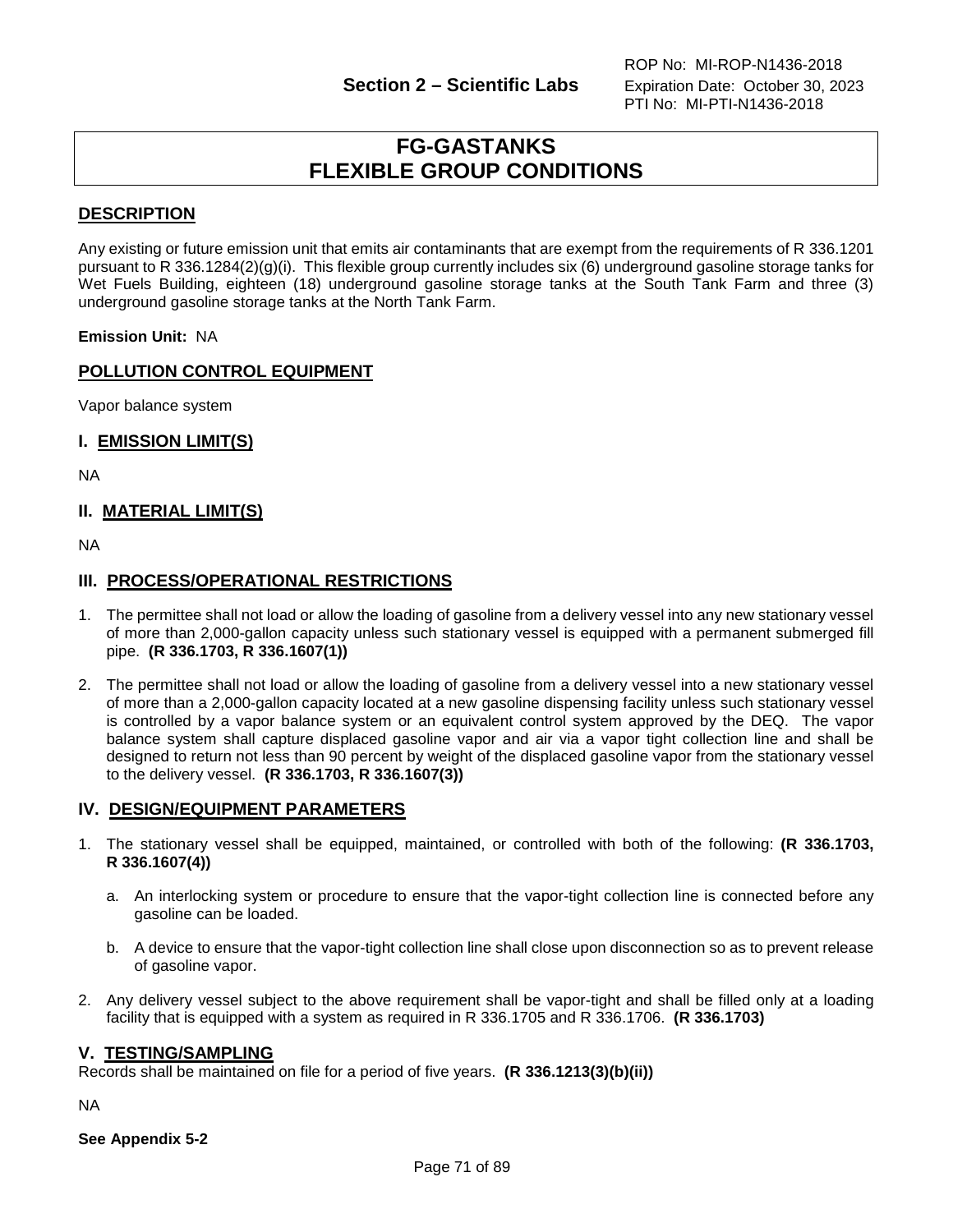# **VI. MONITORING/RECORDKEEPING**

Records shall be maintained on file for a period of five years. **(R 336.1213(3)(b)(ii))**

1. For gasoline storage tanks with capacities greater than or equal to 10,566 gallons (40 m3) but less than 19,810 gallons (75 m3), the permittee shall keep on file, for the life of each vessel, a record indicating its dimensions and storage capacity. Except as specified above, gasoline storage tanks with capacities less than or equal to 19,810 gallons are exempt from the requirements of 40 CFR Part 60, Subpart A (General Provisions) and provisions of 40 CFR Part 60, Subpart Kb (Standards of Performance for Volatile Organic Liquid Storage Vessels). **(40 CFR 60.110(b)(a) & (b), 40 CFR 60.116(b)(a) & (b))**

# **VII. REPORTING**

- 1. Prompt reporting of deviations pursuant to General Conditions 21 and 22 of Part A. **(R 336.1213(3)(c)(ii))**
- 2. Semiannual reporting of monitoring and deviations pursuant to General Condition 23 of Part A. The report shall be postmarked or received by the appropriate AQD District Office by March 15 for reporting period July 1 to December 31 and September 15 for reporting period January 1 to June 30. **(R 336.1213(3)(c)(i))**
- 3. Annual certification of compliance pursuant to General Conditions 19 and 20 of Part A. The report shall be postmarked or received by the appropriate AQD District Office by March 15 for the previous calendar year. **(R 336.1213(4)(c))**

## **See Appendix 8-2**

# **VIII. STACK/VENT RESTRICTION(S)**

NA

# **IX. OTHER REQUIREMENT(S)**

- 1. The permittee shall utilize a written procedure and checklist to ensure that the vapor tight collection line is connected before any gasoline is loaded into the storage tanks. **(R 336.1213(3))**
- 2. The permittee shall comply with all applicable provisions of R 336.1703. **(R 336.1703)**

### **Footnotes:**

1This condition is state only enforceable and was established pursuant to Rule 201(1)(b).

<sup>2</sup>This condition is federally enforceable and was established pursuant to Rule 201(1)(a).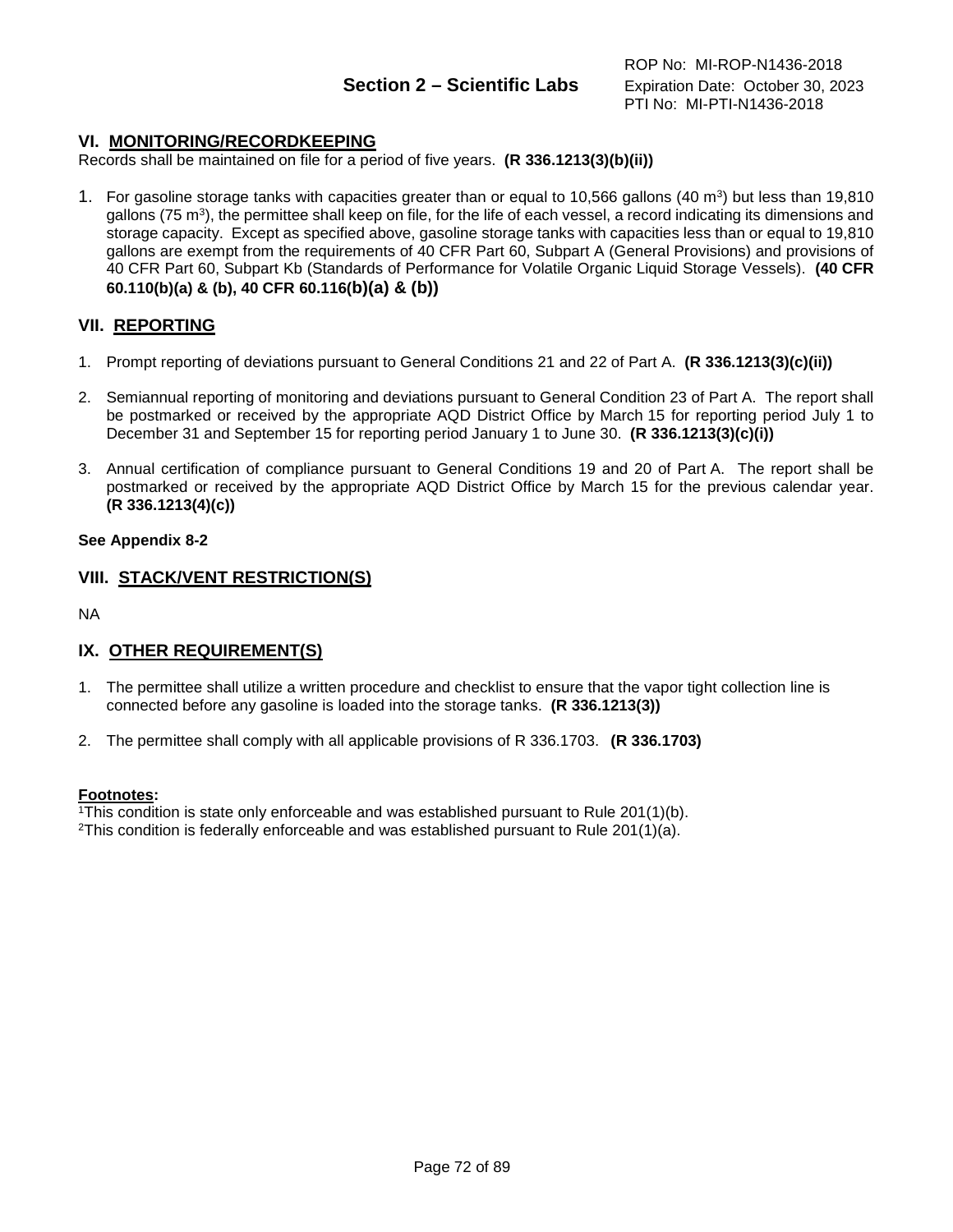# **FG-WETFUELSTEST FLEXIBLE GROUP CONDITIONS**

# **DESCRIPTION**

Testing equipment in the wet fuels area. Process and process equipment are exempt pursuant to R 336.1283(2)(a)(ii)

**Emission Units:** EU-LOFLOVPRGNRTR, EU-HIFLOVPRGNRTR, EU-WETFUELGASTST, EU-WETFUELSMINSPR

### **POLLUTION CONTROL EQUIPMENT**

NA

**I. EMISSION LIMIT(S)**

NA

### **II. MATERIAL LIMIT(S)**

NA

### **III. PROCESS/OPERATIONAL RESTRICTIONS**

- 1. The testing equipment used in the Wet Fuels Area shall not be used for any of the following: **(R 336.1283(2))**
	- a. The production of a product for sale unless such sale is only incidental to the use of the pilot process or process equipment.
	- b. The repetitive production of a product using the same process or process equipment design and operating parameters.
	- c. The production of a product for market testing or market development.
	- d. The treatment or disposal of waste which is designated, by listing or specified characteristic, as hazardous under federal regulations or state rules.
- 2. Notwithstanding the exemption listed in R 336.1283(2)(a), the requirements of R 336.1201(1) to obtain a permit to install applies to any process or process equipment installation, construction, reconstruction, relocation, alteration, or modification that satisfies any of the following conditions: **(R 336.1278)**
	- a. It is a major stationary source or major modification as defined in the prevention of significant deterioration regulations in 40 CFR 52.21. **(R 336.1278(a))**
	- b. It is a major offset source, or a major offset modification as defined in R 336.1113(c) and (b), respectively, for which volatile organic compounds, particulate matter, PM-10, carbon monoxide, nitrogen oxides, sulfur dioxide, or lead is a nonattainment air contaminant. **(R 336.1278(b))**
	- c. It has actual emissions of volatile organic compounds, particulate matter, carbon monoxide, nitrogen oxides, sulfur dioxide, or lead above the significance levels as defined in R 336.1119. **(R 336.1278(c))**
	- d. It is a major source as defined in the national emission standards for hazardous air pollutants for source categories, 40 CFR 63.2, and it is subject to the provisions of 40 CFR 63.40 through 63.44. **(R 336.1278(d))**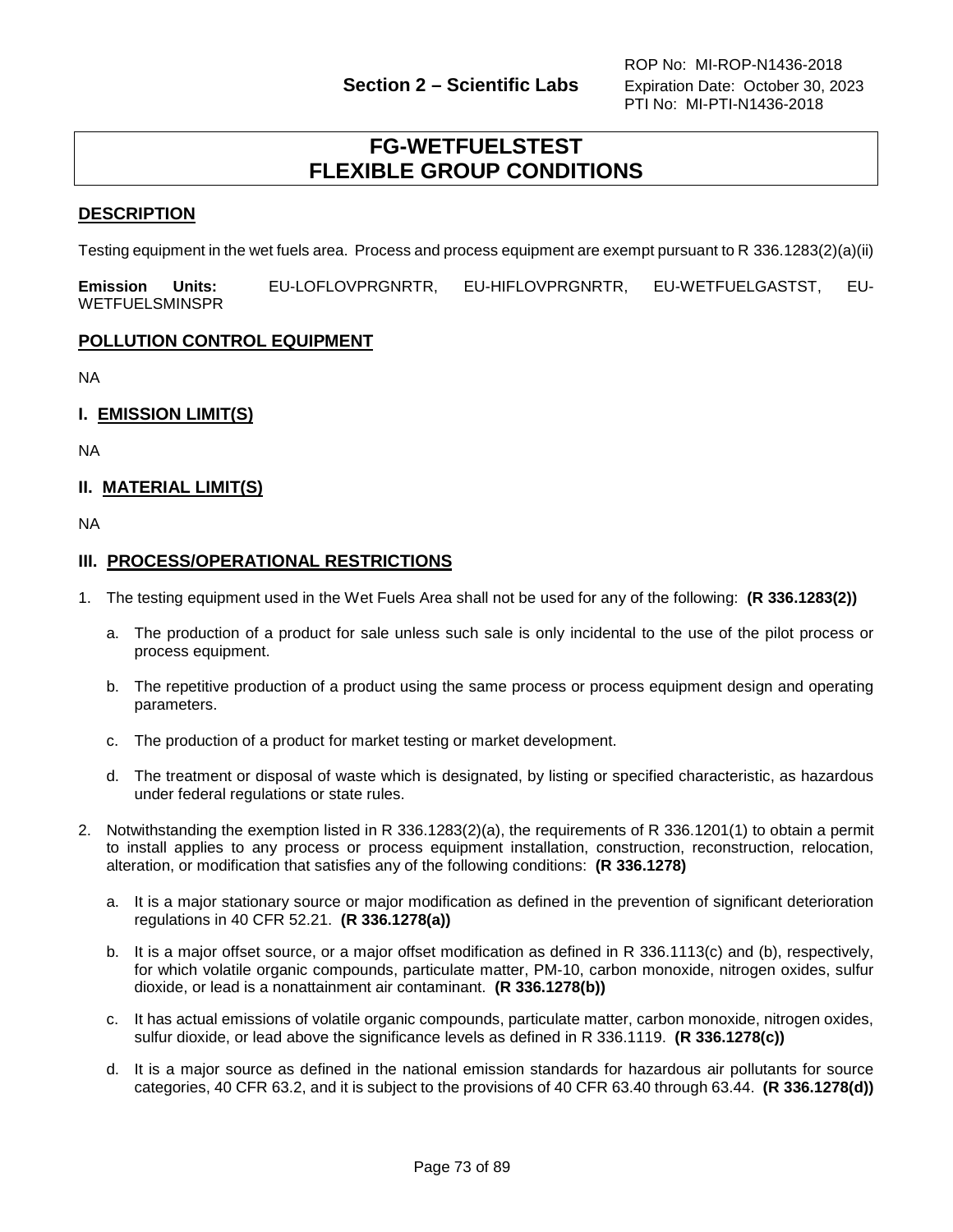# **IV. DESIGN/EQUIPMENT PARAMETER(S)**

NA

## **V. TESTING/SAMPLING**

Records shall be maintained on file for a period of five years. **(R 336.1213(3)(b)(ii))**

NA

#### **VI. MONITORING/RECORDKEEPING**

Records shall be maintained on file for a period of five years. **(R 336.1213(3)(b)(ii))**

1. For each equipment covered under this flexible group, the permittee shall record fuel usage on a monthly basis. **(R 336.1213(3))**

### **VII. REPORTING**

- 1. Prompt reporting of deviations pursuant to General Conditions 21 and 22 of Part A. **(R 336.1213(3)(c)(ii))**
- 2. Semiannual reporting of monitoring and deviations pursuant to General Condition 23 of Part A. The report shall be postmarked or received by the appropriate AQD District Office by March 15 for reporting period July 1 to December 31 and September 15 for reporting period January 1 to June 30. **(R 336.1213(3)(c)(i))**
- 3. Annual certification of compliance pursuant to General Conditions 19 and 20 of Part A. The report shall be postmarked or received by the appropriate AQD District Office by March 15 for the previous calendar year. **(R 336.1213(4)(c))**

#### **See Appendix 8-2**

### **VIII. STACK/VENT RESTRICTION(S)**

NA

### **IX. OTHER REQUIREMENT(S)**

NA

#### **Footnotes:**

1This condition is state only enforceable and was established pursuant to Rule 201(1)(b).

<sup>2</sup>This condition is federally enforceable and was established pursuant to Rule 201(1)(a).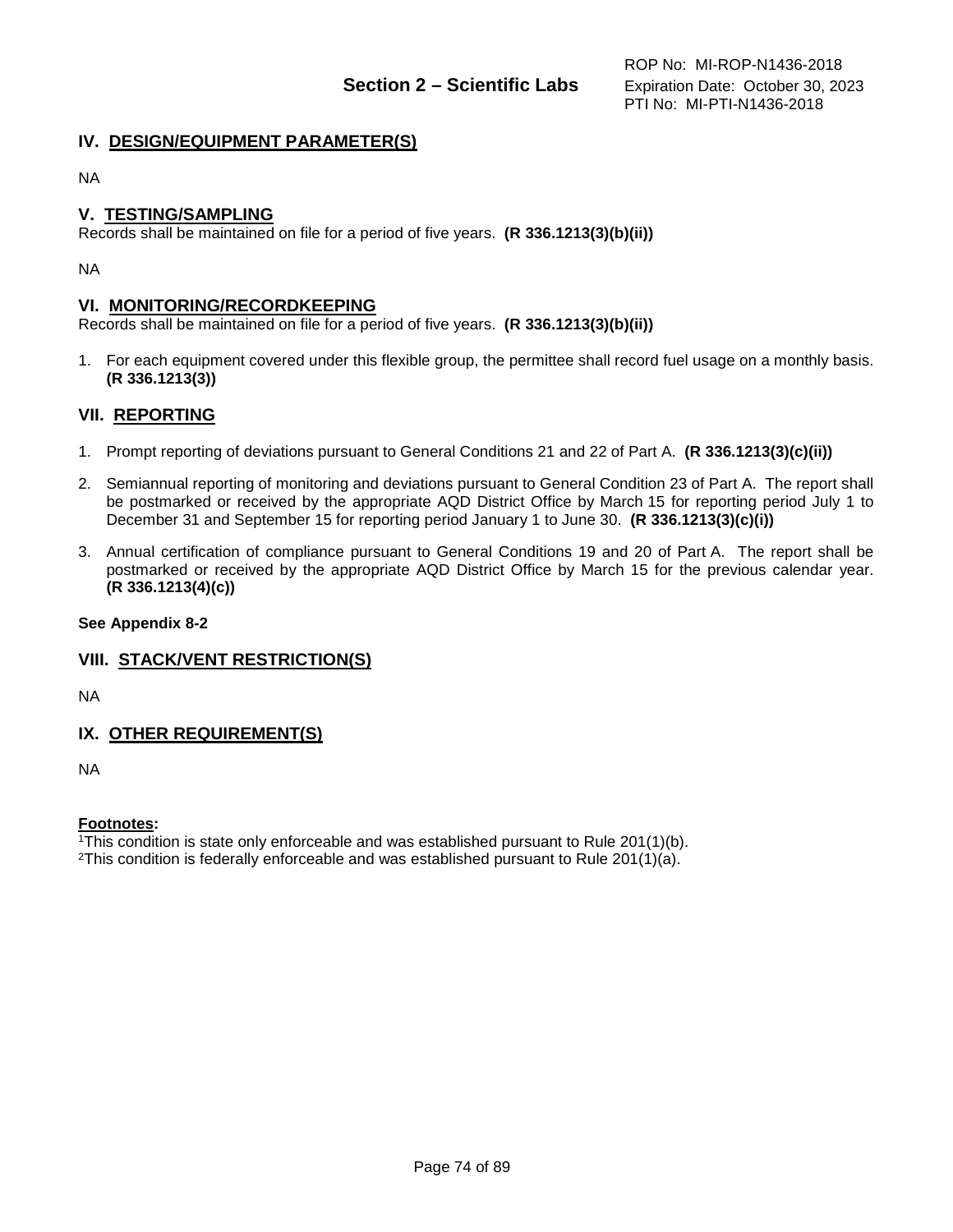# **FG-RULE331 FLEXIBLE GROUP CONDITIONS**

# **DESCRIPTION**

Any existing or future emission units that emit air contaminants which are exempt from the requirements of R 336.1201 pursuant to R 336.1285(2)(l)(vi)(A) and R 336.1285(2)(l)(vi)(C). Flexible group includes any equipment for carving, cutting, routing, turning, drilling, machining, sawing, surface grinding, sanding, planing, buffing, sand blast cleaning, shot blasting, shot peening or polishing metals, plastics, wood and wood products, and any exhaust system or collector exclusively serving the above equipment. Equipment is exhausted externally and used on a nonproduction basis.

**Emission Unit:** NA

# **POLLUTION CONTROL EQUIPMENT**

NA

# **I. EMISSION LIMIT(S)**

| <b>Pollutant</b> | Limit                                   | <b>Time Period/ Operating</b><br><b>Scenario</b> | <b>Equipment</b> | <b>Monitoring/</b><br><b>Testing Method</b> | <b>Underlying</b><br>Applicable<br><b>Requirements</b> |
|------------------|-----------------------------------------|--------------------------------------------------|------------------|---------------------------------------------|--------------------------------------------------------|
| Particulate      | $0.1$ lb/1000 lb<br>of exhaust<br>qases | 24 Hour                                          | FG-RULE331       | <b>SC VI. 2</b>                             | R 336.1331(a)                                          |

### **II. MATERIAL LIMIT(S)**

NA

# **III. PROCESS/OPERATIONAL RESTRICTION(S)**

NA

# **IV. DESIGN/EQUIPMENT PARAMETER(S)**

NA

# **V. TESTING/SAMPLING**

Records shall be maintained on file for a period of five years. **(R 336.1213(3)(b)(ii))**

NA

### **VI. MONITORING/RECORDKEEPING**

Records shall be maintained on file for a period of five years. **(R 336.1213(3)(b)(ii))**

- 1. The permittee shall keep an updated record of all emission units subject to R 336.1331(a). **(R 336.1213(3))**
- 2. At least once per year, the permittee shall conduct and log all routine and scheduled preventative maintenance for the dust control equipment. **(R 336.1213(3))**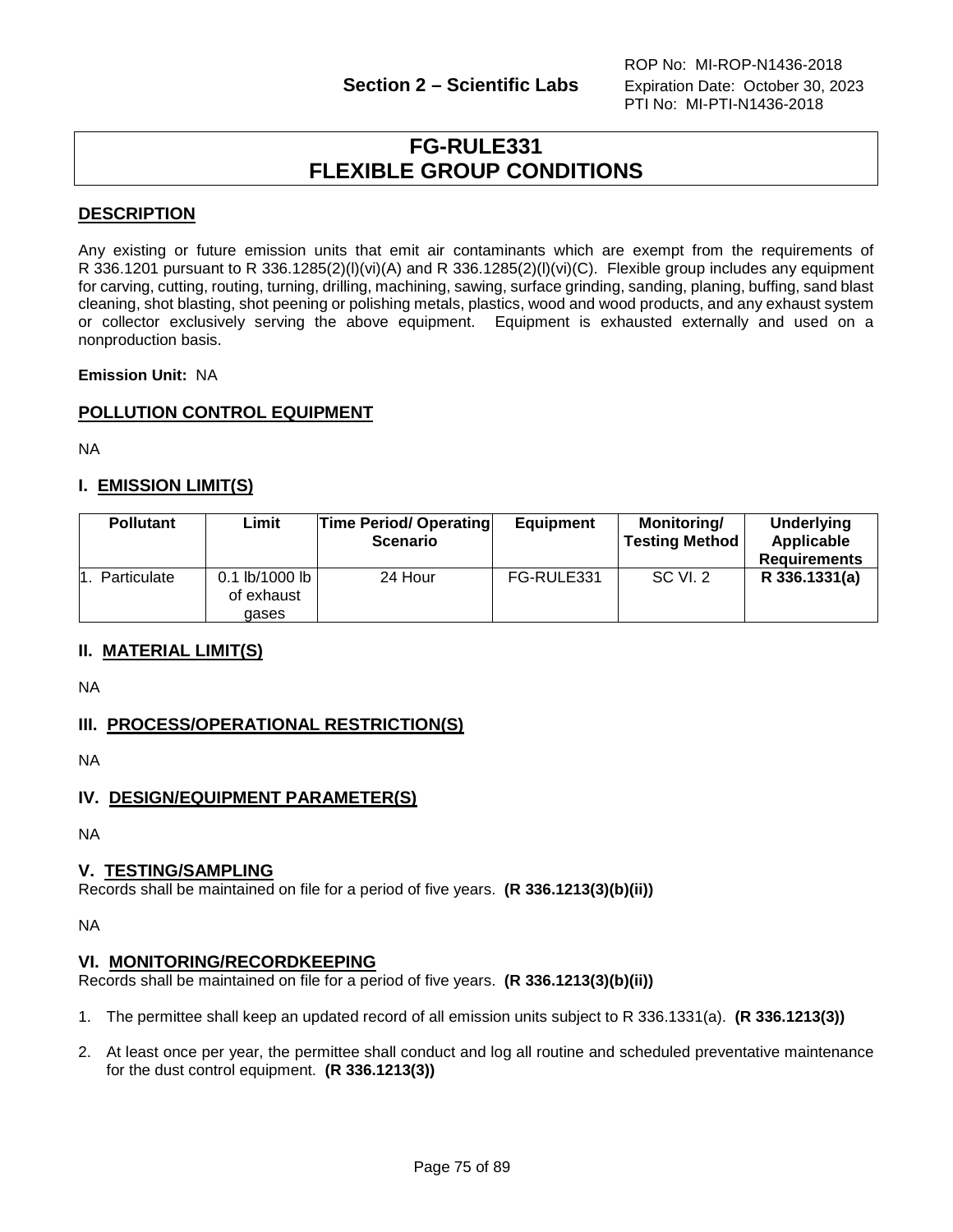# **Section 2 – Scientific Labs** Expiration Date: October 30, 2023

# **VII. REPORTING**

- 1. Prompt reporting of deviations pursuant to General Conditions 21 and 22 of Part A. **(R 336.1213(3)(c)(ii))**
- 2. Semiannual reporting of monitoring and deviations pursuant to General Condition 23 of Part A. The report shall be postmarked or received by the appropriate AQD District Office by March 15 for reporting period July 1 to December 31 and September 15 for reporting period January 1 to June 30. **(R 336.1213(3)(c)(i))**
- 3. Annual certification of compliance pursuant to General Conditions 19 and 20 of Part A. The report shall be postmarked or received by the appropriate AQD District Office by March 15 for the previous calendar year. **(R 336.1213(4)(c))**

#### **See Appendix 8-2**

## **VIII. STACK/VENT RESTRICTION(S)**

NA

# **IX. OTHER REQUIREMENT(S)**

NA

#### **Footnotes:**

1This condition is state only enforceable and was established pursuant to Rule 201(1)(b).

<sup>2</sup>This condition is federally enforceable and was established pursuant to Rule 201(1)(a).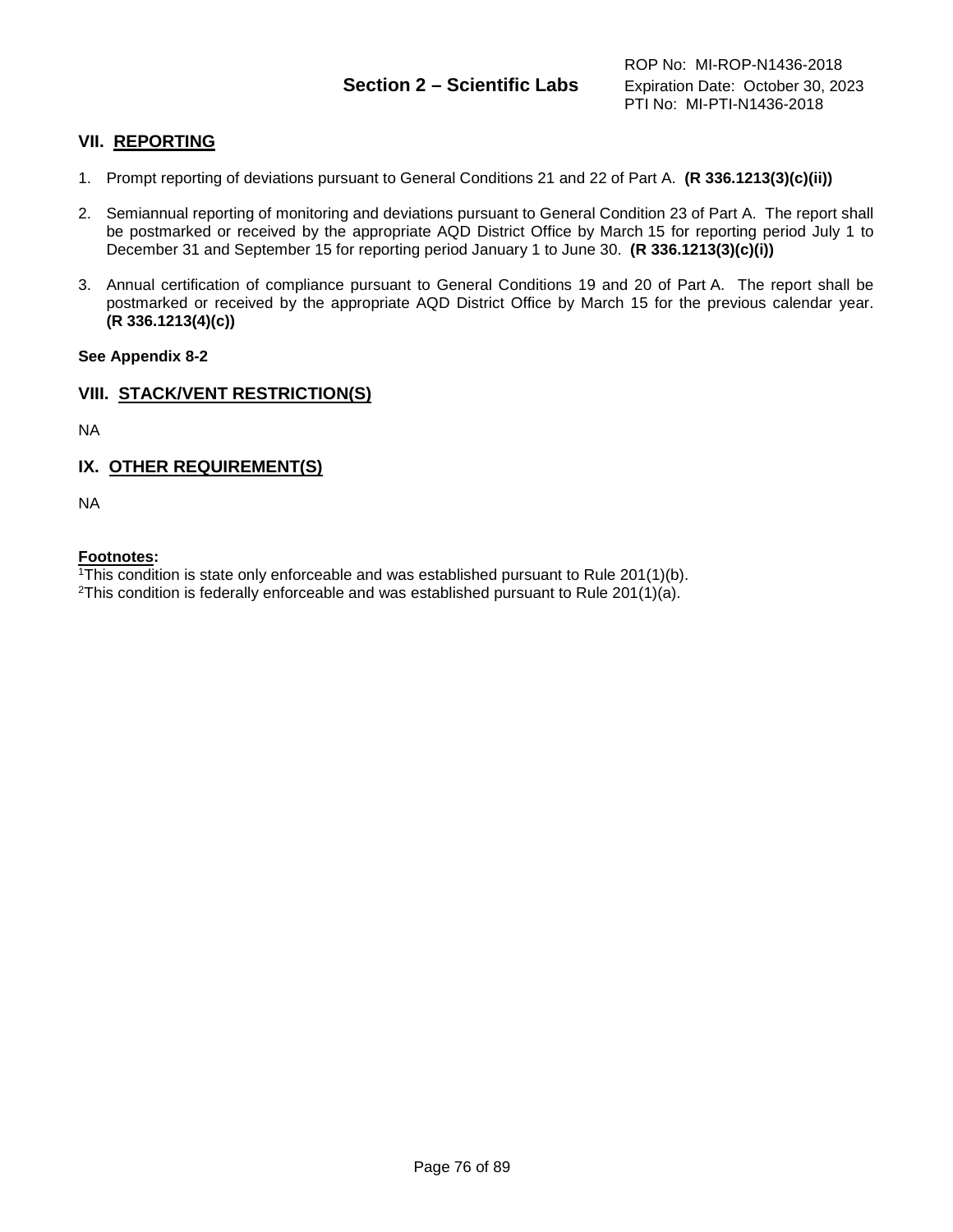# **FG-RULE290 FLEXIBLE GROUP CONDITIONS**

# **DESCRIPTION**

Any emission unit that emits air contaminants and is exempt from the requirements of Rule 201 pursuant to Rules 278, 278a and 290. Emission units installed/modified before December 20, 2016, may show compliance with Rule 290 in effect at the time of installation/modification.

**Emission Units installed on or after December 20, 2016:** EU-RULE290 and any future emission unit that meets the requirements of this flexible group.

**Emission Units installed prior to December 20, 2016**: NA

### **POLLUTION CONTROL EQUIPMENT**

NA

# **I. EMISSION LIMIT(S)**

- 1. Each emission unit that emits only noncarcinogenic volatile organic compounds or noncarcinogenic materials which are listed in Rule 122(f) as not contributing appreciably to the formation of ozone, if the total uncontrolled or controlled emissions of air contaminants are not more than 1,000 or 500 pounds per month, respectively. **(R 336.1290(2)(a)(i))**
- 2. Any emission unit for which CO2 equivalent emissions are not more than 6,250 tons per month and for which the total uncontrolled or controlled emissions of all other air contaminants are not more than 1,000 or 500 pounds per month, respectively, and all the following criteria listed below are met: **(R 336.1290(2)(a)(ii))**
	- a. For toxic air contaminants, excluding noncarcinogenic volatile organic compounds and noncarcinogenic materials which are listed in Rule 122(f) as not contributing appreciably to the formation of ozone, with initial threshold screening levels greater than or equal to 0.04 micrograms per cubic meter and less than 2.0 micrograms per cubic meter, the uncontrolled or controlled emissions shall not exceed 20 or 10 pounds per month, respectively. **(R 336.1290(2)(a)(ii)(A))**
	- b. For toxic air contaminants with initial risk screening levels greater than or equal to 0.04 microgram per cubic meter, the uncontrolled or controlled emissions shall not exceed 20 or 10 pounds per month, respectively. **(R 336.1290(2)(a)(ii)(B))**
	- c. The emission unit shall not emit any toxic air contaminants, excluding non-carcinogenic volatile organic compounds and noncarcinogenic materials which are listed in Rule 122(f) as not contributing appreciably to the formation of ozone, with an initial threshold screening level or initial risk screening level less than 0.04 microgram per cubic meter. **(R 336.1290(2)(a)(ii)(C))**
	- d. For total mercury, the uncontrolled or controlled emissions shall not exceed 0.01 pounds per month from emission units installed on or after December 20, 2016. **(R 336.1290(2)(a)(ii)(D))**
	- e. For lead, the uncontrolled or controlled emissions shall not exceed 16.7 pounds per month from emission units installed on or after December 20, 2016. **(R 336.1290(2)(a)(ii)(E))**
- 3. Any emission unit that emits only particulate air contaminants without initial risk screening levels and other air contaminants that are exempted under Rule 290(2)(a)(i) or Rule 290(2)(a)(ii), if all the following provisions are met: **(R 336.1290(2)(a)(iii))**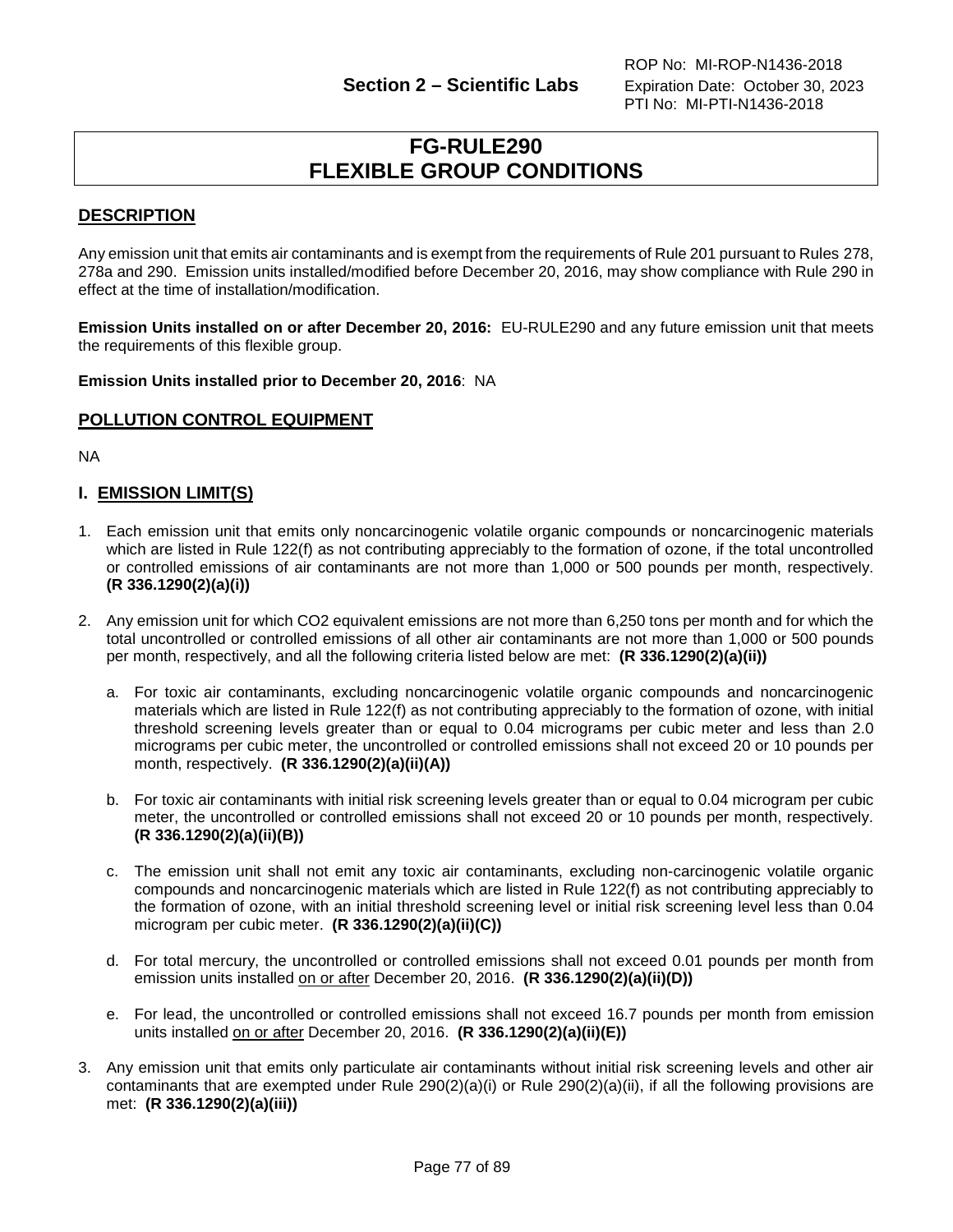# **Section 2 – Scientific Labs** Expiration Date: October 30, 2023

- a. The particulate emissions are controlled by an appropriately designed and operated fabric filter collector or an equivalent control system which is designed to control particulate matter to a concentration of less than or equal to 0.01 pound of particulate per 1,000 pounds of exhaust gases and which does not have exhaust gas flow rate more than 30,000 actual cubic feet per minute. **(R 336.1290(2)(a)(iii)(A))**
- b. The visible emissions from the emission unit are not more than five percent opacity in accordance with the methods contained in Rule 303. **(R 336.1290(2)(a)(iii)(B))**
- c. The initial threshold screening level for each particulate toxic air contaminant, excluding nuisance particulate, is more than 2.0 micrograms per cubic meter. **(R 336.1290(2)(a)(iii)(C))**

# **II. MATERIAL LIMIT(S)**

NA

# **III. PROCESS/OPERATIONAL RESTRICTION(S)**

- 1. The provisions of Rule 290 apply to each emission unit that is operating pursuant to Rule 290. **(R 336.1290)**
- 2. The following requirements apply to emission units installed on or after December 20, 2016, utilizing control equipment:
	- a. An air cleaning device for volatile organic compounds shall be installed, maintained, and operated in accordance with the manufacturer's specifications. Examples include the following: (**R 336.1290(2)(b)(i), R 336.1910)**
		- i. Oxidizers and condensers equipped with a continuously displayed temperature indication device.
		- ii. Wet scrubbers equipped with a liquid flow rate monitor.
		- iii. Dual stage carbon absorption where the first canister is monitored for breakthrough and replaced if breakthrough is detected.
	- b. An air cleaning device for particulate matter shall be installed, maintained, and operated in accordance with the manufacturer's specifications or the permittee shall develop a plan that provides to the extent practicable for the maintenance and operation of the equipment in the manner consistent with good air pollution control practices for minimizing emissions. It shall also be equipped to monitor appropriate indicators of performance, for example, static pressure drop, water pressure, and water flow rate. **(R 336.1290(2)(b)(ii), R 336.1910)**

# **IV. DESIGN/EQUIPMENT PARAMETER(S)**

NA

# **V. TESTING/SAMPLING**

NA

### **VI. MONITORING/RECORDKEEPING**

Records shall be maintained on file for a period of five years. **(R 336.1213(3)(b)(ii))**

- 1. The permittee shall maintain records of the following information for each emission unit for each calendar month using the methods outlined in the DEQ, AQD Rule 290; Permit to Install Exemption Record form (EQP 3558) or in a format that is acceptable to the AQD District Supervisor. **(R 336.1213(3))**
	- a. Records identifying each air contaminant that is emitted. **(R 336.1213(3))**
	- b. Records identifying if each air contaminant is controlled or uncontrolled. **(R 336.1213(3))**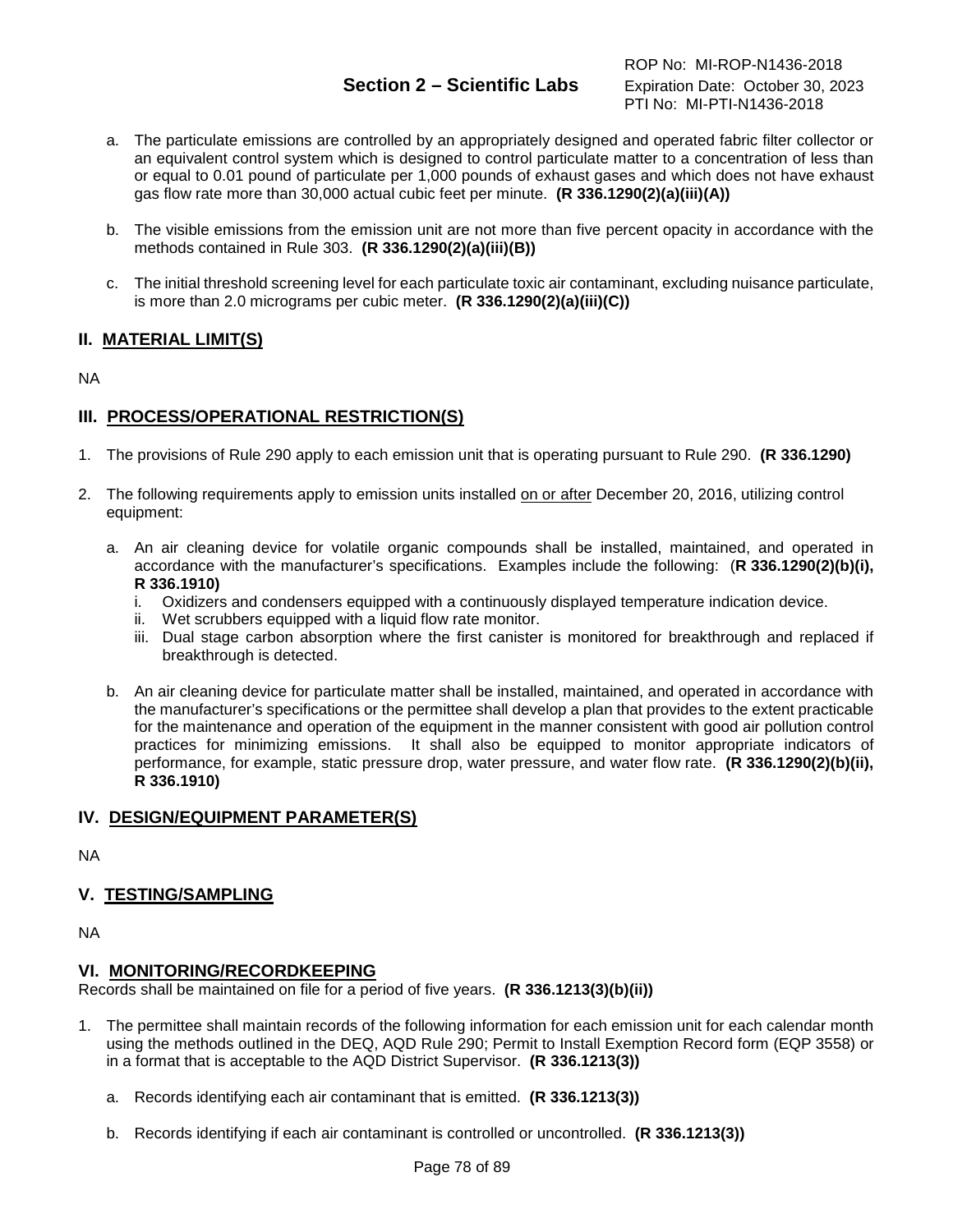- c. Records identifying if each air contaminant is either carcinogenic or non-carcinogenic. **(R 336.1213(3))**
- d. Records identifying the ITSL and IRSL, if established, of each air contaminant that is being emitted under the provisions of Rules 290(2)(a)(ii) and (iii). **(R 336.1213(3))**
- e. Records of material use and calculations identifying the quality, nature, and quantity of the air contaminant emissions in sufficient detail to demonstrate that the actual emissions of the emission unit meet the emission limits outlined in this table and Rule 290. Volatile organic compound emissions from units installed on or after December 20, 2016, shall be calculated using mass balance, generally accepted engineering calculations, or another method acceptable to the AQD District Supervisor. **(R 336.1213(3), R 336.1290(2)(d))**
- f. Records are maintained on file for the most recent two-year period and are made available to the department upon request. **(R 336.1213(3), R 336.1290(2)(e))**
- 2. The permittee shall maintain an inventory of each emission unit that is exempt pursuant to Rule 290. This inventory shall include the following information. **(R 336.1213(3))**
	- a. The permittee shall maintain a written description of each emission unit as it is maintained and operated throughout the life of the emission unit. **(R 336.1290(2)(c), R 336.1213(3))**
	- b. For each emission unit that emits noncarcinogenic particulate air contaminants pursuant to Rule 290(2)(a)(iii), the permittee shall maintain a written description of the control device, including the designed control efficiency and the designed exhaust gas flow rate. **(R 336.1213(3))**
- 3. For each emission unit that emits noncarcinogenic particulate air contaminants pursuant to Rule 290(2)(a)(iii), the permittee shall perform a monthly visible emission observation of each stack or vent during routine operating conditions. This observation need not be performed using Method 9. The permittee shall keep a written record of the results of each observation. **(R 336.1213(3))**

### **VII. REPORTING**

- 1. Prompt reporting of deviations pursuant to General Conditions 21 and 22 of Part A. **(R 336.1213(3)(c)(ii))**
- 2. Semiannual reporting of monitoring and deviations pursuant to General Condition 23 of Part A. The report shall be postmarked or received by the appropriate AQD District Office by March 15 for reporting period July 1 to December 31 and September 15 for reporting period January 1 to June 30. **(R 336.1213(3)(c)(i))**
- 3. Annual certification of compliance pursuant to General Conditions 19 and 20 of Part A. The report shall be postmarked or received by the appropriate AQD District Office by March 15 for the previous calendar year. **(R 336.1213(4)(c))**

#### **See Appendix 8-2**

### **VIII. STACK/VENT RESTRICTION(S)**

NA

# **IX. OTHER REQUIREMENT(S)**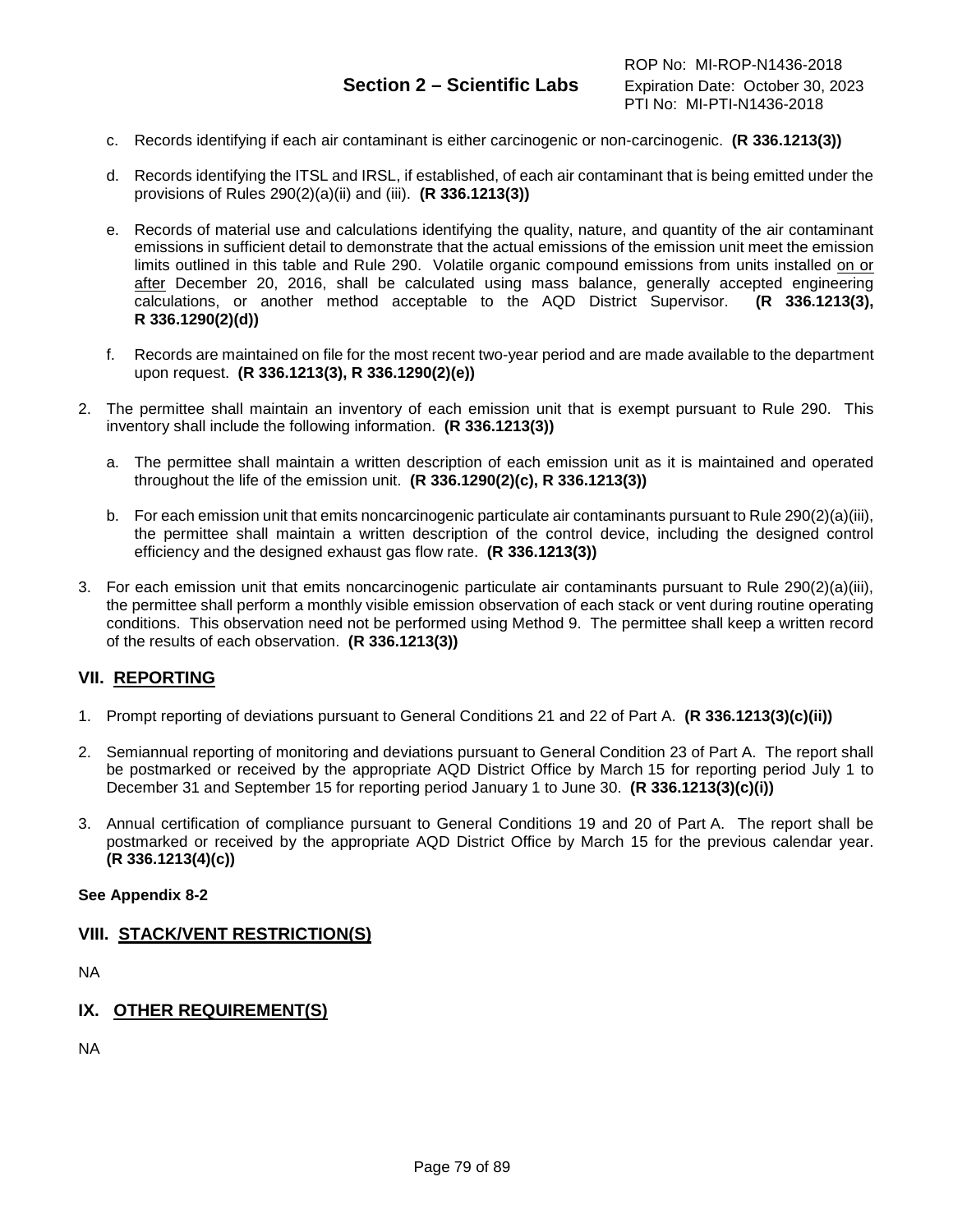# **FG-RULE287(2)(c) FLEXIBLE GROUP CONDITIONS**

### **DESCRIPTION**

Any emission unit that emits air contaminants and is exempt from the requirements of Rule 201 pursuant to Rules 278, 278a and 287(2)(c). Emission units installed/modified before December 20, 2016, may show compliance with Rule 287 in effect at the time of installation/modification.

**Emission Units installed on or after December 20, 2016:** EU-RULE287(2)(c) and any future emission unit that meets the requirements of this flexible group.

**Emission Units installed prior to December 20, 2016:** EU-MAINTPAINTING, EU-PRODDSGNPAINT, EU-WOODSHOPPAINT

# **POLLUTION CONTROL EQUIPMENT**

Fabric Filter

# **I. EMISSION LIMIT(S)**

NA

# **II. MATERIAL LIMIT(S)**

| <b>Material</b> | Limit                                               | <b>Time Period/Operating</b><br><b>Scenario</b> | <b>Equipment</b>         | <b>Underlying Applicable</b><br><b>Requirement</b> |
|-----------------|-----------------------------------------------------|-------------------------------------------------|--------------------------|----------------------------------------------------|
| Coatings        | 200<br>Gallons/month<br>(minus water<br>as applied) | Calendar month                                  | Each<br>emission<br>unit | R 336.1287(2)(c)(i)                                |

### **III. PROCESS/OPERATIONAL RESTRICTION(S)**

NA

### **IV. DESIGN/EQUIPMENT PARAMETER(S)**

1. Any exhaust system installed on or after December 20, 2016, that serves only coating spray equipment shall be equipped with a dry filter control or water wash control which is installed, maintained, and operated in accordance with the manufacturer's specifications, or the permittee develops a plan which provides to the extent practicable for the maintenance and operation of the equipment in a manner consistent with good air pollution control practices for minimizing emissions. All emission units installed before December 20, 2016, with an exhaust system that serves only coating spray equipment must have a properly installed and operated particulate control system. **(R 336.1213(2), R 336.1287(2)(c)(ii), R 336.1910)**

### **V. TESTING/SAMPLING**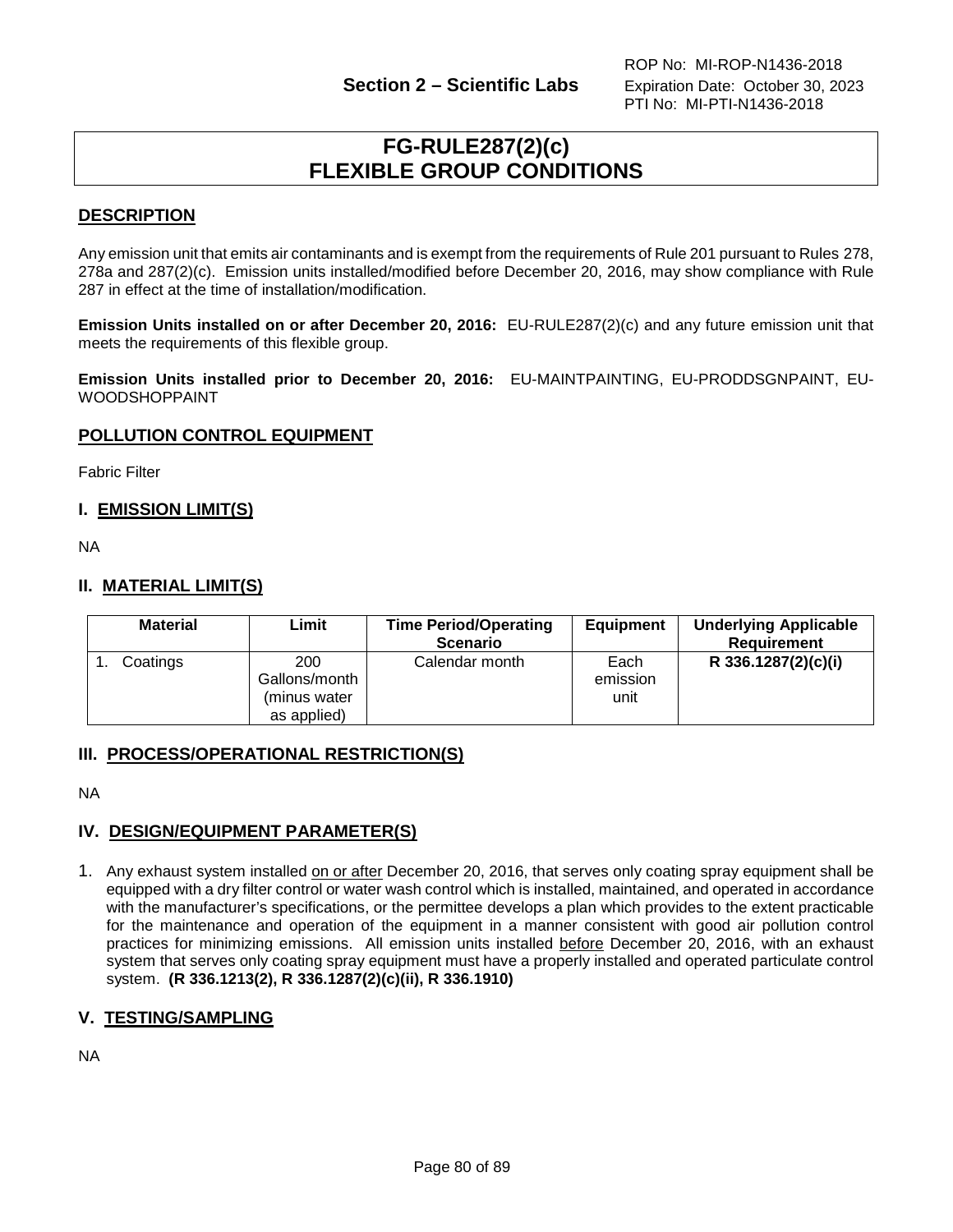### **VI. MONITORING/RECORDKEEPING**

Records shall be maintained on file for a period of five years. **(R 336.1213(3)(b)(ii))**

- 1. The permittee shall maintain records of the following information for each emission unit for each calendar month using the methods outlined in the DEQ, AQD Rule 287(2)(c), Permit to Install Exemption Record form (EQP 3562) or in a format acceptable to the AQD District Supervisor. **(R 336.1213(3))**
	- a. Volume of coating used, as applied, minus water, in gallons. **(R 336.1287(2)(c)(iii))**
	- b. For emission units installed on or after December 20, 2016, documentation of any filter replacements or maintenance of water wash control for exhaust systems serving coating spray equipment or other documentation included in a plan developed by the owner or operator of the equipment. For emission units installed before December 20, 2016, documentation that the exhaust system that serves only coating spray equipment is supplied with a properly installed and operating particulate control system. **(R 336.1213(3))**

#### **VII. REPORTING**

- 1. Prompt reporting of deviations pursuant to General Conditions 21 and 22 of Part A. **(R 336.1213(3)(c)(ii))**
- 2. Semiannual reporting of monitoring and deviations pursuant to General Condition 23 of Part A. The report shall be postmarked or received by the appropriate AQD District Office by March 15 for reporting period July 1 to December 31 and September 15 for reporting period January 1 to June 30. **(R 336.1213(3)(c)(i))**
- 3. Annual certification of compliance pursuant to General Conditions 19 and 20 of Part A. The report shall be postmarked or received by the appropriate AQD District Office by March 15 for the previous calendar year. **(R 336.1213(4)(c))**

#### **See Appendix 8-2**

#### **VIII. STACK/VENT RESTRICTION(S)**

NA

### **IX. OTHER REQUIREMENT(S)**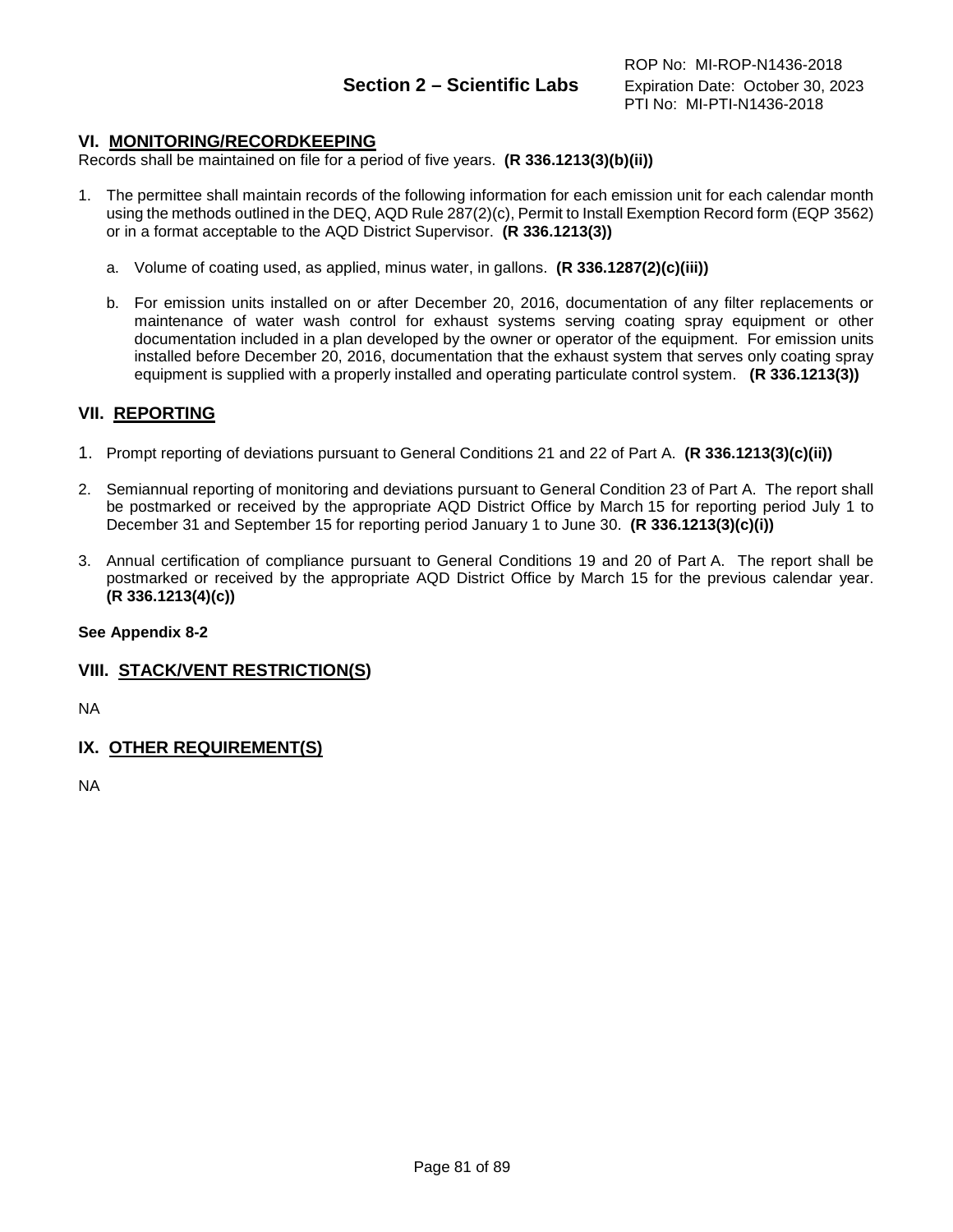# **FG-COLD CLEANERS FLEXIBLE GROUP CONDITIONS**

# **DESCRIPTION**

Any cold cleaner that is grandfathered or exempt from Rule 201 pursuant to Rule 278, 278a and Rule 281(2)(h) or Rule 285(2)(r)(iv). Existing cold cleaners were placed into operation prior to July 1, 1979. New cold cleaners were placed into operation on or after July 1, 1979.

**Emission Unit:** NA

# **POLLUTION CONTROL EQUIPMENT**

NA

### **I. EMISSION LIMIT(S)**

NA

# **II. MATERIAL LIMIT(S)**

1. The permittee shall not use cleaning solvents containing more than five percent by weight of the following halogenated compounds: methylene chloride, perchloroethylene, trichloroethylene, 1,1,1-trichloroethane, carbon tetrachloride, chloroform, or any combination thereof. **(R 336.1213(2))**

#### **III. PROCESS/OPERATIONAL RESTRICTION(S)**

- 1. Cleaned parts shall be drained for no less than 15 seconds or until dripping ceases. **(R 336.1611(2)(b), R 336.1707(3)(b))**
- 2. The permittee shall perform routine maintenance on each cold cleaner as recommended by the manufacturer. **(R 336.1213(3))**

### **IV. DESIGN/EQUIPMENT PARAMETER(S)**

- 1. The cold cleaner must meet one of the following design requirements:
	- a. The air/vapor interface of the cold cleaner is no more than ten square feet. **(R 336.1281(2)(h))**
	- b. The cold cleaner is used for cleaning metal parts and the emissions are released to the general in-plant environment. **(R 336.1285((2)r)(iv))**
- 2. The cold cleaner shall be equipped with a device for draining cleaned parts. **(R 336.1611(2)(b), R 336.1707(3)(b))**
- 3. All new and existing cold cleaners shall be equipped with a cover and the cover shall be closed whenever parts are not being handled in the cold cleaner. **(R 336.1611(2)(a), R 336.1707(3)(a))**
- 4. The cover of a new cold cleaner shall be mechanically assisted if the Reid vapor pressure of the solvent is more than 0.3 psia or if the solvent is agitated or heated. **(R 336.1707(3)(a))**
- 5. If the Reid vapor pressure of any solvent used in a new cold cleaner is greater than 0.6 psia; or, if any solvent used in a new cold cleaner is heated above 120 degrees Fahrenheit, then the cold cleaner must comply with at least one of the following provisions: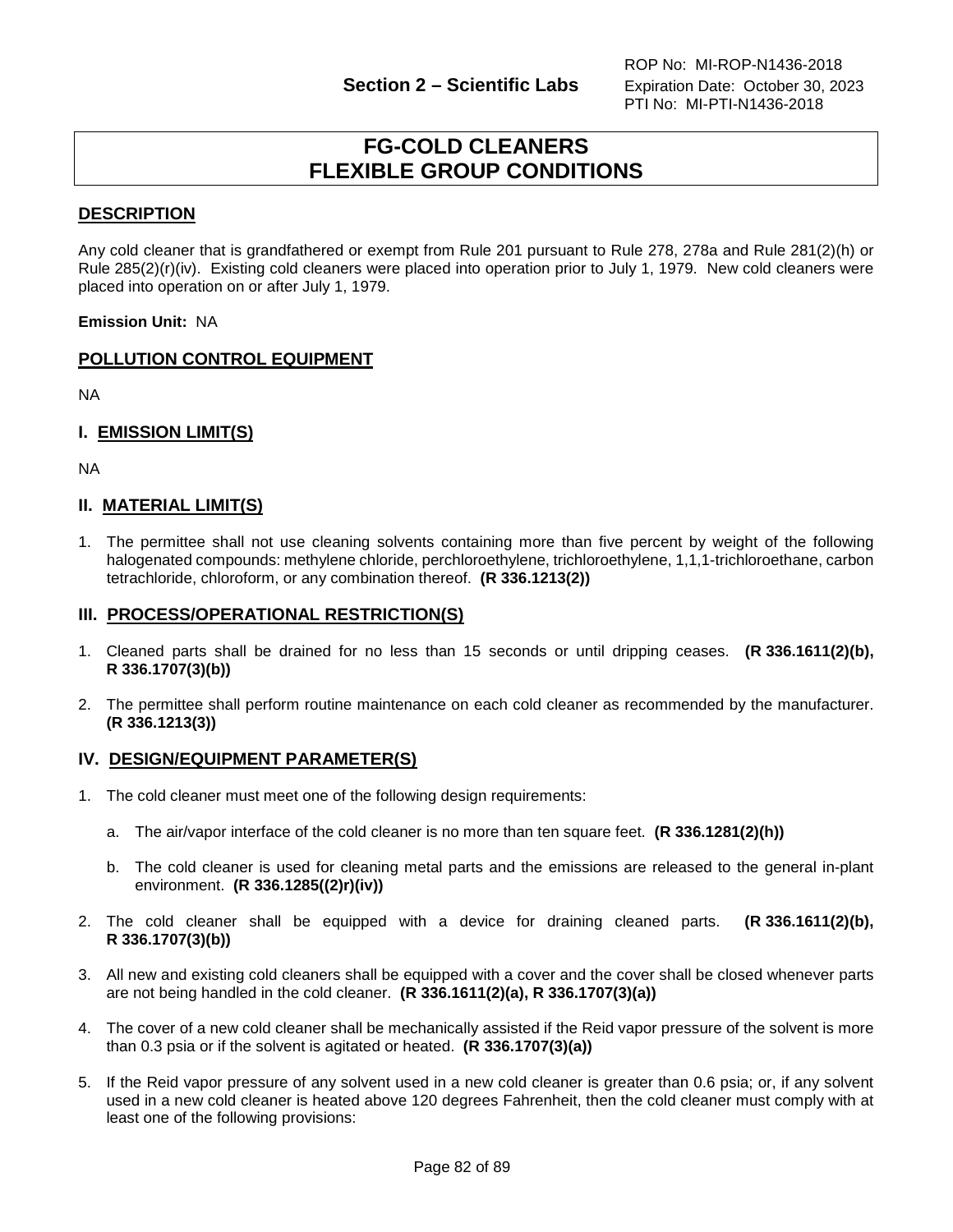- a. The cold cleaner must be designed such that the ratio of the freeboard height to the width of the cleaner is equal to or greater than 0.7. **(R 336.1707(2)(a))**
- b. The solvent bath must be covered with water if the solvent is insoluble and has a specific gravity of more than 1.0. **(R 336.1707(2)(b))**
- c. The cold cleaner must be controlled by a carbon adsorption system, condensation system, or other method of equivalent control approved by the AQD. **(R 336.1707(2)(c))**

# **V. TESTING/SAMPLING**

#### NA

#### **VI. MONITORING/RECORDKEEPING**

Records shall be maintained on file for a period of five years. **(R 336.1213(3)(b)(ii))**

- 1. For each new cold cleaner in which the solvent is heated, the solvent temperature shall be monitored and recorded at least once each calendar week during routine operating conditions. **(R 336.1213(3))**
- 2. The permittee shall maintain the following information on file for each cold cleaner: **(R 336.1213(3))**
	- a. A serial number, model number, or other unique identifier for each cold cleaner.
	- b. The date the unit was installed, manufactured or that it commenced operation.
	- c. The air/vapor interface area for any unit claimed to be exempt under Rule  $281(2)(h)$ .
	- d. The applicable Rule 201 exemption.
	- e. The Reid vapor pressure of each solvent used.
	- f. If applicable, the option chosen to comply with Rule 707(2).
- 3. The permittee shall maintain written operating procedures for each cold cleaner. These written procedures shall be posted in an accessible, conspicuous location near each cold cleaner. **(R 336.1611(3), R 336.1707(4))**
- 4. As noted in Rule 611(2)(c) and Rule 707(3)(c), if applicable, an initial demonstration that the waste solvent is a safety hazard shall be made prior to storage in non-closed containers. If the waste solvent is a safety hazard and is stored in non-closed containers, verification that the waste solvent is disposed of so that not more than 20 percent, by weight, is allowed to evaporate into the atmosphere shall be made on a monthly basis. **(R 336.1213(3), R 336.1611(2)(c), R 336.1707(3)(c))**

### **VII. REPORTING**

- 1. Prompt reporting of deviations pursuant to General Conditions 21 and 22 of Part A. **(R 336.1213(3)(c)(ii))**
- 2. Semiannual reporting of monitoring and deviations pursuant to General Condition 23 of Part A. The report shall be postmarked or received by the appropriate AQD District Office by March 15 for reporting period July 1 to December 31 and September 15 for reporting period January 1 to June 30. **(R 336.1213(3)(c)(i))**
- 3. Annual certification of compliance pursuant to General Conditions 19 and 20 of Part A. The report shall be postmarked or received by the appropriate AQD District Office by March 15 for the previous calendar year. **(R 336.1213(4)(c))**

#### **See Appendix 8-2**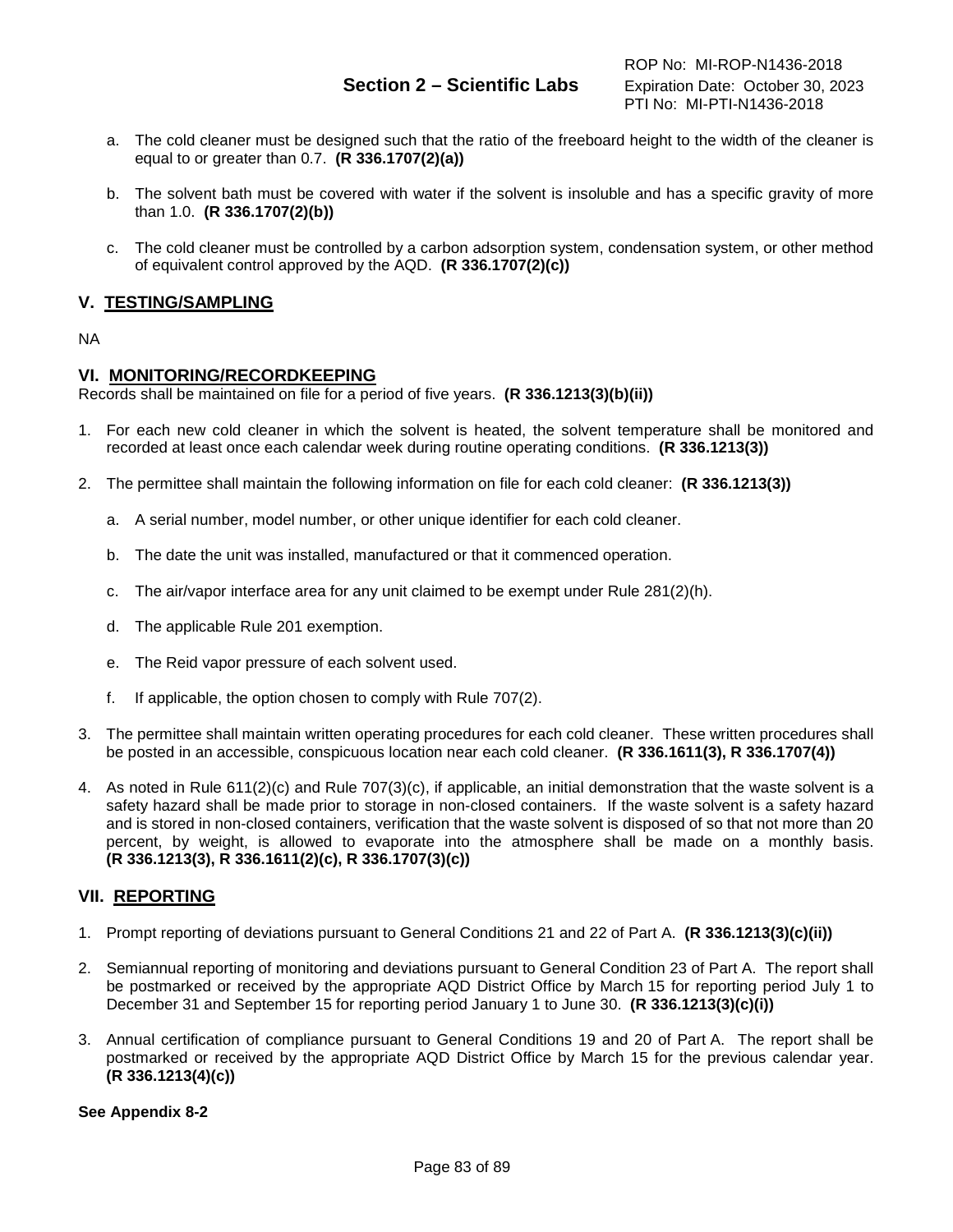# **VIII. STACK/VENT RESTRICTION(S)**

NA

# **IX. OTHER REQUIREMENT(S)**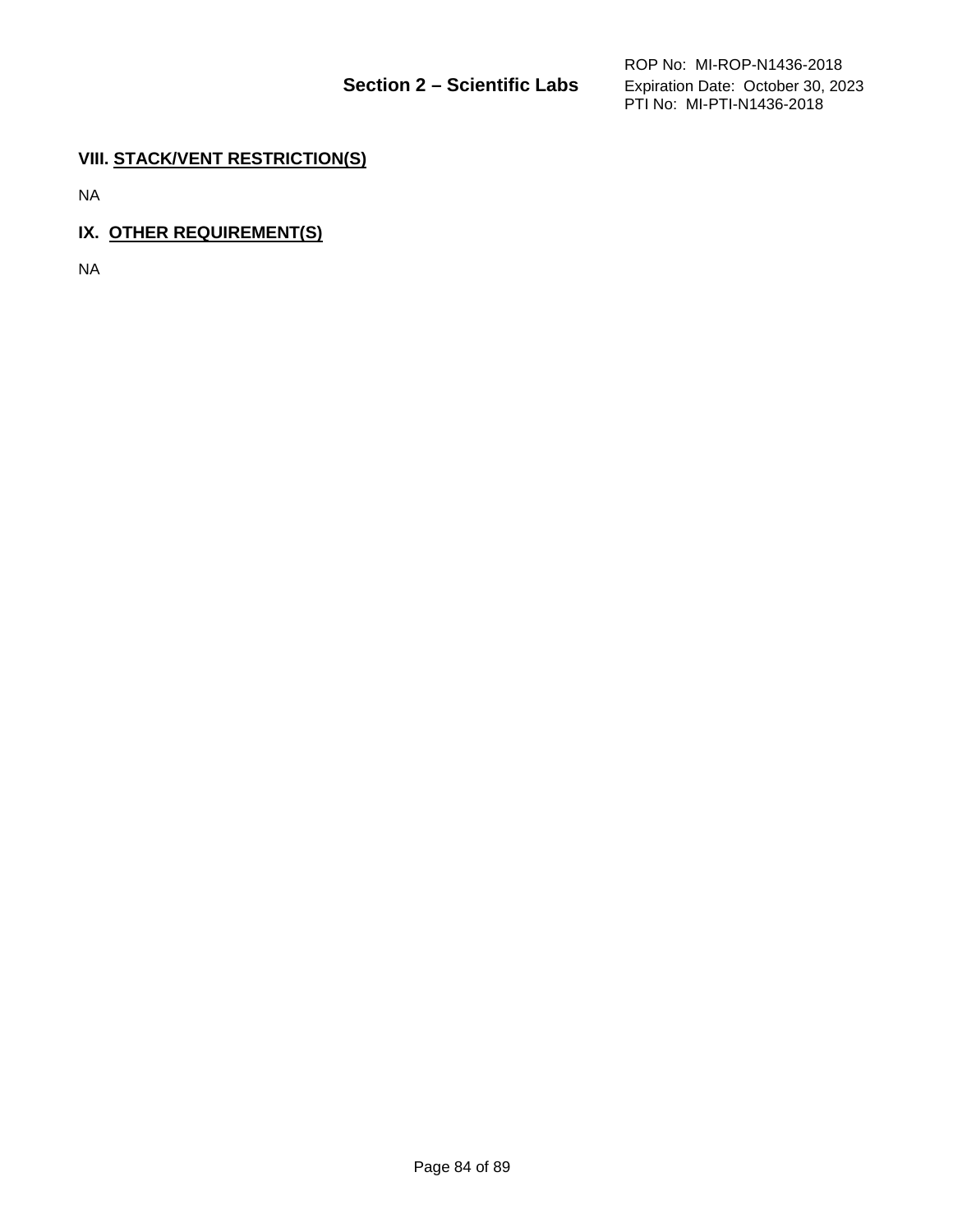# **E. NON-APPLICABLE REQUIREMENTS**

At the time of the ROP issuance, the AQD has determined that no non-applicable requirements have been identified for incorporation into the permit shield provision set forth in the General Conditions in Part A pursuant to Rule 213(6)(a)(ii).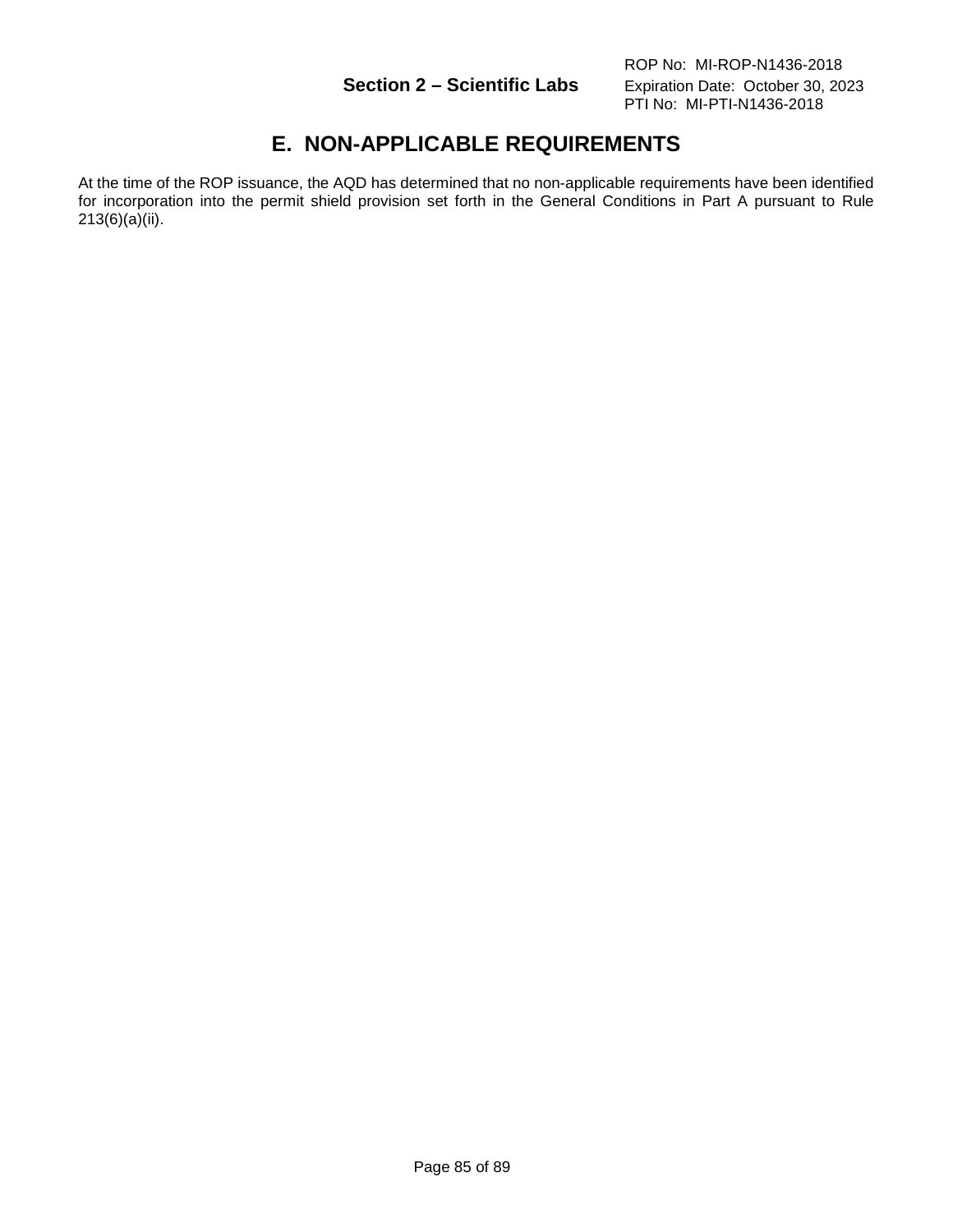# **APPENDICES**

# **Appendix 1-2. Acronyms and Abbreviations**

| <b>Common Acronyms</b> |                                                  |                   | <b>Pollutant / Measurement Abbreviations</b> |  |  |
|------------------------|--------------------------------------------------|-------------------|----------------------------------------------|--|--|
| AQD                    | Air Quality Division                             | acfm              | Actual cubic feet per minute                 |  |  |
| <b>BACT</b>            | Best Available Control Technology                | <b>BTU</b>        | <b>British Thermal Unit</b>                  |  |  |
| CAA                    | Clean Air Act                                    | $^{\circ}C$       | Degrees Celsius                              |  |  |
| <b>CAM</b>             | <b>Compliance Assurance Monitoring</b>           | CO                | Carbon Monoxide                              |  |  |
| <b>CEM</b>             | <b>Continuous Emission Monitoring</b>            | CO <sub>2</sub> e | Carbon Dioxide Equivalent                    |  |  |
| <b>CFR</b>             | Code of Federal Regulations                      | dscf              | Dry standard cubic foot                      |  |  |
| <b>COM</b>             | <b>Continuous Opacity Monitoring</b>             | dscm              | Dry standard cubic meter                     |  |  |
| Department/            | Michigan Department of Environmental             | $\circ$ F         | Degrees Fahrenheit                           |  |  |
| department             | Quality                                          | gr                | Grains                                       |  |  |
| EU                     | <b>Emission Unit</b>                             | <b>HAP</b>        | <b>Hazardous Air Pollutant</b>               |  |  |
| FG                     | <b>Flexible Group</b>                            | Hg                | Mercury                                      |  |  |
| <b>GACS</b>            | <b>Gallons of Applied Coating Solids</b>         | hr                | Hour                                         |  |  |
| GC                     | <b>General Condition</b>                         | HP                | Horsepower                                   |  |  |
| <b>GHGs</b>            | <b>Greenhouse Gases</b>                          | H <sub>2</sub> S  | Hydrogen Sulfide                             |  |  |
| <b>HVLP</b>            | High Volume Low Pressure*                        | kW                | Kilowatt                                     |  |  |
| ID                     | Identification                                   | Ib                | Pound                                        |  |  |
| <b>IRSL</b>            | Initial Risk Screening Level                     | m                 | Meter                                        |  |  |
| <b>ITSL</b>            | Initial Threshold Screening Level                | mg                | Milligram                                    |  |  |
| <b>LAER</b>            | Lowest Achievable Emission Rate                  | mm                | Millimeter                                   |  |  |
| <b>MACT</b>            | Maximum Achievable Control Technology            | MM                | Million                                      |  |  |
| <b>MAERS</b>           | Michigan Air Emissions Reporting System          | <b>MW</b>         | Megawatts                                    |  |  |
| <b>MAP</b>             | <b>Malfunction Abatement Plan</b>                | <b>NMOC</b>       | Non-methane Organic Compounds                |  |  |
| <b>MDEQ</b>            | Michigan Department of Environmental             | NO <sub>x</sub>   | Oxides of Nitrogen                           |  |  |
|                        | Quality                                          | ng                | Nanogram                                     |  |  |
| <b>MSDS</b>            | Material Safety Data Sheet                       | <b>PM</b>         | <b>Particulate Matter</b>                    |  |  |
| <b>NA</b>              | Not Applicable                                   | <b>PM10</b>       | Particulate Matter equal to or less than 10  |  |  |
| <b>NAAQS</b>           | National Ambient Air Quality Standards           |                   | microns in diameter                          |  |  |
| <b>NESHAP</b>          | National Emission Standard for Hazardous         | PM2.5             | Particulate Matter equal to or less than 2.5 |  |  |
|                        | Air Pollutants                                   |                   | microns in diameter                          |  |  |
| <b>NSPS</b>            | New Source Performance Standards                 | pph               | Pounds per hour                              |  |  |
| <b>NSR</b>             | <b>New Source Review</b>                         | ppm               | Parts per million                            |  |  |
| <b>PS</b>              | Performance Specification                        | ppmv              | Parts per million by volume                  |  |  |
| <b>PSD</b>             | Prevention of Significant Deterioration          | ppmw              | Parts per million by weight                  |  |  |
| <b>PTE</b>             | <b>Permanent Total Enclosure</b>                 | %                 | Percent                                      |  |  |
| PTI                    | Permit to Install                                | psia              | Pounds per square inch absolute              |  |  |
| <b>RACT</b>            | Reasonable Available Control Technology          | psig              | Pounds per square inch gauge                 |  |  |
| <b>ROP</b>             | Renewable Operating Permit                       | scf               | Standard cubic feet                          |  |  |
| SC                     | <b>Special Condition</b>                         | sec               | Seconds                                      |  |  |
| <b>SCR</b>             | Selective Catalytic Reduction                    | SO <sub>2</sub>   | Sulfur Dioxide                               |  |  |
| <b>SNCR</b>            | Selective Non-Catalytic Reduction                | <b>TAC</b>        | <b>Toxic Air Contaminant</b>                 |  |  |
| <b>SRN</b>             | <b>State Registration Number</b>                 | Temp              | Temperature                                  |  |  |
| <b>TEQ</b>             | <b>Toxicity Equivalence Quotient</b>             | <b>THC</b>        | <b>Total Hydrocarbons</b>                    |  |  |
| USEPA/EPA              | United States Environmental Protection<br>Agency | tpy               | Tons per year                                |  |  |
| VE                     | Visible Emissions                                | μg                | Microgram                                    |  |  |
|                        |                                                  | μm                | Micrometer or Micron                         |  |  |
|                        |                                                  | <b>VOC</b>        | Volatile Organic Compounds                   |  |  |
|                        |                                                  | yr                | Year                                         |  |  |

\*For HVLP applicators, the pressure measured at the gun air cap shall not exceed 10 psig.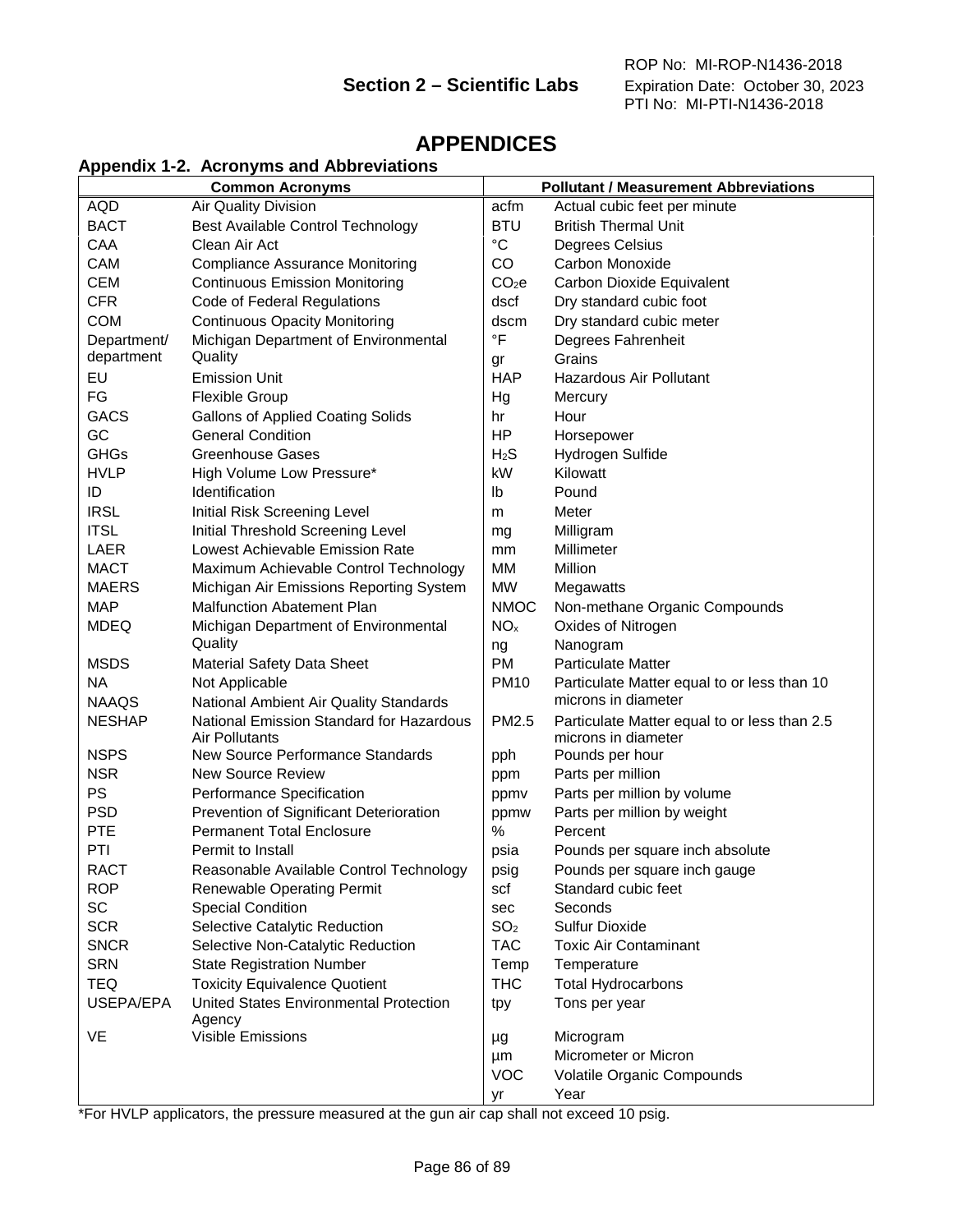# **Appendix 2-2. Schedule of Compliance**

The permittee certified in the ROP application that this stationary source is in compliance with all applicable requirements and the permittee shall continue to comply with all terms and conditions of this ROP. A Schedule of Compliance is not required. **(R 336.1213(4)(a), R 336.1119(a)(ii))**

#### **Appendix 3-2. Monitoring Requirements**

The following monitoring procedures, methods, or specifications are the details to the monitoring requirements identified and referenced in FG-CAMTO:

#### Elements of a CAM Plan

General – Keep records of maintenance inspections which include the dates, results of the inspections and the dates and reasons for repairs if made. The following items shall be inspected for each respective control device used to demonstrate compliance with applicable CO and VOC emissions limits.

TOs

- Annual (i.e., once each calendar year) validation of thermocouple accuracy or recalibration of each thermocouple. The thermocouple may be replaced in lieu of validation.
- Annual performance of a visual internal inspection\*

RTOs

- Annual validation of thermocouple accuracy or recalibration of each thermocouple. The thermocouple may be replaced in lieu of validation.
- Annual performance of an inspection of heat exchange/heat transfer media\*
- Annual performance of an inspection of the valve seals condition and verify valve timing/synchronization\*

\*The requirement to address this issue is satisfied if a performance test (i.e., stack test) has been performed on the control device within the current or prior calendar year.

### **Appendix 4-2. Recordkeeping**

Specific recordkeeping requirement formats and procedures are detailed in Part A or the appropriate Source-Wide, Emission Unit and/or Flexible Group Special Conditions. Therefore, this appendix is not applicable.

### **Appendix 5-2. Testing Procedures**

Specific testing requirement plans, procedures, and averaging times are detailed in the appropriate Source-Wide, Emission Unit and/or Flexible Group Special Conditions. Therefore, this appendix is not applicable.

#### **Appendix 6-2. Permits to Install**

The following table lists any PTIs issued or ROP revision applications received since the effective date of the previously issued ROP No. MI-ROP-N1436-2013. Those ROP revision applications that are being issued concurrently with this ROP renewal are identified by an asterisk (\*). Those revision applications not listed with an asterisk were processed prior to this renewal.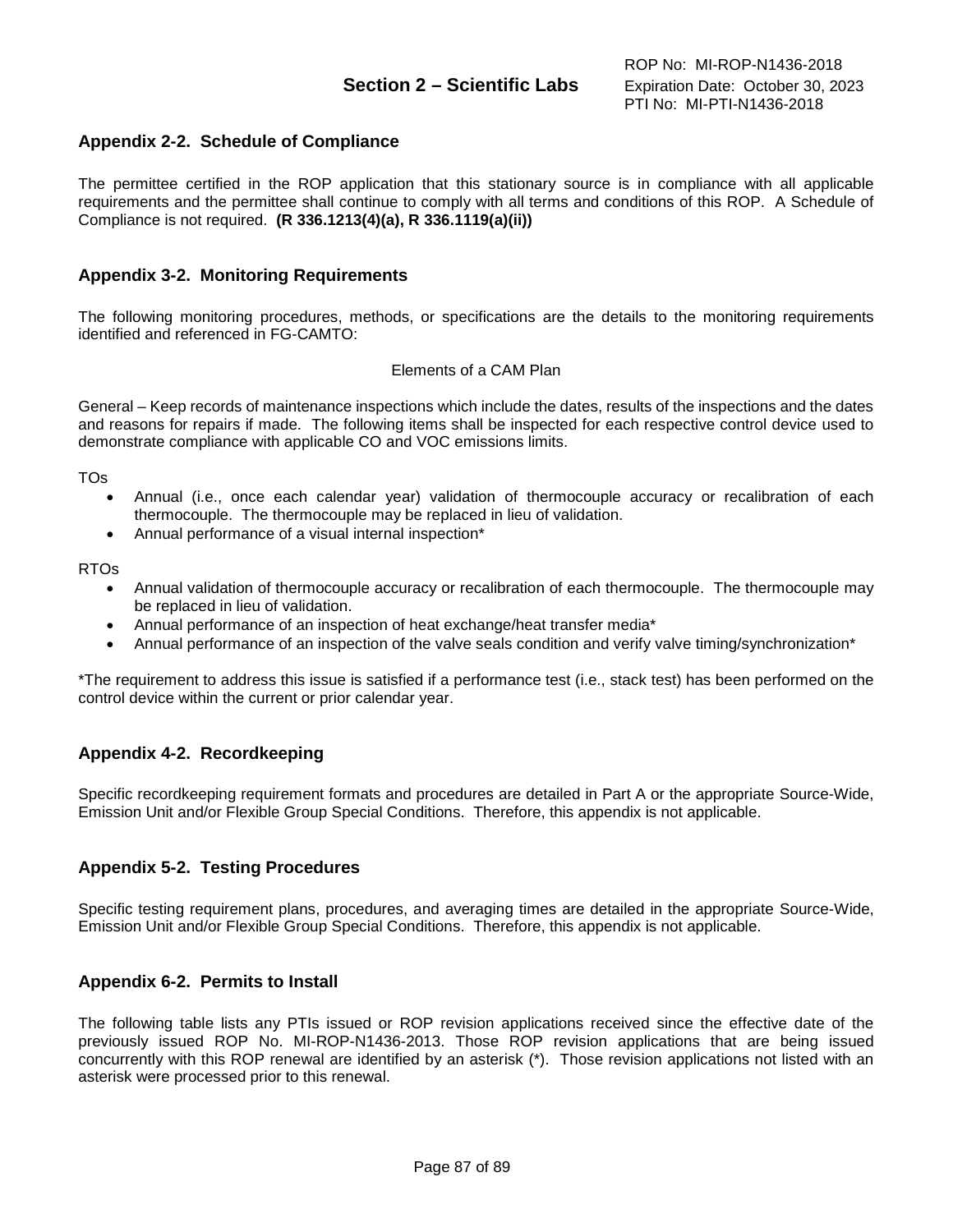# **Section 2 – Scientific Labs** Expiration Date: October 30, 2023

Source-Wide PTI No MI-PTI-N1436-2013 is being reissued as Source-Wide PTI No. MI-PTI-N1436-2018.

| <b>Permit to</b><br><b>Install</b><br><b>Number</b> | <b>ROP Revision</b><br><b>Application Number</b> | <b>Description of Equipment or Change</b> | Corresponding<br><b>Emission Unit(s) or</b><br><b>Flexible Group(s)</b> |
|-----------------------------------------------------|--------------------------------------------------|-------------------------------------------|-------------------------------------------------------------------------|
| ΝA                                                  | ΝA                                               | ΝA                                        | ΝA                                                                      |

# **Appendix 7-2. Emission Calculations**

The permittee shall use the following calculations in conjunction with monitoring, testing or recordkeeping data to determine compliance with the applicable requirements referenced in FG-ENGPAINTSHOP:

The Material Safety Data Sheet (MSDS) and Technical Data Sheet should contain the information pertaining to the coating VOC content, pounds VOC/gallon of coating, less water.

If it is not given, then calculate the coating VOC content, pounds VOC/gallon of coating (less water, as received), **G**, from the pounds VOC/gallon of coating (with water, as received), **F**.

If volume fraction of water, **V**, is given, then

$$
G = F/(1-V)
$$

Where **F** = Coating VOC content, pounds VOC/gallon of coating (with water, as received) **V** = Volume fraction of water

If weight fraction of water, **W**, is given, then, convert **W** to **V** by

$$
V = WP_c/P_w
$$

Where  $P_w$  = Density of water, 8.34 pounds per gallon **P<sub>c</sub>** = Density of coating, pounds per gallon

If no solvent reduction is done, or the coating is reduced with water, then the coating VOC content, less water, as received = coating VOC content, less water, as applied.

2.7.2. To calculate coating VOC content of reduced coating, pounds VOC/gallon of coating (less water, as applied), **X**, if the coating is reduced by a solvent:

$$
x = \frac{(1 - V)LM + NQ}{(1 - V)L + N}
$$

Where **V** = Volume fraction of water

**L** = Gallons of coating

- **M** = Coating VOC content, pounds VOC/gallon of coating (less water)
- **N** = Gallons of solvent reducer
- **Q** = Density of solvent reducer, pounds/gallon